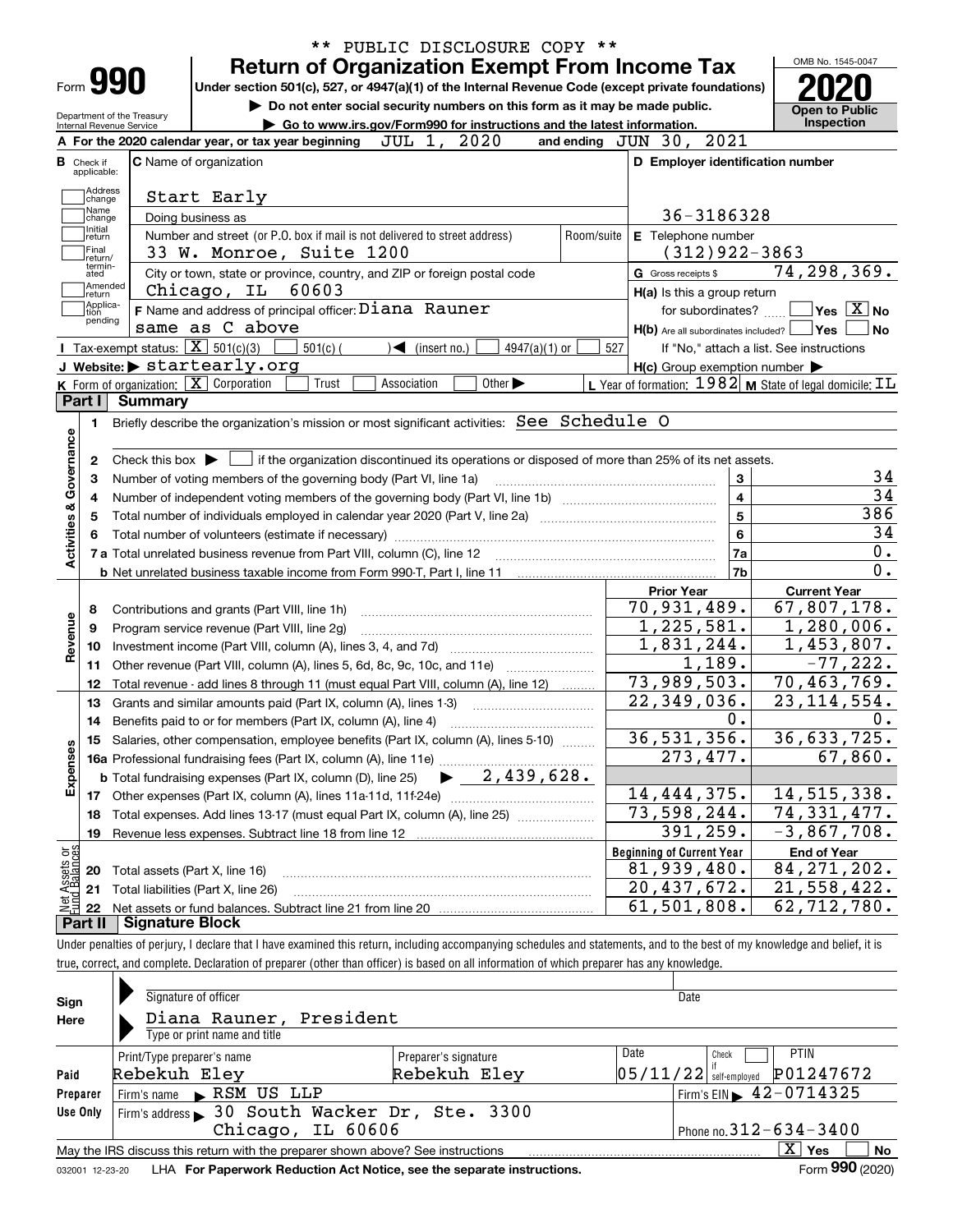|              | Start Early<br>Form 990 (2020)                                                                                                                  | 36-3186328                | Page 2                                    |
|--------------|-------------------------------------------------------------------------------------------------------------------------------------------------|---------------------------|-------------------------------------------|
|              | <b>Part III Statement of Program Service Accomplishments</b>                                                                                    |                           |                                           |
|              | Check if Schedule O contains a response or note to any line in this Part III                                                                    |                           | $\lfloor x \rfloor$                       |
| $\mathbf{1}$ | Briefly describe the organization's mission:                                                                                                    |                           |                                           |
|              | Start Early advances quality early learning for families with                                                                                   |                           |                                           |
|              | children, before birth through their earliest years, to help close the<br>opportunity gap.                                                      |                           |                                           |
|              |                                                                                                                                                 |                           |                                           |
| $\mathbf{2}$ | Did the organization undertake any significant program services during the year which were not listed on the                                    |                           |                                           |
|              | prior Form 990 or 990-EZ?                                                                                                                       |                           | $\overline{\ }$ Yes $\overline{\rm X}$ No |
|              | If "Yes," describe these new services on Schedule O.                                                                                            |                           |                                           |
| 3            | Did the organization cease conducting, or make significant changes in how it conducts, any program services?                                    | $\Box$ Yes $\Box X \,$ No |                                           |
|              | If "Yes," describe these changes on Schedule O.                                                                                                 |                           |                                           |
| 4            | Describe the organization's program service accomplishments for each of its three largest program services, as measured by expenses.            |                           |                                           |
|              | Section 501(c)(3) and 501(c)(4) organizations are required to report the amount of grants and allocations to others, the total expenses, and    |                           |                                           |
|              | revenue, if any, for each program service reported.                                                                                             |                           |                                           |
|              | 24, 428, 118. including grants of \$ 10, 078, 858. ) (Revenue \$<br><b>4a</b> (Code: ) (Expenses \$                                             | $\overline{254, 464}$ .   |                                           |
|              | Start Early provides high-quality early childhood services for                                                                                  |                           |                                           |
|              | low-income children, birth to age five, and their families as well as<br>services to pregnant women, through a multi-site network of early head |                           |                                           |
|              | start and head start directly-operated programs, and partner and                                                                                |                           |                                           |
|              | delegate agencies, in high-needs communities throughout Chicago and                                                                             |                           |                                           |
|              | surrounding suburbs. In fiscal year 2021, Start Early directly operated                                                                         |                           |                                           |
|              | two programs at the Educare Chicago school, and one program at the                                                                              |                           |                                           |
|              | Hayes Center, and subcontracted with seven agencies at 13                                                                                       |                           |                                           |
|              | geographically and racially-diverse sites, serving more than 1,300                                                                              |                           |                                           |
|              | young children, pregnant women, and their families.                                                                                             |                           |                                           |
|              |                                                                                                                                                 |                           |                                           |
|              |                                                                                                                                                 |                           |                                           |
| 4b           | (Code: ________________) (Expenses \$ ________11, 329, 031. including grants of \$ _______9, $\overline{228}$ , $018.$ ) (Revenue \$ _          |                           | 338.                                      |
|              | Start Early's Home Visiting and Doula Network annually reaches                                                                                  |                           |                                           |
|              | approximately 1,900 at-risk young children, pregnant women and their                                                                            |                           |                                           |
|              | families through our statewide network of home visiting and Doula<br>services. Home Visiting and Doula Network conducts specialized training    |                           |                                           |
|              | and technical assistance for 200 early childhood professionals working                                                                          |                           |                                           |
|              | in 29 community agencies across Chicago and throughout Illinois.                                                                                |                           |                                           |
|              |                                                                                                                                                 |                           |                                           |
|              |                                                                                                                                                 |                           |                                           |
|              |                                                                                                                                                 |                           |                                           |
|              |                                                                                                                                                 |                           |                                           |
|              |                                                                                                                                                 |                           |                                           |
|              |                                                                                                                                                 |                           |                                           |
| 4с           | $1,930,104.$ (Revenue \$<br>$7,091,723$ and $1$ including grants of \$<br>(Expenses \$<br>(Code:                                                | 525, 344.                 |                                           |
|              | See Schedule O                                                                                                                                  |                           |                                           |
|              |                                                                                                                                                 |                           |                                           |
|              |                                                                                                                                                 |                           |                                           |
|              |                                                                                                                                                 |                           |                                           |
|              |                                                                                                                                                 |                           |                                           |
|              |                                                                                                                                                 |                           |                                           |
|              |                                                                                                                                                 |                           |                                           |
|              |                                                                                                                                                 |                           |                                           |
|              |                                                                                                                                                 |                           |                                           |
|              |                                                                                                                                                 |                           |                                           |
|              |                                                                                                                                                 |                           |                                           |
| 4d           | Other program services (Describe on Schedule O.)                                                                                                |                           |                                           |
|              | 22, 102, 437. including grants of \$<br>$1,877,574.$ (Revenue \$<br>(Expenses \$                                                                | 499,860.                  |                                           |
| 4е           | 64, 951, 309.<br>Total program service expenses                                                                                                 |                           | Form 990 (2020)                           |
|              |                                                                                                                                                 |                           |                                           |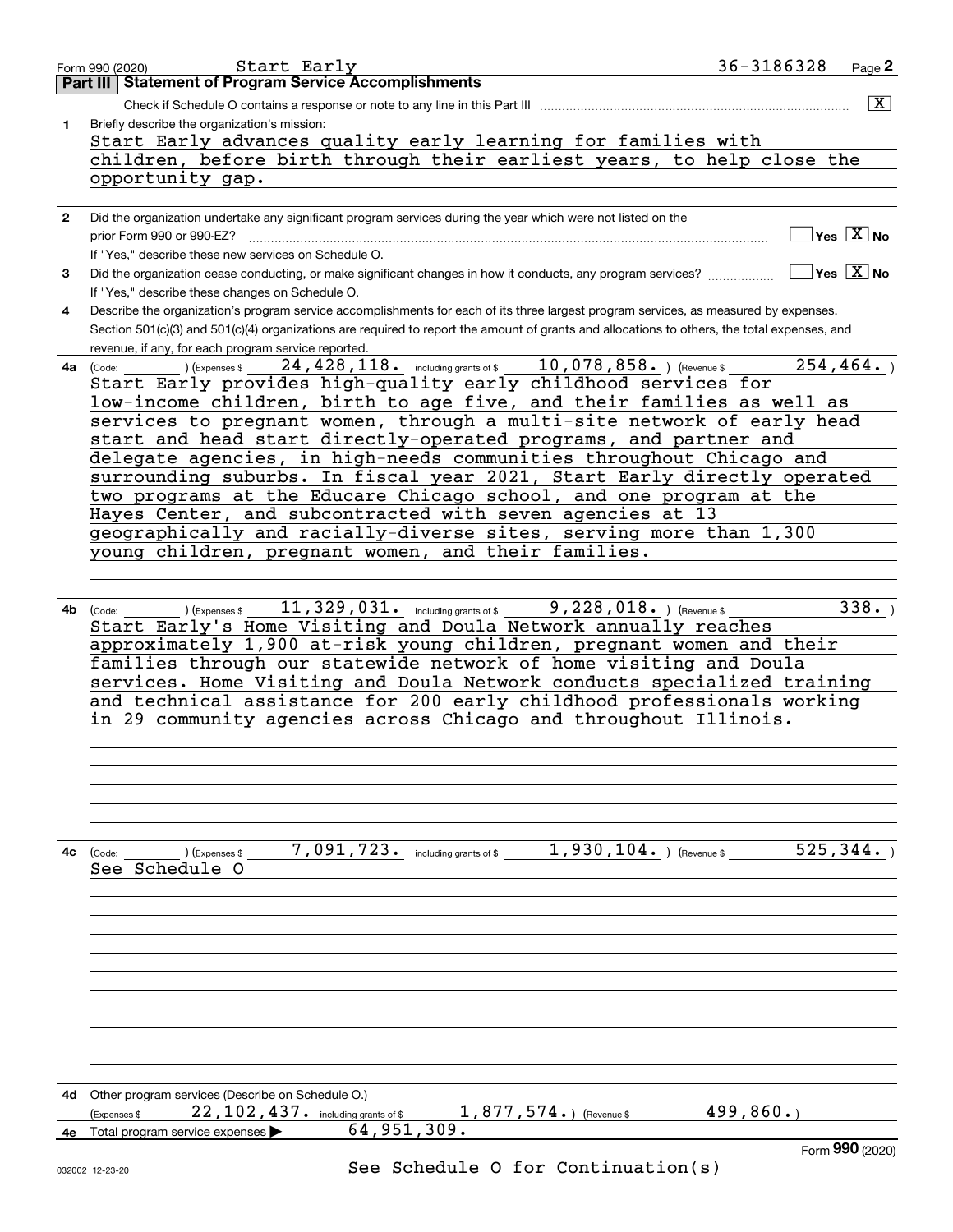|     | Start Early<br>Form 990 (2020)                                                                                                                                          | 36-3186328      |     | Page $3$ |
|-----|-------------------------------------------------------------------------------------------------------------------------------------------------------------------------|-----------------|-----|----------|
|     | <b>Checklist of Required Schedules</b><br>Part IV                                                                                                                       |                 |     |          |
|     |                                                                                                                                                                         |                 | Yes | No       |
| 1.  | Is the organization described in section $501(c)(3)$ or $4947(a)(1)$ (other than a private foundation)?                                                                 |                 |     |          |
|     |                                                                                                                                                                         | 1.              | х   |          |
| 2   | Is the organization required to complete Schedule B, Schedule of Contributors? [11] [11] Is the organization required to complete Schedule B, Schedule of Contributors? | $\mathbf{2}$    | X   |          |
| 3   | Did the organization engage in direct or indirect political campaign activities on behalf of or in opposition to candidates for                                         |                 |     |          |
|     |                                                                                                                                                                         | 3               |     | x        |
|     |                                                                                                                                                                         |                 |     |          |
| 4   | Section 501(c)(3) organizations. Did the organization engage in lobbying activities, or have a section 501(h) election in effect                                        |                 |     |          |
|     |                                                                                                                                                                         | 4               | х   |          |
| 5   | Is the organization a section 501(c)(4), 501(c)(5), or 501(c)(6) organization that receives membership dues, assessments, or                                            |                 |     |          |
|     |                                                                                                                                                                         | 5               |     | x        |
| 6   | Did the organization maintain any donor advised funds or any similar funds or accounts for which donors have the right to                                               |                 |     |          |
|     | provide advice on the distribution or investment of amounts in such funds or accounts? If "Yes," complete Schedule D, Part I                                            | 6               |     | x        |
| 7   | Did the organization receive or hold a conservation easement, including easements to preserve open space,                                                               |                 |     |          |
|     |                                                                                                                                                                         | $\overline{7}$  |     | x        |
| 8   | Did the organization maintain collections of works of art, historical treasures, or other similar assets? If "Yes," complete                                            |                 |     |          |
|     |                                                                                                                                                                         | 8               |     | x        |
| 9   | Did the organization report an amount in Part X, line 21, for escrow or custodial account liability, serve as a custodian for                                           |                 |     |          |
|     | amounts not listed in Part X; or provide credit counseling, debt management, credit repair, or debt negotiation services?                                               |                 |     |          |
|     |                                                                                                                                                                         | 9               |     | x        |
| 10  |                                                                                                                                                                         |                 |     |          |
|     | Did the organization, directly or through a related organization, hold assets in donor-restricted endowments                                                            |                 | х   |          |
|     |                                                                                                                                                                         | 10              |     |          |
| 11  | If the organization's answer to any of the following questions is "Yes," then complete Schedule D, Parts VI, VII, VIII, IX, or X                                        |                 |     |          |
|     | as applicable.                                                                                                                                                          |                 |     |          |
| а   | Did the organization report an amount for land, buildings, and equipment in Part X, line 10? If "Yes," complete Schedule D.                                             |                 |     |          |
|     |                                                                                                                                                                         | 11a             | х   |          |
|     | Did the organization report an amount for investments - other securities in Part X, line 12, that is 5% or more of its total                                            |                 |     |          |
|     |                                                                                                                                                                         | 11 <sub>b</sub> |     | х        |
| c   | Did the organization report an amount for investments - program related in Part X, line 13, that is 5% or more of its total                                             |                 |     |          |
|     |                                                                                                                                                                         | 11c             |     | х        |
|     | d Did the organization report an amount for other assets in Part X, line 15, that is 5% or more of its total assets reported in                                         |                 |     |          |
|     |                                                                                                                                                                         | 11d             |     | x        |
|     |                                                                                                                                                                         | 11e             | X   |          |
| f   |                                                                                                                                                                         |                 |     |          |
|     | Did the organization's separate or consolidated financial statements for the tax year include a footnote that addresses                                                 |                 | X   |          |
|     | the organization's liability for uncertain tax positions under FIN 48 (ASC 740)? If "Yes," complete Schedule D, Part X                                                  | 11f             |     |          |
|     | 12a Did the organization obtain separate, independent audited financial statements for the tax year? If "Yes." complete                                                 |                 |     |          |
|     |                                                                                                                                                                         | 12a             |     | ∡⊾       |
|     | <b>b</b> Was the organization included in consolidated, independent audited financial statements for the tax year?                                                      |                 |     |          |
|     | If "Yes," and if the organization answered "No" to line 12a, then completing Schedule D, Parts XI and XII is optional manum                                             | 12b             | х   |          |
| 13  |                                                                                                                                                                         | 13              |     | X        |
| 14a | Did the organization maintain an office, employees, or agents outside of the United States?                                                                             | 14a             |     | X        |
| b   | Did the organization have aggregate revenues or expenses of more than \$10,000 from grantmaking, fundraising, business,                                                 |                 |     |          |
|     | investment, and program service activities outside the United States, or aggregate foreign investments valued at \$100,000                                              |                 |     |          |
|     |                                                                                                                                                                         | 14b             |     | х        |
| 15  | Did the organization report on Part IX, column (A), line 3, more than \$5,000 of grants or other assistance to or for any                                               |                 |     |          |
|     |                                                                                                                                                                         | 15              |     | х        |
| 16  | Did the organization report on Part IX, column (A), line 3, more than \$5,000 of aggregate grants or other assistance to                                                |                 |     |          |
|     |                                                                                                                                                                         | 16              |     | х        |
|     |                                                                                                                                                                         |                 |     |          |
| 17  | Did the organization report a total of more than \$15,000 of expenses for professional fundraising services on Part IX,                                                 |                 |     |          |
|     |                                                                                                                                                                         | 17              | x   |          |
| 18  | Did the organization report more than \$15,000 total of fundraising event gross income and contributions on Part VIII, lines                                            |                 |     |          |
|     |                                                                                                                                                                         | 18              | x   |          |
| 19  | Did the organization report more than \$15,000 of gross income from gaming activities on Part VIII, line 9a? If "Yes."                                                  |                 |     |          |
|     |                                                                                                                                                                         | 19              |     | x        |
| 20a |                                                                                                                                                                         | 20a             |     | X        |
| b   | If "Yes" to line 20a, did the organization attach a copy of its audited financial statements to this return?                                                            | 20 <sub>b</sub> |     |          |
| 21  | Did the organization report more than \$5,000 of grants or other assistance to any domestic organization or                                                             |                 |     |          |
|     |                                                                                                                                                                         | 21              | X   |          |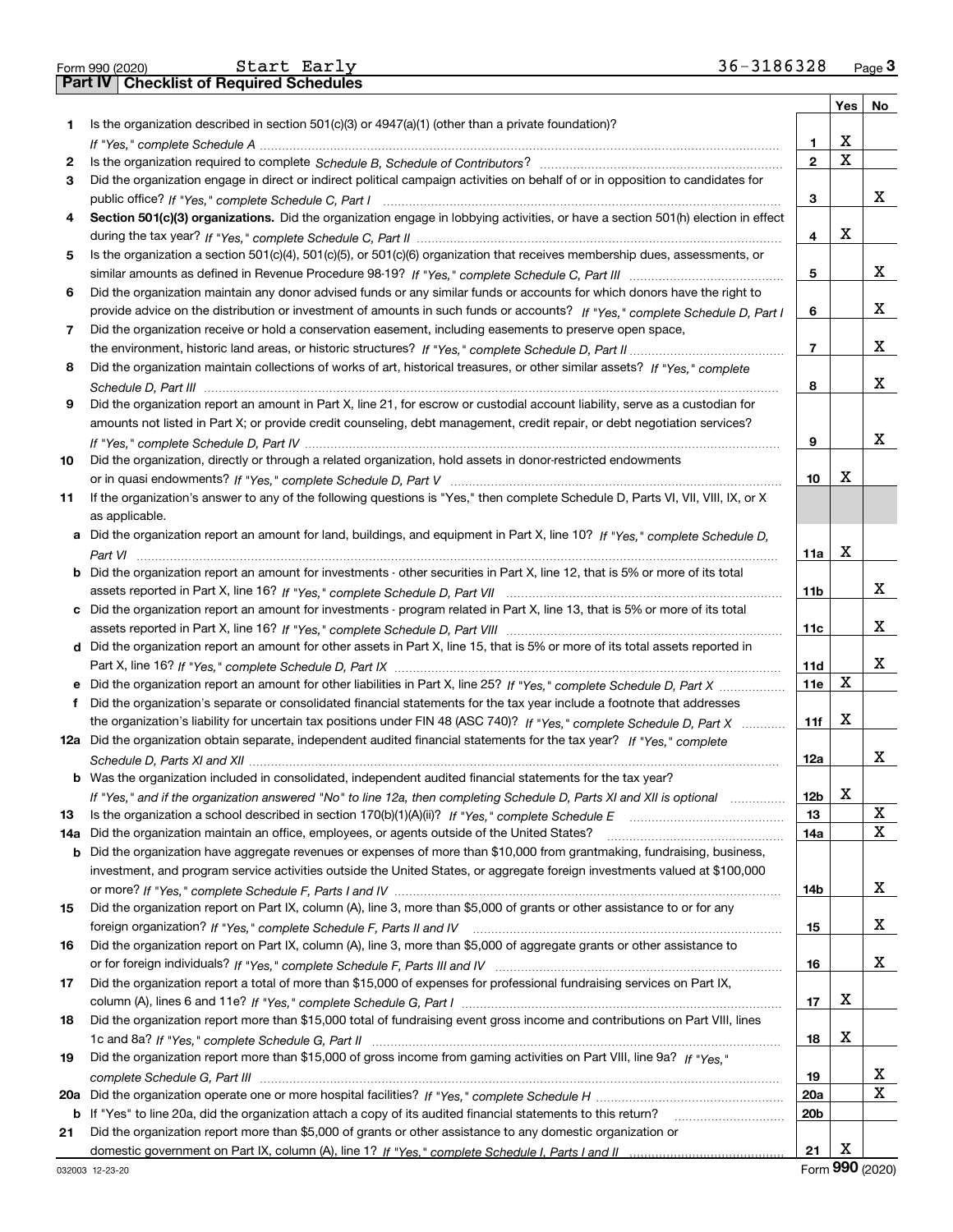|  | Form 990 (2020) |  |
|--|-----------------|--|
|  |                 |  |

Form 990 (2020) Page **4Part IV Checklist of Required Schedules** Start Early 36-3186328

*(continued)*

|               |                                                                                                                              |                 | Yes | No          |
|---------------|------------------------------------------------------------------------------------------------------------------------------|-----------------|-----|-------------|
| 22            | Did the organization report more than \$5,000 of grants or other assistance to or for domestic individuals on                |                 |     |             |
|               |                                                                                                                              | 22              | х   |             |
| 23            | Did the organization answer "Yes" to Part VII, Section A, line 3, 4, or 5 about compensation of the organization's current   |                 |     |             |
|               | and former officers, directors, trustees, key employees, and highest compensated employees? If "Yes," complete               |                 |     |             |
|               |                                                                                                                              | 23              | Χ   |             |
|               | 24a Did the organization have a tax-exempt bond issue with an outstanding principal amount of more than \$100,000 as of the  |                 |     |             |
|               | last day of the year, that was issued after December 31, 2002? If "Yes," answer lines 24b through 24d and complete           |                 |     |             |
|               |                                                                                                                              | 24a             |     | x           |
|               |                                                                                                                              | 24 <sub>b</sub> |     |             |
|               | c Did the organization maintain an escrow account other than a refunding escrow at any time during the year to defease       |                 |     |             |
|               |                                                                                                                              | 24c             |     |             |
|               |                                                                                                                              | 24d             |     |             |
|               | 25a Section 501(c)(3), 501(c)(4), and 501(c)(29) organizations. Did the organization engage in an excess benefit             |                 |     |             |
|               |                                                                                                                              | 25a             |     | x           |
|               | b Is the organization aware that it engaged in an excess benefit transaction with a disqualified person in a prior year, and |                 |     |             |
|               | that the transaction has not been reported on any of the organization's prior Forms 990 or 990-EZ? If "Yes," complete        |                 |     |             |
|               | Schedule L. Part I                                                                                                           | 25b             |     | x           |
| 26            | Did the organization report any amount on Part X, line 5 or 22, for receivables from or payables to any current              |                 |     |             |
|               | or former officer, director, trustee, key employee, creator or founder, substantial contributor, or 35%                      |                 |     |             |
|               | controlled entity or family member of any of these persons? If "Yes," complete Schedule L, Part II                           | 26              |     | x           |
| 27            | Did the organization provide a grant or other assistance to any current or former officer, director, trustee, key employee,  |                 |     |             |
|               | creator or founder, substantial contributor or employee thereof, a grant selection committee member, or to a 35% controlled  |                 |     |             |
|               | entity (including an employee thereof) or family member of any of these persons? If "Yes." complete Schedule L. Part III     | 27              |     | х           |
| 28            | Was the organization a party to a business transaction with one of the following parties (see Schedule L, Part IV            |                 |     |             |
|               | instructions, for applicable filing thresholds, conditions, and exceptions):                                                 |                 |     |             |
| а             | A current or former officer, director, trustee, key employee, creator or founder, or substantial contributor? If             |                 |     |             |
|               |                                                                                                                              | 28a             |     | х           |
|               |                                                                                                                              | 28b             |     | $\mathbf X$ |
|               | c A 35% controlled entity of one or more individuals and/or organizations described in lines 28a or 28b? If                  |                 |     |             |
|               |                                                                                                                              | 28c             |     | х           |
| 29            |                                                                                                                              | 29              |     | х           |
| 30            | Did the organization receive contributions of art, historical treasures, or other similar assets, or qualified conservation  |                 |     |             |
|               |                                                                                                                              | 30              |     | х           |
| 31            | Did the organization liquidate, terminate, or dissolve and cease operations? If "Yes," complete Schedule N, Part I           | 31              |     | X           |
| 32            | Did the organization sell, exchange, dispose of, or transfer more than 25% of its net assets? If "Yes," complete             |                 |     |             |
|               |                                                                                                                              | 32              |     | x           |
| 33            | Did the organization own 100% of an entity disregarded as separate from the organization under Regulations                   |                 |     |             |
|               |                                                                                                                              | 33              | х   |             |
| 34            | Was the organization related to any tax-exempt or taxable entity? If "Yes," complete Schedule R, Part II, III, or IV, and    |                 |     |             |
|               |                                                                                                                              | 34              | X   |             |
|               | 35a Did the organization have a controlled entity within the meaning of section 512(b)(13)?                                  | 35a             | X   |             |
|               | b If "Yes" to line 35a, did the organization receive any payment from or engage in any transaction with a controlled entity  |                 |     |             |
|               |                                                                                                                              | 35b             |     | x           |
| 36            | Section 501(c)(3) organizations. Did the organization make any transfers to an exempt non-charitable related organization?   |                 |     |             |
|               |                                                                                                                              | 36              |     | х           |
| 37            | Did the organization conduct more than 5% of its activities through an entity that is not a related organization             |                 |     |             |
|               |                                                                                                                              | 37              |     | x           |
| 38            | Did the organization complete Schedule O and provide explanations in Schedule O for Part VI, lines 11b and 19?               |                 |     |             |
| <b>Part V</b> | <b>Statements Regarding Other IRS Filings and Tax Compliance</b>                                                             | 38              | X   |             |
|               |                                                                                                                              |                 |     |             |
|               | Check if Schedule O contains a response or note to any line in this Part V                                                   |                 |     |             |
|               |                                                                                                                              |                 | Yes | No          |
|               | 158<br>1a Enter the number reported in Box 3 of Form 1096. Enter -0- if not applicable<br>1a                                 |                 |     |             |
| b             | 0<br>Enter the number of Forms W-2G included in line 1a. Enter -0- if not applicable<br>1b                                   |                 |     |             |
| c             | Did the organization comply with backup withholding rules for reportable payments to vendors and reportable gaming           |                 |     |             |
|               |                                                                                                                              | 1c              | X   |             |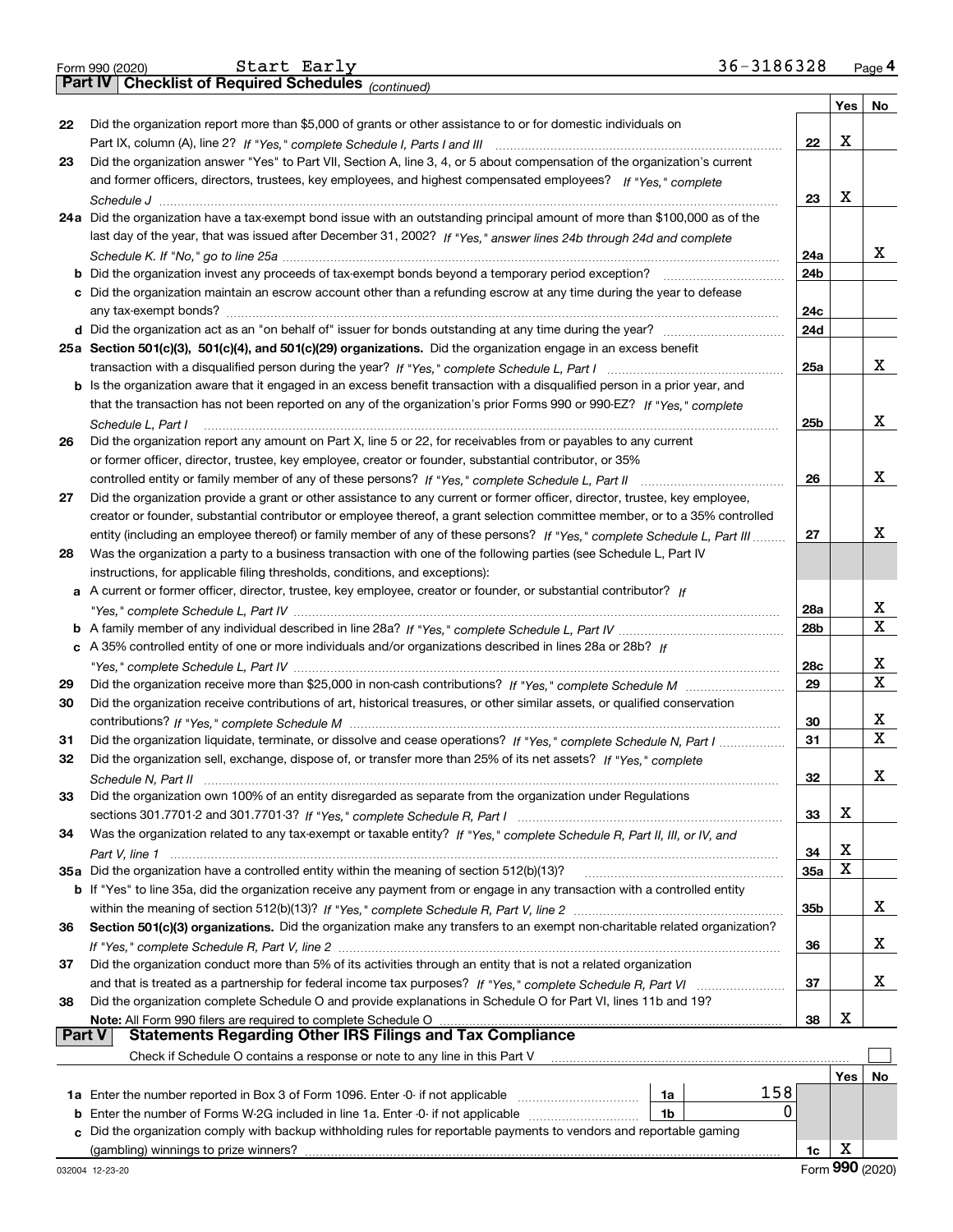|               | Start Early<br>Form 990 (2020)                                                                                                                  | 36-3186328      |                |     | $Page$ <sup>5</sup> |  |  |  |  |  |  |  |  |
|---------------|-------------------------------------------------------------------------------------------------------------------------------------------------|-----------------|----------------|-----|---------------------|--|--|--|--|--|--|--|--|
| <b>Part V</b> | Statements Regarding Other IRS Filings and Tax Compliance (continued)                                                                           |                 |                |     |                     |  |  |  |  |  |  |  |  |
|               |                                                                                                                                                 |                 |                | Yes | No                  |  |  |  |  |  |  |  |  |
|               | 2a Enter the number of employees reported on Form W-3, Transmittal of Wage and Tax Statements,                                                  |                 |                |     |                     |  |  |  |  |  |  |  |  |
|               | filed for the calendar year ending with or within the year covered by this return <i>manumumumum</i>                                            | 386<br>2a       |                |     |                     |  |  |  |  |  |  |  |  |
|               |                                                                                                                                                 |                 |                |     |                     |  |  |  |  |  |  |  |  |
|               |                                                                                                                                                 |                 |                |     |                     |  |  |  |  |  |  |  |  |
| За            | Did the organization have unrelated business gross income of \$1,000 or more during the year?                                                   |                 |                |     |                     |  |  |  |  |  |  |  |  |
|               |                                                                                                                                                 |                 |                |     |                     |  |  |  |  |  |  |  |  |
|               | 4a At any time during the calendar year, did the organization have an interest in, or a signature or other authority over, a                    |                 |                |     |                     |  |  |  |  |  |  |  |  |
|               | financial account in a foreign country (such as a bank account, securities account, or other financial account)?                                |                 | 4a             |     | х                   |  |  |  |  |  |  |  |  |
|               | <b>b</b> If "Yes," enter the name of the foreign country $\blacktriangleright$                                                                  |                 |                |     |                     |  |  |  |  |  |  |  |  |
|               | See instructions for filing requirements for FinCEN Form 114, Report of Foreign Bank and Financial Accounts (FBAR).                             |                 |                |     |                     |  |  |  |  |  |  |  |  |
| 5a            | Was the organization a party to a prohibited tax shelter transaction at any time during the tax year?                                           |                 | 5a             |     | х                   |  |  |  |  |  |  |  |  |
| b             |                                                                                                                                                 |                 | 5 <sub>b</sub> |     | х                   |  |  |  |  |  |  |  |  |
| с             |                                                                                                                                                 |                 | 5c             |     |                     |  |  |  |  |  |  |  |  |
|               | 6a Does the organization have annual gross receipts that are normally greater than \$100,000, and did the organization solicit                  |                 |                |     |                     |  |  |  |  |  |  |  |  |
|               | any contributions that were not tax deductible as charitable contributions?                                                                     |                 | 6a             |     | х                   |  |  |  |  |  |  |  |  |
|               | <b>b</b> If "Yes," did the organization include with every solicitation an express statement that such contributions or gifts                   |                 |                |     |                     |  |  |  |  |  |  |  |  |
|               | were not tax deductible?                                                                                                                        |                 | 6b             |     |                     |  |  |  |  |  |  |  |  |
| 7             | Organizations that may receive deductible contributions under section 170(c).                                                                   |                 |                |     |                     |  |  |  |  |  |  |  |  |
| а             | Did the organization receive a payment in excess of \$75 made partly as a contribution and partly for goods and services provided to the payor? |                 | 7a             | х   |                     |  |  |  |  |  |  |  |  |
| b             | If "Yes," did the organization notify the donor of the value of the goods or services provided?                                                 |                 | 7b             | х   |                     |  |  |  |  |  |  |  |  |
| с             | Did the organization sell, exchange, or otherwise dispose of tangible personal property for which it was required                               |                 |                |     |                     |  |  |  |  |  |  |  |  |
|               |                                                                                                                                                 |                 | 7c             |     | х                   |  |  |  |  |  |  |  |  |
|               | d If "Yes," indicate the number of Forms 8282 filed during the year [11,111] The Section of Holder and The Year                                 | 7d              |                |     |                     |  |  |  |  |  |  |  |  |
| е             |                                                                                                                                                 |                 | 7е             |     | х                   |  |  |  |  |  |  |  |  |
| f             | Did the organization, during the year, pay premiums, directly or indirectly, on a personal benefit contract?                                    |                 | 7f             |     | Χ                   |  |  |  |  |  |  |  |  |
| g             | If the organization received a contribution of qualified intellectual property, did the organization file Form 8899 as required?                |                 | 7g             |     |                     |  |  |  |  |  |  |  |  |
| h.            | If the organization received a contribution of cars, boats, airplanes, or other vehicles, did the organization file a Form 1098-C?              |                 | 7h             |     |                     |  |  |  |  |  |  |  |  |
| 8             | Sponsoring organizations maintaining donor advised funds. Did a donor advised fund maintained by the                                            |                 |                |     |                     |  |  |  |  |  |  |  |  |
|               | sponsoring organization have excess business holdings at any time during the year?                                                              |                 | 8              |     |                     |  |  |  |  |  |  |  |  |
| 9             | Sponsoring organizations maintaining donor advised funds.                                                                                       |                 |                |     |                     |  |  |  |  |  |  |  |  |
| а             | Did the sponsoring organization make any taxable distributions under section 4966?                                                              |                 | 9а             |     |                     |  |  |  |  |  |  |  |  |
| b             | Did the sponsoring organization make a distribution to a donor, donor advisor, or related person?                                               |                 | 9b             |     |                     |  |  |  |  |  |  |  |  |
| 10            | Section 501(c)(7) organizations. Enter:                                                                                                         |                 |                |     |                     |  |  |  |  |  |  |  |  |
|               |                                                                                                                                                 | 10a             |                |     |                     |  |  |  |  |  |  |  |  |
|               | Gross receipts, included on Form 990, Part VIII, line 12, for public use of club facilities                                                     | 10 <sub>b</sub> |                |     |                     |  |  |  |  |  |  |  |  |
| 11            | Section 501(c)(12) organizations. Enter:                                                                                                        |                 |                |     |                     |  |  |  |  |  |  |  |  |
| a             |                                                                                                                                                 | 11a             |                |     |                     |  |  |  |  |  |  |  |  |
|               | b Gross income from other sources (Do not net amounts due or paid to other sources against                                                      |                 |                |     |                     |  |  |  |  |  |  |  |  |
|               |                                                                                                                                                 | 11 <sub>b</sub> |                |     |                     |  |  |  |  |  |  |  |  |
|               | 12a Section 4947(a)(1) non-exempt charitable trusts. Is the organization filing Form 990 in lieu of Form 1041?                                  |                 | 12a            |     |                     |  |  |  |  |  |  |  |  |
|               | <b>b</b> If "Yes," enter the amount of tax-exempt interest received or accrued during the year <i>manument</i> of                               | 12 <sub>b</sub> |                |     |                     |  |  |  |  |  |  |  |  |
| 13            | Section 501(c)(29) qualified nonprofit health insurance issuers.                                                                                |                 |                |     |                     |  |  |  |  |  |  |  |  |
|               | a Is the organization licensed to issue qualified health plans in more than one state?                                                          |                 | 13а            |     |                     |  |  |  |  |  |  |  |  |
|               | Note: See the instructions for additional information the organization must report on Schedule O.                                               |                 |                |     |                     |  |  |  |  |  |  |  |  |
|               | <b>b</b> Enter the amount of reserves the organization is required to maintain by the states in which the                                       |                 |                |     |                     |  |  |  |  |  |  |  |  |
|               |                                                                                                                                                 | 13 <sub>b</sub> |                |     |                     |  |  |  |  |  |  |  |  |
|               |                                                                                                                                                 | 13c             |                |     |                     |  |  |  |  |  |  |  |  |
| 14a           | Did the organization receive any payments for indoor tanning services during the tax year?                                                      |                 | 14a            |     | x                   |  |  |  |  |  |  |  |  |
|               | <b>b</b> If "Yes," has it filed a Form 720 to report these payments? If "No," provide an explanation on Schedule O                              |                 | 14b            |     |                     |  |  |  |  |  |  |  |  |
| 15            | Is the organization subject to the section 4960 tax on payment(s) of more than \$1,000,000 in remuneration or                                   |                 |                |     |                     |  |  |  |  |  |  |  |  |
|               |                                                                                                                                                 |                 | 15             |     | x                   |  |  |  |  |  |  |  |  |
|               | If "Yes," see instructions and file Form 4720, Schedule N.                                                                                      |                 |                |     |                     |  |  |  |  |  |  |  |  |
| 16            | Is the organization an educational institution subject to the section 4968 excise tax on net investment income?                                 |                 | 16             |     | х                   |  |  |  |  |  |  |  |  |
|               | If "Yes," complete Form 4720, Schedule O.                                                                                                       |                 |                |     |                     |  |  |  |  |  |  |  |  |

Form (2020) **990**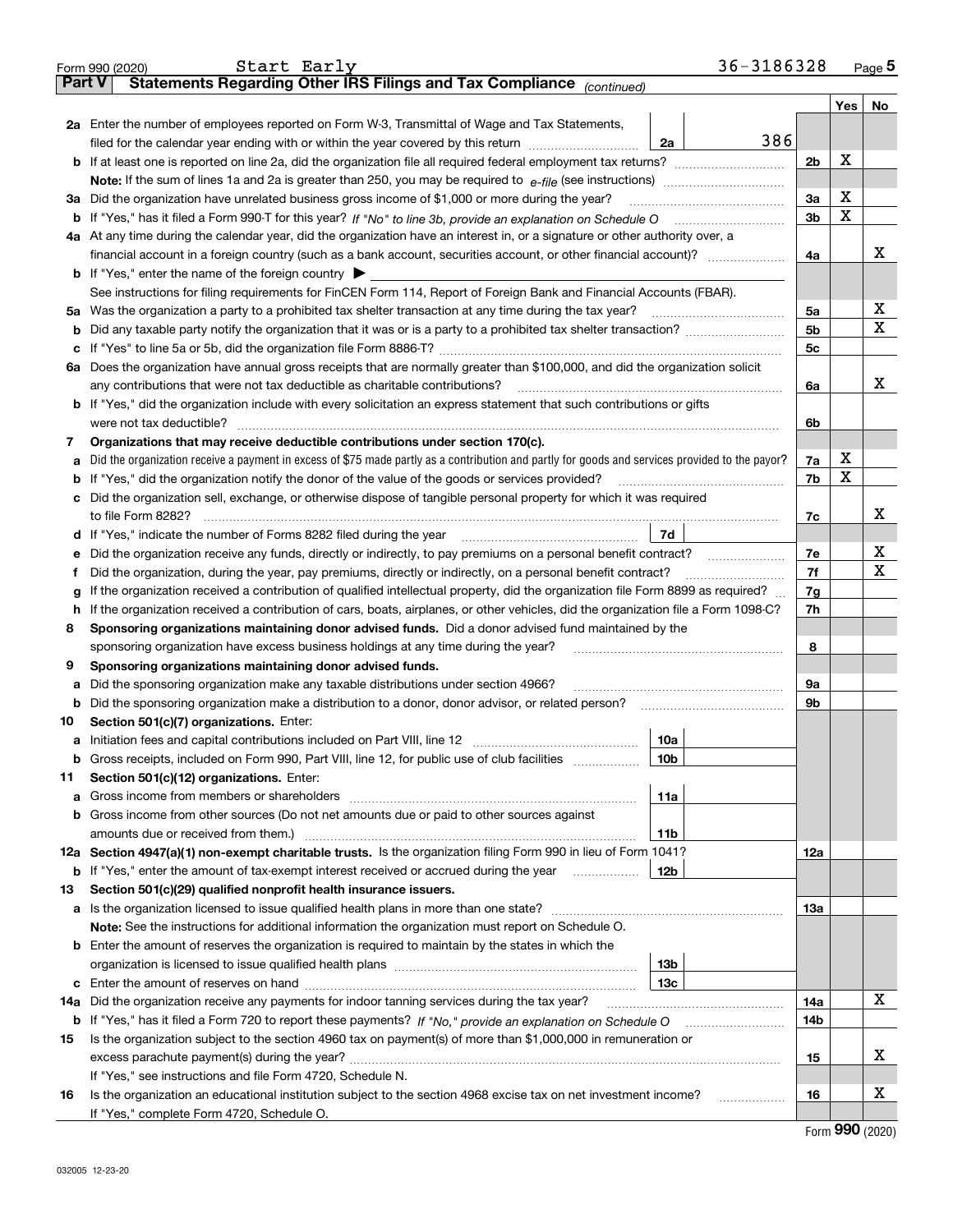|    | 36-3186328<br>Start Early<br>Form 990 (2020)                                                                                                                                                                                   |                 |                          | <u>Page</u> 6         |
|----|--------------------------------------------------------------------------------------------------------------------------------------------------------------------------------------------------------------------------------|-----------------|--------------------------|-----------------------|
|    | <b>Part VI</b><br>Governance, Management, and Disclosure For each "Yes" response to lines 2 through 7b below, and for a "No" response                                                                                          |                 |                          |                       |
|    | to line 8a, 8b, or 10b below, describe the circumstances, processes, or changes on Schedule O. See instructions.                                                                                                               |                 |                          |                       |
|    |                                                                                                                                                                                                                                |                 |                          | $\overline{\text{X}}$ |
|    | <b>Section A. Governing Body and Management</b>                                                                                                                                                                                |                 |                          |                       |
|    |                                                                                                                                                                                                                                |                 | Yes                      | No                    |
|    | 34<br><b>1a</b> Enter the number of voting members of the governing body at the end of the tax year<br>1a<br>.                                                                                                                 |                 |                          |                       |
|    | If there are material differences in voting rights among members of the governing body, or if the governing                                                                                                                    |                 |                          |                       |
|    | body delegated broad authority to an executive committee or similar committee, explain on Schedule O.                                                                                                                          |                 |                          |                       |
| b  | 34<br>Enter the number of voting members included on line 1a, above, who are independent<br>1b                                                                                                                                 |                 |                          |                       |
| 2  | Did any officer, director, trustee, or key employee have a family relationship or a business relationship with any other                                                                                                       |                 |                          |                       |
|    | officer, director, trustee, or key employee?                                                                                                                                                                                   | $\mathbf{2}$    |                          | х                     |
| З  | Did the organization delegate control over management duties customarily performed by or under the direct supervision                                                                                                          |                 |                          |                       |
|    | of officers, directors, trustees, or key employees to a management company or other person?                                                                                                                                    | 3               |                          | х                     |
| 4  | Did the organization make any significant changes to its governing documents since the prior Form 990 was filed?                                                                                                               | 4               |                          | X                     |
| 5  | Did the organization become aware during the year of a significant diversion of the organization's assets?                                                                                                                     | 5               |                          | X                     |
| 6  | Did the organization have members or stockholders?                                                                                                                                                                             | 6               |                          | х                     |
|    | 7a Did the organization have members, stockholders, or other persons who had the power to elect or appoint one or                                                                                                              |                 |                          |                       |
|    | more members of the governing body?                                                                                                                                                                                            | 7a              |                          | х                     |
|    | <b>b</b> Are any governance decisions of the organization reserved to (or subject to approval by) members, stockholders, or                                                                                                    |                 |                          |                       |
|    | persons other than the governing body?                                                                                                                                                                                         | 7b              |                          | х                     |
| 8  | Did the organization contemporaneously document the meetings held or written actions undertaken during the year by the following:                                                                                              |                 |                          |                       |
| a  | The governing body? [111] matter is a construction of the state of the state of the state of the state of the state of the state of the state of the state of the state of the state of the state of the state of the state of | 8a              | X<br>X                   |                       |
| b  | Each committee with authority to act on behalf of the governing body?                                                                                                                                                          | 8b              |                          |                       |
| 9  | Is there any officer, director, trustee, or key employee listed in Part VII, Section A, who cannot be reached at the                                                                                                           | 9               |                          | x                     |
|    |                                                                                                                                                                                                                                |                 |                          |                       |
|    | Section B. Policies (This Section B requests information about policies not required by the Internal Revenue Code.)                                                                                                            |                 | Yes                      | No                    |
|    |                                                                                                                                                                                                                                | 10a             |                          | x                     |
|    | <b>b</b> If "Yes," did the organization have written policies and procedures governing the activities of such chapters, affiliates,                                                                                            |                 |                          |                       |
|    | and branches to ensure their operations are consistent with the organization's exempt purposes?                                                                                                                                | 10 <sub>b</sub> |                          |                       |
|    | 11a Has the organization provided a complete copy of this Form 990 to all members of its governing body before filing the form?                                                                                                | 11a             | X                        |                       |
|    | <b>b</b> Describe in Schedule O the process, if any, used by the organization to review this Form 990.                                                                                                                         |                 |                          |                       |
|    |                                                                                                                                                                                                                                | 12a             | X                        |                       |
|    |                                                                                                                                                                                                                                | 12b             | X                        |                       |
|    | c Did the organization regularly and consistently monitor and enforce compliance with the policy? If "Yes," describe                                                                                                           |                 |                          |                       |
|    | in Schedule O how this was done manufactured and contain an according to the state of the state of the state o                                                                                                                 | 12c             | X                        |                       |
| 13 | Did the organization have a written whistleblower policy?                                                                                                                                                                      | 13              | Y                        |                       |
| 14 | Did the organization have a written document retention and destruction policy?                                                                                                                                                 | 14              | X                        |                       |
| 15 | Did the process for determining compensation of the following persons include a review and approval by independent                                                                                                             |                 |                          |                       |
|    | persons, comparability data, and contemporaneous substantiation of the deliberation and decision?                                                                                                                              |                 |                          |                       |
| а  | The organization's CEO, Executive Director, or top management official manufactured content of the organization's CEO, Executive Director, or top management official                                                          | <b>15a</b>      | X                        |                       |
|    |                                                                                                                                                                                                                                | 15b             | X                        |                       |
|    | If "Yes" to line 15a or 15b, describe the process in Schedule O (see instructions).                                                                                                                                            |                 |                          |                       |
|    | 16a Did the organization invest in, contribute assets to, or participate in a joint venture or similar arrangement with a                                                                                                      |                 |                          |                       |
|    | taxable entity during the year?                                                                                                                                                                                                | 16a             |                          | x                     |
|    | <b>b</b> If "Yes," did the organization follow a written policy or procedure requiring the organization to evaluate its participation                                                                                          |                 |                          |                       |
|    | in joint venture arrangements under applicable federal tax law, and take steps to safeguard the organization's                                                                                                                 |                 |                          |                       |
|    |                                                                                                                                                                                                                                | 16b             |                          |                       |
|    | <b>Section C. Disclosure</b>                                                                                                                                                                                                   |                 |                          |                       |
| 17 | List the states with which a copy of this Form 990 is required to be filed $\blacktriangleright$ IL                                                                                                                            |                 |                          |                       |
| 18 | Section 6104 requires an organization to make its Forms 1023 (1024 or 1024-A, if applicable), 990, and 990-T (Section 501(c)(3)s only) available                                                                               |                 |                          |                       |
|    | for public inspection. Indicate how you made these available. Check all that apply.                                                                                                                                            |                 |                          |                       |
|    | X   Own website<br>$X$ Another's website<br>$X$ Upon request<br>Other (explain on Schedule O)                                                                                                                                  |                 |                          |                       |
| 19 | Describe on Schedule O whether (and if so, how) the organization made its governing documents, conflict of interest policy, and financial                                                                                      |                 |                          |                       |
|    | statements available to the public during the tax year.                                                                                                                                                                        |                 |                          |                       |
| 20 | State the name, address, and telephone number of the person who possesses the organization's books and records                                                                                                                 |                 |                          |                       |
|    | Donna Iwanski - (312)922-3863<br>60603                                                                                                                                                                                         |                 |                          |                       |
|    | 33 W. Monroe, Suite 1200, Chicago,<br>ΙL                                                                                                                                                                                       |                 | $\overline{\phantom{a}}$ |                       |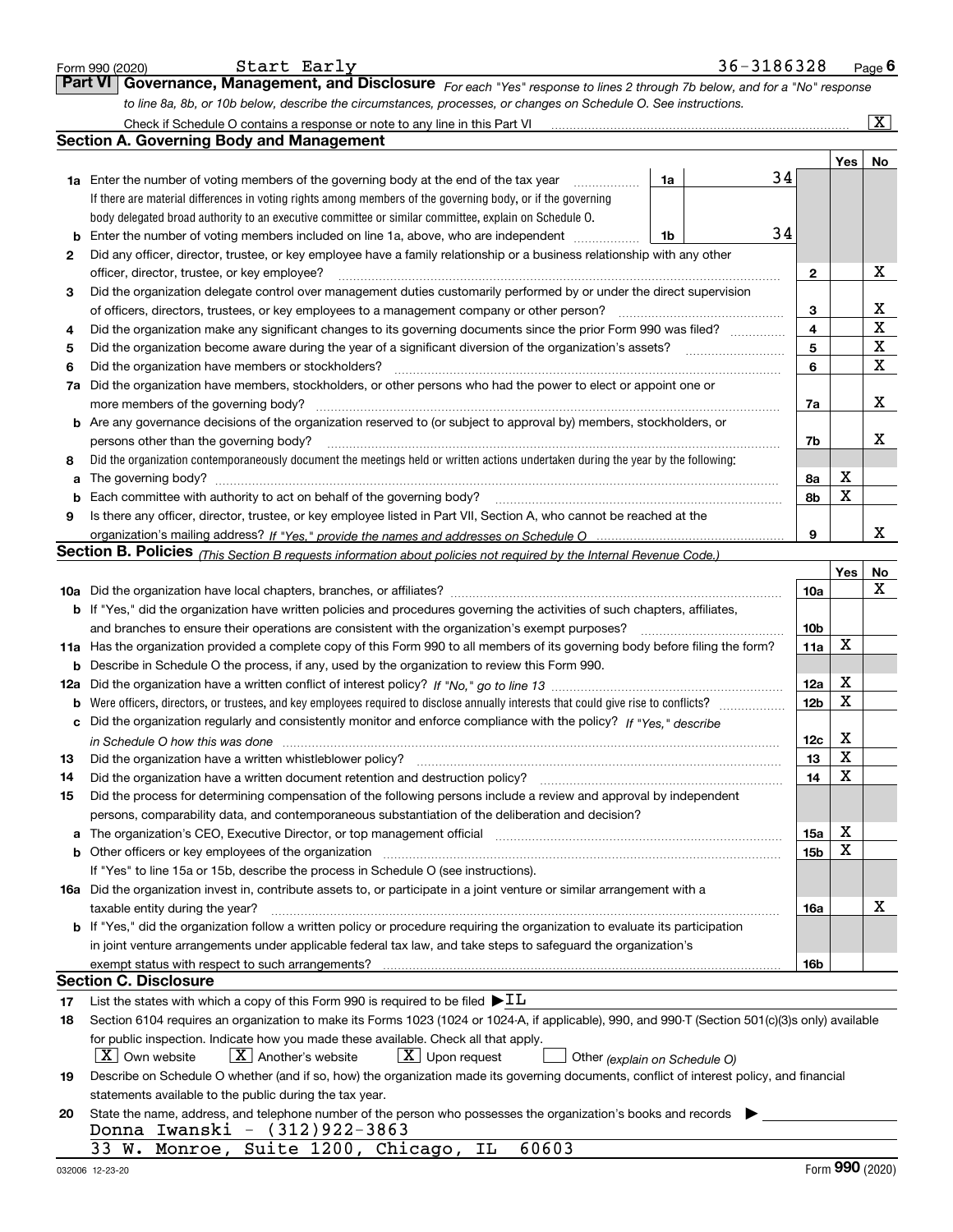Start Early

 $\mathcal{L}^{\text{max}}$ 

| orm 990 (2020) <sup>.</sup> | Start Early                                   |                                                                                            | 36-3186328 | Page <i>I</i> |
|-----------------------------|-----------------------------------------------|--------------------------------------------------------------------------------------------|------------|---------------|
|                             |                                               | Part VII Compensation of Officers, Directors, Trustees, Key Employees, Highest Compensated |            |               |
|                             | <b>Employees, and Independent Contractors</b> |                                                                                            |            |               |

Check if Schedule O contains a response or note to any line in this Part VII

**Section A. Officers, Directors, Trustees, Key Employees, and Highest Compensated Employees**

**1a**  Complete this table for all persons required to be listed. Report compensation for the calendar year ending with or within the organization's tax year. **•** List all of the organization's current officers, directors, trustees (whether individuals or organizations), regardless of amount of compensation.

Enter -0- in columns (D), (E), and (F) if no compensation was paid.

 $\bullet$  List all of the organization's  $\,$ current key employees, if any. See instructions for definition of "key employee."

**•** List the organization's five current highest compensated employees (other than an officer, director, trustee, or key employee) who received reportable compensation (Box 5 of Form W-2 and/or Box 7 of Form 1099-MISC) of more than \$100,000 from the organization and any related organizations.

**•** List all of the organization's former officers, key employees, and highest compensated employees who received more than \$100,000 of reportable compensation from the organization and any related organizations.

**former directors or trustees**  ¥ List all of the organization's that received, in the capacity as a former director or trustee of the organization, more than \$10,000 of reportable compensation from the organization and any related organizations.

See instructions for the order in which to list the persons above.

Check this box if neither the organization nor any related organization compensated any current officer, director, or trustee.  $\mathcal{L}^{\text{max}}$ 

| (A)                         | (B)               |                                         |                                                                  | (C)     |              |                                  |        | (D)             | (E)                           | (F)                   |
|-----------------------------|-------------------|-----------------------------------------|------------------------------------------------------------------|---------|--------------|----------------------------------|--------|-----------------|-------------------------------|-----------------------|
| Name and title              | Average           | Position<br>(do not check more than one |                                                                  |         |              |                                  |        | Reportable      | Reportable                    | Estimated             |
|                             | hours per         |                                         | box, unless person is both an<br>officer and a director/trustee) |         |              |                                  |        | compensation    | compensation                  | amount of             |
|                             | week<br>(list any |                                         |                                                                  |         |              |                                  |        | from<br>the     | from related<br>organizations | other<br>compensation |
|                             | hours for         |                                         |                                                                  |         |              |                                  |        | organization    | (W-2/1099-MISC)               | from the              |
|                             | related           |                                         |                                                                  |         |              |                                  |        | (W-2/1099-MISC) |                               | organization          |
|                             | organizations     |                                         |                                                                  |         |              |                                  |        |                 |                               | and related           |
|                             | below             | Individual trustee or director          | Institutional trustee                                            |         | Key employee |                                  |        |                 |                               | organizations         |
|                             | line)             |                                         |                                                                  | Officer |              | Highest compensated<br> employee | Former |                 |                               |                       |
| (1)<br>Ms. Sarah Rittling   | 37.50             |                                         |                                                                  |         |              |                                  |        |                 |                               |                       |
| Executive Director, FFYF    | 1.00              |                                         |                                                                  |         |              | x                                |        | 247,186.        | 0.                            | 56,408.               |
| Ms. Rebecca Berlin<br>(2)   | 37.50             |                                         |                                                                  |         |              |                                  |        |                 |                               |                       |
| Chief Learning Officer      | 0.00              |                                         |                                                                  |         | X            |                                  |        | 214,227.        | 0.                            | 47,975.               |
| (3)<br>Ms. Claire Dunham    | 37.50             |                                         |                                                                  |         |              |                                  |        |                 |                               |                       |
| Senior Vice President       | 0.00              |                                         |                                                                  |         | X            |                                  |        | 242,983.        | 0.                            | 24,181.               |
| Mr. Michael Hoffman<br>(4)  | 37.50             |                                         |                                                                  |         |              |                                  |        |                 |                               |                       |
| Chief Operating Officer     | 0.00              |                                         |                                                                  |         | $\mathbf x$  |                                  |        | 264,690.        | 0.                            | 7,941.                |
| Ms. Johanna Vetter<br>(5)   | 37.50             |                                         |                                                                  |         |              |                                  |        |                 |                               |                       |
| Chief Advancement Officer   | 0.00              |                                         |                                                                  |         | x            |                                  |        | 247,000.        | 0.                            | 15,210.               |
| Mr. Cynthia Jackson<br>(6)  | 37.50             |                                         |                                                                  |         |              |                                  |        |                 |                               |                       |
| Executive Director, ELN     | 0.00              |                                         |                                                                  |         |              | x                                |        | 227,048.        | 0.                            | 26, 304.              |
| Ms. Daphne Logan<br>(7)     | 37.50             |                                         |                                                                  |         |              |                                  |        |                 |                               |                       |
| Senior Vice President       | 0.00              |                                         |                                                                  |         | $\mathbf x$  |                                  |        | 207,252.        | 0.                            | 32,283.               |
| Ms. Valisa Smith<br>(8)     | 37.50             |                                         |                                                                  |         |              |                                  |        |                 |                               |                       |
| Executive Director          | 0.00              |                                         |                                                                  |         |              | x                                |        | 197,112.        | 0.                            | 32,887.               |
| Ms. April Wozniak<br>(9)    | 37.50             |                                         |                                                                  |         |              |                                  |        |                 |                               |                       |
| Vice President, Development | 0.00              |                                         |                                                                  |         |              | X                                |        | 220, 553.       | 0.                            | 12,640.               |
| (10) Ms. Kristin Bernhard   | 37.50             |                                         |                                                                  |         |              |                                  |        |                 |                               |                       |
| Senior Vice President       | 0.00              |                                         |                                                                  |         |              | x                                |        | 201,836.        | 0.                            | 17,892.               |
| (11) Ms. Donna Iwanski      | 37.50             |                                         |                                                                  |         |              |                                  |        |                 |                               |                       |
| Chief Financial Officer     | 1.00              |                                         |                                                                  | X       |              |                                  |        | 196,073.        | 0.                            | 22,973.               |
| (12) Mr. Curt Bailey        | 1.00              |                                         |                                                                  |         |              |                                  |        |                 |                               |                       |
| Chairman of the Board       | 0.00              | х                                       |                                                                  | X       |              |                                  |        | 0.              | $\mathbf 0$ .                 | 0.                    |
| (13) Ms. Sue Baird          | 1.00              |                                         |                                                                  |         |              |                                  |        |                 |                               |                       |
| Board Vice Chair            | 0.00              | x                                       |                                                                  | X       |              |                                  |        | 0.              | $\mathbf 0$ .                 | 0.                    |
| (14) Mr. Keith Goldstein    | 1.00              |                                         |                                                                  |         |              |                                  |        |                 |                               |                       |
| Board Secretary             | 0.00              | х                                       |                                                                  | X       |              |                                  |        | 0.              | $\mathbf 0$ .                 | 0.                    |
| (15) Ms. Diana Sands        | 1.00              |                                         |                                                                  |         |              |                                  |        |                 |                               |                       |
| Board Treasurer             | 0.00              | $\mathbf X$                             |                                                                  | X       |              |                                  |        | 0.              | $\mathbf 0$ .                 | 0.                    |
| (16) Ms. Diana Rauner       | 37.50             |                                         |                                                                  |         |              |                                  |        |                 |                               |                       |
| President                   | 2.00              |                                         |                                                                  | X       |              |                                  |        | 0.              | $\mathbf 0$ .                 | $\mathbf 0$ .         |
| (17) Ms. Sheila Capestany   | 1.00              |                                         |                                                                  |         |              |                                  |        |                 |                               |                       |
| Director                    | 0.00              | $\mathbf X$                             |                                                                  |         |              |                                  |        | 0.              | 0.                            | 0.                    |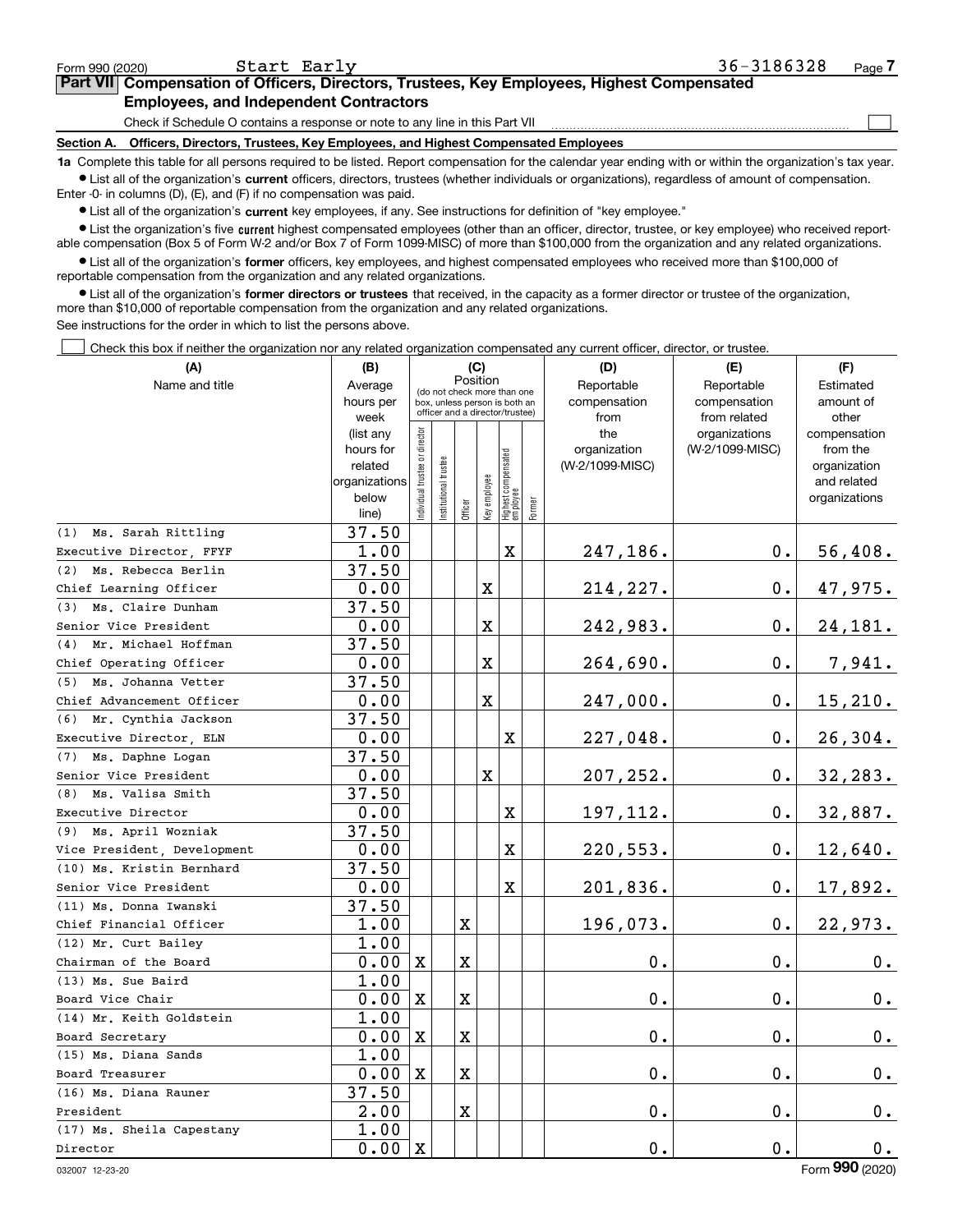| Start Early<br>Form 990 (2020)                                                                                                               |               |                               |                       |         |              |                                                              |        |                                | 36-3186328      |       |                     | Page 8   |
|----------------------------------------------------------------------------------------------------------------------------------------------|---------------|-------------------------------|-----------------------|---------|--------------|--------------------------------------------------------------|--------|--------------------------------|-----------------|-------|---------------------|----------|
| <b>Part VII</b><br>Section A. Officers, Directors, Trustees, Key Employees, and Highest Compensated Employees (continued)                    |               |                               |                       |         |              |                                                              |        |                                |                 |       |                     |          |
| (A)                                                                                                                                          | (B)           |                               |                       |         | (C)          |                                                              |        | (D)                            | (E)             |       | (F)                 |          |
| Name and title                                                                                                                               | Average       |                               |                       |         | Position     |                                                              |        | Reportable                     | Reportable      |       | Estimated           |          |
|                                                                                                                                              | hours per     |                               |                       |         |              | (do not check more than one<br>box, unless person is both an |        | compensation                   | compensation    |       | amount of           |          |
|                                                                                                                                              | week          |                               |                       |         |              | officer and a director/trustee)                              |        | from                           | from related    |       | other               |          |
|                                                                                                                                              | (list any     |                               |                       |         |              |                                                              |        | the                            | organizations   |       | compensation        |          |
|                                                                                                                                              | hours for     |                               |                       |         |              |                                                              |        | organization                   | (W-2/1099-MISC) |       | from the            |          |
|                                                                                                                                              | related       |                               |                       |         |              |                                                              |        | (W-2/1099-MISC)                |                 |       | organization        |          |
|                                                                                                                                              | organizations |                               |                       |         |              |                                                              |        |                                |                 |       | and related         |          |
|                                                                                                                                              | below         | ndividual trustee or director | Institutional trustee |         | Key employee |                                                              | Former |                                |                 |       | organizations       |          |
|                                                                                                                                              | line)         |                               |                       | Officer |              | Highest compensated<br>employee                              |        |                                |                 |       |                     |          |
| (18) Mr. David Casper                                                                                                                        | 1.00          |                               |                       |         |              |                                                              |        |                                |                 |       |                     |          |
| Director                                                                                                                                     | 0.00          | $\mathbf X$                   |                       |         |              |                                                              |        | 0.                             |                 | 0.    |                     | $0$ .    |
| (19) Ms. Mawiyah Coates                                                                                                                      | 1.00          |                               |                       |         |              |                                                              |        |                                |                 |       |                     |          |
| Director                                                                                                                                     | 0.00          | $\mathbf X$                   |                       |         |              |                                                              |        | 0.                             |                 | 0.    |                     | 0.       |
| (20) Ms. Nancy Crown                                                                                                                         | 1.00          |                               |                       |         |              |                                                              |        |                                |                 |       |                     |          |
| Director                                                                                                                                     | 0.00          | $\mathbf X$                   |                       |         |              |                                                              |        | 0.                             |                 | 0.    |                     | 0.       |
| (21) Ms. Deborah Daro                                                                                                                        | 1.00          |                               |                       |         |              |                                                              |        |                                |                 |       |                     |          |
| Director                                                                                                                                     | 0.00          | $\mathbf X$                   |                       |         |              |                                                              |        | 0.                             |                 | 0.    |                     | 0.       |
| (22) Ms. Vicki Escarra                                                                                                                       | 1.00          |                               |                       |         |              |                                                              |        |                                |                 |       |                     |          |
| Director                                                                                                                                     | 0.00          | $\mathbf X$                   |                       |         |              |                                                              |        | 0.                             |                 | 0.    |                     | 0.       |
| (23) Ms. Marilyn Fields                                                                                                                      | 1.00          |                               |                       |         |              |                                                              |        |                                |                 |       |                     |          |
| Director                                                                                                                                     | 0.00          | $\mathbf X$                   |                       |         |              |                                                              |        | 0.                             |                 | 0.    |                     | 0.       |
| (24) Ms. Marquia Fields                                                                                                                      | 1.00          |                               |                       |         |              |                                                              |        |                                |                 |       |                     |          |
| Director                                                                                                                                     | 0.00          | $\mathbf X$                   |                       |         |              |                                                              |        | 0.                             |                 | 0.    |                     | 0.       |
| (25) Ms. Lula Ford                                                                                                                           | 1.00          |                               |                       |         |              |                                                              |        |                                |                 |       |                     |          |
| Director                                                                                                                                     | 0.00          | $\mathbf X$                   |                       |         |              |                                                              |        | 0.                             |                 | 0.    |                     | 0.       |
| (26) Mr. Bill Friend                                                                                                                         | 1.00          |                               |                       |         |              |                                                              |        |                                |                 |       |                     |          |
| Director                                                                                                                                     | 0.00          | $\mathbf X$                   |                       |         |              |                                                              |        | 0.                             |                 | $0$ . |                     | $0$ .    |
|                                                                                                                                              |               |                               |                       |         |              |                                                              | ▶      | 2,465,960.                     |                 | 0.    | 296,694.            |          |
| c Total from continuation sheets to Part VII, Section A                                                                                      |               |                               |                       |         |              |                                                              | ▶      | 0.                             |                 | 0.    |                     | 0.       |
|                                                                                                                                              |               |                               |                       |         |              |                                                              |        | 2,465,960.                     |                 | 0.    | 296,694.            |          |
| Total number of individuals (including but not limited to those listed above) who received more than \$100,000 of reportable<br>$\mathbf{2}$ |               |                               |                       |         |              |                                                              |        |                                |                 |       |                     |          |
| compensation from the organization $\blacktriangleright$                                                                                     |               |                               |                       |         |              |                                                              |        |                                |                 |       |                     | 75       |
|                                                                                                                                              |               |                               |                       |         |              |                                                              |        |                                |                 |       | Yes                 | No       |
| 3<br>Did the organization list any former officer, director, trustee, key employee, or highest compensated employee on                       |               |                               |                       |         |              |                                                              |        |                                |                 |       |                     |          |
| line 1a? If "Yes," complete Schedule J for such individual manufactured contained and the Yes," complete Schedule J for such individual      |               |                               |                       |         |              |                                                              |        |                                |                 |       | 3                   | X        |
| For any individual listed on line 1a, is the sum of reportable compensation and other compensation from the organization                     |               |                               |                       |         |              |                                                              |        |                                |                 |       |                     |          |
|                                                                                                                                              |               |                               |                       |         |              |                                                              |        |                                |                 |       | х<br>4              |          |
| Did any person listed on line 1a receive or accrue compensation from any unrelated organization or individual for services                   |               |                               |                       |         |              |                                                              |        |                                |                 |       |                     |          |
| 5                                                                                                                                            |               |                               |                       |         |              |                                                              |        |                                |                 |       | 5                   | X        |
| rendered to the organization? If "Yes." complete Schedule J for such person<br><b>Section B. Independent Contractors</b>                     |               |                               |                       |         |              |                                                              |        |                                |                 |       |                     |          |
|                                                                                                                                              |               |                               |                       |         |              |                                                              |        |                                |                 |       |                     |          |
| Complete this table for your five highest compensated independent contractors that received more than \$100,000 of compensation from<br>1.   |               |                               |                       |         |              |                                                              |        |                                |                 |       |                     |          |
| the organization. Report compensation for the calendar year ending with or within the organization's tax year.                               |               |                               |                       |         |              |                                                              |        |                                |                 |       |                     |          |
| (A)<br>Name and business address                                                                                                             |               |                               |                       |         |              |                                                              |        | (B)<br>Description of services |                 |       | (C)<br>Compensation |          |
|                                                                                                                                              |               |                               |                       |         |              |                                                              |        |                                |                 |       |                     |          |
| Hamilton Place Strategies, LLC, 805 15th                                                                                                     |               |                               |                       |         |              |                                                              |        | Public Affairs                 |                 |       |                     |          |
| Street NW, 2nd Floor, Washington, DC 20005                                                                                                   |               |                               |                       |         |              |                                                              |        | Consulting Services            |                 |       |                     | 414,538. |
| Social Edge Consulting                                                                                                                       |               |                               |                       |         |              |                                                              |        | Professional                   |                 |       |                     |          |
| 12 S Main St Unit 272, Allentown, NJ 08501                                                                                                   |               |                               |                       |         |              |                                                              |        | Consulting                     |                 |       | 204,482.            |          |
| Donald A Campbell & Co., One East Wacker                                                                                                     |               |                               |                       |         |              |                                                              |        |                                |                 |       |                     |          |
| Drive Ste 210, Chicago, AA 60601                                                                                                             |               |                               |                       |         |              |                                                              |        | Fundraising strategy           |                 |       | 171,611.            |          |
| Nelson Mullins Riley & Scarborough LLP,                                                                                                      |               |                               |                       |         |              |                                                              |        | Strategy & Advocacy            |                 |       |                     |          |
| Post Office Drawer 11009, Columbia, SC                                                                                                       |               |                               |                       |         |              |                                                              |        | Consulting                     |                 |       | 165,000.            |          |
| Winterbridge LLC, 4 West Red Oak Lane Ste                                                                                                    |               |                               |                       |         |              |                                                              |        | Advertising,                   |                 |       |                     |          |
| 104, White Plains, NY 10604                                                                                                                  |               |                               |                       |         |              |                                                              |        | consulting                     |                 |       | 144,697.            |          |
| 2 Total number of independent contractors (including but not limited to those listed above) who received more than                           |               |                               |                       |         |              |                                                              |        |                                |                 |       |                     |          |
| \$100,000 of compensation from the organization >                                                                                            |               |                               |                       |         | 9            |                                                              |        |                                |                 |       |                     |          |

| Total Harnbor of indopondont contractors (including pat not immedite thos |  |
|---------------------------------------------------------------------------|--|
| $$100,000$ of compensation from the organization $\triangleright$         |  |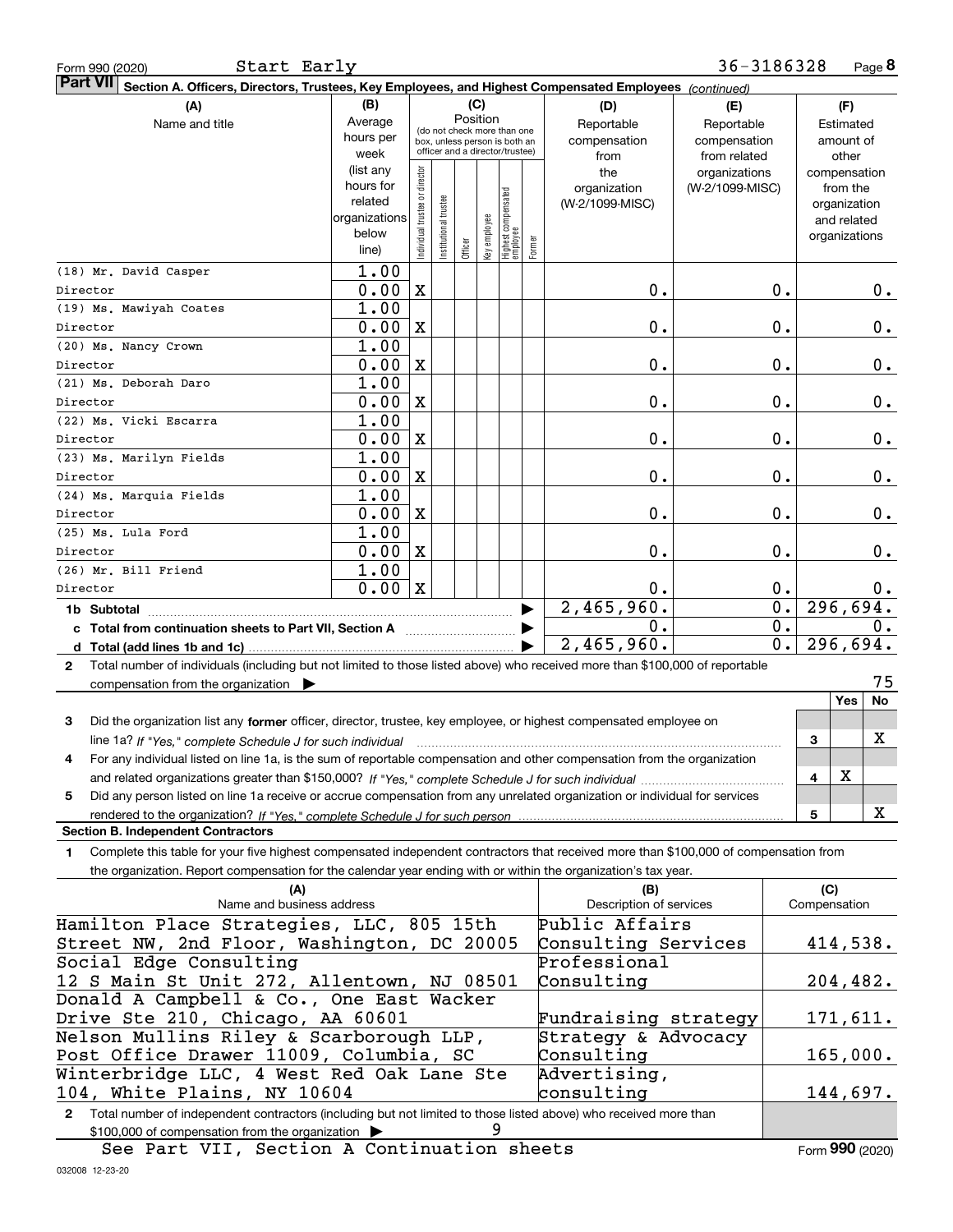| Form 990 | Start Early                                                                                            |                   |                   |                      |         |              |                              |        |                 | 36-3186328                    |                          |
|----------|--------------------------------------------------------------------------------------------------------|-------------------|-------------------|----------------------|---------|--------------|------------------------------|--------|-----------------|-------------------------------|--------------------------|
| Part VII | Section A. Officers, Directors, Trustees, Key Employees, and Highest Compensated Employees (continued) |                   |                   |                      |         |              |                              |        |                 |                               |                          |
|          | (A)                                                                                                    | (B)               |                   |                      |         | (C)          |                              |        | (D)             | (E)                           | (F)                      |
|          | Name and title                                                                                         | Average           |                   |                      |         | Position     |                              |        | Reportable      | Reportable                    | Estimated                |
|          |                                                                                                        | hours             |                   |                      |         |              | (check all that apply)       |        | compensation    | compensation                  | amount of                |
|          |                                                                                                        | per               |                   |                      |         |              |                              |        | from<br>the     | from related<br>organizations | other                    |
|          |                                                                                                        | week<br>(list any |                   |                      |         |              |                              |        | organization    | (W-2/1099-MISC)               | compensation<br>from the |
|          |                                                                                                        | hours for         | or director       |                      |         |              |                              |        | (W-2/1099-MISC) |                               | organization             |
|          |                                                                                                        | related           |                   |                      |         |              |                              |        |                 |                               | and related              |
|          |                                                                                                        | organizations     | ndividual trustee | nstitutional trustee |         | Key employee | Highest compensated employee |        |                 |                               | organizations            |
|          |                                                                                                        | below             |                   |                      | Officer |              |                              | Former |                 |                               |                          |
|          |                                                                                                        | line)             |                   |                      |         |              |                              |        |                 |                               |                          |
|          | (27) Mr. Tom Gimbel                                                                                    | 1.00              |                   |                      |         |              |                              |        |                 |                               |                          |
| Director |                                                                                                        | 0.00              | X                 |                      |         |              |                              |        | $\mathbf 0$ .   | 0.                            | 0.                       |
|          | (28) Ms. Mary Hasten                                                                                   | 1.00              |                   |                      |         |              |                              |        |                 |                               |                          |
| Director |                                                                                                        | 0.00              | X                 |                      |         |              |                              |        | $\mathbf 0$ .   | 0.                            | $0\,.$                   |
|          | (29) Mr. David Helfand                                                                                 | 1.00              |                   |                      |         |              |                              |        |                 |                               |                          |
| Director | (30) Mr. Alan King                                                                                     | 0.00<br>1.00      | X                 |                      |         |              |                              |        | $\mathbf 0$ .   | 0.                            | 0.                       |
|          | Director (until Feb 2021)                                                                              | 0.00              | X                 |                      |         |              |                              |        | $\mathbf 0$ .   | 0.                            | 0.                       |
|          | (31) Ms. Kelly King Dibble                                                                             | 1.00              |                   |                      |         |              |                              |        |                 |                               |                          |
| Director |                                                                                                        | 1.00              | X                 |                      |         |              |                              |        | $\mathbf 0$ .   | 0.                            | $0\,.$                   |
|          | (32) Mr. Charles Matthews                                                                              | 1.00              |                   |                      |         |              |                              |        |                 |                               |                          |
| Director |                                                                                                        | 0.00              | X                 |                      |         |              |                              |        | $\mathbf 0$ .   | 0.                            | $0\,.$                   |
|          | (33) Mr. Paul Metzger                                                                                  | 1.00              |                   |                      |         |              |                              |        |                 |                               |                          |
| Director |                                                                                                        | 0.00              | X                 |                      |         |              |                              |        | $\mathbf 0$ .   | 0.                            | $0\,.$                   |
|          | (34) Mr. Dan O'Keefe                                                                                   | 1.00              |                   |                      |         |              |                              |        |                 |                               |                          |
| Director |                                                                                                        | 0.00              | X                 |                      |         |              |                              |        | $\mathbf 0$ .   | 0.                            | $0\,.$                   |
|          | (35) Ms. Virginia Oviedo                                                                               | 1.00              |                   |                      |         |              |                              |        |                 |                               |                          |
| Director |                                                                                                        | 0.00              | X                 |                      |         |              |                              |        | $\mathbf 0$ .   | 0.                            | $0\,.$                   |
|          | (36) Ms. Francessca Phillips                                                                           | 1.00              |                   |                      |         |              |                              |        |                 |                               |                          |
| Director |                                                                                                        | 0.00              | X                 |                      |         |              |                              |        | $\mathbf 0$ .   | $\mathbf 0$ .                 | 0.                       |
|          | (37) Ms. Isabel Polsky                                                                                 | 1.00              |                   |                      |         |              |                              |        |                 |                               |                          |
| Director |                                                                                                        | 0.00              | X                 |                      |         |              |                              |        | $\mathbf 0$ .   | $\mathbf 0$ .                 | 0.                       |
|          | (38) Mr. Raul Raymundo                                                                                 | 1.00              |                   |                      |         |              |                              |        |                 |                               |                          |
| Director |                                                                                                        | 0.00              | X                 |                      |         |              |                              |        | $\mathbf 0$ .   | $\mathbf 0$ .                 | 0.                       |
|          | (39) Mr. Dick Rothkopf                                                                                 | 1.00              |                   |                      |         |              |                              |        |                 |                               |                          |
| Director |                                                                                                        | 0.00              | $\vert$ X         |                      |         |              |                              |        | $\mathbf 0$ .   | 0.                            | 0.                       |
|          | (40) Mr. Suk Shah                                                                                      | 1.00              |                   |                      |         |              |                              |        |                 |                               |                          |
| Director |                                                                                                        | 0.00              | х                 |                      |         |              |                              |        | 0.              | 0.                            | $0\cdot$                 |
|          | (41) Ms. Kate Siegel                                                                                   | 1.00              |                   |                      |         |              |                              |        |                 |                               |                          |
| Director |                                                                                                        | 0.00              | х                 |                      |         |              |                              |        | 0.              | $\mathbf 0$ .                 | $0\cdot$                 |
|          | (42) Ms. Linda Smith                                                                                   | 1.00              |                   |                      |         |              |                              |        |                 |                               |                          |
| Director |                                                                                                        | 0.00              | х                 |                      |         |              |                              |        | 0.              | $\mathbf 0$ .                 | $\mathbf{0}$ .           |
|          | (43) Ms. Anne Tuohy                                                                                    | 1.00              |                   |                      |         |              |                              |        |                 |                               |                          |
| Director |                                                                                                        | 0.00              | х                 |                      |         |              |                              |        | 0.              | $\mathbf 0$ .                 | $\mathbf{0}$ .           |
|          | (44) Ms. Bernice Weissbourd                                                                            | 1.00              |                   |                      |         |              |                              |        |                 |                               |                          |
| Director |                                                                                                        | 0.00              | х                 |                      |         |              |                              |        | 0.              | $\mathbf 0$ .                 | $\mathbf{0}$ .           |
|          | (45) Mr. Billie Wright Adams                                                                           | 1.00              |                   |                      |         |              |                              |        |                 |                               |                          |
| Director |                                                                                                        | 0.00              | х                 |                      |         |              |                              |        | 0.              | $\mathbf 0$ .                 | $0\cdot$                 |
|          | (46) Ms. Sam Yagan                                                                                     | 1.00              |                   |                      |         |              |                              |        |                 |                               |                          |
| Director |                                                                                                        | 0.00              | х                 |                      |         |              |                              |        | 0.              | $\mathbf 0$ .                 | $0$ .                    |
|          |                                                                                                        |                   |                   |                      |         |              |                              |        |                 |                               |                          |
|          | Total to Part VII, Section A, line 1c                                                                  |                   |                   |                      |         |              |                              |        |                 |                               |                          |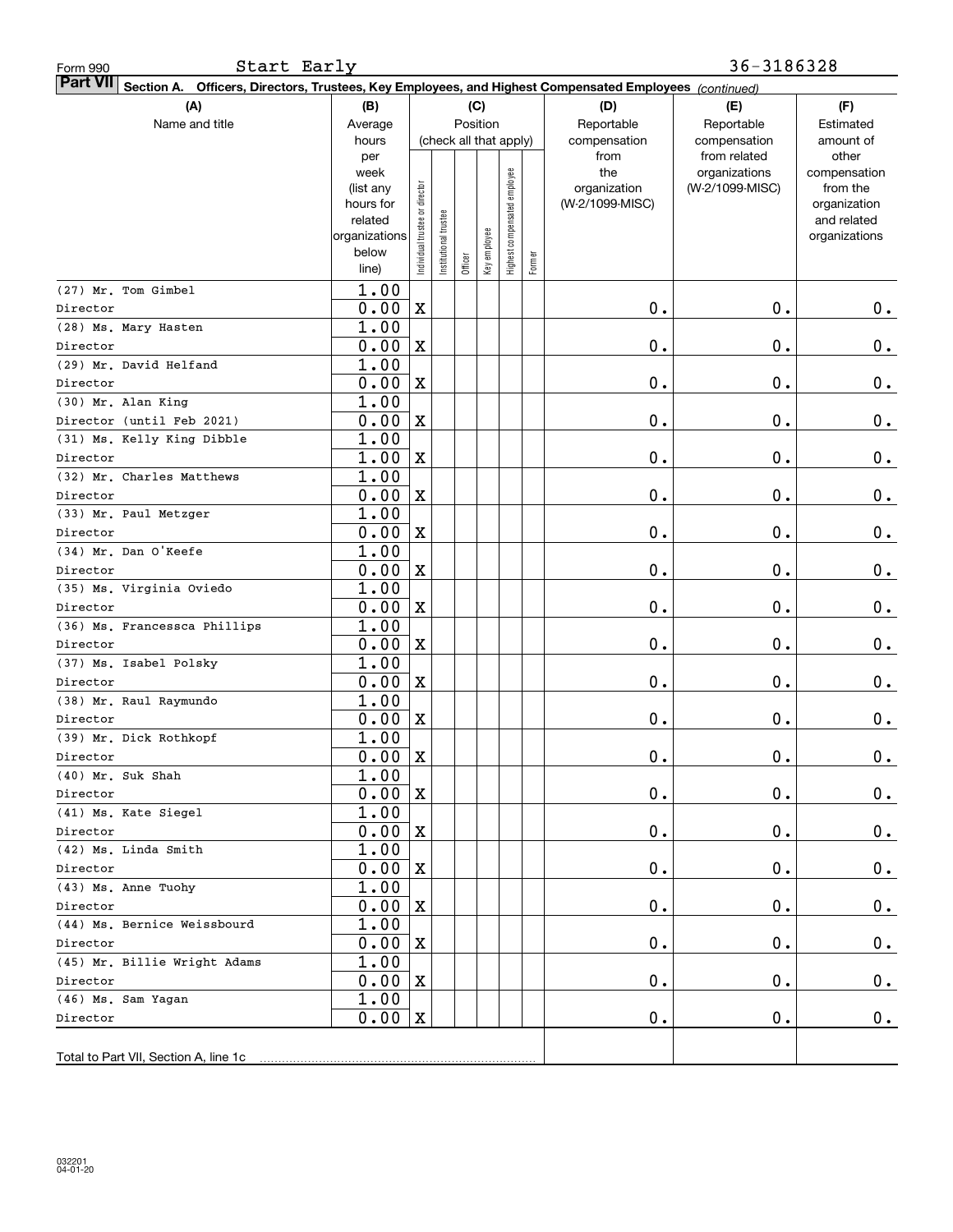| <u>Start Early</u><br>Form 990<br><b>Part VII</b>                                                      |               |                                |                       |         |              |                              |        |                 | <u>36-3186328</u>             |                       |
|--------------------------------------------------------------------------------------------------------|---------------|--------------------------------|-----------------------|---------|--------------|------------------------------|--------|-----------------|-------------------------------|-----------------------|
| Section A. Officers, Directors, Trustees, Key Employees, and Highest Compensated Employees (continued) |               |                                |                       |         |              |                              |        |                 |                               |                       |
| (A)                                                                                                    | (B)           |                                |                       |         | (C)          |                              |        | (D)             | (E)                           | (F)                   |
| Name and title                                                                                         | Average       | Position                       |                       |         |              |                              |        | Reportable      | Reportable                    | Estimated             |
|                                                                                                        | hours         | (check all that apply)         |                       |         |              |                              |        | compensation    | compensation                  | amount of             |
|                                                                                                        | per           |                                |                       |         |              |                              |        | from<br>the     | from related<br>organizations | other<br>compensation |
|                                                                                                        | week          |                                |                       |         |              |                              |        |                 |                               |                       |
|                                                                                                        | (list any     |                                |                       |         |              |                              |        | organization    | (W-2/1099-MISC)               | from the              |
|                                                                                                        | hours for     |                                |                       |         |              |                              |        | (W-2/1099-MISC) |                               | organization          |
|                                                                                                        | related       |                                |                       |         |              |                              |        |                 |                               | and related           |
|                                                                                                        | organizations | Individual trustee or director | Institutional trustee |         | Key employee | Highest compensated employee |        |                 |                               | organizations         |
|                                                                                                        | below         |                                |                       | Officer |              |                              | Former |                 |                               |                       |
|                                                                                                        | line)         |                                |                       |         |              |                              |        |                 |                               |                       |
| (47) Ms. Helen Zell                                                                                    | 1.00          |                                |                       |         |              |                              |        |                 |                               |                       |
| Director                                                                                               | 0.00          | $\mathbf X$                    |                       |         |              |                              |        | $0$ .           | $\mathbf 0$ .                 | 0.                    |
|                                                                                                        |               |                                |                       |         |              |                              |        |                 |                               |                       |
|                                                                                                        |               |                                |                       |         |              |                              |        |                 |                               |                       |
|                                                                                                        |               |                                |                       |         |              |                              |        |                 |                               |                       |
|                                                                                                        |               |                                |                       |         |              |                              |        |                 |                               |                       |
|                                                                                                        |               |                                |                       |         |              |                              |        |                 |                               |                       |
|                                                                                                        |               |                                |                       |         |              |                              |        |                 |                               |                       |
|                                                                                                        |               |                                |                       |         |              |                              |        |                 |                               |                       |
|                                                                                                        |               |                                |                       |         |              |                              |        |                 |                               |                       |
|                                                                                                        |               |                                |                       |         |              |                              |        |                 |                               |                       |
|                                                                                                        |               |                                |                       |         |              |                              |        |                 |                               |                       |
|                                                                                                        |               |                                |                       |         |              |                              |        |                 |                               |                       |
|                                                                                                        |               |                                |                       |         |              |                              |        |                 |                               |                       |
|                                                                                                        |               |                                |                       |         |              |                              |        |                 |                               |                       |
|                                                                                                        |               |                                |                       |         |              |                              |        |                 |                               |                       |
|                                                                                                        |               |                                |                       |         |              |                              |        |                 |                               |                       |
|                                                                                                        |               |                                |                       |         |              |                              |        |                 |                               |                       |
|                                                                                                        |               |                                |                       |         |              |                              |        |                 |                               |                       |
|                                                                                                        |               |                                |                       |         |              |                              |        |                 |                               |                       |
|                                                                                                        |               |                                |                       |         |              |                              |        |                 |                               |                       |
|                                                                                                        |               |                                |                       |         |              |                              |        |                 |                               |                       |
|                                                                                                        |               |                                |                       |         |              |                              |        |                 |                               |                       |
|                                                                                                        |               |                                |                       |         |              |                              |        |                 |                               |                       |
|                                                                                                        |               |                                |                       |         |              |                              |        |                 |                               |                       |
|                                                                                                        |               |                                |                       |         |              |                              |        |                 |                               |                       |
|                                                                                                        |               |                                |                       |         |              |                              |        |                 |                               |                       |
|                                                                                                        |               |                                |                       |         |              |                              |        |                 |                               |                       |
|                                                                                                        |               |                                |                       |         |              |                              |        |                 |                               |                       |
|                                                                                                        |               |                                |                       |         |              |                              |        |                 |                               |                       |
|                                                                                                        |               |                                |                       |         |              |                              |        |                 |                               |                       |
|                                                                                                        |               |                                |                       |         |              |                              |        |                 |                               |                       |
|                                                                                                        |               |                                |                       |         |              |                              |        |                 |                               |                       |
|                                                                                                        |               |                                |                       |         |              |                              |        |                 |                               |                       |
|                                                                                                        |               |                                |                       |         |              |                              |        |                 |                               |                       |
|                                                                                                        |               |                                |                       |         |              |                              |        |                 |                               |                       |
|                                                                                                        |               |                                |                       |         |              |                              |        |                 |                               |                       |
|                                                                                                        |               |                                |                       |         |              |                              |        |                 |                               |                       |
|                                                                                                        |               |                                |                       |         |              |                              |        |                 |                               |                       |
|                                                                                                        |               |                                |                       |         |              |                              |        |                 |                               |                       |
|                                                                                                        |               |                                |                       |         |              |                              |        |                 |                               |                       |
|                                                                                                        |               |                                |                       |         |              |                              |        |                 |                               |                       |
| Total to Part VII, Section A, line 1c                                                                  |               |                                |                       |         |              |                              |        |                 |                               |                       |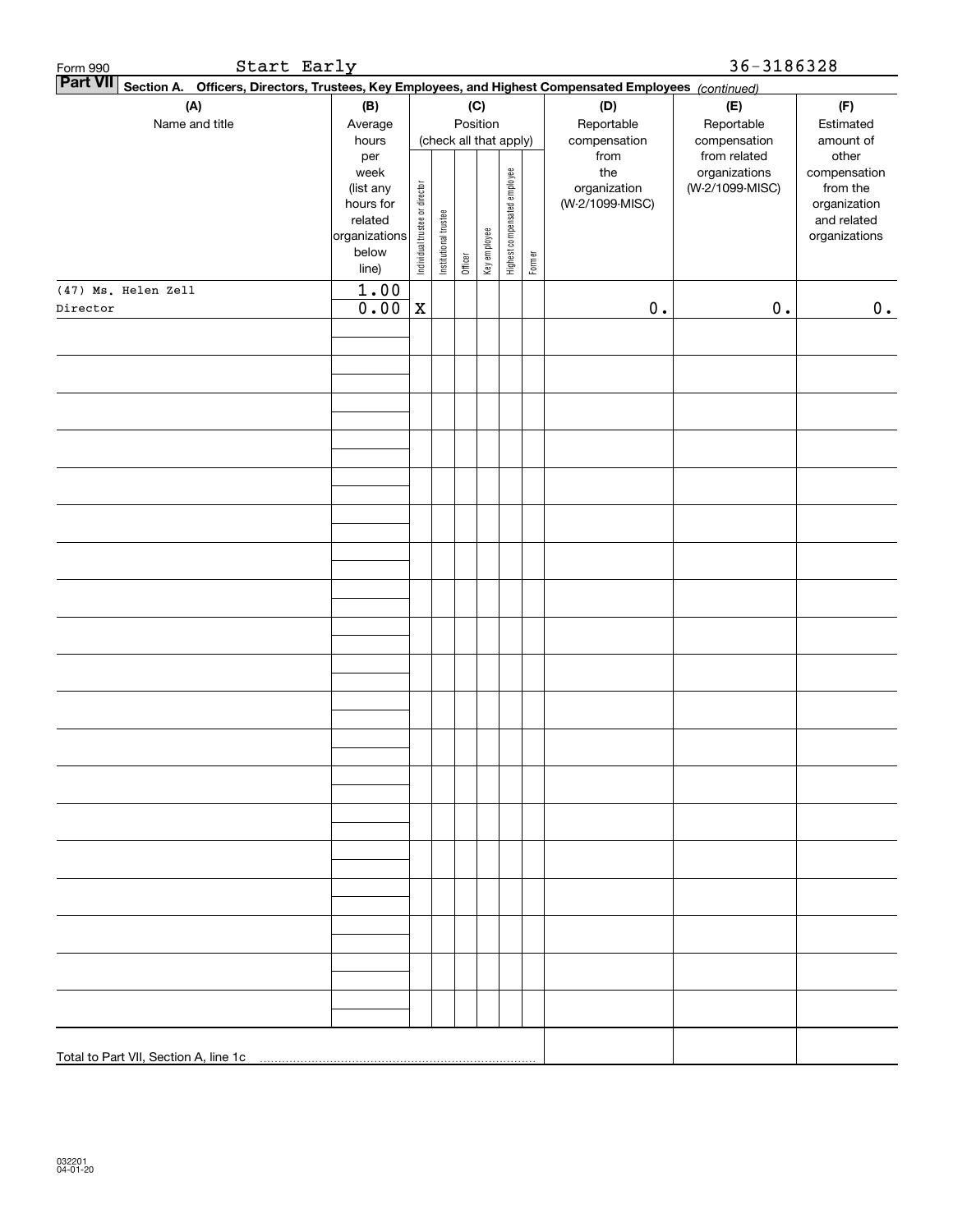|                                                           |                  | Form 990 (2020)                                                                                                      |                | Start Early    |                 |                       |                      |                                              | 36-3186328                                      | Page 9                                                          |
|-----------------------------------------------------------|------------------|----------------------------------------------------------------------------------------------------------------------|----------------|----------------|-----------------|-----------------------|----------------------|----------------------------------------------|-------------------------------------------------|-----------------------------------------------------------------|
|                                                           | <b>Part VIII</b> | <b>Statement of Revenue</b>                                                                                          |                |                |                 |                       |                      |                                              |                                                 |                                                                 |
|                                                           |                  | Check if Schedule O contains a response or note to any line in this Part VIII                                        |                |                |                 |                       |                      |                                              |                                                 |                                                                 |
|                                                           |                  |                                                                                                                      |                |                |                 |                       | (A)<br>Total revenue | (B)<br>Related or exempt<br>function revenue | $\overline{C}$<br>Unrelated<br>business revenue | (D)<br>Revenue excluded<br>from tax under<br>sections 512 - 514 |
|                                                           |                  | 1 a Federated campaigns                                                                                              |                |                | 1a              |                       |                      |                                              |                                                 |                                                                 |
| Contributions, Gifts, Grants<br>and Other Similar Amounts | b                | Membership dues                                                                                                      |                |                | 1 <sub>b</sub>  |                       |                      |                                              |                                                 |                                                                 |
|                                                           | с                | Fundraising events                                                                                                   |                | 1 <sub>c</sub> |                 | 1,324,910.            |                      |                                              |                                                 |                                                                 |
|                                                           | d                | Related organizations                                                                                                | $\cdots$       |                | 1 <sub>d</sub>  |                       |                      |                                              |                                                 |                                                                 |
|                                                           |                  | Government grants (contributions)                                                                                    |                |                | 1e              | 40,666,512.           |                      |                                              |                                                 |                                                                 |
|                                                           |                  | All other contributions, gifts, grants, and                                                                          |                |                |                 |                       |                      |                                              |                                                 |                                                                 |
|                                                           |                  | similar amounts not included above                                                                                   |                | 1f             |                 | 25, 815, 756.         |                      |                                              |                                                 |                                                                 |
|                                                           | g                | Noncash contributions included in lines 1a-1f                                                                        |                |                | $1g$ \$         |                       |                      |                                              |                                                 |                                                                 |
|                                                           |                  | <b>h</b> Total. Add lines 1a-1f                                                                                      |                |                |                 |                       | 67,807,178.          |                                              |                                                 |                                                                 |
|                                                           |                  |                                                                                                                      |                |                |                 | <b>Business Code</b>  |                      |                                              |                                                 |                                                                 |
|                                                           | 2 a              | Training Revenue                                                                                                     |                |                |                 | 611710                | 514, 557.            | 514, 557.                                    |                                                 |                                                                 |
|                                                           | b                | Consulting Revenue                                                                                                   |                |                |                 | 611710                | 486,976.             | 486,976.                                     |                                                 |                                                                 |
|                                                           |                  | National Conference                                                                                                  |                |                |                 | 611710                | 217,950.             | 217,950.                                     |                                                 |                                                                 |
|                                                           |                  | Family Aid                                                                                                           |                |                |                 | 624100                | 3,457.               | 3,457.                                       |                                                 |                                                                 |
| Program Service                                           | е                |                                                                                                                      |                |                |                 |                       |                      |                                              |                                                 |                                                                 |
|                                                           | f                | All other program service revenue                                                                                    |                |                |                 | 900099                | 57,066.              | 57,066.                                      |                                                 |                                                                 |
|                                                           |                  |                                                                                                                      |                |                |                 |                       | 1,280,006.           |                                              |                                                 |                                                                 |
|                                                           | 3                | Investment income (including dividends, interest, and                                                                |                |                |                 |                       |                      |                                              |                                                 |                                                                 |
|                                                           |                  |                                                                                                                      |                |                |                 |                       | 690,955.             |                                              |                                                 | 690,955.                                                        |
|                                                           | 4                | Income from investment of tax-exempt bond proceeds                                                                   |                |                |                 |                       |                      |                                              |                                                 |                                                                 |
|                                                           | 5                |                                                                                                                      |                |                |                 |                       |                      |                                              |                                                 |                                                                 |
|                                                           |                  |                                                                                                                      |                |                | (i) Real        | (ii) Personal         |                      |                                              |                                                 |                                                                 |
|                                                           | 6а               | Gross rents<br>.                                                                                                     | 6a             |                |                 |                       |                      |                                              |                                                 |                                                                 |
|                                                           |                  | Less: rental expenses                                                                                                | 6 <sub>b</sub> |                |                 |                       |                      |                                              |                                                 |                                                                 |
|                                                           | c                | Rental income or (loss)                                                                                              | 6c             |                |                 |                       |                      |                                              |                                                 |                                                                 |
|                                                           | d                | Net rental income or (loss)                                                                                          |                |                |                 |                       |                      |                                              |                                                 |                                                                 |
|                                                           |                  | 7 a Gross amount from sales of                                                                                       |                | (i) Securities |                 | (ii) Other            |                      |                                              |                                                 |                                                                 |
|                                                           |                  | assets other than inventory                                                                                          | 7a             |                | 4,520,230.      |                       |                      |                                              |                                                 |                                                                 |
|                                                           |                  | <b>b</b> Less: cost or other basis                                                                                   |                |                |                 |                       |                      |                                              |                                                 |                                                                 |
|                                                           |                  | and sales expenses                                                                                                   | 7b             |                | 3,757,378.      |                       |                      |                                              |                                                 |                                                                 |
| evenue                                                    |                  | c Gain or (loss)                                                                                                     | 7c             |                | 762,852.        |                       |                      |                                              |                                                 |                                                                 |
|                                                           |                  |                                                                                                                      |                |                |                 |                       | 762,852.             |                                              |                                                 | 762,852.                                                        |
| Other R                                                   |                  | 8 a Gross income from fundraising events (not                                                                        |                |                |                 |                       |                      |                                              |                                                 |                                                                 |
|                                                           |                  | $1,324,910$ . of<br>including \$                                                                                     |                |                |                 |                       |                      |                                              |                                                 |                                                                 |
|                                                           |                  | contributions reported on line 1c). See                                                                              |                |                |                 |                       |                      |                                              |                                                 |                                                                 |
|                                                           |                  |                                                                                                                      |                |                | 8a              | $\mathbf{0}$ .        |                      |                                              |                                                 |                                                                 |
|                                                           | b                |                                                                                                                      |                |                | 8b              | 77,222.               |                      |                                              |                                                 |                                                                 |
|                                                           |                  | c Net income or (loss) from fundraising events                                                                       |                |                |                 | ▶                     | $-77, 222.$          |                                              |                                                 | $-77,222.$                                                      |
|                                                           |                  | 9 a Gross income from gaming activities. See                                                                         |                |                |                 |                       |                      |                                              |                                                 |                                                                 |
|                                                           |                  |                                                                                                                      |                |                | 9а              |                       |                      |                                              |                                                 |                                                                 |
|                                                           | b                |                                                                                                                      |                |                | 9 <sub>b</sub>  |                       |                      |                                              |                                                 |                                                                 |
|                                                           |                  | c Net income or (loss) from gaming activities ______________                                                         |                |                |                 |                       |                      |                                              |                                                 |                                                                 |
|                                                           |                  | 10 a Gross sales of inventory, less returns                                                                          |                |                |                 |                       |                      |                                              |                                                 |                                                                 |
|                                                           |                  |                                                                                                                      |                |                | 10a             |                       |                      |                                              |                                                 |                                                                 |
|                                                           |                  | <b>b</b> Less: cost of goods sold                                                                                    |                |                | 10 <sub>b</sub> |                       |                      |                                              |                                                 |                                                                 |
|                                                           |                  | c Net income or (loss) from sales of inventory                                                                       |                |                |                 |                       |                      |                                              |                                                 |                                                                 |
|                                                           |                  |                                                                                                                      |                |                |                 | <b>Business Code</b>  |                      |                                              |                                                 |                                                                 |
|                                                           | 11 a             | <u> 1990 - Johann John Stein, markin fan it ferskearre fan it ferskearre fan it ferskearre fan it ferskearre fan</u> |                |                |                 |                       |                      |                                              |                                                 |                                                                 |
|                                                           | b                |                                                                                                                      |                |                |                 |                       |                      |                                              |                                                 |                                                                 |
| Revenue                                                   | с                |                                                                                                                      |                |                |                 |                       |                      |                                              |                                                 |                                                                 |
| Miscellaneous                                             |                  |                                                                                                                      |                |                |                 |                       |                      |                                              |                                                 |                                                                 |
|                                                           |                  |                                                                                                                      |                |                |                 | $\blacktriangleright$ |                      |                                              |                                                 |                                                                 |
|                                                           | 12               |                                                                                                                      |                |                |                 | ▶                     | 70,463,769.          | 1,280,006.                                   | 0.                                              | 1,376,585.                                                      |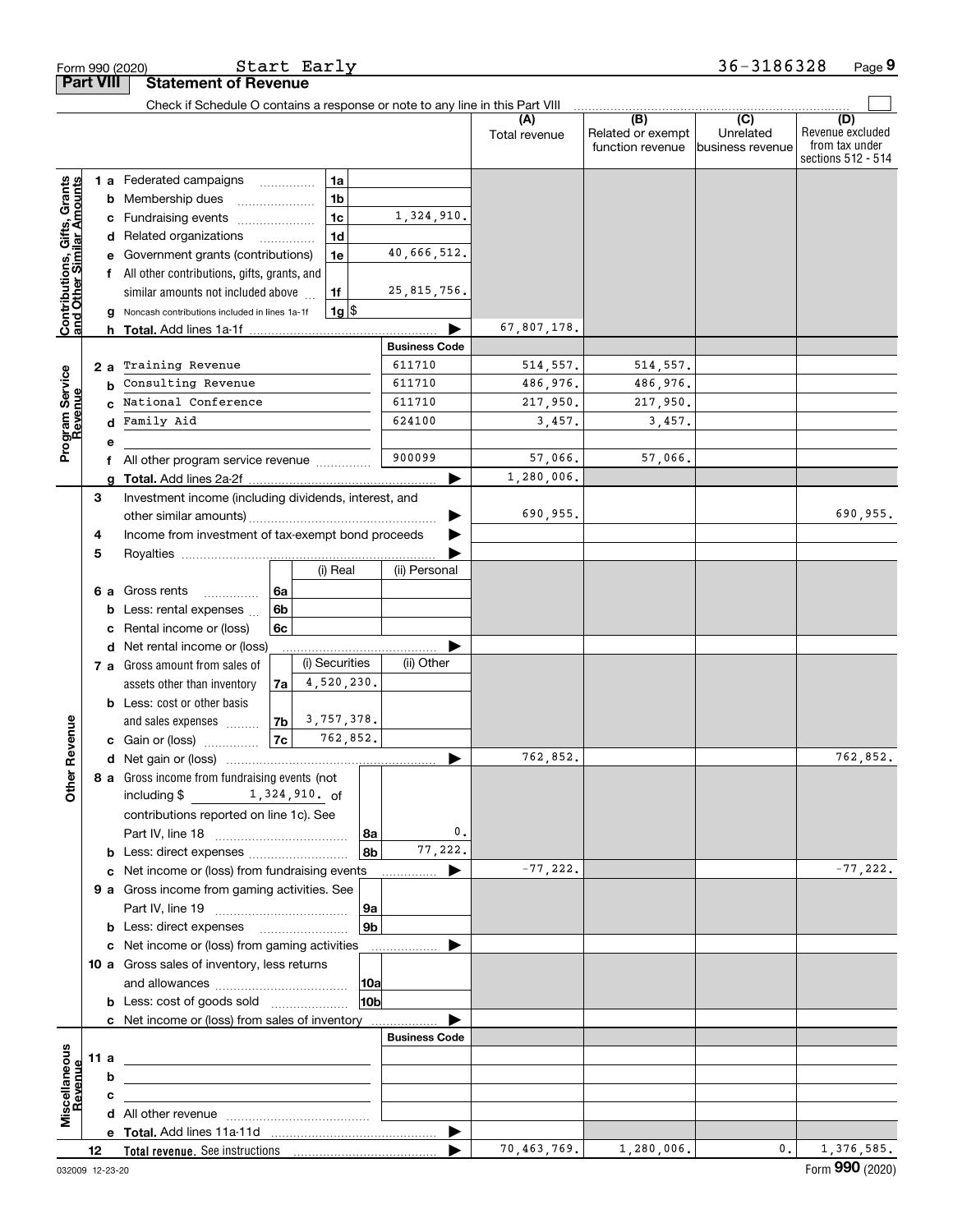|    | Start Early<br>Form 990 (2020)<br><b>Part IX   Statement of Functional Expenses</b>                                                                                                                        |                       |                                    |                                           | 36-3186328<br>Page $10$ |
|----|------------------------------------------------------------------------------------------------------------------------------------------------------------------------------------------------------------|-----------------------|------------------------------------|-------------------------------------------|-------------------------|
|    |                                                                                                                                                                                                            |                       |                                    |                                           |                         |
|    | Section 501(c)(3) and 501(c)(4) organizations must complete all columns. All other organizations must complete column (A).<br>Check if Schedule O contains a response or note to any line in this Part IX  |                       |                                    |                                           |                         |
|    | Do not include amounts reported on lines 6b,<br>7b, 8b, 9b, and 10b of Part VIII.                                                                                                                          | (A)<br>Total expenses | (B)<br>Program service<br>expenses | (C)<br>Management and<br>general expenses | Fundraising<br>expenses |
| 1  | Grants and other assistance to domestic organizations                                                                                                                                                      |                       |                                    |                                           |                         |
|    | and domestic governments. See Part IV, line 21                                                                                                                                                             |                       | $23,076,153.$ 23,076,153.          |                                           |                         |
| 2  | Grants and other assistance to domestic                                                                                                                                                                    |                       |                                    |                                           |                         |
|    | individuals. See Part IV, line 22                                                                                                                                                                          | 38,401.               | 38,401.                            |                                           |                         |
| 3  | Grants and other assistance to foreign                                                                                                                                                                     |                       |                                    |                                           |                         |
|    | organizations, foreign governments, and foreign                                                                                                                                                            |                       |                                    |                                           |                         |
|    | individuals. See Part IV, lines 15 and 16                                                                                                                                                                  |                       |                                    |                                           |                         |
| 4  | Benefits paid to or for members                                                                                                                                                                            |                       |                                    |                                           |                         |
| 5  | Compensation of current officers, directors,                                                                                                                                                               |                       |                                    |                                           |                         |
|    |                                                                                                                                                                                                            | 1,084,379.            | 543,173.                           | 247,666.                                  | 293,540.                |
| 6  | Compensation not included above to disqualified                                                                                                                                                            |                       |                                    |                                           |                         |
|    | persons (as defined under section 4958(f)(1)) and                                                                                                                                                          |                       |                                    |                                           |                         |
|    | persons described in section 4958(c)(3)(B)                                                                                                                                                                 |                       |                                    |                                           |                         |
| 7  |                                                                                                                                                                                                            | 28,466,550.           | 24, 289, 519.                      | 2,730,652.                                | 1,446,379.              |
| 8  | Pension plan accruals and contributions (include                                                                                                                                                           |                       |                                    |                                           |                         |
|    | section 401(k) and 403(b) employer contributions)                                                                                                                                                          | 948, 475.             | 809,301.                           | 90,982.                                   | 48,192.                 |
| 9  |                                                                                                                                                                                                            | 3,951,389.            | 3,371,583.                         | 379,037.                                  | 200, 769.               |
| 10 |                                                                                                                                                                                                            | 2,182,932.            | 1,862,620.                         | 209,398.                                  | 110,914.                |
| 11 | Fees for services (nonemployees):                                                                                                                                                                          |                       |                                    |                                           |                         |
|    |                                                                                                                                                                                                            |                       |                                    |                                           |                         |
| b  |                                                                                                                                                                                                            | 163,491.              |                                    | 163,491.                                  |                         |
|    |                                                                                                                                                                                                            | 101,179.              |                                    | 101,179.                                  |                         |
| d  |                                                                                                                                                                                                            | 552, 194.             |                                    | 552,194.                                  |                         |
|    | e Professional fundraising services. See Part IV, line 17                                                                                                                                                  | 67,860.               |                                    |                                           | 67,860.                 |
| f  |                                                                                                                                                                                                            | 71, 259.              |                                    | 71, 259.                                  |                         |
| g  | Other. (If line 11g amount exceeds 10% of line 25,                                                                                                                                                         |                       |                                    |                                           |                         |
|    | column (A) amount, list line 11g expenses on Sch O.)                                                                                                                                                       | 5,386,702.            | 4,891,949.                         | 382,376.                                  | 112,377.                |
| 12 |                                                                                                                                                                                                            | 434,948.              | 434,948.                           |                                           |                         |
| 13 |                                                                                                                                                                                                            | 809,420.              | 681,734.                           | 105, 127.                                 | 22,559.                 |
| 14 |                                                                                                                                                                                                            | 2,033,791.            | 595, 230.                          | 1,384,881.                                | 53,680.                 |
| 15 |                                                                                                                                                                                                            |                       |                                    |                                           |                         |
| 16 |                                                                                                                                                                                                            | 1,819,845.            | 1,471,149.                         | 310,752.                                  | 37,944.                 |
| 17 | Travel                                                                                                                                                                                                     | 13,262.               | 12,238.                            | 1,024.                                    |                         |
| 18 | Payments of travel or entertainment expenses                                                                                                                                                               |                       |                                    |                                           |                         |
|    | for any federal, state, or local public officials                                                                                                                                                          |                       |                                    |                                           |                         |
| 19 | Conferences, conventions, and meetings                                                                                                                                                                     | 321,724.              | 311,758.                           | 9,966.                                    |                         |
| 20 | Interest                                                                                                                                                                                                   | 65,074.               | 65,074.                            |                                           |                         |
| 21 |                                                                                                                                                                                                            |                       |                                    |                                           |                         |
| 22 | Depreciation, depletion, and amortization                                                                                                                                                                  | 1,130,353.            | 1, 130, 353.                       |                                           |                         |
| 23 | Insurance                                                                                                                                                                                                  | 117,497.              | 112,184.                           |                                           | 5,313.                  |
| 24 | Other expenses. Itemize expenses not covered<br>above (List miscellaneous expenses on line 24e. If<br>line 24e amount exceeds 10% of line 25, column (A)<br>amount, list line 24e expenses on Schedule O.) |                       |                                    |                                           |                         |

592,973. 82,056. 79,298.

740,272. 74,331,477.

**b**

**d**

**25 26**

Check here  $\bullet$  if following SOP 98-2 (ASC 958-720)

reported in column (B) joint costs from a combined educational campaign and fundraising solicitation.

**Total functional expenses.**  Add lines 1 through 24e **Joint costs.** Complete this line only if the organization

 $\,$  Subscription and Dues

**c**Bad Debt Expense

Office Furniture

**e** All other expenses

Check here  $\blacktriangleright$ 

416,180. 162,962. 13,831.

677,777. 36,225. 26,270.

80,687. 1,369.

 $64,951,309.$  6,940,540.

79,298.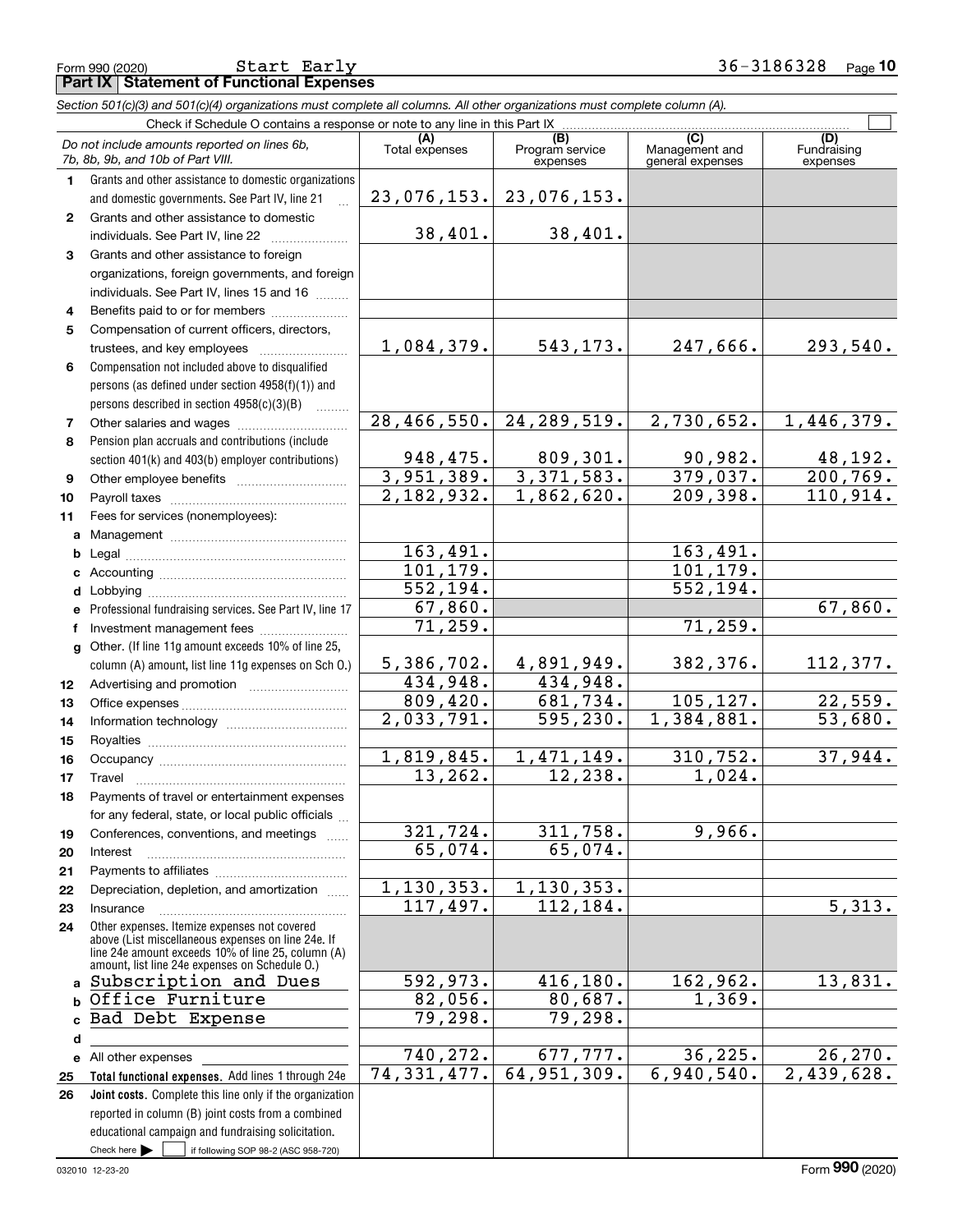| Form 990 (2020) | Start<br>Earlv                                                             | Page |
|-----------------|----------------------------------------------------------------------------|------|
| <b>Part X</b>   | <b>Balance Sheet</b>                                                       |      |
|                 | Check if Schedule O contains a response or note to any line in this Part X |      |

|                             |    |                                                                                            |            |                    | (A)<br>Beginning of year   |                             | (B)<br>End of year |
|-----------------------------|----|--------------------------------------------------------------------------------------------|------------|--------------------|----------------------------|-----------------------------|--------------------|
|                             | 1  |                                                                                            |            |                    | 5, 248.                    | $\blacksquare$              | 3,550.             |
|                             | 2  |                                                                                            |            |                    | 15,067,471.                | $\overline{2}$              | 16, 391, 208.      |
|                             | з  |                                                                                            |            |                    | 19,768,998.                | $\mathbf{3}$                | 18,030,164.        |
|                             | 4  |                                                                                            |            |                    | 8,983,489.                 | $\overline{4}$              | 7,324,407.         |
|                             | 5  | Loans and other receivables from any current or former officer, director,                  |            |                    |                            |                             |                    |
|                             |    | trustee, key employee, creator or founder, substantial contributor, or 35%                 |            |                    |                            |                             |                    |
|                             |    | controlled entity or family member of any of these persons                                 |            |                    |                            | 5                           |                    |
|                             | 6  | Loans and other receivables from other disqualified persons (as defined                    |            |                    |                            |                             |                    |
|                             |    | under section $4958(f)(1)$ , and persons described in section $4958(c)(3)(B)$              |            | <b>September</b>   |                            | 6                           |                    |
|                             | 7  |                                                                                            |            | $\overline{7}$     |                            |                             |                    |
| Assets                      | 8  |                                                                                            |            | 8                  |                            |                             |                    |
|                             | 9  | Prepaid expenses and deferred charges                                                      |            |                    | 760,789.                   | $\boldsymbol{9}$            | 950,836.           |
|                             |    | <b>10a</b> Land, buildings, and equipment: cost or other                                   |            |                    |                            |                             |                    |
|                             |    | basis. Complete Part VI of Schedule D $\frac{10a}{10a}$ 18, 729, 411.                      |            |                    |                            |                             |                    |
|                             |    | <b>b</b> Less: accumulated depreciation <i>mimimimini</i>                                  |            | $10b$ 8, 255, 777. | 10,993,652.                | 10 <sub>c</sub>             | 10,473,634.        |
|                             | 11 |                                                                                            |            | 24,600,823.        | 11                         | $\overline{29}$ , 272, 898. |                    |
|                             | 12 |                                                                                            | 1,759,010. | 12                 | $\overline{1,759}$ , 010.  |                             |                    |
|                             | 13 |                                                                                            |            | 13                 |                            |                             |                    |
|                             | 14 |                                                                                            |            | 14                 |                            |                             |                    |
|                             | 15 |                                                                                            | 0.         | 15                 | 65,495.                    |                             |                    |
|                             | 16 |                                                                                            |            |                    | 81,939,480.                | 16                          | 84, 271, 202.      |
|                             | 17 |                                                                                            | 9,356,489. | 17                 | 10,294,189.                |                             |                    |
|                             | 18 |                                                                                            |            | 18                 |                            |                             |                    |
|                             | 19 |                                                                                            | 711,199.   | 19                 | 1,382,766.                 |                             |                    |
|                             | 20 |                                                                                            |            | 20                 |                            |                             |                    |
|                             | 21 | Escrow or custodial account liability. Complete Part IV of Schedule D                      |            | 21                 |                            |                             |                    |
|                             | 22 | Loans and other payables to any current or former officer, director,                       |            |                    |                            |                             |                    |
| Liabilities                 |    | trustee, key employee, creator or founder, substantial contributor, or 35%                 |            |                    |                            |                             |                    |
|                             |    | controlled entity or family member of any of these persons                                 |            |                    |                            | 22                          |                    |
|                             | 23 | Secured mortgages and notes payable to unrelated third parties                             |            |                    |                            | 23                          |                    |
|                             | 24 |                                                                                            |            |                    | 5,571,900.                 | 24                          | 5,487,531.         |
|                             | 25 | Other liabilities (including federal income tax, payables to related third                 |            |                    |                            |                             |                    |
|                             |    | parties, and other liabilities not included on lines 17-24). Complete Part X               |            |                    |                            |                             |                    |
|                             |    | of Schedule D                                                                              |            |                    | 4,798,084.                 | 25                          | 4,393,936.         |
|                             | 26 |                                                                                            |            |                    | $\overline{20, 437, 672.}$ | 26                          | 21,558,422.        |
|                             |    | Organizations that follow FASB ASC 958, check here $\blacktriangleright \lfloor X \rfloor$ |            |                    |                            |                             |                    |
|                             |    | and complete lines 27, 28, 32, and 33.                                                     |            |                    |                            |                             |                    |
|                             | 27 |                                                                                            |            |                    | 14,807,110.                | 27                          | 14,064,371.        |
|                             | 28 |                                                                                            |            |                    | 46,694,698.                | 28                          | 48,648,409.        |
|                             |    | Organizations that do not follow FASB ASC 958, check here ▶ □                              |            |                    |                            |                             |                    |
| Net Assets or Fund Balances |    | and complete lines 29 through 33.                                                          |            |                    |                            |                             |                    |
|                             | 29 |                                                                                            |            |                    |                            | 29                          |                    |
|                             | 30 | Paid-in or capital surplus, or land, building, or equipment fund                           |            |                    |                            | 30                          |                    |
|                             | 31 | Retained earnings, endowment, accumulated income, or other funds                           |            |                    |                            | 31                          |                    |
|                             | 32 |                                                                                            |            |                    | 61,501,808.                | 32                          | 62,712,780.        |
|                             | 33 |                                                                                            |            |                    | 81,939,480.                | 33                          | 84, 271, 202.      |

Form (2020) **990**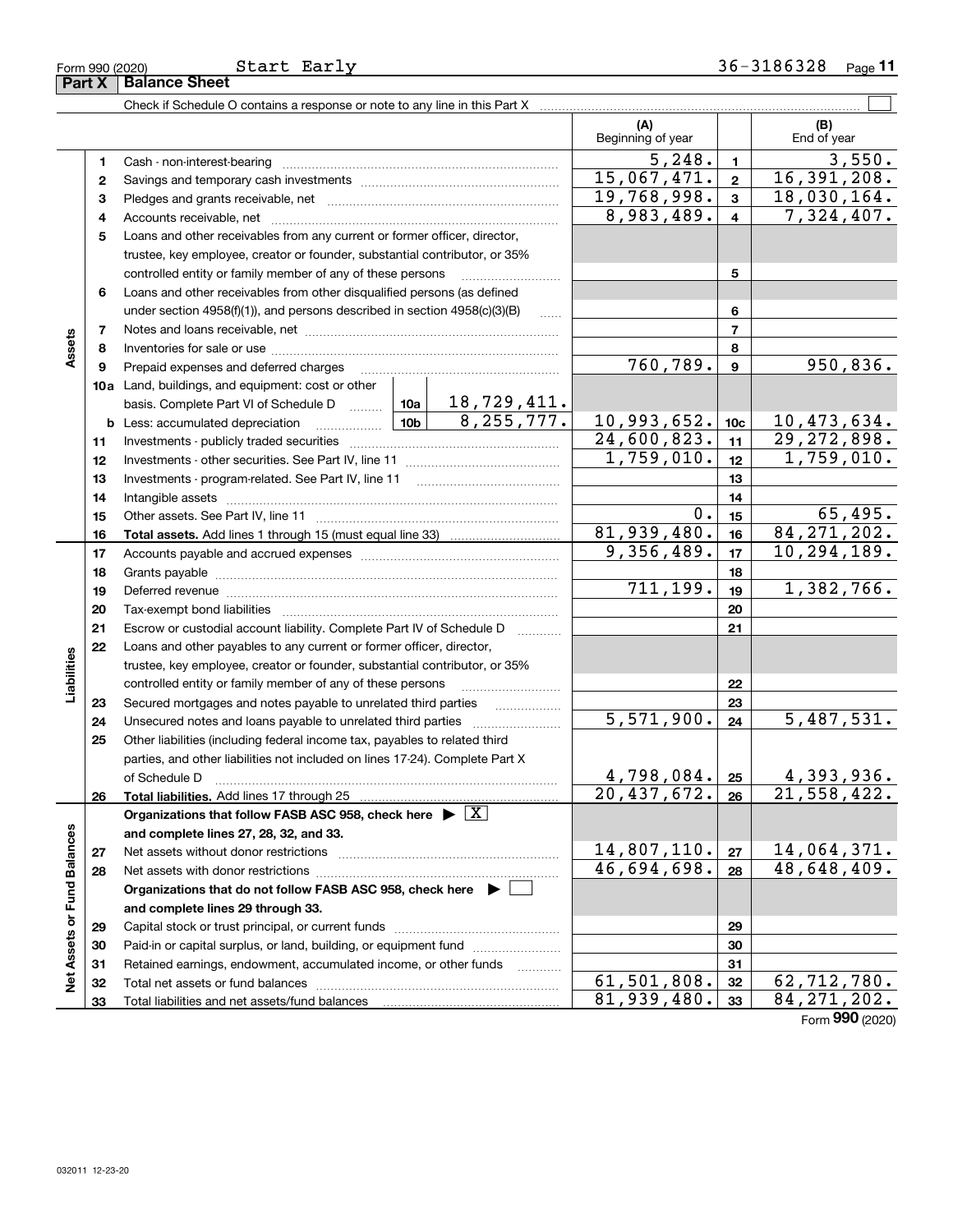|    | Start Early<br>Form 990 (2020)                                                                                                                                                                                                                                                                                                                                                                                                                                             |                         | 36-3186328     |            | Page 12         |
|----|----------------------------------------------------------------------------------------------------------------------------------------------------------------------------------------------------------------------------------------------------------------------------------------------------------------------------------------------------------------------------------------------------------------------------------------------------------------------------|-------------------------|----------------|------------|-----------------|
|    | Part XI<br><b>Reconciliation of Net Assets</b>                                                                                                                                                                                                                                                                                                                                                                                                                             |                         |                |            |                 |
|    |                                                                                                                                                                                                                                                                                                                                                                                                                                                                            |                         |                |            | $\vert X \vert$ |
|    |                                                                                                                                                                                                                                                                                                                                                                                                                                                                            |                         |                |            |                 |
| 1  | Total revenue (must equal Part VIII, column (A), line 12)                                                                                                                                                                                                                                                                                                                                                                                                                  | $\blacksquare$          | 70,463,769.    |            |                 |
| 2  |                                                                                                                                                                                                                                                                                                                                                                                                                                                                            | $\overline{2}$          | 74,331,477.    |            |                 |
| з  | Revenue less expenses. Subtract line 2 from line 1                                                                                                                                                                                                                                                                                                                                                                                                                         | $\overline{3}$          | $-3,867,708.$  |            |                 |
| 4  |                                                                                                                                                                                                                                                                                                                                                                                                                                                                            | $\overline{\mathbf{4}}$ | 61,501,808.    |            |                 |
| 5  | Net unrealized gains (losses) on investments<br>$\overline{a_1, \ldots, a_n, \ldots, a_n, \ldots, a_n, \ldots, a_n, \ldots, a_n, \ldots, a_n, \ldots, a_n, \ldots, a_n, \ldots, a_n, \ldots, a_n, \ldots, a_n, \ldots, a_n, \ldots, a_n, \ldots, a_n, \ldots, a_n, \ldots, a_n, \ldots, a_n, \ldots, a_n, \ldots, a_n, \ldots, a_n, \ldots, a_n, \ldots, a_n, \ldots, a_n, \ldots, a_n, \ldots, a_n, \ldots, a_n, \ldots, a_n, \ldots, a_n, \ldots, a_n, \ldots, a_n, \ld$ | 5                       | 4,964,532.     |            |                 |
| 6  |                                                                                                                                                                                                                                                                                                                                                                                                                                                                            | 6                       |                |            |                 |
| 7  | Investment expenses                                                                                                                                                                                                                                                                                                                                                                                                                                                        | $\overline{7}$          |                |            |                 |
| 8  | Prior period adjustments [11,11] www.communications.communications.communications.communications.com                                                                                                                                                                                                                                                                                                                                                                       | 8                       |                |            |                 |
| 9  | Other changes in net assets or fund balances (explain on Schedule O)                                                                                                                                                                                                                                                                                                                                                                                                       | 9                       | 114, 148.      |            |                 |
| 10 | Net assets or fund balances at end of year. Combine lines 3 through 9 (must equal Part X, line 32,                                                                                                                                                                                                                                                                                                                                                                         |                         |                |            |                 |
|    |                                                                                                                                                                                                                                                                                                                                                                                                                                                                            | 10                      | 62,712,780.    |            |                 |
|    | <b>Part XII Financial Statements and Reporting</b>                                                                                                                                                                                                                                                                                                                                                                                                                         |                         |                |            |                 |
|    |                                                                                                                                                                                                                                                                                                                                                                                                                                                                            |                         |                |            |                 |
|    |                                                                                                                                                                                                                                                                                                                                                                                                                                                                            |                         |                | <b>Yes</b> | No              |
| 1. | $\boxed{\text{X}}$ Accrual<br>Accounting method used to prepare the Form 990: <u>June</u> Cash<br>Other                                                                                                                                                                                                                                                                                                                                                                    |                         |                |            |                 |
|    | If the organization changed its method of accounting from a prior year or checked "Other," explain in Schedule O.                                                                                                                                                                                                                                                                                                                                                          |                         |                |            |                 |
|    | 2a Were the organization's financial statements compiled or reviewed by an independent accountant?                                                                                                                                                                                                                                                                                                                                                                         |                         | 2a             |            | X               |
|    | If "Yes," check a box below to indicate whether the financial statements for the year were compiled or reviewed on a                                                                                                                                                                                                                                                                                                                                                       |                         |                |            |                 |
|    | separate basis, consolidated basis, or both:                                                                                                                                                                                                                                                                                                                                                                                                                               |                         |                |            |                 |
|    | Separate basis<br><b>Consolidated basis</b><br>Both consolidated and separate basis                                                                                                                                                                                                                                                                                                                                                                                        |                         |                |            |                 |
| b  | Were the organization's financial statements audited by an independent accountant?                                                                                                                                                                                                                                                                                                                                                                                         |                         | 2 <sub>b</sub> | х          |                 |
|    | If "Yes," check a box below to indicate whether the financial statements for the year were audited on a separate basis,                                                                                                                                                                                                                                                                                                                                                    |                         |                |            |                 |
|    | consolidated basis, or both:                                                                                                                                                                                                                                                                                                                                                                                                                                               |                         |                |            |                 |
|    | $\boxed{\mathbf{X}}$ Consolidated basis<br>Separate basis<br>Both consolidated and separate basis                                                                                                                                                                                                                                                                                                                                                                          |                         |                |            |                 |
| c. | If "Yes" to line 2a or 2b, does the organization have a committee that assumes responsibility for oversight of the audit,                                                                                                                                                                                                                                                                                                                                                  |                         |                |            |                 |
|    | review, or compilation of its financial statements and selection of an independent accountant?                                                                                                                                                                                                                                                                                                                                                                             |                         | 2c             | х          |                 |
|    | If the organization changed either its oversight process or selection process during the tax year, explain on Schedule O.                                                                                                                                                                                                                                                                                                                                                  |                         |                |            |                 |
|    | 3a As a result of a federal award, was the organization required to undergo an audit or audits as set forth in the Single Audit                                                                                                                                                                                                                                                                                                                                            |                         |                |            |                 |
|    |                                                                                                                                                                                                                                                                                                                                                                                                                                                                            |                         | За             | X          |                 |
|    | b If "Yes," did the organization undergo the required audit or audits? If the organization did not undergo the required audit                                                                                                                                                                                                                                                                                                                                              |                         |                |            |                 |
|    |                                                                                                                                                                                                                                                                                                                                                                                                                                                                            |                         | 3b             | х          |                 |

Form (2020) **990**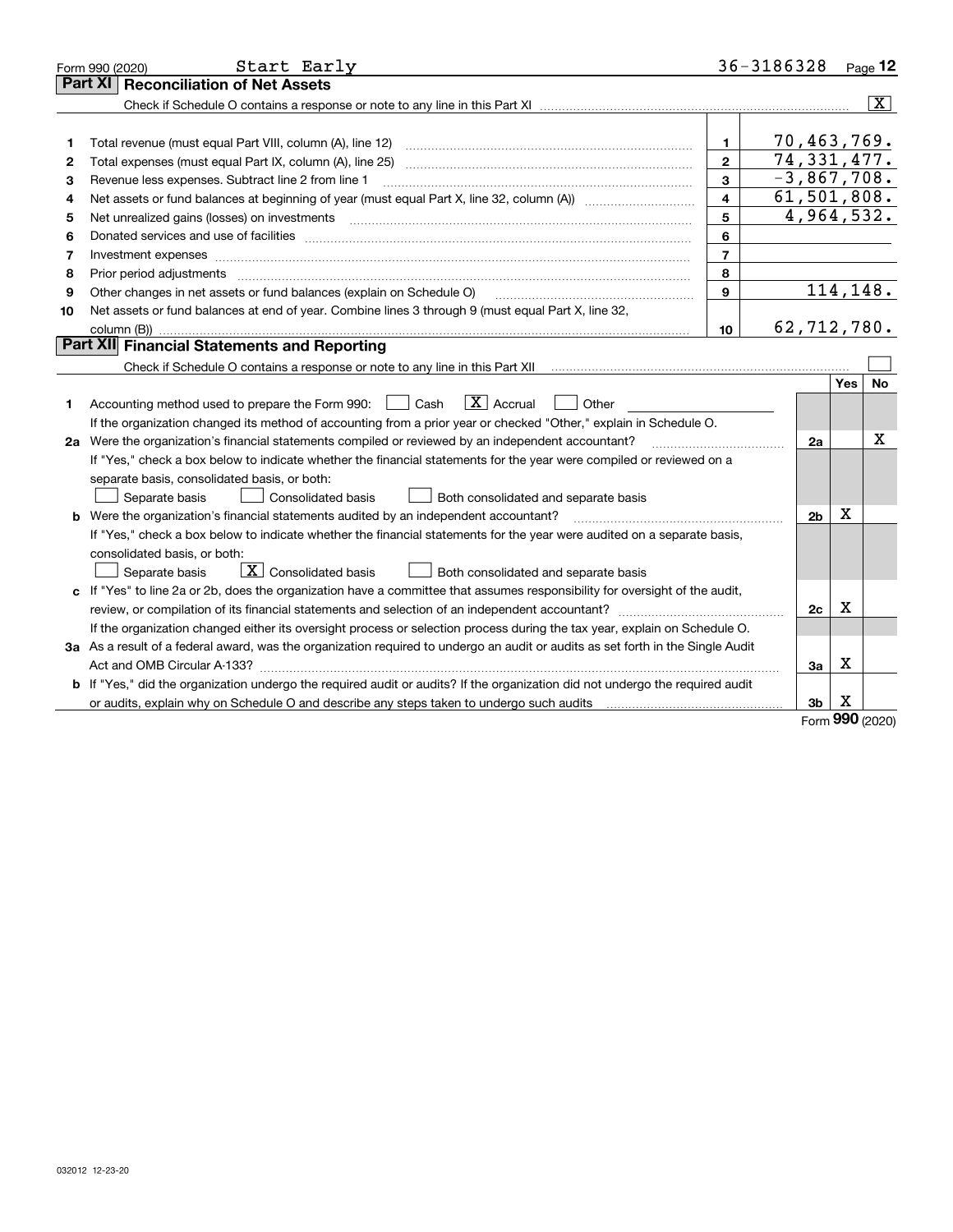| <b>SCHEDULE A</b> |
|-------------------|
|-------------------|

Department of the Treasury Internal Revenue Service

**(Form 990 or 990-EZ)**

## **Public Charity Status and Public Support**

**Complete if the organization is a section 501(c)(3) organization or a section 4947(a)(1) nonexempt charitable trust. | Attach to Form 990 or Form 990-EZ.**   $\blacktriangleright$  Go to

| www.irs.gov/Form990 for instructions and the latest information. |
|------------------------------------------------------------------|
|------------------------------------------------------------------|

| OMB No 1545-0047      |
|-----------------------|
| 2020                  |
| <b>Open to Public</b> |

**Inspection**

|                         |                                                                                                                                                                                                                                                                                                                                                                                                                                                                                                                                                                                                                                                                                                                                                                                                                                                                                                                                                                                                                                                                                                                                                                                                                                                                                                                                             | Name of the organization                                                                                                                                                                                                                                                                                                                                                                                                                                                                                                                                        |             |                                                                                     |     |                                                                      |                                                      |  | <b>Employer identification number</b>              |
|-------------------------|---------------------------------------------------------------------------------------------------------------------------------------------------------------------------------------------------------------------------------------------------------------------------------------------------------------------------------------------------------------------------------------------------------------------------------------------------------------------------------------------------------------------------------------------------------------------------------------------------------------------------------------------------------------------------------------------------------------------------------------------------------------------------------------------------------------------------------------------------------------------------------------------------------------------------------------------------------------------------------------------------------------------------------------------------------------------------------------------------------------------------------------------------------------------------------------------------------------------------------------------------------------------------------------------------------------------------------------------|-----------------------------------------------------------------------------------------------------------------------------------------------------------------------------------------------------------------------------------------------------------------------------------------------------------------------------------------------------------------------------------------------------------------------------------------------------------------------------------------------------------------------------------------------------------------|-------------|-------------------------------------------------------------------------------------|-----|----------------------------------------------------------------------|------------------------------------------------------|--|----------------------------------------------------|
|                         |                                                                                                                                                                                                                                                                                                                                                                                                                                                                                                                                                                                                                                                                                                                                                                                                                                                                                                                                                                                                                                                                                                                                                                                                                                                                                                                                             |                                                                                                                                                                                                                                                                                                                                                                                                                                                                                                                                                                 | Start Early |                                                                                     |     |                                                                      |                                                      |  | 36-3186328                                         |
| Part I                  |                                                                                                                                                                                                                                                                                                                                                                                                                                                                                                                                                                                                                                                                                                                                                                                                                                                                                                                                                                                                                                                                                                                                                                                                                                                                                                                                             | Reason for Public Charity Status. (All organizations must complete this part.) See instructions.                                                                                                                                                                                                                                                                                                                                                                                                                                                                |             |                                                                                     |     |                                                                      |                                                      |  |                                                    |
| 1<br>2<br>з             |                                                                                                                                                                                                                                                                                                                                                                                                                                                                                                                                                                                                                                                                                                                                                                                                                                                                                                                                                                                                                                                                                                                                                                                                                                                                                                                                             | The organization is not a private foundation because it is: (For lines 1 through 12, check only one box.)<br>A church, convention of churches, or association of churches described in section 170(b)(1)(A)(i).<br>A school described in section 170(b)(1)(A)(ii). (Attach Schedule E (Form 990 or 990-EZ).)<br>A hospital or a cooperative hospital service organization described in section 170(b)(1)(A)(iii).<br>A medical research organization operated in conjunction with a hospital described in section 170(b)(1)(A)(iii). Enter the hospital's name, |             |                                                                                     |     |                                                                      |                                                      |  |                                                    |
| 5                       |                                                                                                                                                                                                                                                                                                                                                                                                                                                                                                                                                                                                                                                                                                                                                                                                                                                                                                                                                                                                                                                                                                                                                                                                                                                                                                                                             | city, and state:<br>An organization operated for the benefit of a college or university owned or operated by a governmental unit described in<br>section 170(b)(1)(A)(iv). (Complete Part II.)                                                                                                                                                                                                                                                                                                                                                                  |             |                                                                                     |     |                                                                      |                                                      |  |                                                    |
| 6<br>7<br>8             | $\lfloor x \rfloor$                                                                                                                                                                                                                                                                                                                                                                                                                                                                                                                                                                                                                                                                                                                                                                                                                                                                                                                                                                                                                                                                                                                                                                                                                                                                                                                         | A federal, state, or local government or governmental unit described in section 170(b)(1)(A)(v).<br>An organization that normally receives a substantial part of its support from a governmental unit or from the general public described in<br>section 170(b)(1)(A)(vi). (Complete Part II.)<br>A community trust described in section 170(b)(1)(A)(vi). (Complete Part II.)                                                                                                                                                                                  |             |                                                                                     |     |                                                                      |                                                      |  |                                                    |
| 9                       |                                                                                                                                                                                                                                                                                                                                                                                                                                                                                                                                                                                                                                                                                                                                                                                                                                                                                                                                                                                                                                                                                                                                                                                                                                                                                                                                             | An agricultural research organization described in section 170(b)(1)(A)(ix) operated in conjunction with a land-grant college<br>or university or a non-land-grant college of agriculture (see instructions). Enter the name, city, and state of the college or<br>university:                                                                                                                                                                                                                                                                                  |             |                                                                                     |     |                                                                      |                                                      |  |                                                    |
| 10                      |                                                                                                                                                                                                                                                                                                                                                                                                                                                                                                                                                                                                                                                                                                                                                                                                                                                                                                                                                                                                                                                                                                                                                                                                                                                                                                                                             | An organization that normally receives (1) more than 33 1/3% of its support from contributions, membership fees, and gross receipts from<br>activities related to its exempt functions, subject to certain exceptions; and (2) no more than 33 1/3% of its support from gross investment<br>income and unrelated business taxable income (less section 511 tax) from businesses acquired by the organization after June 30, 1975.                                                                                                                               |             |                                                                                     |     |                                                                      |                                                      |  |                                                    |
| 11<br>12<br>а<br>b<br>с | See section 509(a)(2). (Complete Part III.)<br>An organization organized and operated exclusively to test for public safety. See section 509(a)(4).<br>An organization organized and operated exclusively for the benefit of, to perform the functions of, or to carry out the purposes of one or<br>more publicly supported organizations described in section 509(a)(1) or section 509(a)(2). See section 509(a)(3). Check the box in<br>lines 12a through 12d that describes the type of supporting organization and complete lines 12e, 12f, and 12g.<br>Type I. A supporting organization operated, supervised, or controlled by its supported organization(s), typically by giving<br>the supported organization(s) the power to regularly appoint or elect a majority of the directors or trustees of the supporting<br>organization. You must complete Part IV, Sections A and B.<br>Type II. A supporting organization supervised or controlled in connection with its supported organization(s), by having<br>control or management of the supporting organization vested in the same persons that control or manage the supported<br>organization(s). You must complete Part IV, Sections A and C.<br>Type III functionally integrated. A supporting organization operated in connection with, and functionally integrated with, |                                                                                                                                                                                                                                                                                                                                                                                                                                                                                                                                                                 |             |                                                                                     |     |                                                                      |                                                      |  |                                                    |
| d<br>е                  | its supported organization(s) (see instructions). You must complete Part IV, Sections A, D, and E.<br>Type III non-functionally integrated. A supporting organization operated in connection with its supported organization(s)<br>that is not functionally integrated. The organization generally must satisfy a distribution requirement and an attentiveness<br>requirement (see instructions). You must complete Part IV, Sections A and D, and Part V.<br>Check this box if the organization received a written determination from the IRS that it is a Type I, Type II, Type III                                                                                                                                                                                                                                                                                                                                                                                                                                                                                                                                                                                                                                                                                                                                                      |                                                                                                                                                                                                                                                                                                                                                                                                                                                                                                                                                                 |             |                                                                                     |     |                                                                      |                                                      |  |                                                    |
|                         |                                                                                                                                                                                                                                                                                                                                                                                                                                                                                                                                                                                                                                                                                                                                                                                                                                                                                                                                                                                                                                                                                                                                                                                                                                                                                                                                             | functionally integrated, or Type III non-functionally integrated supporting organization.                                                                                                                                                                                                                                                                                                                                                                                                                                                                       |             |                                                                                     |     |                                                                      |                                                      |  |                                                    |
|                         |                                                                                                                                                                                                                                                                                                                                                                                                                                                                                                                                                                                                                                                                                                                                                                                                                                                                                                                                                                                                                                                                                                                                                                                                                                                                                                                                             | f Enter the number of supported organizations                                                                                                                                                                                                                                                                                                                                                                                                                                                                                                                   |             |                                                                                     |     |                                                                      |                                                      |  |                                                    |
|                         |                                                                                                                                                                                                                                                                                                                                                                                                                                                                                                                                                                                                                                                                                                                                                                                                                                                                                                                                                                                                                                                                                                                                                                                                                                                                                                                                             | g Provide the following information about the supported organization(s).<br>(i) Name of supported<br>organization                                                                                                                                                                                                                                                                                                                                                                                                                                               | (ii) EIN    | (iii) Type of organization<br>(described on lines 1-10<br>above (see instructions)) | Yes | (iv) Is the organization listed<br>in your governing document?<br>No | (v) Amount of monetary<br>support (see instructions) |  | (vi) Amount of other<br>support (see instructions) |
|                         |                                                                                                                                                                                                                                                                                                                                                                                                                                                                                                                                                                                                                                                                                                                                                                                                                                                                                                                                                                                                                                                                                                                                                                                                                                                                                                                                             |                                                                                                                                                                                                                                                                                                                                                                                                                                                                                                                                                                 |             |                                                                                     |     |                                                                      |                                                      |  |                                                    |
|                         |                                                                                                                                                                                                                                                                                                                                                                                                                                                                                                                                                                                                                                                                                                                                                                                                                                                                                                                                                                                                                                                                                                                                                                                                                                                                                                                                             |                                                                                                                                                                                                                                                                                                                                                                                                                                                                                                                                                                 |             |                                                                                     |     |                                                                      |                                                      |  |                                                    |
|                         |                                                                                                                                                                                                                                                                                                                                                                                                                                                                                                                                                                                                                                                                                                                                                                                                                                                                                                                                                                                                                                                                                                                                                                                                                                                                                                                                             |                                                                                                                                                                                                                                                                                                                                                                                                                                                                                                                                                                 |             |                                                                                     |     |                                                                      |                                                      |  |                                                    |
|                         |                                                                                                                                                                                                                                                                                                                                                                                                                                                                                                                                                                                                                                                                                                                                                                                                                                                                                                                                                                                                                                                                                                                                                                                                                                                                                                                                             |                                                                                                                                                                                                                                                                                                                                                                                                                                                                                                                                                                 |             |                                                                                     |     |                                                                      |                                                      |  |                                                    |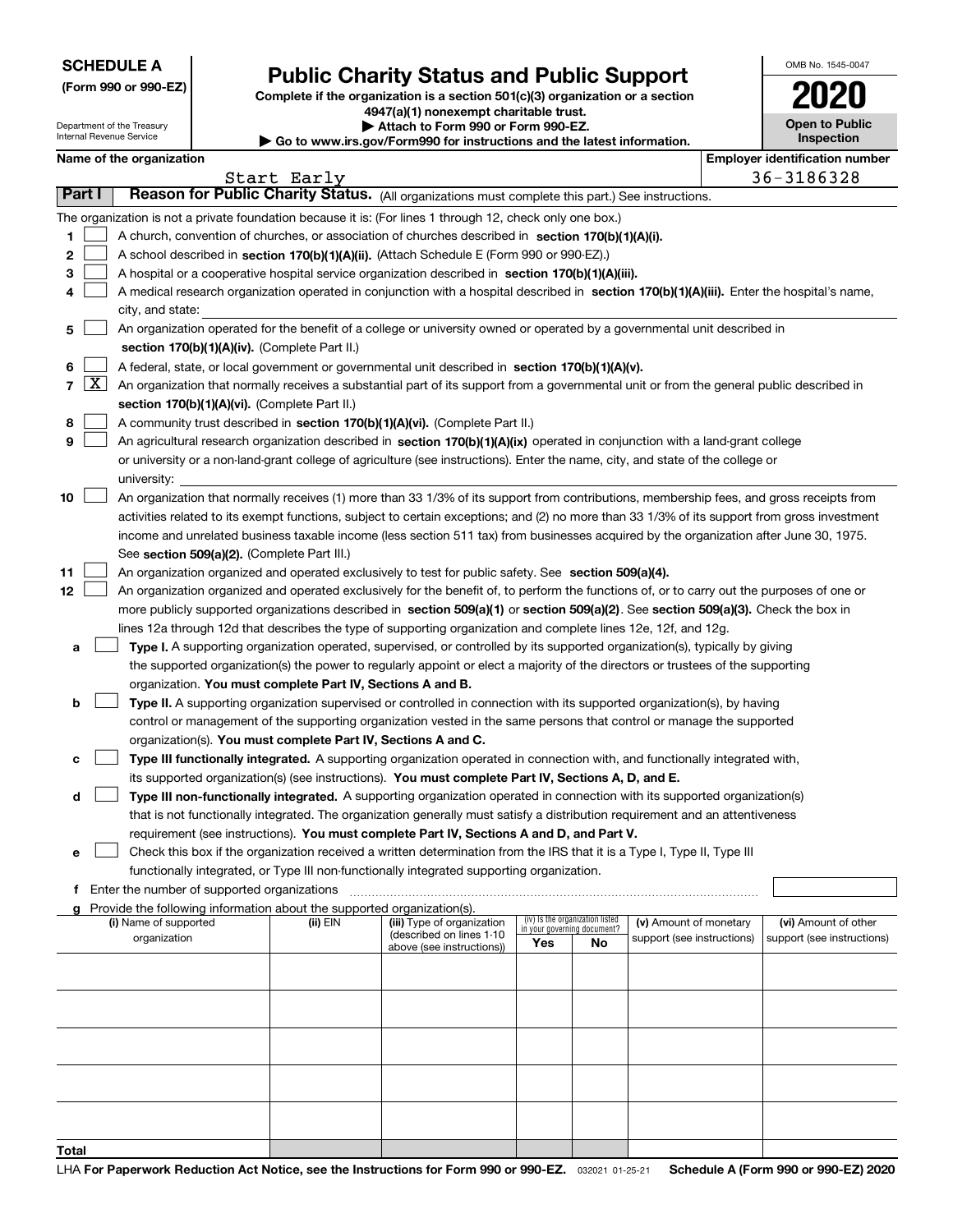## fails to qualify under the tests listed below, please complete Part III.) **Part II** Support Schedule for Organizations Described in Sections 170(b)(1)(A)(iv) and 170(b)(1)(A)(vi)

|     | <b>Section A. Public Support</b>                                                                                                                                          |           |          |                                                        |            |                                      |                                          |
|-----|---------------------------------------------------------------------------------------------------------------------------------------------------------------------------|-----------|----------|--------------------------------------------------------|------------|--------------------------------------|------------------------------------------|
|     | Calendar year (or fiscal year beginning in) $\blacktriangleright$                                                                                                         | (a) 2016  | (b) 2017 | $(c)$ 2018                                             | $(d)$ 2019 | (e) 2020                             | (f) Total                                |
|     | 1 Gifts, grants, contributions, and                                                                                                                                       |           |          |                                                        |            |                                      |                                          |
|     | membership fees received. (Do not                                                                                                                                         |           |          |                                                        |            |                                      |                                          |
|     | include any "unusual grants.")                                                                                                                                            |           |          | 51288454.53573845.64377745.70931489.67807178.307978711 |            |                                      |                                          |
|     | 2 Tax revenues levied for the organ-                                                                                                                                      |           |          |                                                        |            |                                      |                                          |
|     | ization's benefit and either paid to                                                                                                                                      |           |          |                                                        |            |                                      |                                          |
|     | or expended on its behalf                                                                                                                                                 |           |          |                                                        |            |                                      |                                          |
|     | 3 The value of services or facilities                                                                                                                                     |           |          |                                                        |            |                                      |                                          |
|     | furnished by a governmental unit to                                                                                                                                       |           |          |                                                        |            |                                      |                                          |
|     | the organization without charge                                                                                                                                           |           |          |                                                        |            |                                      |                                          |
|     | 4 Total. Add lines 1 through 3                                                                                                                                            |           |          | 51288454.53573845.64377745.70931489.67807178.307978711 |            |                                      |                                          |
|     | 5 The portion of total contributions                                                                                                                                      |           |          |                                                        |            |                                      |                                          |
|     | by each person (other than a                                                                                                                                              |           |          |                                                        |            |                                      |                                          |
|     | governmental unit or publicly                                                                                                                                             |           |          |                                                        |            |                                      |                                          |
|     | supported organization) included                                                                                                                                          |           |          |                                                        |            |                                      |                                          |
|     | on line 1 that exceeds 2% of the                                                                                                                                          |           |          |                                                        |            |                                      |                                          |
|     | amount shown on line 11,                                                                                                                                                  |           |          |                                                        |            |                                      |                                          |
|     | column (f)                                                                                                                                                                |           |          |                                                        |            |                                      | 38492629.                                |
|     | 6 Public support. Subtract line 5 from line 4.                                                                                                                            |           |          |                                                        |            |                                      | 269486082                                |
|     | <b>Section B. Total Support</b>                                                                                                                                           |           |          |                                                        |            |                                      |                                          |
|     | Calendar year (or fiscal year beginning in)                                                                                                                               | (a) 2016  | (b) 2017 | $(c)$ 2018                                             | $(d)$ 2019 | (e) 2020                             | (f) Total                                |
|     | 7 Amounts from line 4                                                                                                                                                     |           |          | 51288454.53573845.64377745.70931489.67807178.307978711 |            |                                      |                                          |
|     | 8 Gross income from interest,                                                                                                                                             |           |          |                                                        |            |                                      |                                          |
|     | dividends, payments received on                                                                                                                                           |           |          |                                                        |            |                                      |                                          |
|     | securities loans, rents, royalties,                                                                                                                                       |           |          |                                                        |            |                                      |                                          |
|     | and income from similar sources                                                                                                                                           | 1021293.  | 1540662. | 108,447.                                               | 57,294.    | 690, 955.                            | 3418651.                                 |
| 9   | Net income from unrelated business                                                                                                                                        |           |          |                                                        |            |                                      |                                          |
|     | activities, whether or not the                                                                                                                                            |           |          |                                                        |            |                                      |                                          |
|     | business is regularly carried on                                                                                                                                          |           |          |                                                        | 1,189.     |                                      | 1,189.                                   |
|     | 10 Other income. Do not include gain                                                                                                                                      |           |          |                                                        |            |                                      |                                          |
|     | or loss from the sale of capital                                                                                                                                          |           |          |                                                        |            |                                      |                                          |
|     | assets (Explain in Part VI.)                                                                                                                                              | 180, 543. | 19,745.  | 8,079.                                                 |            |                                      | 208, 367.                                |
|     | 11 Total support. Add lines 7 through 10                                                                                                                                  |           |          |                                                        |            |                                      | 311606918                                |
|     | 12 Gross receipts from related activities, etc. (see instructions)                                                                                                        |           |          |                                                        |            | 12 <sup>2</sup>                      | 4,298,541.                               |
|     | 13 First 5 years. If the Form 990 is for the organization's first, second, third, fourth, or fifth tax year as a section 501(c)(3)                                        |           |          |                                                        |            |                                      |                                          |
|     |                                                                                                                                                                           |           |          |                                                        |            |                                      |                                          |
|     | <b>Section C. Computation of Public Support Percentage</b>                                                                                                                |           |          |                                                        |            |                                      |                                          |
| 14  |                                                                                                                                                                           |           |          |                                                        |            | 14                                   | 86.48<br>%                               |
| 15  | Public support percentage from 2019 Schedule A, Part II, line 14 [2010] contains a material contract the Public support percentage from 2019 Schedule A, Part II, line 14 |           |          |                                                        |            | 15                                   | 85.32<br>%                               |
|     | 16a 33 1/3% support test - 2020. If the organization did not check the box on line 13, and line 14 is 33 1/3% or more, check this box and                                 |           |          |                                                        |            |                                      |                                          |
|     | stop here. The organization qualifies as a publicly supported organization                                                                                                |           |          |                                                        |            |                                      | $\blacktriangleright$ $\boxed{\text{X}}$ |
|     | b 33 1/3% support test - 2019. If the organization did not check a box on line 13 or 16a, and line 15 is 33 1/3% or more, check this box                                  |           |          |                                                        |            |                                      |                                          |
|     | and stop here. The organization qualifies as a publicly supported organization                                                                                            |           |          |                                                        |            |                                      |                                          |
|     | 17a 10% -facts-and-circumstances test - 2020. If the organization did not check a box on line 13, 16a, or 16b, and line 14 is 10% or more,                                |           |          |                                                        |            |                                      |                                          |
|     | and if the organization meets the facts-and-circumstances test, check this box and stop here. Explain in Part VI how the organization                                     |           |          |                                                        |            |                                      |                                          |
|     | meets the facts-and-circumstances test. The organization qualifies as a publicly supported organization                                                                   |           |          |                                                        |            |                                      |                                          |
|     |                                                                                                                                                                           |           |          |                                                        |            |                                      |                                          |
|     | <b>b 10% -facts-and-circumstances test - 2019.</b> If the organization did not check a box on line 13, 16a, 16b, or 17a, and line 15 is 10% or                            |           |          |                                                        |            |                                      |                                          |
|     | more, and if the organization meets the facts-and-circumstances test, check this box and stop here. Explain in Part VI how the                                            |           |          |                                                        |            |                                      |                                          |
|     | organization meets the facts-and-circumstances test. The organization qualifies as a publicly supported organization                                                      |           |          |                                                        |            |                                      |                                          |
| 18. | Private foundation. If the organization did not check a box on line 13, 16a, 16b, 17a, or 17b, check this box and see instructions                                        |           |          |                                                        |            | Schedule A (Form 990 or 990-EZ) 2020 |                                          |
|     |                                                                                                                                                                           |           |          |                                                        |            |                                      |                                          |

**2** Schedule A (Form 990 or 990-EZ) 2020  $\texttt{Start}\, \texttt{Early}$  , we can consider the set of  $36\,\text{--}\,3186328$  . Page

(Complete only if you checked the box on line 5, 7, or 8 of Part I or if the organization failed to qualify under Part III. If the organization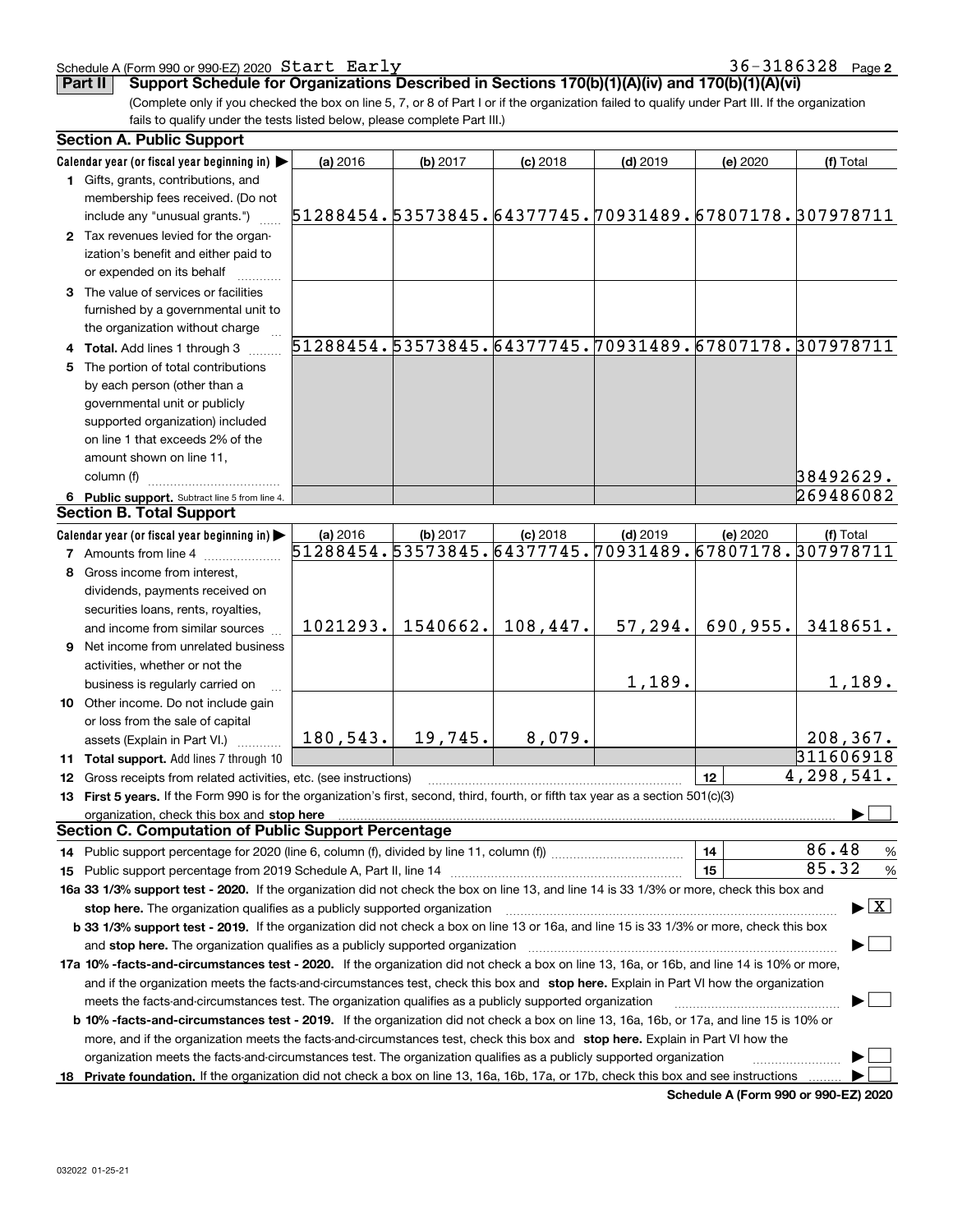|  | Schedule A (Form 990 or 990-EZ) 2020 $\,$ $\mathtt{Start}$ | Earlv |  |  | 3186328 | Page 3 |
|--|------------------------------------------------------------|-------|--|--|---------|--------|
|  |                                                            |       |  |  |         |        |

### **Part III Support Schedule for Organizations Described in Section 509(a)(2)**

(Complete only if you checked the box on line 10 of Part I or if the organization failed to qualify under Part II. If the organization fails to qualify under the tests listed below, please complete Part II.)

| Calendar year (or fiscal year beginning in) $\blacktriangleright$<br>(b) 2017<br>$(d)$ 2019<br>(a) 2016<br>$(c)$ 2018<br>(e) 2020<br>1 Gifts, grants, contributions, and<br>membership fees received. (Do not<br>include any "unusual grants.")<br><b>2</b> Gross receipts from admissions,<br>merchandise sold or services per-<br>formed, or facilities furnished in<br>any activity that is related to the<br>organization's tax-exempt purpose<br>3 Gross receipts from activities that<br>are not an unrelated trade or bus-<br>iness under section 513<br>4 Tax revenues levied for the organ-<br>ization's benefit and either paid to<br>or expended on its behalf<br>.<br>5 The value of services or facilities<br>furnished by a governmental unit to<br>the organization without charge<br><b>6 Total.</b> Add lines 1 through 5<br>7a Amounts included on lines 1, 2, and<br>3 received from disqualified persons<br><b>b</b> Amounts included on lines 2 and 3 received | (f) Total |
|-------------------------------------------------------------------------------------------------------------------------------------------------------------------------------------------------------------------------------------------------------------------------------------------------------------------------------------------------------------------------------------------------------------------------------------------------------------------------------------------------------------------------------------------------------------------------------------------------------------------------------------------------------------------------------------------------------------------------------------------------------------------------------------------------------------------------------------------------------------------------------------------------------------------------------------------------------------------------------------|-----------|
|                                                                                                                                                                                                                                                                                                                                                                                                                                                                                                                                                                                                                                                                                                                                                                                                                                                                                                                                                                                     |           |
|                                                                                                                                                                                                                                                                                                                                                                                                                                                                                                                                                                                                                                                                                                                                                                                                                                                                                                                                                                                     |           |
|                                                                                                                                                                                                                                                                                                                                                                                                                                                                                                                                                                                                                                                                                                                                                                                                                                                                                                                                                                                     |           |
|                                                                                                                                                                                                                                                                                                                                                                                                                                                                                                                                                                                                                                                                                                                                                                                                                                                                                                                                                                                     |           |
|                                                                                                                                                                                                                                                                                                                                                                                                                                                                                                                                                                                                                                                                                                                                                                                                                                                                                                                                                                                     |           |
|                                                                                                                                                                                                                                                                                                                                                                                                                                                                                                                                                                                                                                                                                                                                                                                                                                                                                                                                                                                     |           |
|                                                                                                                                                                                                                                                                                                                                                                                                                                                                                                                                                                                                                                                                                                                                                                                                                                                                                                                                                                                     |           |
|                                                                                                                                                                                                                                                                                                                                                                                                                                                                                                                                                                                                                                                                                                                                                                                                                                                                                                                                                                                     |           |
|                                                                                                                                                                                                                                                                                                                                                                                                                                                                                                                                                                                                                                                                                                                                                                                                                                                                                                                                                                                     |           |
|                                                                                                                                                                                                                                                                                                                                                                                                                                                                                                                                                                                                                                                                                                                                                                                                                                                                                                                                                                                     |           |
|                                                                                                                                                                                                                                                                                                                                                                                                                                                                                                                                                                                                                                                                                                                                                                                                                                                                                                                                                                                     |           |
|                                                                                                                                                                                                                                                                                                                                                                                                                                                                                                                                                                                                                                                                                                                                                                                                                                                                                                                                                                                     |           |
|                                                                                                                                                                                                                                                                                                                                                                                                                                                                                                                                                                                                                                                                                                                                                                                                                                                                                                                                                                                     |           |
|                                                                                                                                                                                                                                                                                                                                                                                                                                                                                                                                                                                                                                                                                                                                                                                                                                                                                                                                                                                     |           |
|                                                                                                                                                                                                                                                                                                                                                                                                                                                                                                                                                                                                                                                                                                                                                                                                                                                                                                                                                                                     |           |
|                                                                                                                                                                                                                                                                                                                                                                                                                                                                                                                                                                                                                                                                                                                                                                                                                                                                                                                                                                                     |           |
|                                                                                                                                                                                                                                                                                                                                                                                                                                                                                                                                                                                                                                                                                                                                                                                                                                                                                                                                                                                     |           |
|                                                                                                                                                                                                                                                                                                                                                                                                                                                                                                                                                                                                                                                                                                                                                                                                                                                                                                                                                                                     |           |
|                                                                                                                                                                                                                                                                                                                                                                                                                                                                                                                                                                                                                                                                                                                                                                                                                                                                                                                                                                                     |           |
|                                                                                                                                                                                                                                                                                                                                                                                                                                                                                                                                                                                                                                                                                                                                                                                                                                                                                                                                                                                     |           |
|                                                                                                                                                                                                                                                                                                                                                                                                                                                                                                                                                                                                                                                                                                                                                                                                                                                                                                                                                                                     |           |
|                                                                                                                                                                                                                                                                                                                                                                                                                                                                                                                                                                                                                                                                                                                                                                                                                                                                                                                                                                                     |           |
| from other than disqualified persons that<br>exceed the greater of \$5,000 or 1% of the                                                                                                                                                                                                                                                                                                                                                                                                                                                                                                                                                                                                                                                                                                                                                                                                                                                                                             |           |
| amount on line 13 for the year                                                                                                                                                                                                                                                                                                                                                                                                                                                                                                                                                                                                                                                                                                                                                                                                                                                                                                                                                      |           |
| c Add lines 7a and 7b                                                                                                                                                                                                                                                                                                                                                                                                                                                                                                                                                                                                                                                                                                                                                                                                                                                                                                                                                               |           |
| 8 Public support. (Subtract line 7c from line 6.)                                                                                                                                                                                                                                                                                                                                                                                                                                                                                                                                                                                                                                                                                                                                                                                                                                                                                                                                   |           |
| <b>Section B. Total Support</b>                                                                                                                                                                                                                                                                                                                                                                                                                                                                                                                                                                                                                                                                                                                                                                                                                                                                                                                                                     |           |
| Calendar year (or fiscal year beginning in) $\blacktriangleright$<br>$(d)$ 2019<br>(a) 2016<br>$(b)$ 2017<br>$(c)$ 2018<br>(e) 2020                                                                                                                                                                                                                                                                                                                                                                                                                                                                                                                                                                                                                                                                                                                                                                                                                                                 | (f) Total |
| 9 Amounts from line 6                                                                                                                                                                                                                                                                                                                                                                                                                                                                                                                                                                                                                                                                                                                                                                                                                                                                                                                                                               |           |
| <b>10a</b> Gross income from interest,                                                                                                                                                                                                                                                                                                                                                                                                                                                                                                                                                                                                                                                                                                                                                                                                                                                                                                                                              |           |
| dividends, payments received on                                                                                                                                                                                                                                                                                                                                                                                                                                                                                                                                                                                                                                                                                                                                                                                                                                                                                                                                                     |           |
| securities loans, rents, royalties,<br>and income from similar sources                                                                                                                                                                                                                                                                                                                                                                                                                                                                                                                                                                                                                                                                                                                                                                                                                                                                                                              |           |
| <b>b</b> Unrelated business taxable income                                                                                                                                                                                                                                                                                                                                                                                                                                                                                                                                                                                                                                                                                                                                                                                                                                                                                                                                          |           |
| (less section 511 taxes) from businesses                                                                                                                                                                                                                                                                                                                                                                                                                                                                                                                                                                                                                                                                                                                                                                                                                                                                                                                                            |           |
| acquired after June 30, 1975 [10001]                                                                                                                                                                                                                                                                                                                                                                                                                                                                                                                                                                                                                                                                                                                                                                                                                                                                                                                                                |           |
|                                                                                                                                                                                                                                                                                                                                                                                                                                                                                                                                                                                                                                                                                                                                                                                                                                                                                                                                                                                     |           |
| c Add lines 10a and 10b<br>11 Net income from unrelated business                                                                                                                                                                                                                                                                                                                                                                                                                                                                                                                                                                                                                                                                                                                                                                                                                                                                                                                    |           |
| activities not included in line 10b,                                                                                                                                                                                                                                                                                                                                                                                                                                                                                                                                                                                                                                                                                                                                                                                                                                                                                                                                                |           |
| whether or not the business is                                                                                                                                                                                                                                                                                                                                                                                                                                                                                                                                                                                                                                                                                                                                                                                                                                                                                                                                                      |           |
| regularly carried on                                                                                                                                                                                                                                                                                                                                                                                                                                                                                                                                                                                                                                                                                                                                                                                                                                                                                                                                                                |           |
| <b>12</b> Other income. Do not include gain<br>or loss from the sale of capital                                                                                                                                                                                                                                                                                                                                                                                                                                                                                                                                                                                                                                                                                                                                                                                                                                                                                                     |           |
| assets (Explain in Part VI.)                                                                                                                                                                                                                                                                                                                                                                                                                                                                                                                                                                                                                                                                                                                                                                                                                                                                                                                                                        |           |
| <b>13</b> Total support. (Add lines 9, 10c, 11, and 12.)                                                                                                                                                                                                                                                                                                                                                                                                                                                                                                                                                                                                                                                                                                                                                                                                                                                                                                                            |           |
| 14 First 5 years. If the Form 990 is for the organization's first, second, third, fourth, or fifth tax year as a section 501(c)(3) organization,                                                                                                                                                                                                                                                                                                                                                                                                                                                                                                                                                                                                                                                                                                                                                                                                                                    |           |
| check this box and stop here measurements are constructed to the state of the state of the state of the state o                                                                                                                                                                                                                                                                                                                                                                                                                                                                                                                                                                                                                                                                                                                                                                                                                                                                     |           |
| <b>Section C. Computation of Public Support Percentage</b>                                                                                                                                                                                                                                                                                                                                                                                                                                                                                                                                                                                                                                                                                                                                                                                                                                                                                                                          |           |
| 15 Public support percentage for 2020 (line 8, column (f), divided by line 13, column (f))<br>15<br><u> 1986 - Jan Barbarat, martin a</u>                                                                                                                                                                                                                                                                                                                                                                                                                                                                                                                                                                                                                                                                                                                                                                                                                                           | %         |
| 16 Public support percentage from 2019 Schedule A, Part III, line 15<br>16                                                                                                                                                                                                                                                                                                                                                                                                                                                                                                                                                                                                                                                                                                                                                                                                                                                                                                          | %         |
| Section D. Computation of Investment Income Percentage                                                                                                                                                                                                                                                                                                                                                                                                                                                                                                                                                                                                                                                                                                                                                                                                                                                                                                                              |           |
| 17<br>Investment income percentage for 2020 (line 10c, column (f), divided by line 13, column (f) <i></i><br>17                                                                                                                                                                                                                                                                                                                                                                                                                                                                                                                                                                                                                                                                                                                                                                                                                                                                     | %         |
| 18<br><b>18</b> Investment income percentage from <b>2019</b> Schedule A, Part III, line 17                                                                                                                                                                                                                                                                                                                                                                                                                                                                                                                                                                                                                                                                                                                                                                                                                                                                                         | %         |
| 19a 33 1/3% support tests - 2020. If the organization did not check the box on line 14, and line 15 is more than 33 1/3%, and line 17 is not                                                                                                                                                                                                                                                                                                                                                                                                                                                                                                                                                                                                                                                                                                                                                                                                                                        |           |
| more than 33 1/3%, check this box and stop here. The organization qualifies as a publicly supported organization                                                                                                                                                                                                                                                                                                                                                                                                                                                                                                                                                                                                                                                                                                                                                                                                                                                                    |           |
| b 33 1/3% support tests - 2019. If the organization did not check a box on line 14 or line 19a, and line 16 is more than 33 1/3%, and                                                                                                                                                                                                                                                                                                                                                                                                                                                                                                                                                                                                                                                                                                                                                                                                                                               | ▶         |
| line 18 is not more than 33 1/3%, check this box and stop here. The organization qualifies as a publicly supported organization                                                                                                                                                                                                                                                                                                                                                                                                                                                                                                                                                                                                                                                                                                                                                                                                                                                     |           |
| 20                                                                                                                                                                                                                                                                                                                                                                                                                                                                                                                                                                                                                                                                                                                                                                                                                                                                                                                                                                                  |           |

**Schedule A (Form 990 or 990-EZ) 2020**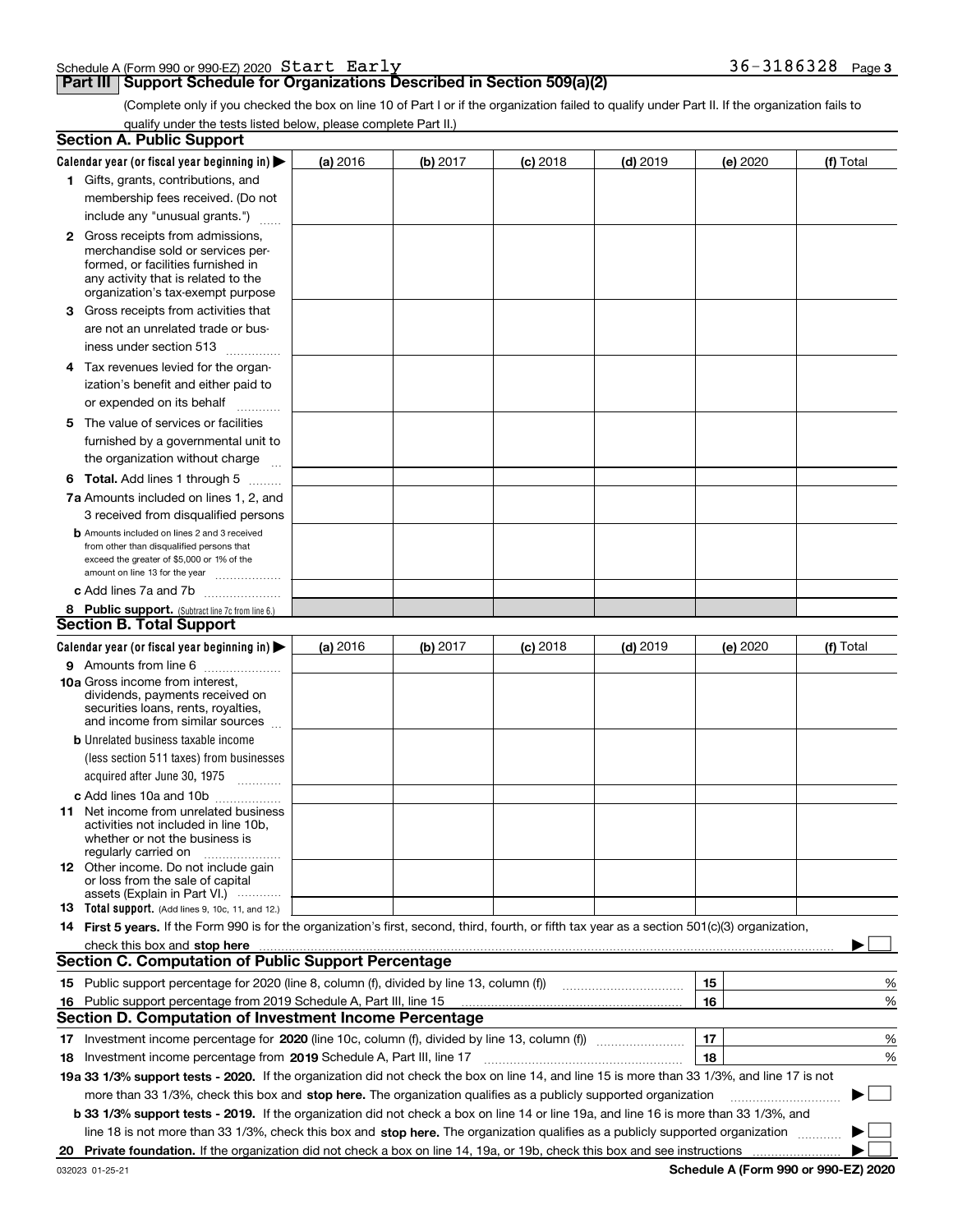**1**

**2**

**YesNo**

### **Part IV Supporting Organizations**

(Complete only if you checked a box in line 12 on Part I. If you checked box 12a, Part I, complete Sections A and B. If you checked box 12b, Part I, complete Sections A and C. If you checked box 12c, Part I, complete Sections A, D, and E. If you checked box 12d, Part I, complete Sections A and D, and complete Part V.)

### **Section A. All Supporting Organizations**

- **1** Are all of the organization's supported organizations listed by name in the organization's governing documents? If "No," describe in **Part VI** how the supported organizations are designated. If designated by *class or purpose, describe the designation. If historic and continuing relationship, explain.*
- **2** Did the organization have any supported organization that does not have an IRS determination of status under section 509(a)(1) or (2)? If "Yes," explain in Part VI how the organization determined that the supported *organization was described in section 509(a)(1) or (2).*
- **3a** Did the organization have a supported organization described in section 501(c)(4), (5), or (6)? If "Yes," answer *lines 3b and 3c below.*
- **b** Did the organization confirm that each supported organization qualified under section 501(c)(4), (5), or (6) and satisfied the public support tests under section 509(a)(2)? If "Yes," describe in **Part VI** when and how the *organization made the determination.*
- **c**Did the organization ensure that all support to such organizations was used exclusively for section 170(c)(2)(B) purposes? If "Yes," explain in **Part VI** what controls the organization put in place to ensure such use.
- **4a***If* Was any supported organization not organized in the United States ("foreign supported organization")? *"Yes," and if you checked box 12a or 12b in Part I, answer lines 4b and 4c below.*
- **b** Did the organization have ultimate control and discretion in deciding whether to make grants to the foreign supported organization? If "Yes," describe in **Part VI** how the organization had such control and discretion *despite being controlled or supervised by or in connection with its supported organizations.*
- **c** Did the organization support any foreign supported organization that does not have an IRS determination under sections 501(c)(3) and 509(a)(1) or (2)? If "Yes," explain in **Part VI** what controls the organization used *to ensure that all support to the foreign supported organization was used exclusively for section 170(c)(2)(B) purposes.*
- **5a***If "Yes,"* Did the organization add, substitute, or remove any supported organizations during the tax year? answer lines 5b and 5c below (if applicable). Also, provide detail in **Part VI,** including (i) the names and EIN *numbers of the supported organizations added, substituted, or removed; (ii) the reasons for each such action; (iii) the authority under the organization's organizing document authorizing such action; and (iv) how the action was accomplished (such as by amendment to the organizing document).*
- **b** Type I or Type II only. Was any added or substituted supported organization part of a class already designated in the organization's organizing document?
- **cSubstitutions only.**  Was the substitution the result of an event beyond the organization's control?
- **6** Did the organization provide support (whether in the form of grants or the provision of services or facilities) to **Part VI.** *If "Yes," provide detail in* support or benefit one or more of the filing organization's supported organizations? anyone other than (i) its supported organizations, (ii) individuals that are part of the charitable class benefited by one or more of its supported organizations, or (iii) other supporting organizations that also
- **7**Did the organization provide a grant, loan, compensation, or other similar payment to a substantial contributor *If "Yes," complete Part I of Schedule L (Form 990 or 990-EZ).* regard to a substantial contributor? (as defined in section 4958(c)(3)(C)), a family member of a substantial contributor, or a 35% controlled entity with
- **8** Did the organization make a loan to a disqualified person (as defined in section 4958) not described in line 7? *If "Yes," complete Part I of Schedule L (Form 990 or 990-EZ).*
- **9a** Was the organization controlled directly or indirectly at any time during the tax year by one or more in section 509(a)(1) or (2))? If "Yes," *provide detail in* <code>Part VI.</code> disqualified persons, as defined in section 4946 (other than foundation managers and organizations described
- **b** Did one or more disqualified persons (as defined in line 9a) hold a controlling interest in any entity in which the supporting organization had an interest? If "Yes," provide detail in P**art VI**.
- **c**Did a disqualified person (as defined in line 9a) have an ownership interest in, or derive any personal benefit from, assets in which the supporting organization also had an interest? If "Yes," provide detail in P**art VI.**
- **10a** Was the organization subject to the excess business holdings rules of section 4943 because of section supporting organizations)? If "Yes," answer line 10b below. 4943(f) (regarding certain Type II supporting organizations, and all Type III non-functionally integrated
- **b** Did the organization have any excess business holdings in the tax year? (Use Schedule C, Form 4720, to *determine whether the organization had excess business holdings.)*

**10b**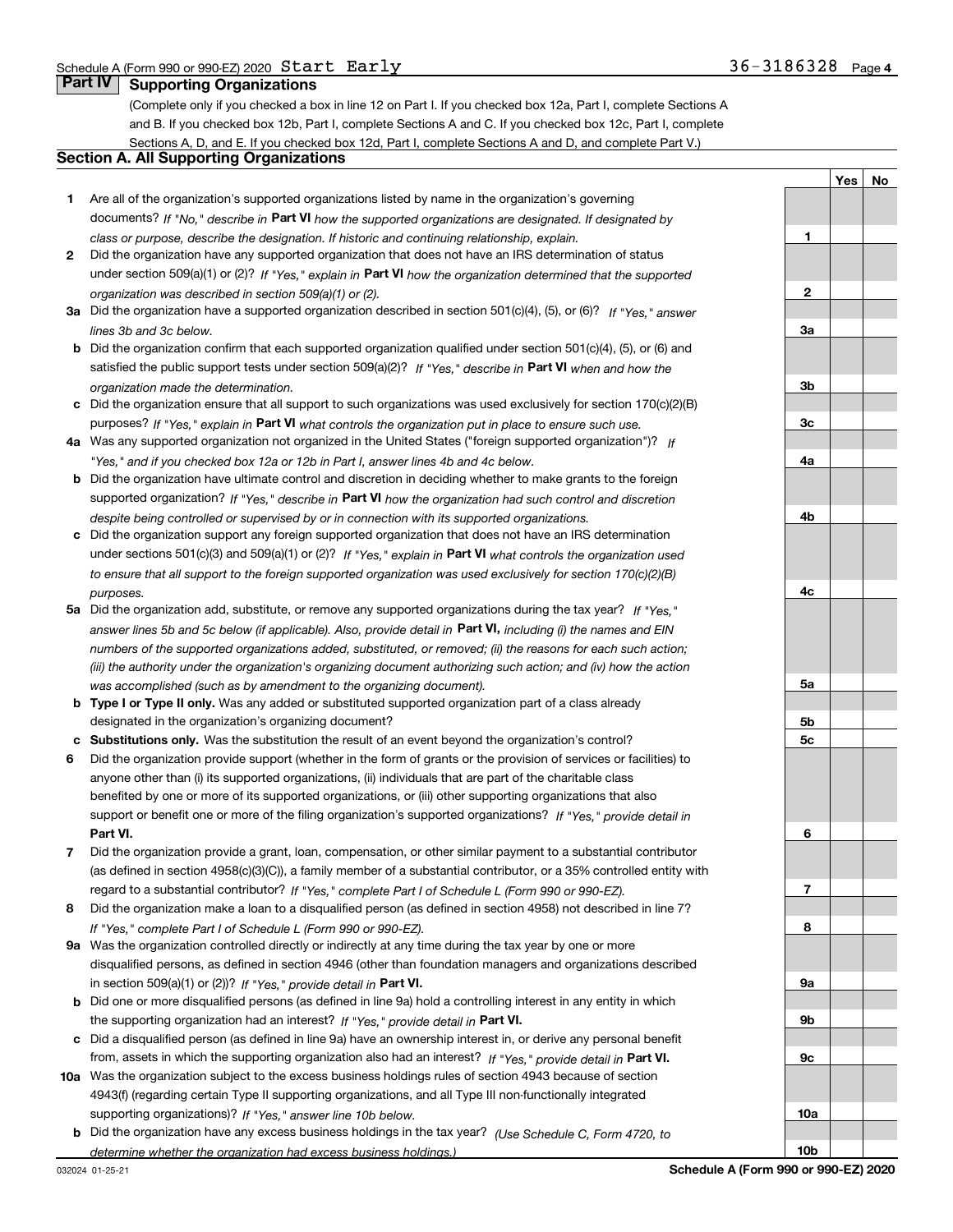|              |                                                                                                                                                                                                                                                             |                 | Yes        | No |
|--------------|-------------------------------------------------------------------------------------------------------------------------------------------------------------------------------------------------------------------------------------------------------------|-----------------|------------|----|
| 11           | Has the organization accepted a gift or contribution from any of the following persons?                                                                                                                                                                     |                 |            |    |
|              | a A person who directly or indirectly controls, either alone or together with persons described in lines 11b and                                                                                                                                            |                 |            |    |
|              | 11c below, the governing body of a supported organization?                                                                                                                                                                                                  | 11a             |            |    |
| b            | A family member of a person described in line 11a above?                                                                                                                                                                                                    | 11 <sub>b</sub> |            |    |
|              | c A 35% controlled entity of a person described in line 11a or 11b above? If "Yes" to line 11a, 11b, or 11c, provide                                                                                                                                        |                 |            |    |
|              | detail in Part VI.<br><b>Section B. Type I Supporting Organizations</b>                                                                                                                                                                                     | 11c             |            |    |
|              |                                                                                                                                                                                                                                                             |                 |            |    |
|              |                                                                                                                                                                                                                                                             |                 | <b>Yes</b> | No |
| 1.           | Did the governing body, members of the governing body, officers acting in their official capacity, or membership of one or<br>more supported organizations have the power to regularly appoint or elect at least a majority of the organization's officers, |                 |            |    |
|              | directors, or trustees at all times during the tax year? If "No," describe in Part VI how the supported organization(s)                                                                                                                                     |                 |            |    |
|              | effectively operated, supervised, or controlled the organization's activities. If the organization had more than one supported                                                                                                                              |                 |            |    |
|              | organization, describe how the powers to appoint and/or remove officers, directors, or trustees were allocated among the                                                                                                                                    | 1               |            |    |
| $\mathbf{2}$ | supported organizations and what conditions or restrictions, if any, applied to such powers during the tax year.<br>Did the organization operate for the benefit of any supported organization other than the supported                                     |                 |            |    |
|              | organization(s) that operated, supervised, or controlled the supporting organization? If "Yes," explain in                                                                                                                                                  |                 |            |    |
|              |                                                                                                                                                                                                                                                             |                 |            |    |
|              | Part VI how providing such benefit carried out the purposes of the supported organization(s) that operated,                                                                                                                                                 | 2               |            |    |
|              | supervised, or controlled the supporting organization.<br>Section C. Type II Supporting Organizations                                                                                                                                                       |                 |            |    |
|              |                                                                                                                                                                                                                                                             |                 | Yes        | No |
| 1.           | Were a majority of the organization's directors or trustees during the tax year also a majority of the directors                                                                                                                                            |                 |            |    |
|              | or trustees of each of the organization's supported organization(s)? If "No," describe in Part VI how control                                                                                                                                               |                 |            |    |
|              |                                                                                                                                                                                                                                                             |                 |            |    |
|              | or management of the supporting organization was vested in the same persons that controlled or managed<br>the supported organization(s).                                                                                                                    | 1               |            |    |
|              | Section D. All Type III Supporting Organizations                                                                                                                                                                                                            |                 |            |    |
|              |                                                                                                                                                                                                                                                             |                 | Yes        | No |
| 1.           | Did the organization provide to each of its supported organizations, by the last day of the fifth month of the                                                                                                                                              |                 |            |    |
|              | organization's tax year, (i) a written notice describing the type and amount of support provided during the prior tax                                                                                                                                       |                 |            |    |
|              | year, (ii) a copy of the Form 990 that was most recently filed as of the date of notification, and (iii) copies of the                                                                                                                                      |                 |            |    |
|              | organization's governing documents in effect on the date of notification, to the extent not previously provided?                                                                                                                                            | 1               |            |    |
| 2            | Were any of the organization's officers, directors, or trustees either (i) appointed or elected by the supported                                                                                                                                            |                 |            |    |
|              | organization(s) or (ii) serving on the governing body of a supported organization? If "No," explain in Part VI how                                                                                                                                          |                 |            |    |
|              | the organization maintained a close and continuous working relationship with the supported organization(s).                                                                                                                                                 | 2               |            |    |
| 3            | By reason of the relationship described in line 2, above, did the organization's supported organizations have a                                                                                                                                             |                 |            |    |
|              | significant voice in the organization's investment policies and in directing the use of the organization's                                                                                                                                                  |                 |            |    |
|              | income or assets at all times during the tax year? If "Yes," describe in Part VI the role the organization's                                                                                                                                                |                 |            |    |
|              | supported organizations played in this regard.                                                                                                                                                                                                              | 3               |            |    |
|              | <b>Section E. Type III Functionally Integrated Supporting Organizations</b>                                                                                                                                                                                 |                 |            |    |
| 1            | Check the box next to the method that the organization used to satisfy the Integral Part Test during the year (see instructions).                                                                                                                           |                 |            |    |
| a            | The organization satisfied the Activities Test. Complete line 2 below.                                                                                                                                                                                      |                 |            |    |
| b            | The organization is the parent of each of its supported organizations. Complete line 3 below.                                                                                                                                                               |                 |            |    |
| c            | The organization supported a governmental entity. Describe in Part VI how you supported a governmental entity (see instructions)                                                                                                                            |                 |            |    |
| 2            | Activities Test. Answer lines 2a and 2b below.                                                                                                                                                                                                              |                 | Yes        | No |
| а            | Did substantially all of the organization's activities during the tax year directly further the exempt purposes of                                                                                                                                          |                 |            |    |
|              | the supported organization(s) to which the organization was responsive? If "Yes," then in Part VI identify                                                                                                                                                  |                 |            |    |
|              | those supported organizations and explain how these activities directly furthered their exempt purposes,                                                                                                                                                    |                 |            |    |
|              | how the organization was responsive to those supported organizations, and how the organization determined                                                                                                                                                   |                 |            |    |
|              | that these activities constituted substantially all of its activities.                                                                                                                                                                                      | 2a              |            |    |
| b            | Did the activities described in line 2a, above, constitute activities that, but for the organization's involvement,                                                                                                                                         |                 |            |    |
|              | one or more of the organization's supported organization(s) would have been engaged in? If "Yes," explain in                                                                                                                                                |                 |            |    |

**Part VI**  *the reasons for the organization's position that its supported organization(s) would have engaged in these activities but for the organization's involvement.*

**3** Parent of Supported Organizations. Answer lines 3a and 3b below.

**a** Did the organization have the power to regularly appoint or elect a majority of the officers, directors, or trustees of each of the supported organizations? If "Yes" or "No" provide details in P**art VI.** 

**b** Did the organization exercise a substantial degree of direction over the policies, programs, and activities of each of its supported organizations? If "Yes," describe in Part VI the role played by the organization in this regard.

**2b**

**3a**

**3b**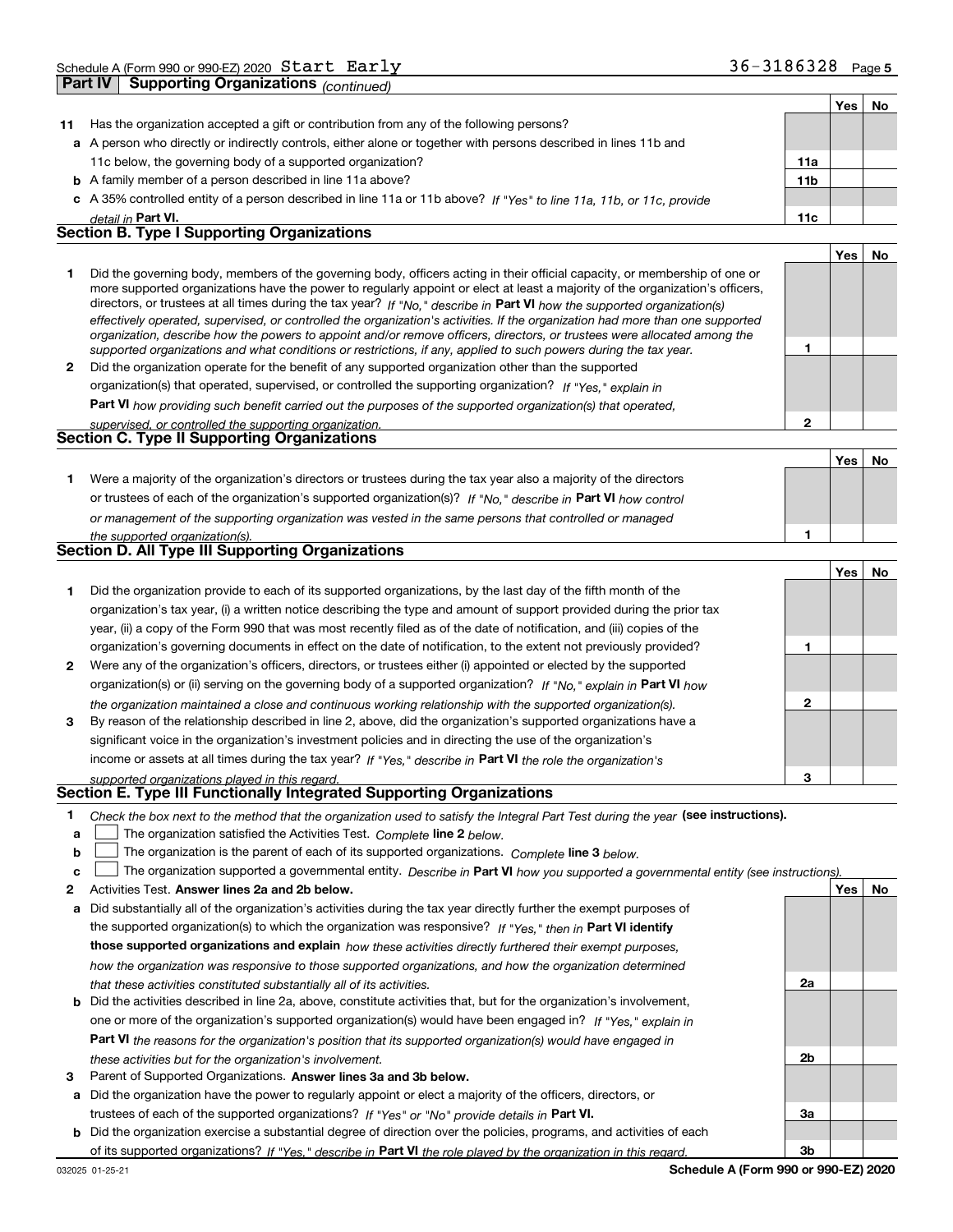| Schedule A (Form 990 or 990-EZ) 2020 $\texttt{Start}$<br>$36 - 1$<br>-3186328<br>Earlv<br>Page |
|------------------------------------------------------------------------------------------------|
|------------------------------------------------------------------------------------------------|

**Part V Type III Non-Functionally Integrated 509(a)(3) Supporting Organizations** 

| 1                                       | Check here if the organization satisfied the Integral Part Test as a qualifying trust on Nov. 20, 1970 (explain in Part VI). See instructions. |                |                |                                |
|-----------------------------------------|------------------------------------------------------------------------------------------------------------------------------------------------|----------------|----------------|--------------------------------|
|                                         | All other Type III non-functionally integrated supporting organizations must complete Sections A through E.                                    |                |                |                                |
|                                         | Section A - Adjusted Net Income                                                                                                                |                | (A) Prior Year | (B) Current Year<br>(optional) |
| 1                                       | Net short-term capital gain                                                                                                                    | 1              |                |                                |
| $\mathbf{2}$                            | Recoveries of prior-year distributions                                                                                                         | $\overline{2}$ |                |                                |
| З                                       | Other gross income (see instructions)                                                                                                          | 3              |                |                                |
| 4                                       | Add lines 1 through 3.                                                                                                                         | 4              |                |                                |
| 5                                       | Depreciation and depletion                                                                                                                     | 5              |                |                                |
| 6                                       | Portion of operating expenses paid or incurred for production or                                                                               |                |                |                                |
|                                         | collection of gross income or for management, conservation, or                                                                                 |                |                |                                |
|                                         | maintenance of property held for production of income (see instructions)                                                                       | 6              |                |                                |
| 7                                       | Other expenses (see instructions)                                                                                                              | 7              |                |                                |
| 8                                       | <b>Adjusted Net Income</b> (subtract lines 5, 6, and 7 from line 4)                                                                            | 8              |                |                                |
|                                         | <b>Section B - Minimum Asset Amount</b>                                                                                                        |                | (A) Prior Year | (B) Current Year<br>(optional) |
| 1                                       | Aggregate fair market value of all non-exempt-use assets (see                                                                                  |                |                |                                |
|                                         | instructions for short tax year or assets held for part of year):                                                                              |                |                |                                |
|                                         | a Average monthly value of securities                                                                                                          | 1a             |                |                                |
|                                         | <b>b</b> Average monthly cash balances                                                                                                         | 1b             |                |                                |
|                                         | c Fair market value of other non-exempt-use assets                                                                                             | 1c             |                |                                |
|                                         | d Total (add lines 1a, 1b, and 1c)                                                                                                             | 1d             |                |                                |
|                                         | e Discount claimed for blockage or other factors                                                                                               |                |                |                                |
|                                         | (explain in detail in Part VI):                                                                                                                |                |                |                                |
| 2                                       | Acquisition indebtedness applicable to non-exempt-use assets                                                                                   | $\mathbf{2}$   |                |                                |
| 3                                       | Subtract line 2 from line 1d.                                                                                                                  | 3              |                |                                |
| 4                                       | Cash deemed held for exempt use. Enter 0.015 of line 3 (for greater amount,                                                                    |                |                |                                |
|                                         | see instructions).                                                                                                                             | 4              |                |                                |
| 5                                       | Net value of non-exempt-use assets (subtract line 4 from line 3)                                                                               | 5              |                |                                |
| 6                                       | Multiply line 5 by 0.035.                                                                                                                      | 6              |                |                                |
| 7                                       | Recoveries of prior-year distributions                                                                                                         | $\overline{7}$ |                |                                |
| 8                                       | Minimum Asset Amount (add line 7 to line 6)                                                                                                    | 8              |                |                                |
| <b>Section C - Distributable Amount</b> |                                                                                                                                                |                |                | <b>Current Year</b>            |
| 1.                                      | Adjusted net income for prior year (from Section A, line 8, column A)                                                                          | 1              |                |                                |
| 2                                       | Enter 0.85 of line 1.                                                                                                                          | $\overline{2}$ |                |                                |
| з                                       | Minimum asset amount for prior year (from Section B, line 8, column A)                                                                         | 3              |                |                                |
| 4                                       | Enter greater of line 2 or line 3.                                                                                                             | 4              |                |                                |
| 5                                       | Income tax imposed in prior year                                                                                                               | 5              |                |                                |
| 6                                       | <b>Distributable Amount.</b> Subtract line 5 from line 4, unless subject to                                                                    |                |                |                                |
|                                         | emergency temporary reduction (see instructions).                                                                                              | 6              |                |                                |

**7**Check here if the current year is the organization's first as a non-functionally integrated Type III supporting organization (see instructions).

**Schedule A (Form 990 or 990-EZ) 2020**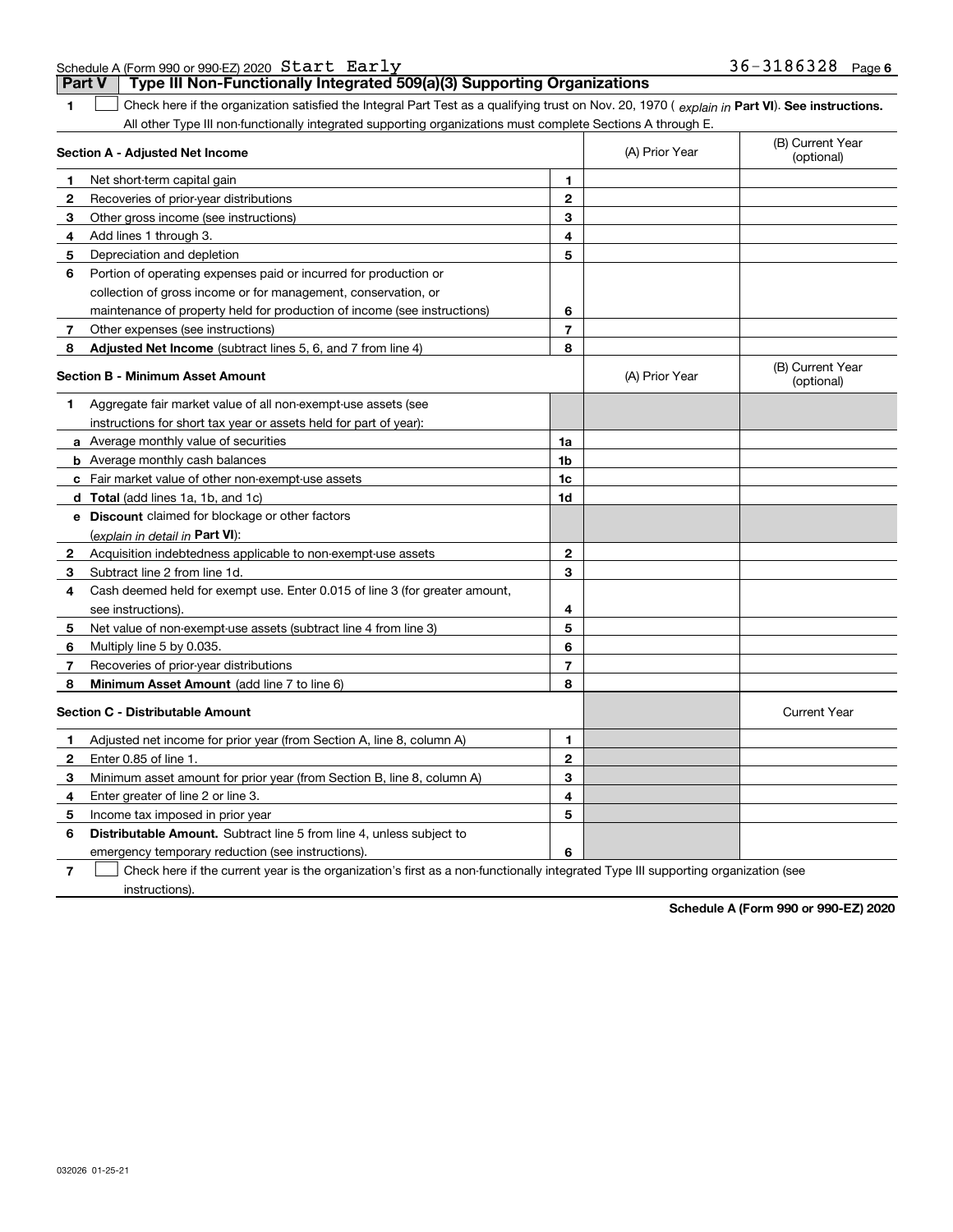| <b>Part V</b> | Type III Non-Functionally Integrated 509(a)(3) Supporting Organizations                    |                             | (continued)                           |                |                                         |
|---------------|--------------------------------------------------------------------------------------------|-----------------------------|---------------------------------------|----------------|-----------------------------------------|
|               | <b>Section D - Distributions</b>                                                           |                             |                                       |                | <b>Current Year</b>                     |
| 1             | Amounts paid to supported organizations to accomplish exempt purposes                      |                             |                                       | 1              |                                         |
| 2             | Amounts paid to perform activity that directly furthers exempt purposes of supported       |                             |                                       |                |                                         |
|               | organizations, in excess of income from activity                                           |                             |                                       | $\mathbf{2}$   |                                         |
| 3             | Administrative expenses paid to accomplish exempt purposes of supported organizations      |                             |                                       | 3              |                                         |
| 4             | Amounts paid to acquire exempt-use assets                                                  |                             |                                       | 4              |                                         |
| 5             | Qualified set-aside amounts (prior IRS approval required - provide details in Part VI)     |                             |                                       | 5              |                                         |
| 6             | Other distributions ( <i>describe in</i> Part VI). See instructions.                       |                             |                                       | 6              |                                         |
| 7             | Total annual distributions. Add lines 1 through 6.                                         |                             |                                       | $\overline{7}$ |                                         |
| 8             | Distributions to attentive supported organizations to which the organization is responsive |                             |                                       |                |                                         |
|               | (provide details in Part VI). See instructions.                                            |                             |                                       | 8              |                                         |
| 9             | Distributable amount for 2020 from Section C, line 6                                       |                             |                                       | 9              |                                         |
| 10            | Line 8 amount divided by line 9 amount                                                     |                             |                                       | 10             |                                         |
|               |                                                                                            | (i)                         | (ii)                                  |                | (iii)                                   |
|               | <b>Section E - Distribution Allocations</b> (see instructions)                             | <b>Excess Distributions</b> | <b>Underdistributions</b><br>Pre-2020 |                | <b>Distributable</b><br>Amount for 2020 |
| 1             | Distributable amount for 2020 from Section C, line 6                                       |                             |                                       |                |                                         |
| 2             | Underdistributions, if any, for years prior to 2020 (reason-                               |                             |                                       |                |                                         |
|               | able cause required $\cdot$ explain in Part VI). See instructions.                         |                             |                                       |                |                                         |
| 3             | Excess distributions carryover, if any, to 2020                                            |                             |                                       |                |                                         |
|               | <b>a</b> From 2015                                                                         |                             |                                       |                |                                         |
|               | <b>b</b> From 2016                                                                         |                             |                                       |                |                                         |
|               | $c$ From 2017                                                                              |                             |                                       |                |                                         |
|               | d From 2018                                                                                |                             |                                       |                |                                         |
|               | e From 2019                                                                                |                             |                                       |                |                                         |
|               | f Total of lines 3a through 3e                                                             |                             |                                       |                |                                         |
|               | g Applied to underdistributions of prior years                                             |                             |                                       |                |                                         |
|               | <b>h</b> Applied to 2020 distributable amount                                              |                             |                                       |                |                                         |
| Ť.            | Carryover from 2015 not applied (see instructions)                                         |                             |                                       |                |                                         |
|               | Remainder. Subtract lines 3g, 3h, and 3i from line 3f.                                     |                             |                                       |                |                                         |
| 4             | Distributions for 2020 from Section D,                                                     |                             |                                       |                |                                         |
|               | line $7:$                                                                                  |                             |                                       |                |                                         |
|               | a Applied to underdistributions of prior years                                             |                             |                                       |                |                                         |
|               | <b>b</b> Applied to 2020 distributable amount                                              |                             |                                       |                |                                         |
|               | <b>c</b> Remainder. Subtract lines 4a and 4b from line 4.                                  |                             |                                       |                |                                         |
| 5.            | Remaining underdistributions for years prior to 2020, if                                   |                             |                                       |                |                                         |
|               | any. Subtract lines 3g and 4a from line 2. For result greater                              |                             |                                       |                |                                         |
|               | than zero, explain in Part VI. See instructions.                                           |                             |                                       |                |                                         |
| 6             | Remaining underdistributions for 2020. Subtract lines 3h                                   |                             |                                       |                |                                         |
|               | and 4b from line 1. For result greater than zero, explain in                               |                             |                                       |                |                                         |
|               | Part VI. See instructions.                                                                 |                             |                                       |                |                                         |
| 7             | Excess distributions carryover to 2021. Add lines 3j                                       |                             |                                       |                |                                         |
|               | and 4c.                                                                                    |                             |                                       |                |                                         |
| 8             | Breakdown of line 7:                                                                       |                             |                                       |                |                                         |
|               | a Excess from 2016                                                                         |                             |                                       |                |                                         |
|               | <b>b</b> Excess from 2017                                                                  |                             |                                       |                |                                         |
|               | c Excess from 2018                                                                         |                             |                                       |                |                                         |
|               | d Excess from 2019                                                                         |                             |                                       |                |                                         |
|               | e Excess from 2020                                                                         |                             |                                       |                |                                         |

**Schedule A (Form 990 or 990-EZ) 2020**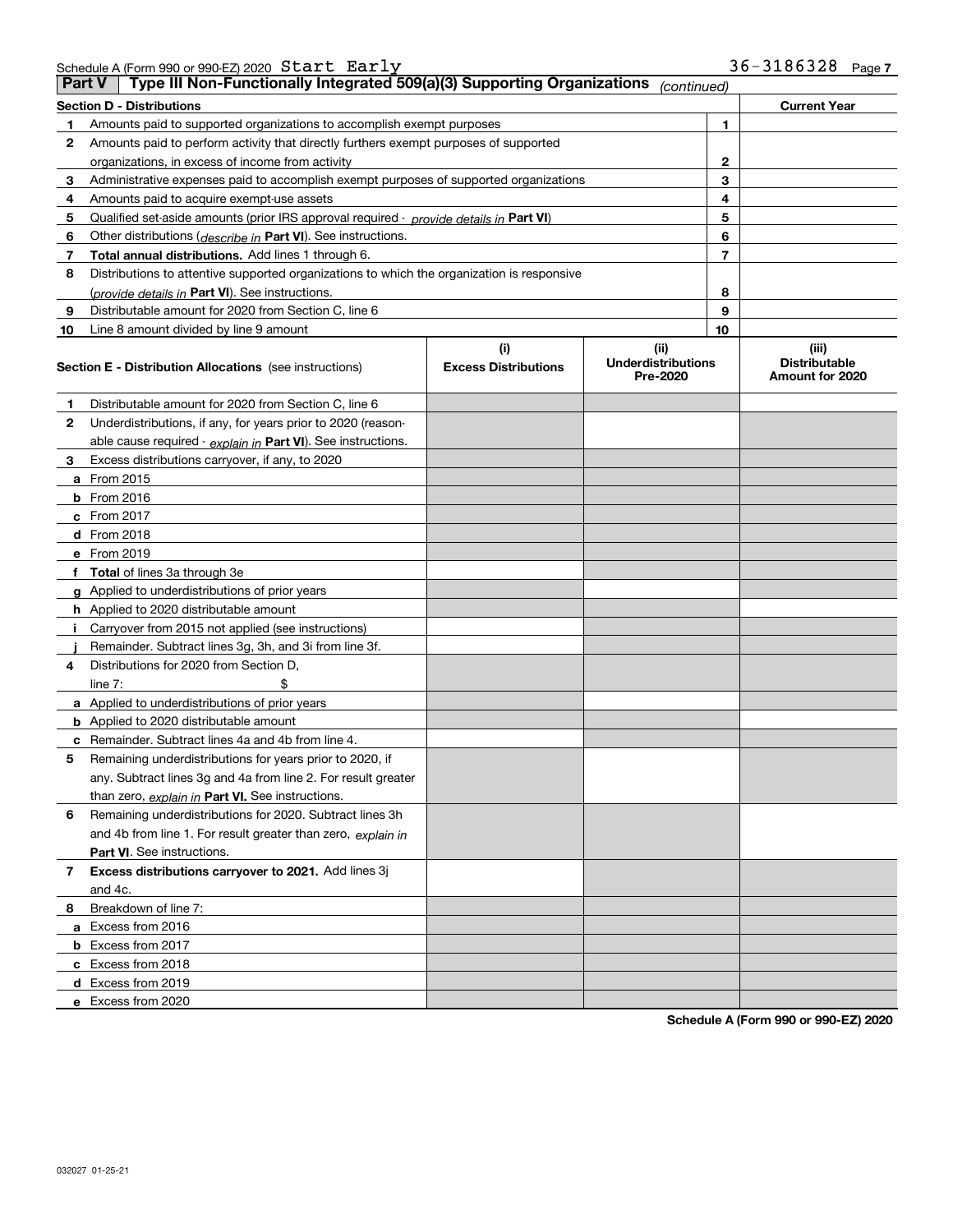Part VI | Supplemental Information. Provide the explanations required by Part II, line 10; Part II, line 17a or 17b; Part III, line 12; Part IV, Section A, lines 1, 2, 3b, 3c, 4b, 4c, 5a, 6, 9a, 9b, 9c, 11a, 11b, and 11c; Part IV, Section B, lines 1 and 2; Part IV, Section C, line 1; Part IV, Section D, lines 2 and 3; Part IV, Section E, lines 1c, 2a, 2b, 3a, and 3b; Part V, line 1; Part V, Section B, line 1e; Part V, Section D, lines 5, 6, and 8; and Part V, Section E, lines 2, 5, and 6. Also complete this part for any additional information. (See instructions.)

Schedule A, Part II, Line 10, Explanation for Other Income:

| Other Income           |                                                                                                                                  |
|------------------------|----------------------------------------------------------------------------------------------------------------------------------|
| $2016$ Amount: $\zeta$ | 180,543.                                                                                                                         |
| 2017 Amount: \$        | 19,745.<br><u> 1989 - Johann Stoff, deutscher Stoff, der Stoff, der Stoff, der Stoff, der Stoff, der Stoff, der Stoff, der S</u> |
| 2018 Amount: \$        | 8,079.<br><u> 1989 - Johann Stoff, deutscher Stoff, der Stoff, der Stoff, der Stoff, der Stoff, der Stoff, der Stoff, der S</u>  |
|                        |                                                                                                                                  |
|                        |                                                                                                                                  |
|                        |                                                                                                                                  |
|                        |                                                                                                                                  |
|                        |                                                                                                                                  |
|                        |                                                                                                                                  |
|                        |                                                                                                                                  |
|                        |                                                                                                                                  |
|                        |                                                                                                                                  |
|                        |                                                                                                                                  |
|                        |                                                                                                                                  |
|                        |                                                                                                                                  |
|                        |                                                                                                                                  |
|                        |                                                                                                                                  |
|                        |                                                                                                                                  |
|                        |                                                                                                                                  |
|                        |                                                                                                                                  |
|                        |                                                                                                                                  |
|                        |                                                                                                                                  |
|                        |                                                                                                                                  |
|                        |                                                                                                                                  |
|                        |                                                                                                                                  |
|                        |                                                                                                                                  |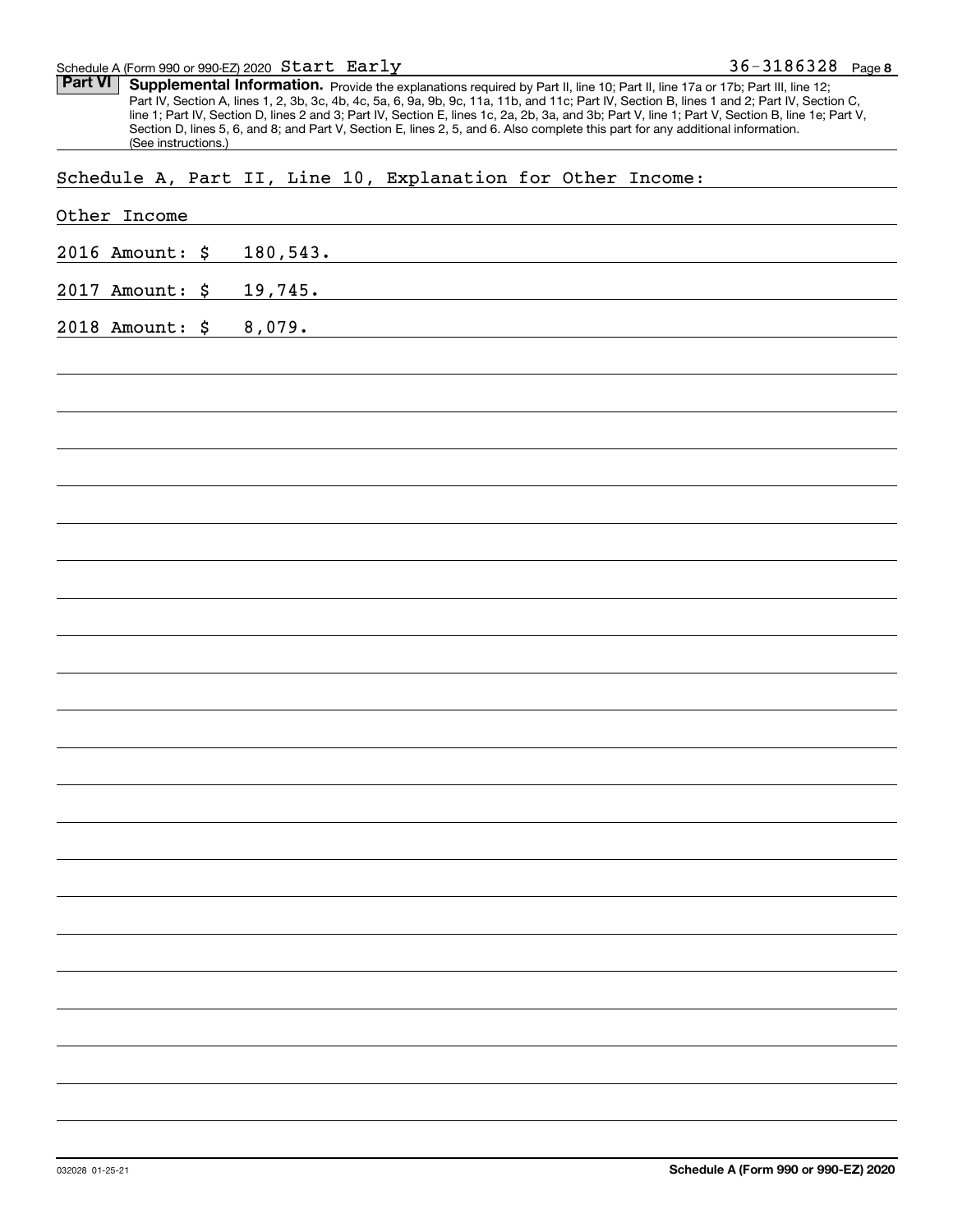Department of the Treasury Internal Revenue Service **(Form 990, 990-EZ, or 990-PF)**

Name of the organization

**Organization type** (check one):

### \*\* PUBLIC DISCLOSURE COPY \*\*

## **Schedule B Schedule of Contributors**

**| Attach to Form 990, Form 990-EZ, or Form 990-PF. | Go to www.irs.gov/Form990 for the latest information.** OMB No. 1545-0047

**2020**

**Employer identification number**

|  | 36-3186328 |  |  |  |  |  |  |  |  |
|--|------------|--|--|--|--|--|--|--|--|
|--|------------|--|--|--|--|--|--|--|--|

| Start Early | 36-3186328 |
|-------------|------------|
|             |            |

| Filers of:         | Section:                                                                    |
|--------------------|-----------------------------------------------------------------------------|
| Form 990 or 990-EZ | $X$ 501(c)(<br>3) (enter number) organization                               |
|                    | $4947(a)(1)$ nonexempt charitable trust not treated as a private foundation |
|                    | 527 political organization                                                  |
| Form 990-PF        | 501(c)(3) exempt private foundation                                         |
|                    | 4947(a)(1) nonexempt charitable trust treated as a private foundation       |
|                    | 501(c)(3) taxable private foundation                                        |

Check if your organization is covered by the **General Rule** or a **Special Rule. Note:**  Only a section 501(c)(7), (8), or (10) organization can check boxes for both the General Rule and a Special Rule. See instructions.

#### **General Rule**

 $\mathcal{L}^{\text{max}}$ 

For an organization filing Form 990, 990-EZ, or 990-PF that received, during the year, contributions totaling \$5,000 or more (in money or property) from any one contributor. Complete Parts I and II. See instructions for determining a contributor's total contributions.

#### **Special Rules**

any one contributor, during the year, total contributions of the greater of  $\,$  (1) \$5,000; or **(2)** 2% of the amount on (i) Form 990, Part VIII, line 1h;  $\boxed{\textbf{X}}$  For an organization described in section 501(c)(3) filing Form 990 or 990-EZ that met the 33 1/3% support test of the regulations under sections 509(a)(1) and 170(b)(1)(A)(vi), that checked Schedule A (Form 990 or 990-EZ), Part II, line 13, 16a, or 16b, and that received from or (ii) Form 990-EZ, line 1. Complete Parts I and II.

For an organization described in section 501(c)(7), (8), or (10) filing Form 990 or 990-EZ that received from any one contributor, during the year, total contributions of more than \$1,000 exclusively for religious, charitable, scientific, literary, or educational purposes, or for the prevention of cruelty to children or animals. Complete Parts I (entering "N/A" in column (b) instead of the contributor name and address), II, and III.  $\mathcal{L}^{\text{max}}$ 

purpose. Don't complete any of the parts unless the **General Rule** applies to this organization because it received *nonexclusively* year, contributions <sub>exclusively</sub> for religious, charitable, etc., purposes, but no such contributions totaled more than \$1,000. If this box is checked, enter here the total contributions that were received during the year for an  $\;$ exclusively religious, charitable, etc., For an organization described in section 501(c)(7), (8), or (10) filing Form 990 or 990-EZ that received from any one contributor, during the religious, charitable, etc., contributions totaling \$5,000 or more during the year  $\Box$ — $\Box$   $\Box$  $\mathcal{L}^{\text{max}}$ 

**Caution:**  An organization that isn't covered by the General Rule and/or the Special Rules doesn't file Schedule B (Form 990, 990-EZ, or 990-PF),  **must** but it answer "No" on Part IV, line 2, of its Form 990; or check the box on line H of its Form 990-EZ or on its Form 990-PF, Part I, line 2, to certify that it doesn't meet the filing requirements of Schedule B (Form 990, 990-EZ, or 990-PF).

**For Paperwork Reduction Act Notice, see the instructions for Form 990, 990-EZ, or 990-PF. Schedule B (Form 990, 990-EZ, or 990-PF) (2020)** LHA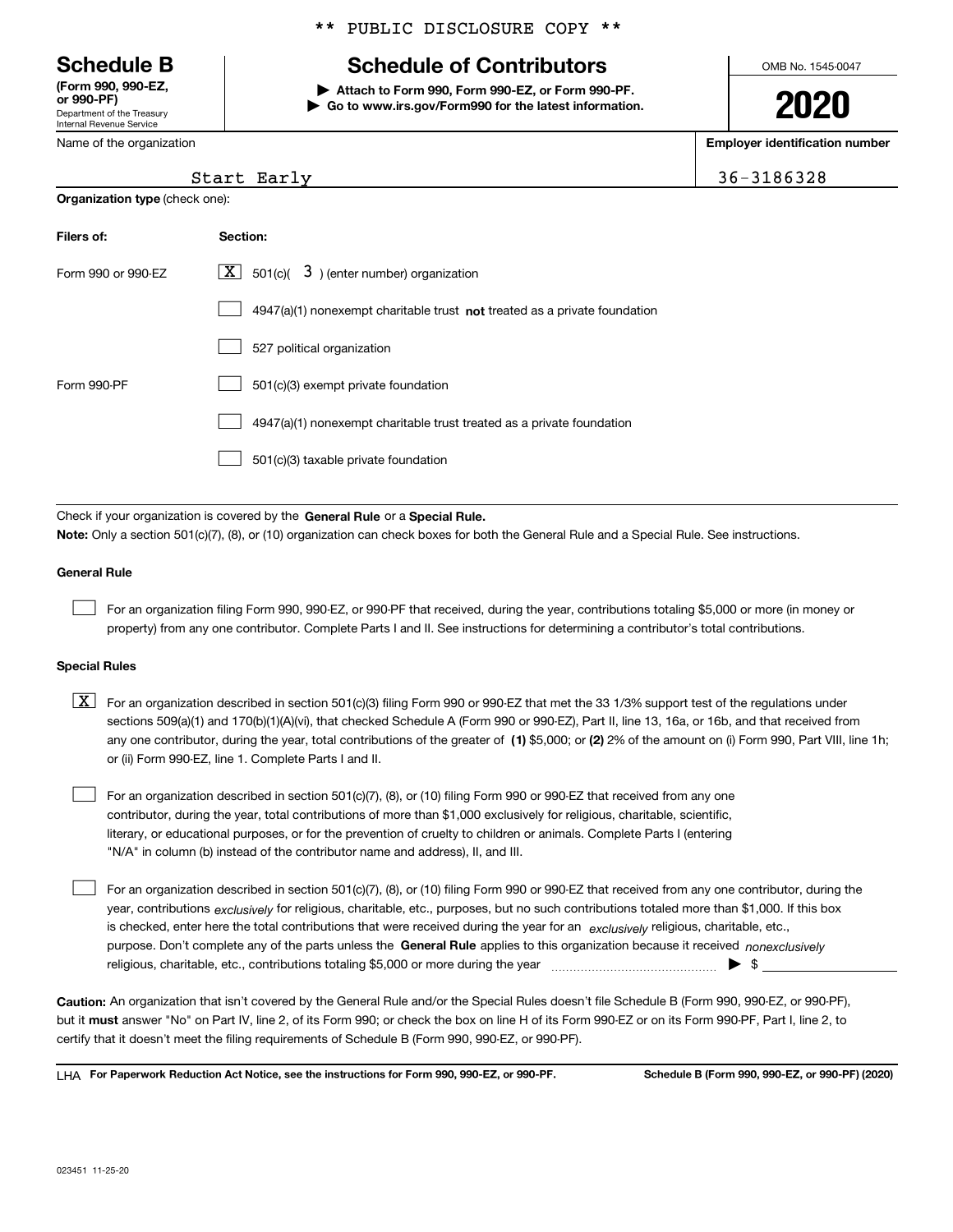| Schedule B (Form 990, 990-EZ, or 990-PF) (2020)                                                                 | Page $2$                              |
|-----------------------------------------------------------------------------------------------------------------|---------------------------------------|
| Name of organization                                                                                            | <b>Employer identification number</b> |
|                                                                                                                 |                                       |
| Start Early                                                                                                     | 36-3186328                            |
| Part I<br><b>Contributors</b> (see instructions). Use duplicate copies of Part I if additional space is needed. |                                       |

### Start Early 36-3186328

**(a)No.(b)Name, address, and ZIP + 4 (c)Total contributions (d)Type of contribution PersonPayrollNoncash (a)No.(b)Name, address, and ZIP + 4 (c)Total contributions (d)Type of contribution PersonPayrollNoncash (a)No.(b)Name, address, and ZIP + 4 (c)Total contributions (d)Type of contribution PersonPayrollNoncash (a) No.(b) Name, address, and ZIP + 4 (c) Total contributions (d) Type of contribution Person Payroll Noncash (a) No.(b) Name, address, and ZIP + 4 (c) Total contributions (d) Type of contribution PersonPayrollNoncash (a) No.(b)Name, address, and ZIP + 4 (c) Total contributions (d) Type of contribution PersonPayrollNoncash** \$(Complete Part II for noncash contributions.) \$(Complete Part II for noncash contributions.) \$(Complete Part II for noncash contributions.) \$(Complete Part II for noncash contributions.) \$(Complete Part II for noncash contributions.) \$(Complete Part II for noncash contributions.)  $|X|$  $\mathcal{L}^{\text{max}}$  $\mathcal{L}^{\text{max}}$  $\boxed{\text{X}}$  $\mathcal{L}^{\text{max}}$  $\mathcal{L}^{\text{max}}$  $|X|$  $\mathcal{L}^{\text{max}}$  $\mathcal{L}^{\text{max}}$  $\boxed{\text{X}}$  $\mathcal{L}^{\text{max}}$  $\mathcal{L}^{\text{max}}$  $|X|$  $\mathcal{L}^{\text{max}}$  $\mathcal{L}^{\text{max}}$  $\boxed{\text{X}}$  $\mathcal{L}^{\text{max}}$  $\mathcal{L}^{\text{max}}$  $1$  Person  $\overline{X}$ 20,691,003.  $2$  | Person  $\overline{\text{X}}$ 11,189,518.  $\overline{3}$   $\overline{)}$  Person  $\overline{)}$ 4,950,000.  $4$  Person  $\overline{\text{X}}$ 4,323,278.  $\sim$  5  $\,$   $\,$   $\rm Person$   $\,$   $\rm X$ 3,000,000.  $\sim$  6 | Person X 2,970,066.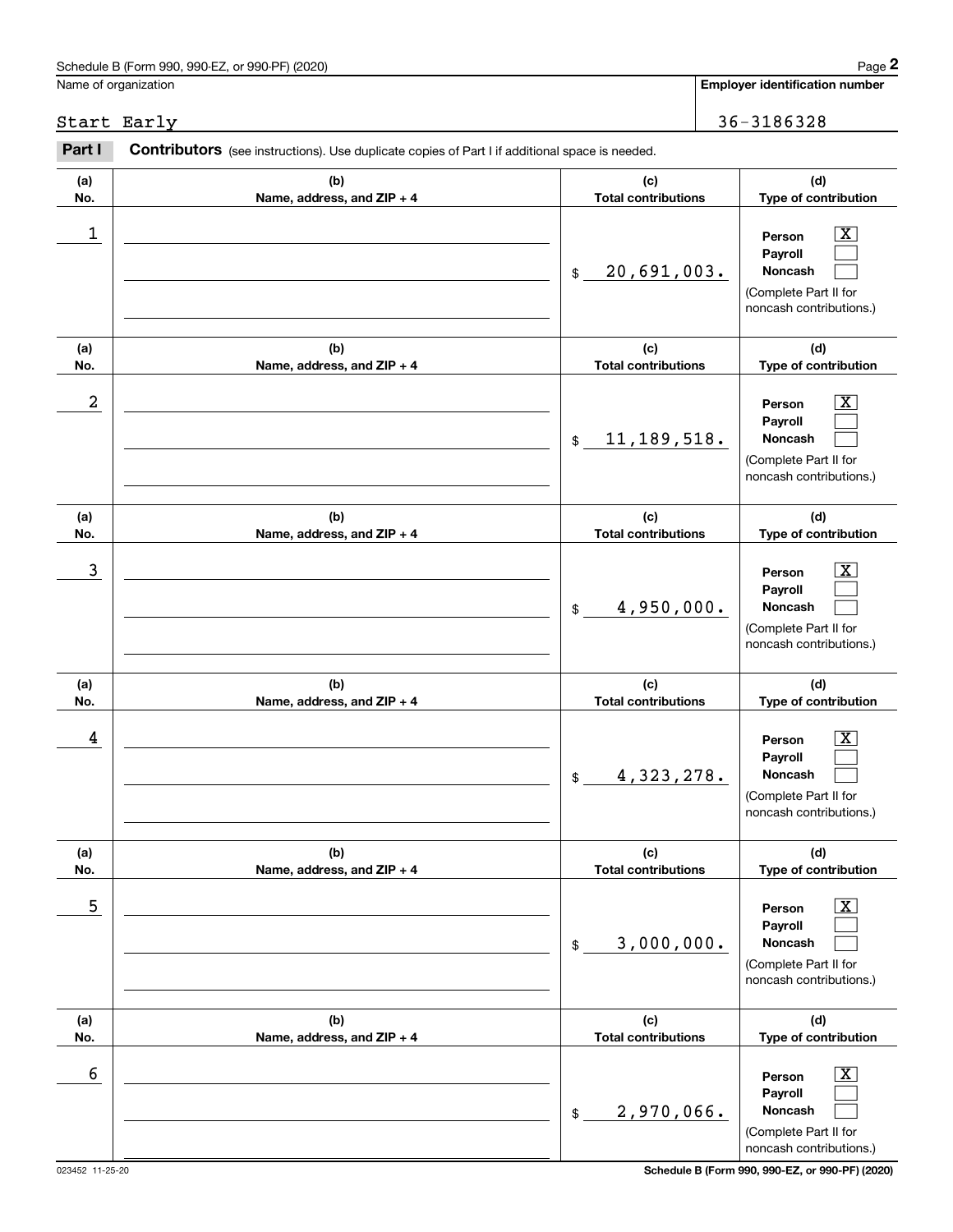| Schedule B (Form 990.<br>. 990-EZ, or 990-PF) (2020) | Page                                  |
|------------------------------------------------------|---------------------------------------|
| Name of organization                                 | <b>Employer identification number</b> |

**Employer identification number**

#### **(a)No.(b)Name, address, and ZIP + 4 (c)Total contributions (d)Type of contribution PersonPayrollNoncash (a)No.(b)Name, address, and ZIP + 4 (c)Total contributions (d)Type of contribution PersonPayrollNoncash (a)No.(b)Name, address, and ZIP + 4 (c)Total contributions (d)Type of contribution PersonPayrollNoncash (a) No.(b) Name, address, and ZIP + 4 (c) Total contributions (d) Type of contribution PersonPayrollNoncash(a) No.(b) Name, address, and ZIP + 4 (c) Total contributions (d) Type of contribution PersonPayrollNoncash (a) No.(b)Name, address, and ZIP + 4 (c) Total contributions (d) Type of contribution PersonPayrollNoncash Contributors** (see instructions). Use duplicate copies of Part I if additional space is needed. \$(Complete Part II for noncash contributions.) \$(Complete Part II for noncash contributions.) \$(Complete Part II for noncash contributions.) \$(Complete Part II for noncash contributions.) \$(Complete Part II for noncash contributions.) \$(Complete Part II for noncash contributions.) Employer identification Page 2<br>
Jame of organization<br>
36-3186328<br> **2Part I** Contributors (see instructions). Use duplicate copies of Part I if additional space is needed.  $\lceil \text{X} \rceil$  $\mathcal{L}^{\text{max}}$  $\mathcal{L}^{\text{max}}$  $\boxed{\text{X}}$  $\mathcal{L}^{\text{max}}$  $\mathcal{L}^{\text{max}}$  $|X|$  $\mathcal{L}^{\text{max}}$  $\mathcal{L}^{\text{max}}$  $\mathcal{L}^{\text{max}}$  $\mathcal{L}^{\text{max}}$  $\mathcal{L}^{\text{max}}$  $\mathcal{L}^{\text{max}}$  $\mathcal{L}^{\text{max}}$  $\mathcal{L}^{\text{max}}$  $\mathcal{L}^{\text{max}}$  $\mathcal{L}^{\text{max}}$  $\mathcal{L}^{\text{max}}$  $7$  | Person  $\overline{\text{X}}$ 2,454,422.  $8$  Person  $\overline{\text{X}}$ 2,354,800. example to the contract of the contract of the contract of the contract of the contract of the contract of the contract of the contract of the contract of the contract of the contract of the contract of the contract of the 1,750,000. Start Early 36-3186328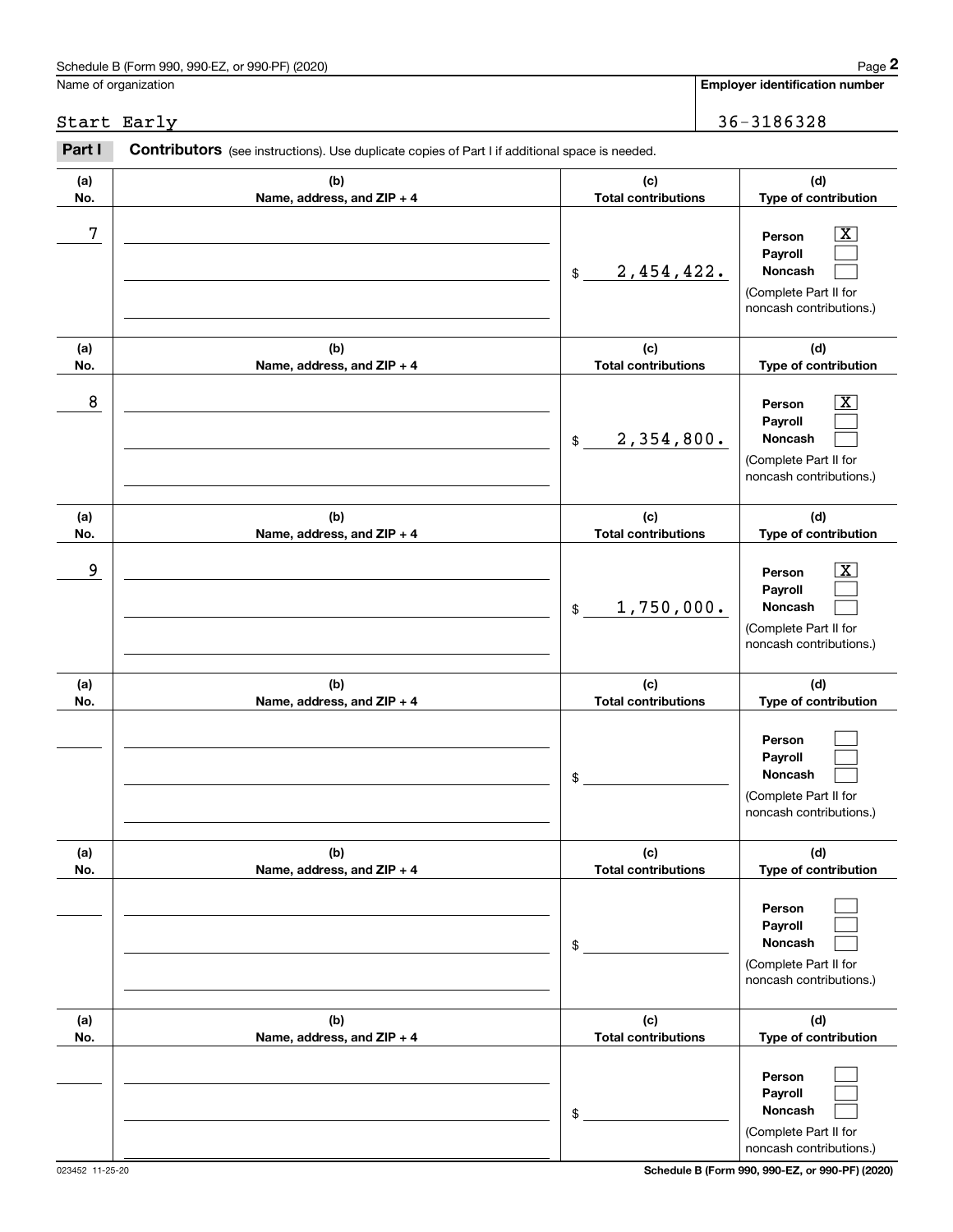|                              | Schedule B (Form 990, 990-EZ, or 990-PF) (2020)                                                     |                                                 | Page 3                                |
|------------------------------|-----------------------------------------------------------------------------------------------------|-------------------------------------------------|---------------------------------------|
|                              | Name of organization                                                                                |                                                 | <b>Employer identification number</b> |
|                              | Start Early                                                                                         |                                                 | 36-3186328                            |
| Part II                      | Noncash Property (see instructions). Use duplicate copies of Part II if additional space is needed. |                                                 |                                       |
| (a)<br>No.<br>from<br>Part I | (b)<br>Description of noncash property given                                                        | (c)<br>FMV (or estimate)<br>(See instructions.) | (d)<br>Date received                  |
|                              |                                                                                                     | \$                                              |                                       |
| (a)<br>No.<br>from<br>Part I | (b)<br>Description of noncash property given                                                        | (c)<br>FMV (or estimate)<br>(See instructions.) | (d)<br>Date received                  |
|                              |                                                                                                     | $\$$                                            |                                       |
| (a)<br>No.<br>from<br>Part I | (b)<br>Description of noncash property given                                                        | (c)<br>FMV (or estimate)<br>(See instructions.) | (d)<br>Date received                  |
|                              |                                                                                                     | \$                                              |                                       |
| (a)<br>No.<br>from<br>Part I | (b)<br>Description of noncash property given                                                        | (c)<br>FMV (or estimate)<br>(See instructions.) | (d)<br>Date received                  |
|                              |                                                                                                     | $\$$                                            |                                       |
| (a)<br>No.<br>from<br>Part I | (b)<br>Description of noncash property given                                                        | (c)<br>FMV (or estimate)<br>(See instructions.) | (d)<br>Date received                  |
|                              |                                                                                                     | \$                                              |                                       |
| (a)<br>No.<br>from<br>Part I | (b)<br>Description of noncash property given                                                        | (c)<br>FMV (or estimate)<br>(See instructions.) | (d)<br>Date received                  |
|                              |                                                                                                     | \$                                              |                                       |

023453 11-25-20 **Schedule B (Form 990, 990-EZ, or 990-PF) (2020)**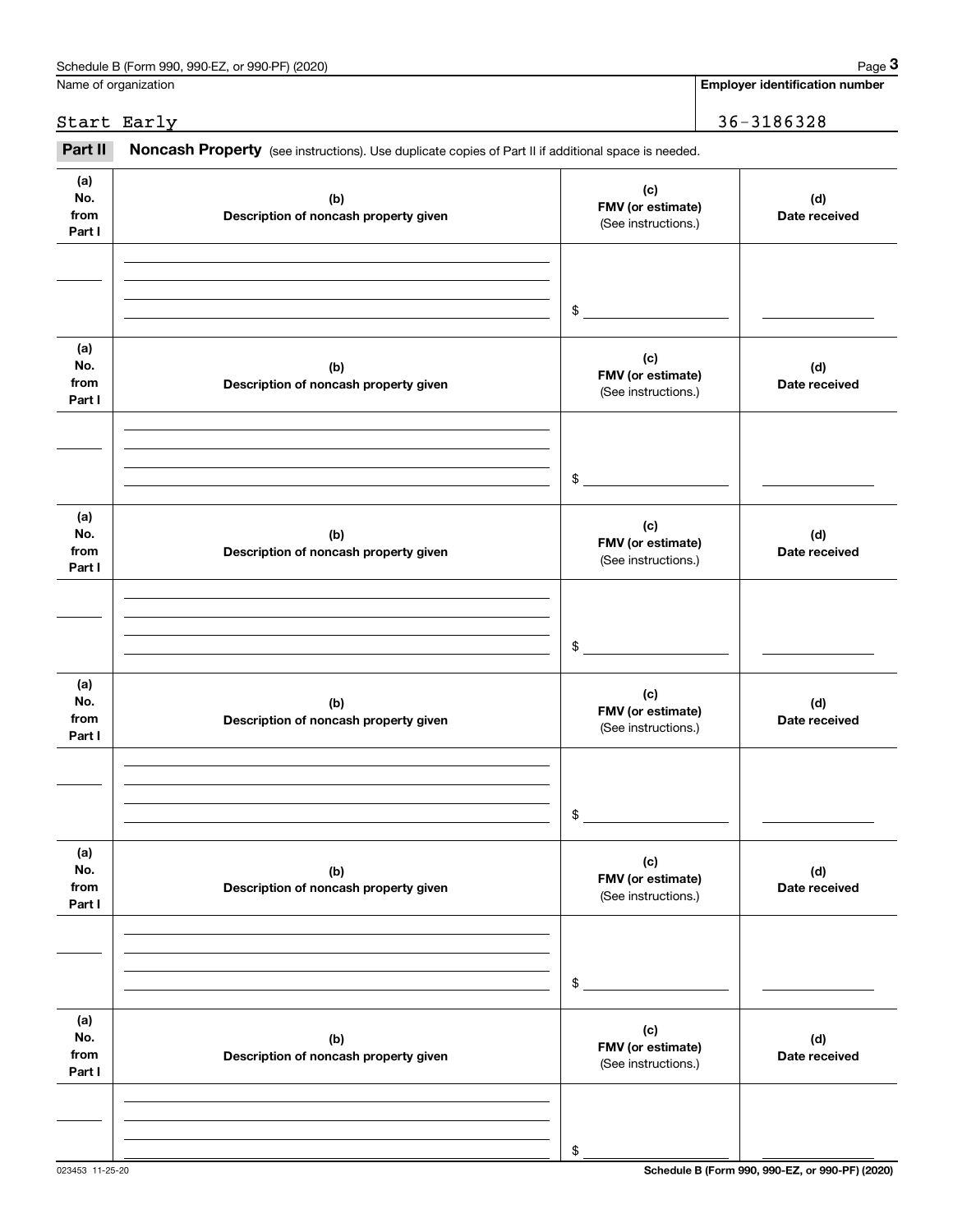|                 | Schedule B (Form 990, 990-EZ, or 990-PF) (2020)                                                                                                                                                                                                                                                 |                      | Page 4                                                                                                                                                         |
|-----------------|-------------------------------------------------------------------------------------------------------------------------------------------------------------------------------------------------------------------------------------------------------------------------------------------------|----------------------|----------------------------------------------------------------------------------------------------------------------------------------------------------------|
|                 | Name of organization                                                                                                                                                                                                                                                                            |                      | <b>Employer identification number</b>                                                                                                                          |
|                 | Start Early                                                                                                                                                                                                                                                                                     |                      | 36-3186328                                                                                                                                                     |
| Part III        |                                                                                                                                                                                                                                                                                                 |                      | Exclusively religious, charitable, etc., contributions to organizations described in section 501(c)(7), (8), or (10) that total more than \$1,000 for the year |
|                 | from any one contributor. Complete columns (a) through (e) and the following line entry. For organizations<br>completing Part III, enter the total of exclusively religious, charitable, etc., contributions of \$1,000 or less for the year. (Enter this info. once.) $\blacktriangleright$ \$ |                      |                                                                                                                                                                |
| (a) No.         | Use duplicate copies of Part III if additional space is needed.                                                                                                                                                                                                                                 |                      |                                                                                                                                                                |
| from<br>Part I  | (b) Purpose of gift                                                                                                                                                                                                                                                                             | (c) Use of gift      | (d) Description of how gift is held                                                                                                                            |
|                 |                                                                                                                                                                                                                                                                                                 |                      |                                                                                                                                                                |
|                 |                                                                                                                                                                                                                                                                                                 |                      |                                                                                                                                                                |
|                 |                                                                                                                                                                                                                                                                                                 |                      |                                                                                                                                                                |
|                 |                                                                                                                                                                                                                                                                                                 | (e) Transfer of gift |                                                                                                                                                                |
|                 | Transferee's name, address, and ZIP + 4                                                                                                                                                                                                                                                         |                      | Relationship of transferor to transferee                                                                                                                       |
|                 |                                                                                                                                                                                                                                                                                                 |                      |                                                                                                                                                                |
|                 |                                                                                                                                                                                                                                                                                                 |                      |                                                                                                                                                                |
| (a) No.         |                                                                                                                                                                                                                                                                                                 |                      |                                                                                                                                                                |
| from<br>Part I  | (b) Purpose of gift                                                                                                                                                                                                                                                                             | (c) Use of gift      | (d) Description of how gift is held                                                                                                                            |
|                 |                                                                                                                                                                                                                                                                                                 |                      |                                                                                                                                                                |
|                 |                                                                                                                                                                                                                                                                                                 |                      |                                                                                                                                                                |
|                 |                                                                                                                                                                                                                                                                                                 |                      |                                                                                                                                                                |
|                 |                                                                                                                                                                                                                                                                                                 | (e) Transfer of gift |                                                                                                                                                                |
|                 | Transferee's name, address, and ZIP + 4                                                                                                                                                                                                                                                         |                      | Relationship of transferor to transferee                                                                                                                       |
|                 |                                                                                                                                                                                                                                                                                                 |                      |                                                                                                                                                                |
|                 |                                                                                                                                                                                                                                                                                                 |                      |                                                                                                                                                                |
|                 |                                                                                                                                                                                                                                                                                                 |                      |                                                                                                                                                                |
| (a) No.<br>from | (b) Purpose of gift                                                                                                                                                                                                                                                                             | (c) Use of gift      | (d) Description of how gift is held                                                                                                                            |
| Part I          |                                                                                                                                                                                                                                                                                                 |                      |                                                                                                                                                                |
|                 |                                                                                                                                                                                                                                                                                                 |                      |                                                                                                                                                                |
|                 |                                                                                                                                                                                                                                                                                                 |                      |                                                                                                                                                                |
|                 |                                                                                                                                                                                                                                                                                                 | (e) Transfer of gift |                                                                                                                                                                |
|                 |                                                                                                                                                                                                                                                                                                 |                      |                                                                                                                                                                |
|                 | Transferee's name, address, and ZIP + 4                                                                                                                                                                                                                                                         |                      | Relationship of transferor to transferee                                                                                                                       |
|                 |                                                                                                                                                                                                                                                                                                 |                      |                                                                                                                                                                |
|                 |                                                                                                                                                                                                                                                                                                 |                      |                                                                                                                                                                |
| (a) No.<br>from |                                                                                                                                                                                                                                                                                                 |                      |                                                                                                                                                                |
| Part I          | (b) Purpose of gift                                                                                                                                                                                                                                                                             | (c) Use of gift      | (d) Description of how gift is held                                                                                                                            |
|                 |                                                                                                                                                                                                                                                                                                 |                      |                                                                                                                                                                |
|                 |                                                                                                                                                                                                                                                                                                 |                      |                                                                                                                                                                |
|                 |                                                                                                                                                                                                                                                                                                 |                      |                                                                                                                                                                |
|                 |                                                                                                                                                                                                                                                                                                 | (e) Transfer of gift |                                                                                                                                                                |
|                 | Transferee's name, address, and ZIP + 4                                                                                                                                                                                                                                                         |                      | Relationship of transferor to transferee                                                                                                                       |
|                 |                                                                                                                                                                                                                                                                                                 |                      |                                                                                                                                                                |
|                 |                                                                                                                                                                                                                                                                                                 |                      |                                                                                                                                                                |
|                 |                                                                                                                                                                                                                                                                                                 |                      |                                                                                                                                                                |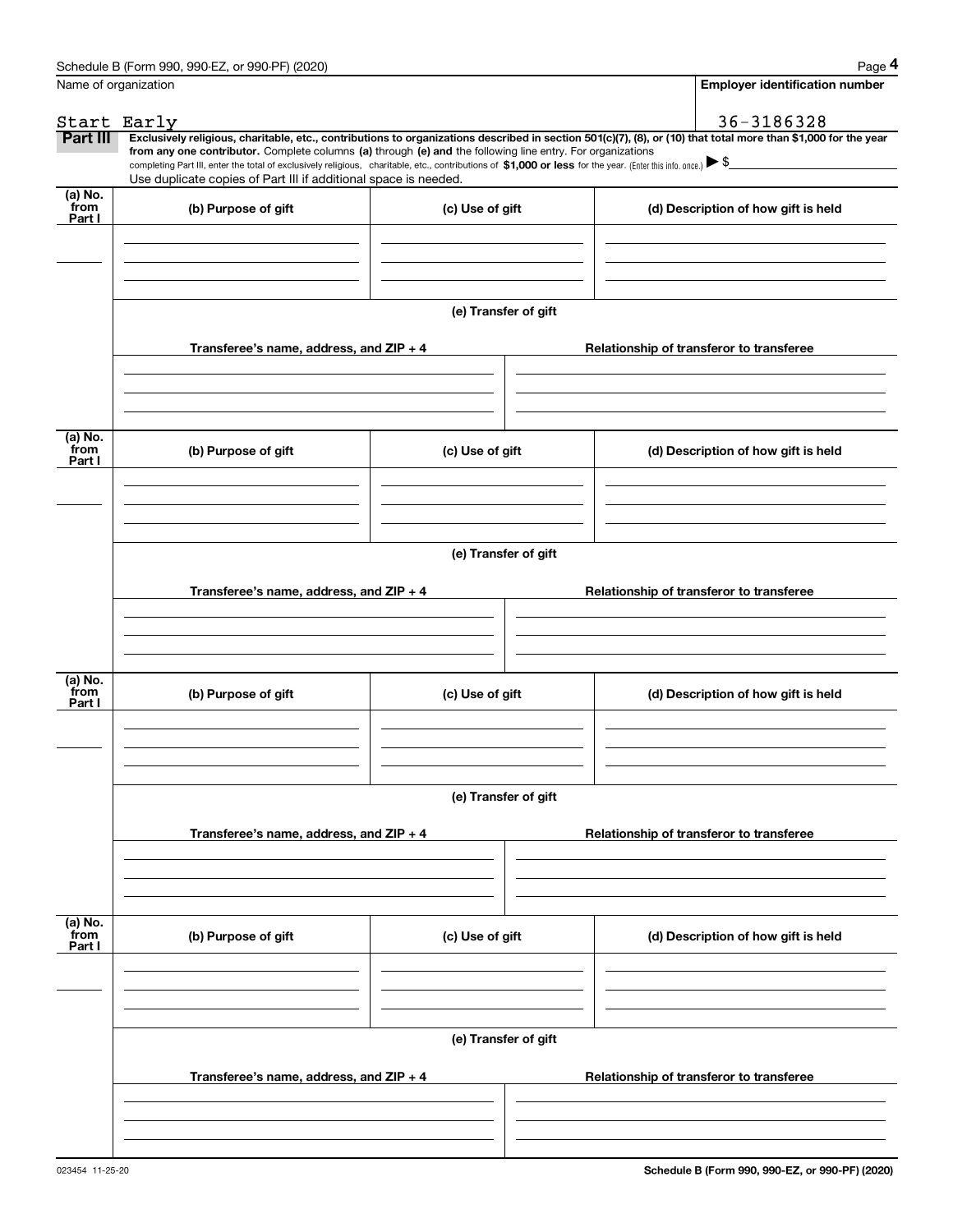| <b>SCHEDULE C</b>          | <b>Political Campaign and Lobbying Activities</b>                                                                                       | OMB No. 1545-0047     |
|----------------------------|-----------------------------------------------------------------------------------------------------------------------------------------|-----------------------|
| (Form 990 or 990-EZ)       | For Organizations Exempt From Income Tax Under section 501(c) and section 527                                                           | 2020                  |
| Department of the Treasury | Complete if the organization is described below. $\blacktriangleright$ Attach to Form 990 or Form 990-EZ.                               | <b>Open to Public</b> |
| Internal Revenue Service   | ▶ Go to www.irs.gov/Form990 for instructions and the latest information.                                                                | <b>Inspection</b>     |
|                            | lf the organization answered "Yes," on Form 990, Part IV, line 3, or Form 990-EZ, Part V, line 46 (Political Campaign Activities), then |                       |

- Section 501(c)(3) organizations: Complete Parts I-A and B. Do not complete Part I-C.
- ¥ Section 501(c) (other than section 501(c)(3)) organizations: Complete Parts I-A and C below. Do not complete Part I-B.
- Section 527 organizations: Complete Part I-A only.

Depart Internal

#### **If the organization answered "Yes," on Form 990, Part IV, line 4, or Form 990-EZ, Part VI, line 47 (Lobbying Activities), then**

- Section 501(c)(3) organizations that have filed Form 5768 (election under section 501(h)): Complete Part II-A. Do not complete Part II-B.
- ¥ Section 501(c)(3) organizations that have NOT filed Form 5768 (election under section 501(h)): Complete Part II-B. Do not complete Part II-A.

#### **If the organization answered "Yes," on Form 990, Part IV, line 5 (Proxy Tax) (See separate instructions) or Form 990-EZ, Part V, line 35c (Proxy Tax) (See separate instructions), then**

● Section 501(c)(4), (5), or (6) organizations: Complete Part III. Name of organization

|    | Name of organization |                                         |                                                                                                                                                                                                                                                                                                                                                                                                                                                                                                                                                      |         |                                                                             | <b>Employer identification number</b>                                                                                                                       |
|----|----------------------|-----------------------------------------|------------------------------------------------------------------------------------------------------------------------------------------------------------------------------------------------------------------------------------------------------------------------------------------------------------------------------------------------------------------------------------------------------------------------------------------------------------------------------------------------------------------------------------------------------|---------|-----------------------------------------------------------------------------|-------------------------------------------------------------------------------------------------------------------------------------------------------------|
|    |                      | Start Early                             |                                                                                                                                                                                                                                                                                                                                                                                                                                                                                                                                                      |         |                                                                             | 36-3186328                                                                                                                                                  |
|    | Part I-A             |                                         | Complete if the organization is exempt under section 501(c) or is a section 527 organization.                                                                                                                                                                                                                                                                                                                                                                                                                                                        |         |                                                                             |                                                                                                                                                             |
|    |                      |                                         | 1 Provide a description of the organization's direct and indirect political campaign activities in Part IV.<br>2 Political campaign activity expenditures <b>constructed</b> and construction of the set of the set of the set of the set of the set of the set of the set of the set of the set of the set of the set of the set of the set of th                                                                                                                                                                                                   |         |                                                                             |                                                                                                                                                             |
|    | Part I-B             |                                         | Complete if the organization is exempt under section 501(c)(3).                                                                                                                                                                                                                                                                                                                                                                                                                                                                                      |         |                                                                             |                                                                                                                                                             |
|    |                      |                                         |                                                                                                                                                                                                                                                                                                                                                                                                                                                                                                                                                      |         |                                                                             |                                                                                                                                                             |
| 2  |                      |                                         | Enter the amount of any excise tax incurred by organization managers under section 4955 [1001] [1001] [1001] [1001] [1001] [1001] [1001] [1001] [1001] [1001] [1001] [1001] [1001] [1001] [1001] [1001] [1001] [1001] [1001] [                                                                                                                                                                                                                                                                                                                       |         |                                                                             |                                                                                                                                                             |
|    |                      |                                         |                                                                                                                                                                                                                                                                                                                                                                                                                                                                                                                                                      |         |                                                                             | Yes<br><b>No</b>                                                                                                                                            |
|    |                      |                                         |                                                                                                                                                                                                                                                                                                                                                                                                                                                                                                                                                      |         |                                                                             | Yes<br><b>No</b>                                                                                                                                            |
|    |                      | <b>b</b> If "Yes." describe in Part IV. |                                                                                                                                                                                                                                                                                                                                                                                                                                                                                                                                                      |         |                                                                             |                                                                                                                                                             |
|    |                      |                                         | Part I-C Complete if the organization is exempt under section 501(c), except section 501(c)(3).                                                                                                                                                                                                                                                                                                                                                                                                                                                      |         |                                                                             |                                                                                                                                                             |
|    |                      |                                         | 1 Enter the amount directly expended by the filing organization for section 527 exempt function activities $\ldots$                                                                                                                                                                                                                                                                                                                                                                                                                                  |         |                                                                             |                                                                                                                                                             |
|    |                      |                                         | 2 Enter the amount of the filing organization's funds contributed to other organizations for section 527                                                                                                                                                                                                                                                                                                                                                                                                                                             |         |                                                                             |                                                                                                                                                             |
|    |                      |                                         |                                                                                                                                                                                                                                                                                                                                                                                                                                                                                                                                                      |         | $\blacktriangleright$ \$                                                    |                                                                                                                                                             |
|    |                      |                                         | 3 Total exempt function expenditures. Add lines 1 and 2. Enter here and on Form 1120-POL,                                                                                                                                                                                                                                                                                                                                                                                                                                                            |         |                                                                             |                                                                                                                                                             |
|    |                      |                                         |                                                                                                                                                                                                                                                                                                                                                                                                                                                                                                                                                      |         |                                                                             |                                                                                                                                                             |
|    |                      |                                         |                                                                                                                                                                                                                                                                                                                                                                                                                                                                                                                                                      |         |                                                                             | <b>No</b><br>Yes                                                                                                                                            |
| 5. |                      |                                         | Enter the names, addresses and employer identification number (EIN) of all section 527 political organizations to which the filing organization<br>made payments. For each organization listed, enter the amount paid from the filing organization's funds. Also enter the amount of political<br>contributions received that were promptly and directly delivered to a separate political organization, such as a separate segregated fund or a<br>political action committee (PAC). If additional space is needed, provide information in Part IV. |         |                                                                             |                                                                                                                                                             |
|    |                      | (a) Name                                | (b) Address                                                                                                                                                                                                                                                                                                                                                                                                                                                                                                                                          | (c) EIN | (d) Amount paid from<br>filing organization's<br>funds. If none, enter -0-. | (e) Amount of political<br>contributions received and<br>promptly and directly<br>delivered to a separate<br>political organization.<br>If none, enter -0-. |
|    |                      |                                         |                                                                                                                                                                                                                                                                                                                                                                                                                                                                                                                                                      |         |                                                                             |                                                                                                                                                             |
|    |                      |                                         |                                                                                                                                                                                                                                                                                                                                                                                                                                                                                                                                                      |         |                                                                             |                                                                                                                                                             |
|    |                      |                                         |                                                                                                                                                                                                                                                                                                                                                                                                                                                                                                                                                      |         |                                                                             |                                                                                                                                                             |
|    |                      |                                         |                                                                                                                                                                                                                                                                                                                                                                                                                                                                                                                                                      |         |                                                                             |                                                                                                                                                             |
|    |                      |                                         |                                                                                                                                                                                                                                                                                                                                                                                                                                                                                                                                                      |         |                                                                             |                                                                                                                                                             |
|    |                      |                                         |                                                                                                                                                                                                                                                                                                                                                                                                                                                                                                                                                      |         |                                                                             |                                                                                                                                                             |

to Public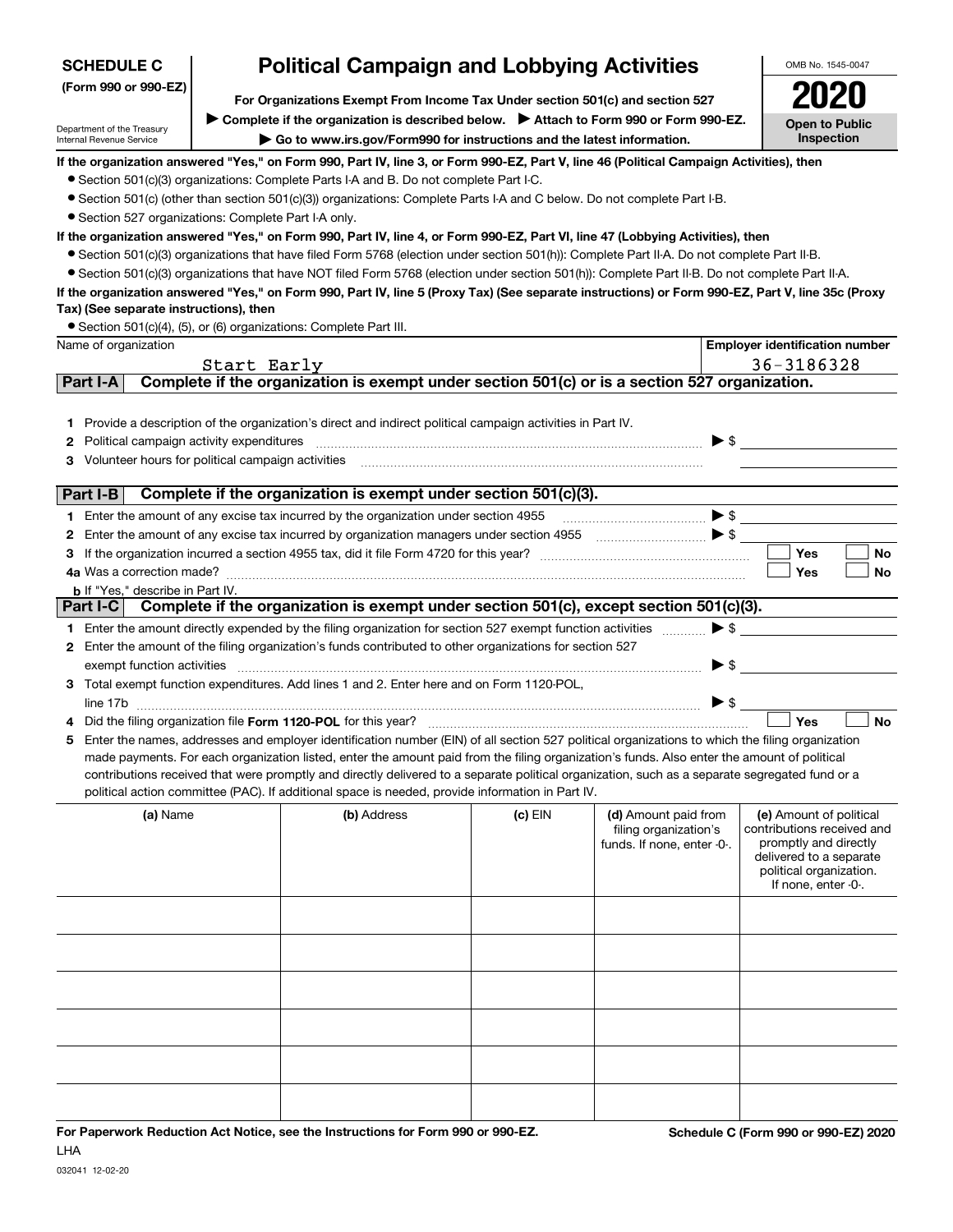| Schedule C (Form 990 or 990-EZ) 2020 $Start$ $Early$                                                                                                       |                                                       |                                                                                  |            |                                                                                                                                   | 36-3186328 Page 2              |
|------------------------------------------------------------------------------------------------------------------------------------------------------------|-------------------------------------------------------|----------------------------------------------------------------------------------|------------|-----------------------------------------------------------------------------------------------------------------------------------|--------------------------------|
| Complete if the organization is exempt under section 501(c)(3) and filed Form 5768 (election under<br>Part II-A<br>section 501(h)).                        |                                                       |                                                                                  |            |                                                                                                                                   |                                |
| A Check $\blacktriangleright$                                                                                                                              |                                                       |                                                                                  |            | if the filing organization belongs to an affiliated group (and list in Part IV each affiliated group member's name, address, EIN, |                                |
|                                                                                                                                                            | expenses, and share of excess lobbying expenditures). |                                                                                  |            |                                                                                                                                   |                                |
| <b>B</b> Check $\blacktriangleright$                                                                                                                       |                                                       | if the filing organization checked box A and "limited control" provisions apply. |            |                                                                                                                                   |                                |
|                                                                                                                                                            | <b>Limits on Lobbying Expenditures</b>                | (The term "expenditures" means amounts paid or incurred.)                        |            | (a) Filing<br>organization's<br>totals                                                                                            | (b) Affiliated group<br>totals |
| 1a Total lobbying expenditures to influence public opinion (grassroots lobbying)                                                                           |                                                       |                                                                                  |            | 10,349.                                                                                                                           |                                |
| <b>b</b> Total lobbying expenditures to influence a legislative body (direct lobbying)                                                                     |                                                       |                                                                                  |            | 541,845.                                                                                                                          |                                |
|                                                                                                                                                            |                                                       |                                                                                  |            | 552,194.                                                                                                                          |                                |
| d Other exempt purpose expenditures                                                                                                                        |                                                       |                                                                                  |            | 73,640,164.                                                                                                                       |                                |
| e Total exempt purpose expenditures (add lines 1c and 1d)                                                                                                  |                                                       |                                                                                  |            | 74, 192, 358.                                                                                                                     |                                |
| f Lobbying nontaxable amount. Enter the amount from the following table in both columns.                                                                   |                                                       |                                                                                  |            | 1,000,000.                                                                                                                        |                                |
| If the amount on line 1e, column (a) or (b) is:                                                                                                            |                                                       | The lobbying nontaxable amount is:                                               |            |                                                                                                                                   |                                |
| Not over \$500,000                                                                                                                                         |                                                       | 20% of the amount on line 1e.                                                    |            |                                                                                                                                   |                                |
| Over \$500,000 but not over \$1,000,000                                                                                                                    |                                                       | \$100,000 plus 15% of the excess over \$500,000.                                 |            |                                                                                                                                   |                                |
| Over \$1,000,000 but not over \$1,500,000                                                                                                                  |                                                       | \$175,000 plus 10% of the excess over \$1,000,000.                               |            |                                                                                                                                   |                                |
| Over \$1,500,000 but not over \$17,000,000                                                                                                                 |                                                       | \$225,000 plus 5% of the excess over \$1,500,000.                                |            |                                                                                                                                   |                                |
| Over \$17,000,000                                                                                                                                          | \$1,000,000.                                          |                                                                                  |            |                                                                                                                                   |                                |
|                                                                                                                                                            |                                                       |                                                                                  |            |                                                                                                                                   |                                |
| g Grassroots nontaxable amount (enter 25% of line 1f)                                                                                                      |                                                       |                                                                                  |            | 250,000.                                                                                                                          |                                |
| h Subtract line 1g from line 1a. If zero or less, enter -0-                                                                                                |                                                       |                                                                                  |            | 0.<br>$\overline{0}$ .                                                                                                            |                                |
| i Subtract line 1f from line 1c. If zero or less, enter -0-                                                                                                |                                                       |                                                                                  |            |                                                                                                                                   |                                |
| If there is an amount other than zero on either line 1h or line 1i, did the organization file Form 4720<br>Ĩ.<br>reporting section 4911 tax for this year? |                                                       |                                                                                  |            |                                                                                                                                   | Yes<br>No                      |
|                                                                                                                                                            |                                                       | 4-Year Averaging Period Under Section 501(h)                                     |            |                                                                                                                                   |                                |
| (Some organizations that made a section 501(h) election do not have to complete all of the five columns below.                                             |                                                       | See the separate instructions for lines 2a through 2f.)                          |            |                                                                                                                                   |                                |
|                                                                                                                                                            |                                                       | Lobbying Expenditures During 4-Year Averaging Period                             |            |                                                                                                                                   |                                |
| Calendar year<br>(or fiscal year beginning in)                                                                                                             | (a) $2017$                                            | $(b)$ 2018                                                                       | $(c)$ 2019 | $(d)$ 2020                                                                                                                        | (e) Total                      |
| 2a Lobbying nontaxable amount                                                                                                                              | 1,000,000.                                            |                                                                                  |            | $1,000,000.$ $1,000,000.$ $1,000,000.$                                                                                            | 4,000,000.                     |
| <b>b</b> Lobbying ceiling amount<br>$(150\% \text{ of line } 2a, \text{ column}(e))$                                                                       |                                                       |                                                                                  |            |                                                                                                                                   | 6,000,000.                     |
| c Total lobbying expenditures                                                                                                                              | 466,073.                                              | 447,419.                                                                         | 515,788.   | 552, 194.                                                                                                                         | 1,981,474.                     |
| d Grassroots nontaxable amount                                                                                                                             | 250,000.                                              | 250,000.                                                                         | 250,000.   | 250,000.                                                                                                                          | 1,000,000.                     |
| e Grassroots ceiling amount<br>(150% of line 2d, column (e))                                                                                               |                                                       |                                                                                  |            |                                                                                                                                   | 1,500,000.                     |
| f Grassroots lobbying expenditures                                                                                                                         | 39,814.                                               | 42,474.                                                                          | 9,606.     | 10,349.                                                                                                                           | 102,243.                       |

**Schedule C (Form 990 or 990-EZ) 2020**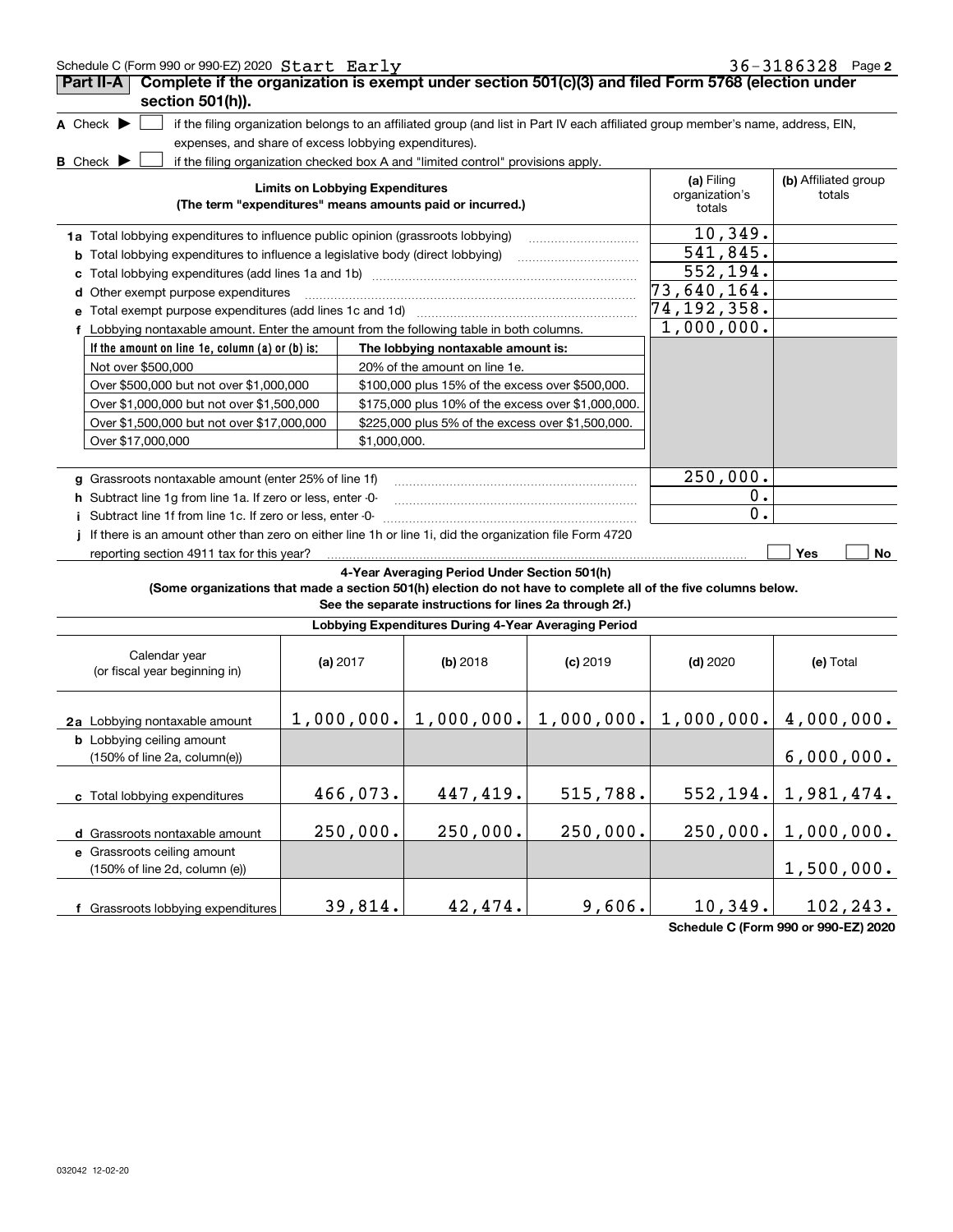### **Part II-B** Complete if the organization is exempt under section 501(c)(3) and has NOT filed Form 5768 **(election under section 501(h)).**

|              | For each "Yes" response on lines 1a through 1i below, provide in Part IV a detailed description                                                                                                                                                                                      | (a) |              | (b)    |    |
|--------------|--------------------------------------------------------------------------------------------------------------------------------------------------------------------------------------------------------------------------------------------------------------------------------------|-----|--------------|--------|----|
|              | of the lobbying activity.                                                                                                                                                                                                                                                            | Yes | No           | Amount |    |
| 1            | During the year, did the filing organization attempt to influence foreign, national, state, or<br>local legislation, including any attempt to influence public opinion on a legislative matter<br>or referendum, through the use of:                                                 |     |              |        |    |
|              | <b>b</b> Paid staff or management (include compensation in expenses reported on lines 1c through 1i)?<br>$\ddotsc$                                                                                                                                                                   |     |              |        |    |
|              | e Publications, or published or broadcast statements?                                                                                                                                                                                                                                |     |              |        |    |
|              | f Grants to other organizations for lobbying purposes?<br>g Direct contact with legislators, their staffs, government officials, or a legislative body?<br>h Rallies, demonstrations, seminars, conventions, speeches, lectures, or any similar means?<br><i>i</i> Other activities? |     |              |        |    |
|              | 2a Did the activities in line 1 cause the organization to be not described in section 501(c)(3)?                                                                                                                                                                                     |     |              |        |    |
|              | c If "Yes," enter the amount of any tax incurred by organization managers under section 4912                                                                                                                                                                                         |     |              |        |    |
|              | d If the filing organization incurred a section 4912 tax, did it file Form 4720 for this year?<br>Part III-A Complete if the organization is exempt under section 501(c)(4), section 501(c)(5), or section<br>$501(c)(6)$ .                                                          |     |              |        |    |
|              |                                                                                                                                                                                                                                                                                      |     |              | Yes    | No |
| 1            |                                                                                                                                                                                                                                                                                      |     | 1            |        |    |
| $\mathbf{2}$ |                                                                                                                                                                                                                                                                                      |     | $\mathbf{2}$ |        |    |
| 3            | Did the organization agree to carry over lobbying and political campaign activity expenditures from the prior year?                                                                                                                                                                  |     | 3            |        |    |
|              | Complete if the organization is exempt under section 501(c)(4), section 501(c)(5), or section<br> Part III-B <br>501(c)(6) and if either (a) BOTH Part III-A, lines 1 and 2, are answered "No" OR (b) Part III-A, line 3, is<br>answered "Yes."                                      |     |              |        |    |
| 1            | Dues, assessments and similar amounts from members [111] www.community.community.community.community.community                                                                                                                                                                       |     | 1            |        |    |
| 2            | Section 162(e) nondeductible lobbying and political expenditures (do not include amounts of political                                                                                                                                                                                |     |              |        |    |
|              | expenses for which the section 527(f) tax was paid).                                                                                                                                                                                                                                 |     |              |        |    |
|              |                                                                                                                                                                                                                                                                                      |     | 2a           |        |    |
|              | b Carryover from last year manufactured and content to content the content of the content of the content of the content of the content of the content of the content of the content of the content of the content of the conte                                                       |     | 2b           |        |    |
| c            |                                                                                                                                                                                                                                                                                      |     | 2c           |        |    |
| З            | Aggregate amount reported in section 6033(e)(1)(A) notices of nondeductible section 162(e) dues                                                                                                                                                                                      |     | 3            |        |    |
| 4            | If notices were sent and the amount on line 2c exceeds the amount on line 3, what portion of the excess                                                                                                                                                                              |     |              |        |    |
|              | does the organization agree to carryover to the reasonable estimate of nondeductible lobbying and political                                                                                                                                                                          |     |              |        |    |
|              |                                                                                                                                                                                                                                                                                      |     | 4            |        |    |
| 5            | <b>Supplemental Information</b><br><b>Part IV</b>                                                                                                                                                                                                                                    |     | 5            |        |    |
|              | Brougle the descriptions required for Part LA Line 1: Part LR Line 4: Part LC Line 5: Part ILA (affiliated aroun list): Part ILA Lines 1 and 2 (See                                                                                                                                  |     |              |        |    |

Provide the descriptions required for Part I-A, line 1; Part I-B, line 4; Part I-C, line 5; Part II-A (affiliated group list); Part II-A, lines 1 and 2 (See instructions); and Part II-B, line 1. Also, complete this part for any additional information.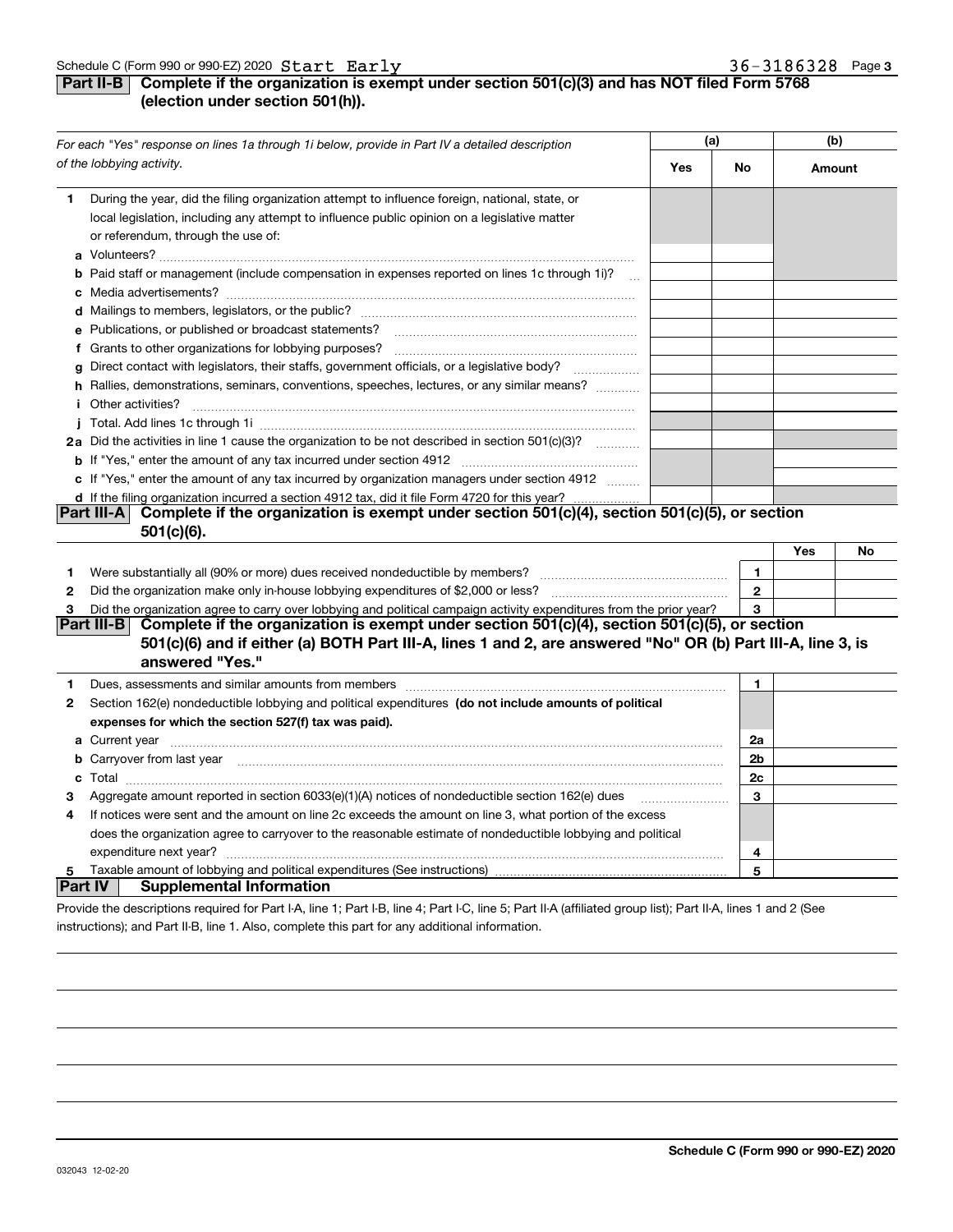| <b>SCHEDULE D</b> |
|-------------------|
|                   |

Department of the Treasury Internal Revenue Service

## **SCHEDULE D Supplemental Financial Statements**

(Form 990)<br>
Pepartment of the Treasury<br>
Department of the Treasury<br>
Department of the Treasury<br>
Department of the Treasury<br> **Co to www.irs.gov/Form990 for instructions and the latest information.**<br> **Co to www.irs.gov/Form9** 



| Name of the organization<br>Start Early                                                                                                                                                                                       | <b>Employer identification number</b><br>36-3186328                      |
|-------------------------------------------------------------------------------------------------------------------------------------------------------------------------------------------------------------------------------|--------------------------------------------------------------------------|
| Organizations Maintaining Donor Advised Funds or Other Similar Funds or Accounts. Complete if the<br>Part I                                                                                                                   |                                                                          |
| organization answered "Yes" on Form 990, Part IV, line 6.                                                                                                                                                                     |                                                                          |
| (a) Donor advised funds                                                                                                                                                                                                       | (b) Funds and other accounts                                             |
| 1.                                                                                                                                                                                                                            |                                                                          |
| Aggregate value of contributions to (during year)<br>2                                                                                                                                                                        |                                                                          |
| Aggregate value of grants from (during year)<br>з                                                                                                                                                                             |                                                                          |
| 4                                                                                                                                                                                                                             |                                                                          |
| Did the organization inform all donors and donor advisors in writing that the assets held in donor advised funds<br>5                                                                                                         |                                                                          |
|                                                                                                                                                                                                                               | Yes<br>No                                                                |
| Did the organization inform all grantees, donors, and donor advisors in writing that grant funds can be used only<br>6                                                                                                        |                                                                          |
| for charitable purposes and not for the benefit of the donor or donor advisor, or for any other purpose conferring                                                                                                            |                                                                          |
| impermissible private benefit?                                                                                                                                                                                                | Yes<br>No                                                                |
| Part II<br>Conservation Easements. Complete if the organization answered "Yes" on Form 990, Part IV, line 7.                                                                                                                  |                                                                          |
| Purpose(s) of conservation easements held by the organization (check all that apply).<br>1                                                                                                                                    |                                                                          |
| Preservation of land for public use (for example, recreation or education)                                                                                                                                                    | Preservation of a historically important land area                       |
| Protection of natural habitat                                                                                                                                                                                                 | Preservation of a certified historic structure                           |
| Preservation of open space                                                                                                                                                                                                    |                                                                          |
| Complete lines 2a through 2d if the organization held a qualified conservation contribution in the form of a conservation easement on the last<br>2                                                                           |                                                                          |
| day of the tax year.                                                                                                                                                                                                          | Held at the End of the Tax Year                                          |
| Total number of conservation easements                                                                                                                                                                                        | 2a                                                                       |
| Total acreage restricted by conservation easements Total acreage restricted by conservation easements<br>b                                                                                                                    | 2 <sub>b</sub>                                                           |
|                                                                                                                                                                                                                               | 2c                                                                       |
| d Number of conservation easements included in (c) acquired after 7/25/06, and not on a historic structure                                                                                                                    |                                                                          |
| listed in the National Register [11, 1200] [12] The National Register [11, 1200] [12] The National Register [11, 1200] [12] The National Register [11, 1200] [12] The National Register [11, 1200] [12] The National Register | 2d                                                                       |
| Number of conservation easements modified, transferred, released, extinguished, or terminated by the organization during the tax<br>3                                                                                         |                                                                          |
| year                                                                                                                                                                                                                          |                                                                          |
| Number of states where property subject to conservation easement is located ><br>4                                                                                                                                            |                                                                          |
| Does the organization have a written policy regarding the periodic monitoring, inspection, handling of<br>5                                                                                                                   |                                                                          |
| violations, and enforcement of the conservation easements it holds?<br>Staff and volunteer hours devoted to monitoring, inspecting, handling of violations, and enforcing conservation easements during the year              | Yes<br>No                                                                |
| 6                                                                                                                                                                                                                             |                                                                          |
| Amount of expenses incurred in monitoring, inspecting, handling of violations, and enforcing conservation easements during the year<br>7.                                                                                     |                                                                          |
| ▶ \$                                                                                                                                                                                                                          |                                                                          |
| Does each conservation easement reported on line 2(d) above satisfy the requirements of section 170(h)(4)(B)(i)<br>8                                                                                                          |                                                                          |
| and section $170(h)(4)(B)(ii)?$                                                                                                                                                                                               | Yes<br>No                                                                |
| In Part XIII, describe how the organization reports conservation easements in its revenue and expense statement and<br>9                                                                                                      |                                                                          |
| balance sheet, and include, if applicable, the text of the footnote to the organization's financial statements that describes the                                                                                             |                                                                          |
| organization's accounting for conservation easements.                                                                                                                                                                         |                                                                          |
| Organizations Maintaining Collections of Art, Historical Treasures, or Other Similar Assets.<br>Part III                                                                                                                      |                                                                          |
| Complete if the organization answered "Yes" on Form 990, Part IV, line 8.                                                                                                                                                     |                                                                          |
| 1a If the organization elected, as permitted under FASB ASC 958, not to report in its revenue statement and balance sheet works                                                                                               |                                                                          |
| of art, historical treasures, or other similar assets held for public exhibition, education, or research in furtherance of public                                                                                             |                                                                          |
| service, provide in Part XIII the text of the footnote to its financial statements that describes these items.                                                                                                                |                                                                          |
| <b>b</b> If the organization elected, as permitted under FASB ASC 958, to report in its revenue statement and balance sheet works of                                                                                          |                                                                          |
| art, historical treasures, or other similar assets held for public exhibition, education, or research in furtherance of public service,                                                                                       |                                                                          |
| provide the following amounts relating to these items:                                                                                                                                                                        |                                                                          |
|                                                                                                                                                                                                                               | $\triangleright$ \$                                                      |
| (ii) Assets included in Form 990, Part X                                                                                                                                                                                      | $\triangleright$ \$                                                      |
| If the organization received or held works of art, historical treasures, or other similar assets for financial gain, provide<br>2                                                                                             |                                                                          |
| the following amounts required to be reported under FASB ASC 958 relating to these items:                                                                                                                                     |                                                                          |
| a Revenue included on Form 990, Part VIII, line 1 [2000] [2000] [2000] [2000] [2000] [2000] [2000] [2000] [2000                                                                                                               | $\blacktriangleright$ \$<br>the control of the control of the control of |
|                                                                                                                                                                                                                               | $\blacktriangleright$ \$                                                 |

032051 12-01-20 **For Paperwork Reduction Act Notice, see the Instructions for Form 990. Schedule D (Form 990) 2020** LHA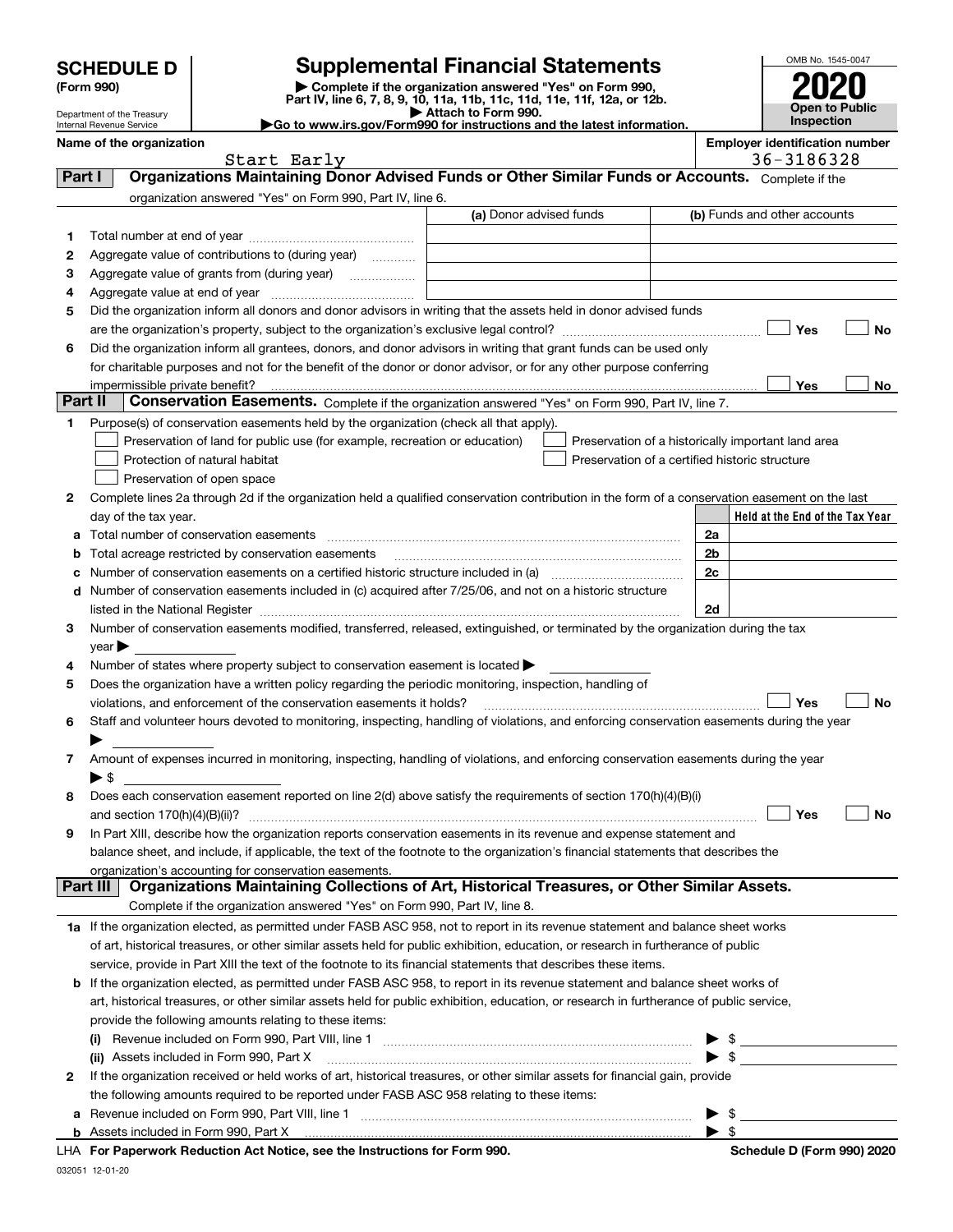|               | Start Early<br>Schedule D (Form 990) 2020                                                                                                                                                                                      |                    |                |                          |                      | 36-3186328                 |               | Page $2$ |
|---------------|--------------------------------------------------------------------------------------------------------------------------------------------------------------------------------------------------------------------------------|--------------------|----------------|--------------------------|----------------------|----------------------------|---------------|----------|
| Part III      | Organizations Maintaining Collections of Art, Historical Treasures, or Other Similar Assets (continued)                                                                                                                        |                    |                |                          |                      |                            |               |          |
| 3             | Using the organization's acquisition, accession, and other records, check any of the following that make significant use of its                                                                                                |                    |                |                          |                      |                            |               |          |
|               | collection items (check all that apply):                                                                                                                                                                                       |                    |                |                          |                      |                            |               |          |
| a             | Public exhibition                                                                                                                                                                                                              | d                  |                | Loan or exchange program |                      |                            |               |          |
| b             | Scholarly research                                                                                                                                                                                                             | е                  | Other          |                          |                      |                            |               |          |
| c             | Preservation for future generations                                                                                                                                                                                            |                    |                |                          |                      |                            |               |          |
| 4             | Provide a description of the organization's collections and explain how they further the organization's exempt purpose in Part XIII.                                                                                           |                    |                |                          |                      |                            |               |          |
| 5             | During the year, did the organization solicit or receive donations of art, historical treasures, or other similar assets                                                                                                       |                    |                |                          |                      |                            |               |          |
|               | to be sold to raise funds rather than to be maintained as part of the organization's collection?                                                                                                                               |                    |                |                          |                      | Yes                        |               | No       |
|               | <b>Part IV</b><br>Escrow and Custodial Arrangements. Complete if the organization answered "Yes" on Form 990, Part IV, line 9, or<br>reported an amount on Form 990, Part X, line 21.                                          |                    |                |                          |                      |                            |               |          |
|               | 1a Is the organization an agent, trustee, custodian or other intermediary for contributions or other assets not included                                                                                                       |                    |                |                          |                      |                            |               |          |
|               | on Form 990, Part X? [11] matter contracts and contracts and contracts are contracted as a function of the set of the set of the set of the set of the set of the set of the set of the set of the set of the set of the set o |                    |                |                          |                      | Yes                        |               | No       |
|               | b If "Yes," explain the arrangement in Part XIII and complete the following table:                                                                                                                                             |                    |                |                          |                      |                            |               |          |
|               |                                                                                                                                                                                                                                |                    |                |                          |                      | Amount                     |               |          |
|               | c Beginning balance                                                                                                                                                                                                            |                    |                |                          | 1c                   |                            |               |          |
|               |                                                                                                                                                                                                                                |                    |                |                          | 1d                   |                            |               |          |
| е             | Distributions during the year manufactured and continuum and contact the year manufactured and contact the year                                                                                                                |                    |                |                          | 1e                   |                            |               |          |
|               |                                                                                                                                                                                                                                |                    |                |                          | 1f                   |                            |               |          |
|               | 2a Did the organization include an amount on Form 990, Part X, line 21, for escrow or custodial account liability?                                                                                                             |                    |                |                          |                      | Yes                        |               | No       |
|               | <b>b</b> If "Yes," explain the arrangement in Part XIII. Check here if the explanation has been provided on Part XIII                                                                                                          |                    |                |                          |                      |                            |               |          |
| <b>Part V</b> | <b>Endowment Funds.</b> Complete if the organization answered "Yes" on Form 990, Part IV, line 10.                                                                                                                             |                    |                |                          |                      |                            |               |          |
|               |                                                                                                                                                                                                                                | (a) Current year   | (b) Prior year | (c) Two years back       | (d) Three years back | (e) Four years back        |               |          |
| 1a            | Beginning of year balance <i>manumman</i>                                                                                                                                                                                      | 21,964,866.        | 22,869,984.    | 22,736,522.              | 22, 446, 511.        |                            | 21, 239, 673. |          |
| b             |                                                                                                                                                                                                                                | 5,667,607.         | $-47,118.$     |                          | 1,199,745.           |                            |               |          |
|               | Net investment earnings, gains, and losses                                                                                                                                                                                     |                    |                | 1,031,511.               |                      |                            | 2,180,891.    |          |
|               | d Grants or scholarships                                                                                                                                                                                                       |                    |                |                          |                      |                            |               |          |
|               | e Other expenditures for facilities                                                                                                                                                                                            | 921,000.           | 858,000.       | 898,049.                 | 909,734.             |                            |               | 974,053. |
|               | and programs                                                                                                                                                                                                                   |                    |                |                          |                      |                            |               |          |
|               | Administrative expenses                                                                                                                                                                                                        | 26, 711, 473.      | 21,964,866.    | 22,869,984.              | 22,736,522.          |                            | 22, 446, 511. |          |
| g             | End of year balance<br>Provide the estimated percentage of the current year end balance (line 1g, column (a)) held as:                                                                                                         |                    |                |                          |                      |                            |               |          |
| 2             | Board designated or quasi-endowment >                                                                                                                                                                                          | 21.9100            | %              |                          |                      |                            |               |          |
| а             | Permanent endowment $\blacktriangleright$ 54.8600                                                                                                                                                                              | $\%$               |                |                          |                      |                            |               |          |
|               | c Term endowment $\blacktriangleright$ 23.2300                                                                                                                                                                                 | %                  |                |                          |                      |                            |               |          |
|               | The percentages on lines 2a, 2b, and 2c should equal 100%.                                                                                                                                                                     |                    |                |                          |                      |                            |               |          |
|               | 3a Are there endowment funds not in the possession of the organization that are held and administered for the organization                                                                                                     |                    |                |                          |                      |                            |               |          |
|               | by:                                                                                                                                                                                                                            |                    |                |                          |                      |                            | Yes           | No       |
|               | (i)                                                                                                                                                                                                                            |                    |                |                          |                      | 3a(i)                      |               | х        |
|               |                                                                                                                                                                                                                                |                    |                |                          |                      | 3a(ii)                     |               | x        |
|               |                                                                                                                                                                                                                                |                    |                |                          |                      | 3 <sub>b</sub>             |               |          |
|               | Describe in Part XIII the intended uses of the organization's endowment funds.                                                                                                                                                 |                    |                |                          |                      |                            |               |          |
|               | <b>Part VI</b><br>Land, Buildings, and Equipment.                                                                                                                                                                              |                    |                |                          |                      |                            |               |          |
|               | Complete if the organization answered "Yes" on Form 990, Part IV, line 11a. See Form 990, Part X, line 10.                                                                                                                     |                    |                |                          |                      |                            |               |          |
|               | Description of property                                                                                                                                                                                                        | (a) Cost or other  |                | (b) Cost or other        | (c) Accumulated      | (d) Book value             |               |          |
|               |                                                                                                                                                                                                                                | basis (investment) |                | basis (other)            | depreciation         |                            |               |          |
|               |                                                                                                                                                                                                                                |                    |                |                          |                      |                            |               |          |
|               |                                                                                                                                                                                                                                |                    |                | 8,463,273.               | 3,554,347.           | 4,908,926.                 |               |          |
|               |                                                                                                                                                                                                                                |                    |                | 7,044,444.               | 2,071,878.           | $\overline{4,972,566}$ .   |               |          |
|               |                                                                                                                                                                                                                                |                    |                | 2,843,563.               | 2,515,038.           |                            | 328,525.      |          |
|               |                                                                                                                                                                                                                                |                    |                | 378,131.                 | 114,514.             |                            | 263,617.      |          |
|               | Total. Add lines 1a through 1e. (Column (d) must equal Form 990. Part X, column (B), line 10c.)                                                                                                                                |                    |                |                          |                      | 10,473,634.                |               |          |
|               |                                                                                                                                                                                                                                |                    |                |                          |                      | Schedule D (Form 990) 2020 |               |          |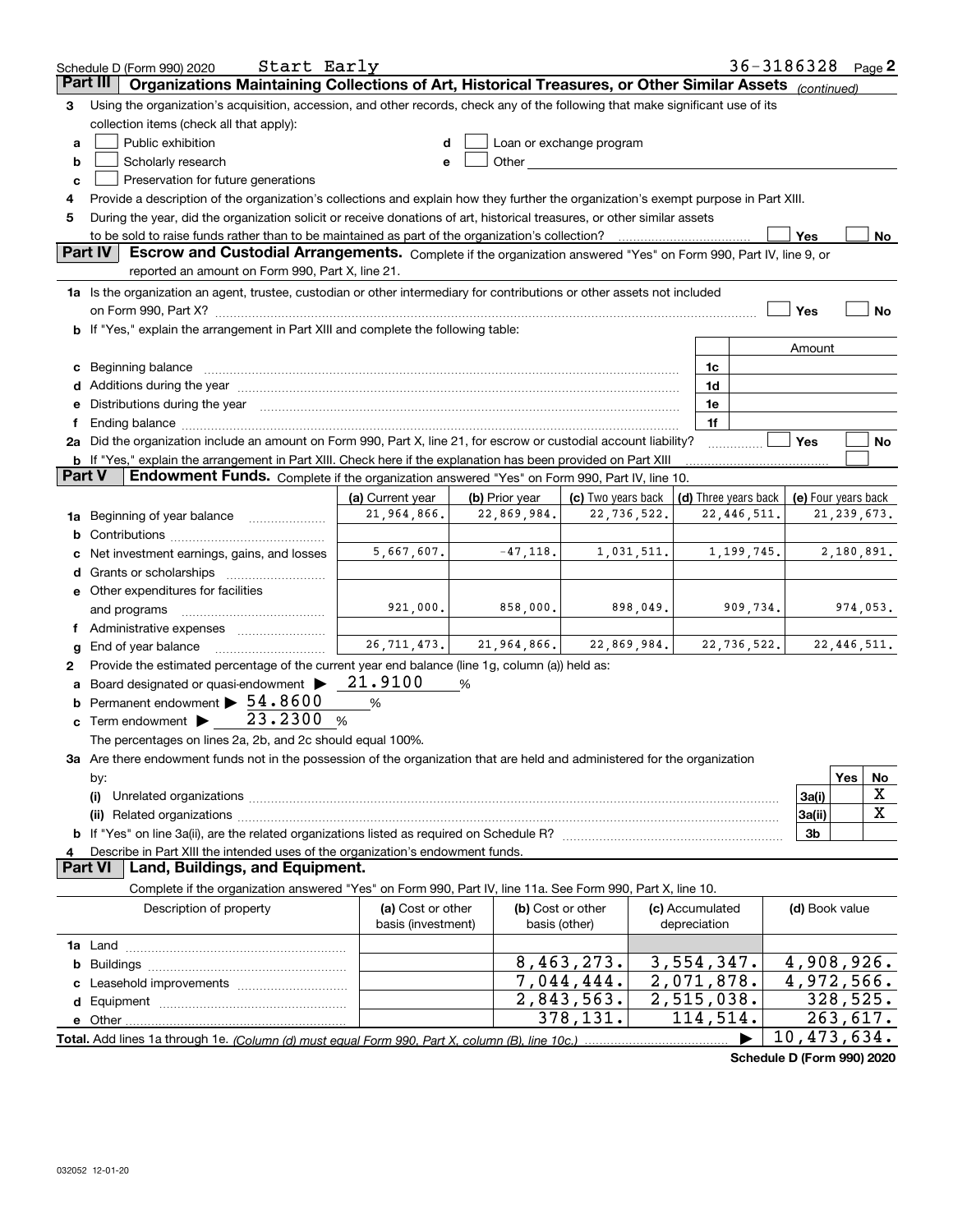Start Early

| Complete if the organization answered "Yes" on Form 990, Part IV, line 11b. See Form 990, Part X, line 12.<br>(a) Description of security or category (including name of security) | (b) Book value  | (c) Method of valuation: Cost or end-of-year market value |                |
|------------------------------------------------------------------------------------------------------------------------------------------------------------------------------------|-----------------|-----------------------------------------------------------|----------------|
| (1) Financial derivatives                                                                                                                                                          |                 |                                                           |                |
|                                                                                                                                                                                    |                 |                                                           |                |
| $(3)$ Other<br><u> The Communication of the Communication</u>                                                                                                                      |                 |                                                           |                |
| (A)                                                                                                                                                                                |                 |                                                           |                |
| (B)                                                                                                                                                                                |                 |                                                           |                |
| (C)                                                                                                                                                                                |                 |                                                           |                |
| (D)                                                                                                                                                                                |                 |                                                           |                |
| (E)                                                                                                                                                                                |                 |                                                           |                |
| (F)                                                                                                                                                                                |                 |                                                           |                |
| (G)                                                                                                                                                                                |                 |                                                           |                |
| (H)                                                                                                                                                                                |                 |                                                           |                |
| Total. (Col. (b) must equal Form 990, Part X, col. (B) line 12.)                                                                                                                   |                 |                                                           |                |
| Part VIII Investments - Program Related.                                                                                                                                           |                 |                                                           |                |
| Complete if the organization answered "Yes" on Form 990, Part IV, line 11c. See Form 990, Part X, line 13.                                                                         |                 |                                                           |                |
| (a) Description of investment                                                                                                                                                      | (b) Book value  | (c) Method of valuation: Cost or end-of-year market value |                |
| (1)                                                                                                                                                                                |                 |                                                           |                |
| (2)                                                                                                                                                                                |                 |                                                           |                |
| (3)                                                                                                                                                                                |                 |                                                           |                |
| (4)                                                                                                                                                                                |                 |                                                           |                |
| (5)                                                                                                                                                                                |                 |                                                           |                |
| (6)                                                                                                                                                                                |                 |                                                           |                |
| (7)                                                                                                                                                                                |                 |                                                           |                |
| (8)                                                                                                                                                                                |                 |                                                           |                |
| (9)                                                                                                                                                                                |                 |                                                           |                |
| Total. (Col. (b) must equal Form 990, Part X, col. (B) line 13.)                                                                                                                   |                 |                                                           |                |
| <b>Other Assets.</b><br>Part $ X $                                                                                                                                                 |                 |                                                           |                |
| Complete if the organization answered "Yes" on Form 990, Part IV, line 11d. See Form 990, Part X, line 15.                                                                         |                 |                                                           |                |
|                                                                                                                                                                                    | (a) Description |                                                           | (b) Book value |
| (1)                                                                                                                                                                                |                 |                                                           |                |
| (2)                                                                                                                                                                                |                 |                                                           |                |
| (3)                                                                                                                                                                                |                 |                                                           |                |
| (4)                                                                                                                                                                                |                 |                                                           |                |
| (5)                                                                                                                                                                                |                 |                                                           |                |
| (6)                                                                                                                                                                                |                 |                                                           |                |
| (7)                                                                                                                                                                                |                 |                                                           |                |
| (8)                                                                                                                                                                                |                 |                                                           |                |
| (9)                                                                                                                                                                                |                 |                                                           |                |
|                                                                                                                                                                                    |                 |                                                           |                |
| <b>Other Liabilities.</b><br>Part X                                                                                                                                                |                 |                                                           |                |
| Complete if the organization answered "Yes" on Form 990, Part IV, line 11e or 11f. See Form 990, Part X, line 25.                                                                  |                 |                                                           |                |
| (a) Description of liability<br>1.                                                                                                                                                 |                 |                                                           | (b) Book value |
| (1) Federal income taxes                                                                                                                                                           |                 |                                                           |                |
| Deferred Building Rent<br>(2)                                                                                                                                                      |                 |                                                           | 3,950,824.     |
| Capital Lease Liability<br>(3)                                                                                                                                                     |                 |                                                           | 198,961.       |
| SERP Plan<br>(4)                                                                                                                                                                   |                 |                                                           | 244,151.       |
| (5)                                                                                                                                                                                |                 |                                                           |                |
| (6)                                                                                                                                                                                |                 |                                                           |                |
| (7)                                                                                                                                                                                |                 |                                                           |                |
| (8)                                                                                                                                                                                |                 |                                                           |                |
| (9)                                                                                                                                                                                |                 |                                                           |                |
|                                                                                                                                                                                    |                 |                                                           | 4,393,936.     |

**2.** Liability for uncertain tax positions. In Part XIII, provide the text of the footnote to the organization's financial statements that reports the organization's liability for uncertain tax positions under FASB ASC 740. Check here if the text of the footnote has been provided in Part XIII  $\vert$  X  $\vert$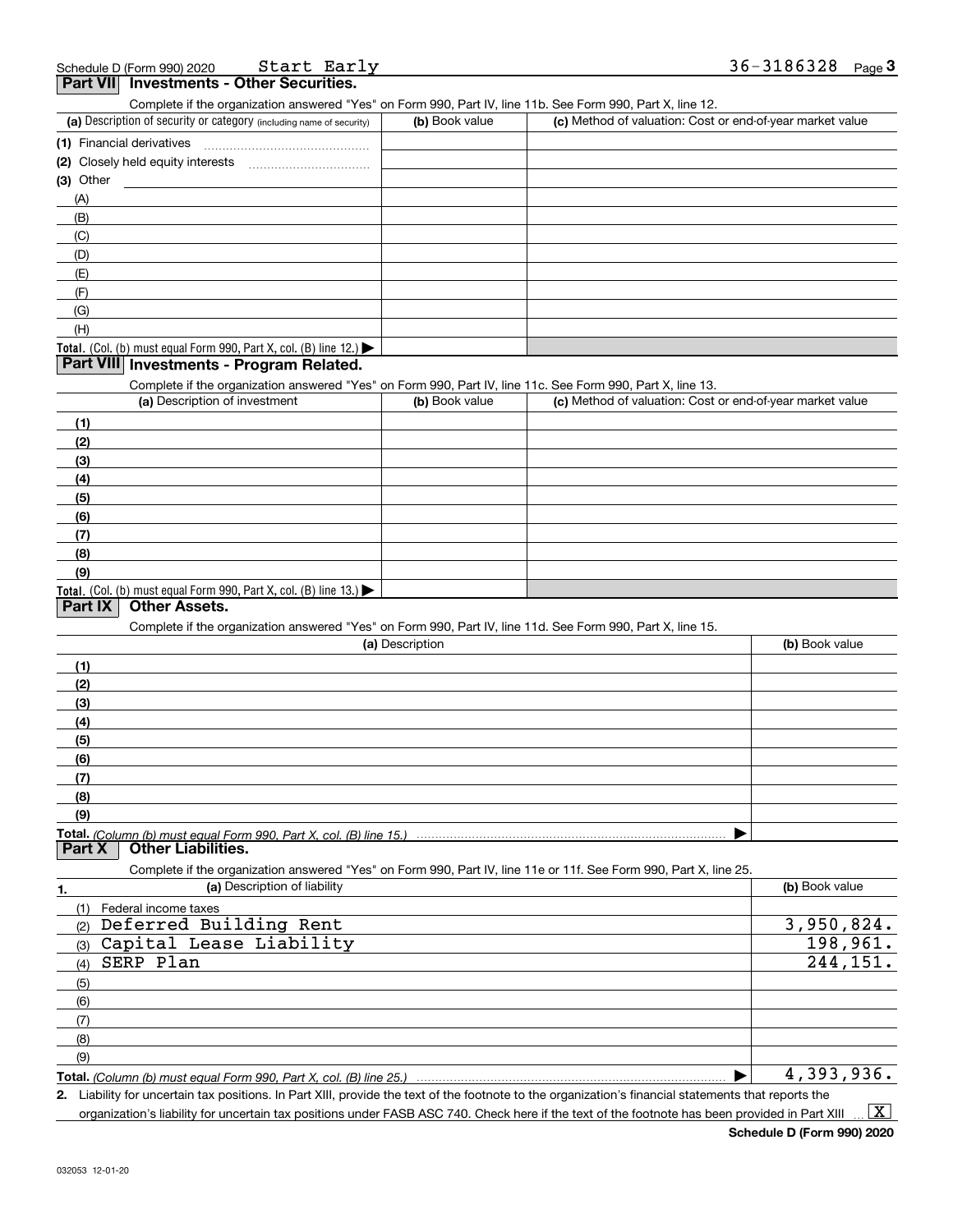|    | Start Early<br>Schedule D (Form 990) 2020                                                                                                                                                                                           |                |            |                | 36-3186328 Page 4 |
|----|-------------------------------------------------------------------------------------------------------------------------------------------------------------------------------------------------------------------------------------|----------------|------------|----------------|-------------------|
|    | Reconciliation of Revenue per Audited Financial Statements With Revenue per Return.<br>Part XI                                                                                                                                      |                |            |                |                   |
|    | Complete if the organization answered "Yes" on Form 990, Part IV, line 12a.                                                                                                                                                         |                |            |                |                   |
| 1  | Total revenue, gains, and other support per audited financial statements                                                                                                                                                            |                |            | $\blacksquare$ | 76, 273, 491.     |
| 2  | Amounts included on line 1 but not on Form 990, Part VIII, line 12:                                                                                                                                                                 |                |            |                |                   |
| a  |                                                                                                                                                                                                                                     | 2a             | 4,964,532. |                |                   |
| b  |                                                                                                                                                                                                                                     | 2 <sub>b</sub> | 839,190.   |                |                   |
| c  |                                                                                                                                                                                                                                     | 2c             |            |                |                   |
| d  | Other (Describe in Part XIII.)                                                                                                                                                                                                      | 2d             | 77,259.    |                |                   |
| е  | Add lines 2a through 2d                                                                                                                                                                                                             |                |            | 2e             | 5,880,981.        |
| 3  |                                                                                                                                                                                                                                     |                |            | $\mathbf{3}$   | 70, 392, 510.     |
| 4  | Amounts included on Form 990. Part VIII, line 12, but not on line 1:                                                                                                                                                                |                |            |                |                   |
| a  | Investment expenses not included on Form 990, Part VIII, line 7b                                                                                                                                                                    | 4a             | 71,259.    |                |                   |
| b  | Other (Describe in Part XIII.) <b>Construction Contract Construction</b> Chern Construction Chern Chern Chern Chern Chern Chern Chern Chern Chern Chern Chern Chern Chern Chern Chern Chern Chern Chern Chern Chern Chern Chern Che | 4 <sub>b</sub> |            |                |                   |
| c. | Add lines 4a and 4b                                                                                                                                                                                                                 |                |            | 4с             | 71,259.           |
|    |                                                                                                                                                                                                                                     |                |            |                |                   |
| 5  |                                                                                                                                                                                                                                     |                |            | 5              | 70,463,769.       |
|    | Part XII   Reconciliation of Expenses per Audited Financial Statements With Expenses per Return.                                                                                                                                    |                |            |                |                   |
|    | Complete if the organization answered "Yes" on Form 990, Part IV, line 12a.                                                                                                                                                         |                |            |                |                   |
| 1  | Total expenses and losses per audited financial statements [11] [11] Total expenses and losses per audited financial statements [11] [11] Total expenses and losses per audited financial statements                                |                |            | $\blacksquare$ | 75,062,482.       |
| 2  | Amounts included on line 1 but not on Form 990, Part IX, line 25:                                                                                                                                                                   |                |            |                |                   |
| a  |                                                                                                                                                                                                                                     | 2a             | 839,190.   |                |                   |
| b  |                                                                                                                                                                                                                                     | 2 <sub>b</sub> |            |                |                   |
| c  |                                                                                                                                                                                                                                     | 2c             |            |                |                   |
|    |                                                                                                                                                                                                                                     | 2d             | $-36,926.$ |                |                   |
|    |                                                                                                                                                                                                                                     |                |            | 2e             | 802, 264.         |
| 3  | e Add lines 2a through 2d <b>contract and a contract and a contract a</b> contract a contract and a contract a contract a contract a contract a contract a contract a contract a contract a contract a contract a contract a contra |                |            | $\mathbf{3}$   | 74,260,218.       |
| 4  | Amounts included on Form 990, Part IX, line 25, but not on line 1:                                                                                                                                                                  |                |            |                |                   |
| a  |                                                                                                                                                                                                                                     | 4a             | 71,259.    |                |                   |
| b  |                                                                                                                                                                                                                                     | 4h             |            |                |                   |
|    | c Add lines 4a and 4b                                                                                                                                                                                                               |                |            | 4с             | 71,259.           |
|    | Part XIII Supplemental Information.                                                                                                                                                                                                 |                |            | 5              | 74, 331, 477.     |

Provide the descriptions required for Part II, lines 3, 5, and 9; Part III, lines 1a and 4; Part IV, lines 1b and 2b; Part V, line 4; Part X, line 2; Part XI, lines 2d and 4b; and Part XII, lines 2d and 4b. Also complete this part to provide any additional information.

### Part V, line 4:

### The primary purpose of the endowment is to provide general operating

funding to our operations.

Part X, Line 2:

Start Early has received a favorable determination letter from the

Internal Revenue Service stating that it is exempt from federal income

taxes under the provisions of Section 501(c)(3) of the Internal Revenue

Code of 1986, except for income taxes pertaining to unrelated business

income. The Financial Accounting Standards Board (FASB) issued guidance

that requires tax effects from uncertain tax positions to be recognized in

032054 12-01-20 **Schedule D (Form 990) 2020** the consolidated financial statements only if the position is more likely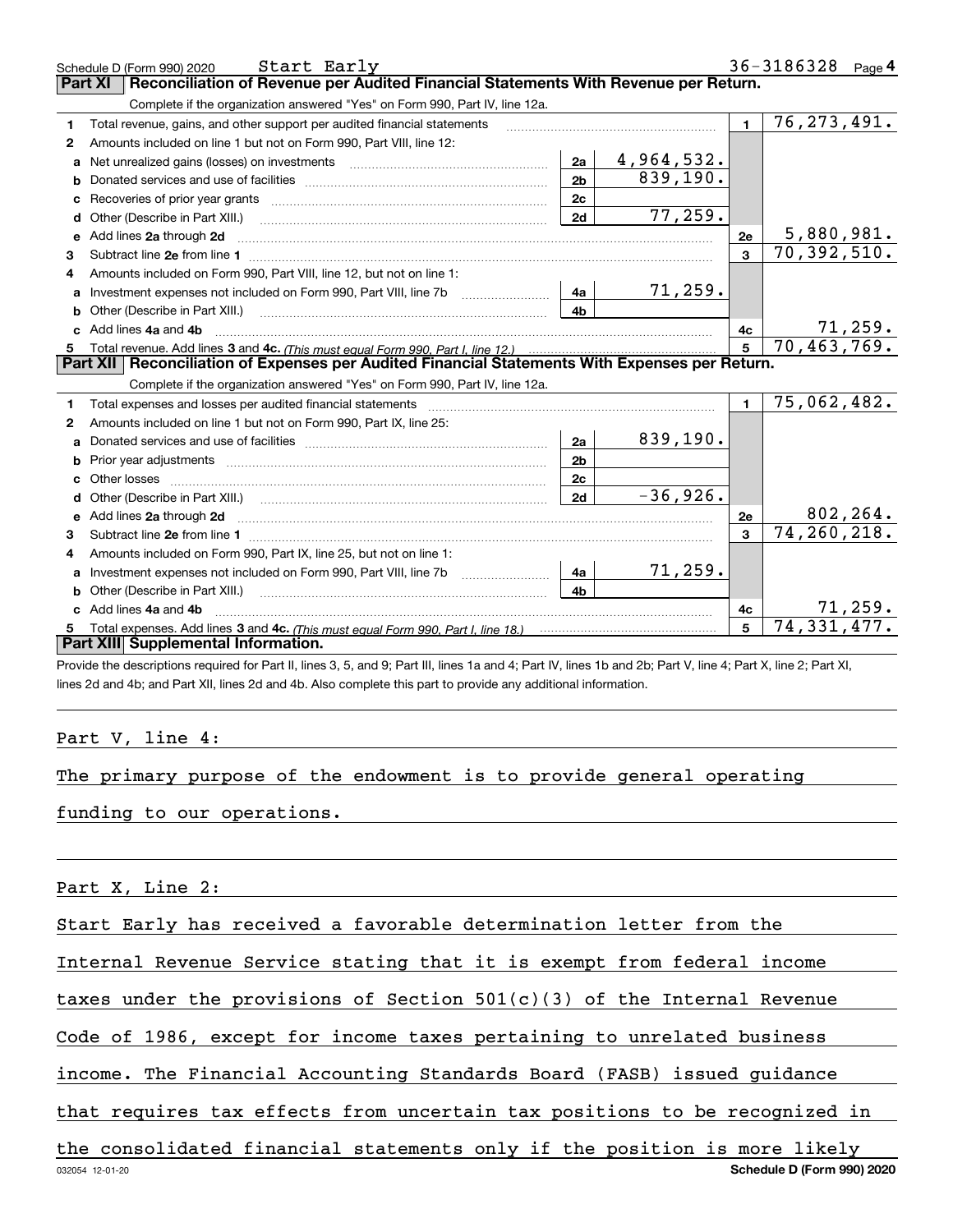| Start Early<br>Schedule D (Form 990) 2020                                  | $36 - 3186328$ Page 5 |     |
|----------------------------------------------------------------------------|-----------------------|-----|
| Part XIII Supplemental Information (continued)                             |                       |     |
| than not to be sustained if the position were to be challenged by a taxing |                       |     |
| authority. Management has determined there are no material uncertain tax   |                       |     |
| positions that require recognition in the consolidated financial           |                       |     |
| statements, as such, no provision for income taxes is reflected.           |                       |     |
| Additionally, there is no interest or penalties recognized in the          |                       |     |
| consolidated statements of activities or consolidated                      |                       |     |
| statements of financial position.                                          |                       |     |
| Start Early files Form 990 in the U.S. federal jurisdiction and the state  |                       |     |
| of Illinois.                                                               |                       |     |
|                                                                            |                       |     |
| Part XI, Line 2d - Other Adjustments:                                      |                       |     |
| Bounce DC Revenue                                                          |                       | 37. |
| Fundraising expenses net with revenue                                      | 77,222.               |     |
| Total to Schedule D, Part XI, Line 2d                                      | 77,259.               |     |
|                                                                            |                       |     |
| Part XII, Line 2d - Other Adjustments:                                     |                       |     |
| Net assets received from acquisition                                       | $-114, 148.$          |     |
| Fundraising expenses net with revenue                                      | 77,222.               |     |
| Total to Schedule D, Part XII, Line 2d                                     | $-36,926.$            |     |
|                                                                            |                       |     |
|                                                                            |                       |     |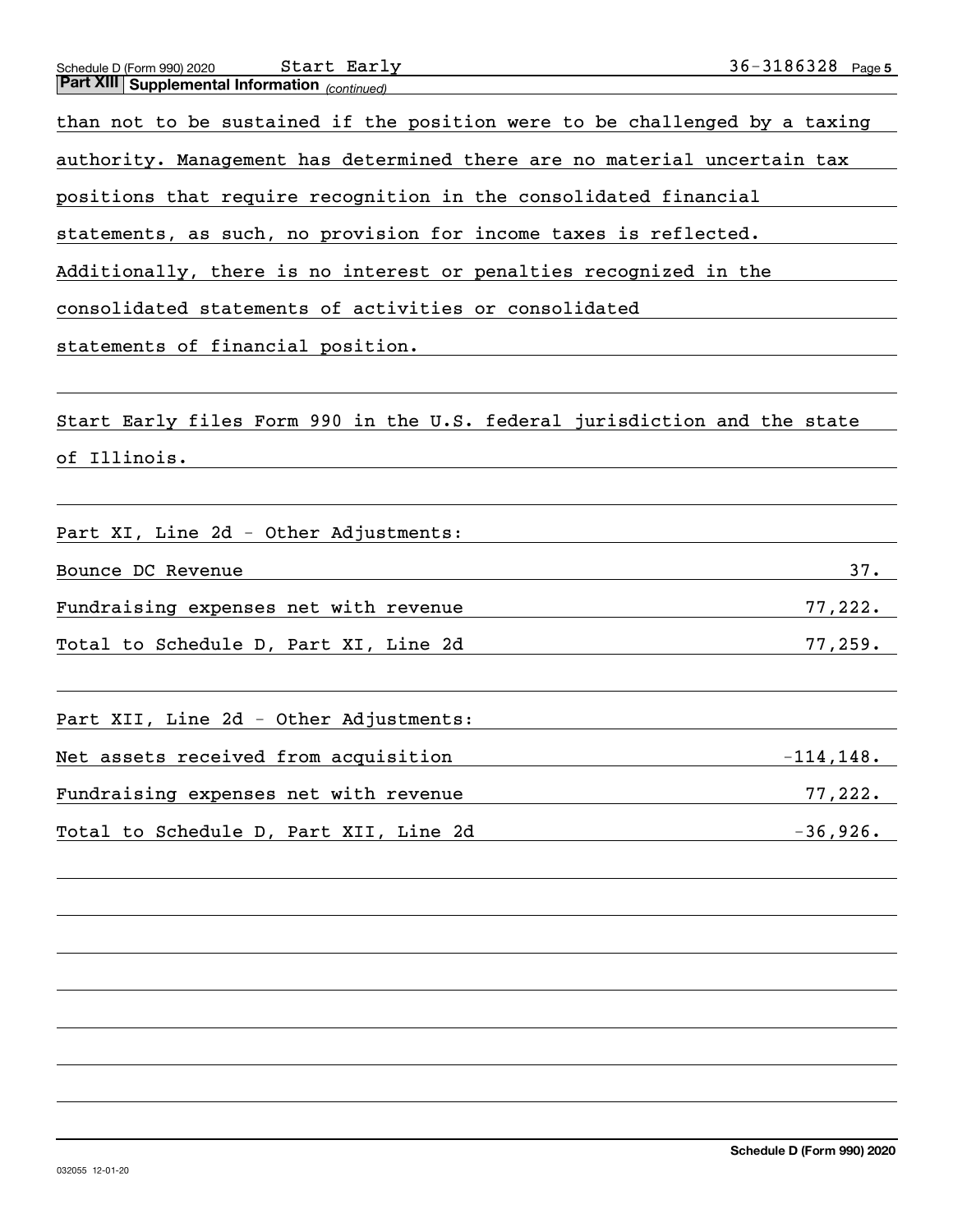| <b>SCHEDULE G</b>                                                                                                                             |                                  | <b>Supplemental Information Regarding Fundraising or Gaming Activities</b>                                                                                                                                                                                                                                                                                                                                                                                                                                                                                                                |     |                                                                            |                                                                      |                                                                            |                | OMB No. 1545-0047                                       |
|-----------------------------------------------------------------------------------------------------------------------------------------------|----------------------------------|-------------------------------------------------------------------------------------------------------------------------------------------------------------------------------------------------------------------------------------------------------------------------------------------------------------------------------------------------------------------------------------------------------------------------------------------------------------------------------------------------------------------------------------------------------------------------------------------|-----|----------------------------------------------------------------------------|----------------------------------------------------------------------|----------------------------------------------------------------------------|----------------|---------------------------------------------------------|
| (Form 990 or 990-EZ)                                                                                                                          |                                  | Complete if the organization answered "Yes" on Form 990, Part IV, line 17, 18, or 19, or if the<br>organization entered more than \$15,000 on Form 990-EZ, line 6a.                                                                                                                                                                                                                                                                                                                                                                                                                       |     |                                                                            |                                                                      |                                                                            |                |                                                         |
| Department of the Treasury                                                                                                                    |                                  | Attach to Form 990 or Form 990-EZ.                                                                                                                                                                                                                                                                                                                                                                                                                                                                                                                                                        |     |                                                                            |                                                                      |                                                                            |                | <b>Open to Public</b>                                   |
| Internal Revenue Service<br>Name of the organization                                                                                          |                                  | Go to www.irs.gov/Form990 for instructions and the latest information.                                                                                                                                                                                                                                                                                                                                                                                                                                                                                                                    |     |                                                                            |                                                                      |                                                                            |                | Inspection<br><b>Employer identification number</b>     |
|                                                                                                                                               | Start Early                      |                                                                                                                                                                                                                                                                                                                                                                                                                                                                                                                                                                                           |     |                                                                            |                                                                      |                                                                            | 36-3186328     |                                                         |
| Part I                                                                                                                                        |                                  | Fundraising Activities. Complete if the organization answered "Yes" on Form 990, Part IV, line 17. Form 990-EZ filers are not                                                                                                                                                                                                                                                                                                                                                                                                                                                             |     |                                                                            |                                                                      |                                                                            |                |                                                         |
|                                                                                                                                               | required to complete this part.  |                                                                                                                                                                                                                                                                                                                                                                                                                                                                                                                                                                                           |     |                                                                            |                                                                      |                                                                            |                |                                                         |
| $X$ Mail solicitations<br>a<br>  X  <br>b<br>$\boxed{\text{X}}$ Phone solicitations<br>C<br>$\boxed{\textbf{X}}$ In-person solicitations<br>d | Internet and email solicitations | 1 Indicate whether the organization raised funds through any of the following activities. Check all that apply.<br>$f[X]$ Solicitation of government grants<br>$g\mid X$ Special fundraising events<br>2 a Did the organization have a written or oral agreement with any individual (including officers, directors, trustees, or<br>key employees listed in Form 990, Part VII) or entity in connection with professional fundraising services?<br>b If "Yes," list the 10 highest paid individuals or entities (fundraisers) pursuant to agreements under which the fundraiser is to be |     |                                                                            | $\mathbf{e} \times \mathbf{X}$ Solicitation of non-government grants |                                                                            | $\sqrt{X}$ Yes | <b>No</b>                                               |
| compensated at least \$5,000 by the organization.                                                                                             |                                  |                                                                                                                                                                                                                                                                                                                                                                                                                                                                                                                                                                                           |     |                                                                            |                                                                      |                                                                            |                |                                                         |
| (i) Name and address of individual<br>or entity (fundraiser)                                                                                  |                                  | (ii) Activity                                                                                                                                                                                                                                                                                                                                                                                                                                                                                                                                                                             |     | (iii) Did<br>fundraiser<br>have custody<br>or control of<br>contributions? | (iv) Gross receipts<br>from activity                                 | (v) Amount paid<br>to (or retained by)<br>fundraiser<br>listed in col. (i) |                | (vi) Amount paid<br>to (or retained by)<br>organization |
| UNBUNDLED - 1170 Michigan                                                                                                                     |                                  | Concept, Writing,                                                                                                                                                                                                                                                                                                                                                                                                                                                                                                                                                                         | Yes | No                                                                         |                                                                      |                                                                            |                |                                                         |
| Ave, Wilmette, IL 60091                                                                                                                       |                                  | Meetings, Production of                                                                                                                                                                                                                                                                                                                                                                                                                                                                                                                                                                   |     | X                                                                          | 1,324,910.                                                           |                                                                            | 60,000.        | 0.                                                      |
| Total<br>or licensing<br>IL                                                                                                                   |                                  | 3 List all states in which the organization is registered or licensed to solicit contributions or has been notified it is exempt from registration                                                                                                                                                                                                                                                                                                                                                                                                                                        |     |                                                                            | 1,324,910.                                                           |                                                                            | 60,000.        |                                                         |
|                                                                                                                                               |                                  |                                                                                                                                                                                                                                                                                                                                                                                                                                                                                                                                                                                           |     |                                                                            |                                                                      |                                                                            |                |                                                         |
|                                                                                                                                               |                                  |                                                                                                                                                                                                                                                                                                                                                                                                                                                                                                                                                                                           |     |                                                                            |                                                                      |                                                                            |                |                                                         |
|                                                                                                                                               |                                  |                                                                                                                                                                                                                                                                                                                                                                                                                                                                                                                                                                                           |     |                                                                            |                                                                      |                                                                            |                |                                                         |
|                                                                                                                                               |                                  |                                                                                                                                                                                                                                                                                                                                                                                                                                                                                                                                                                                           |     |                                                                            |                                                                      |                                                                            |                |                                                         |

LHA For Paperwork Reduction Act Notice, see the Instructions for Form 990 or 990-EZ. Schedule G (Form 990 or 990-EZ) 2020 See Part IV for continuations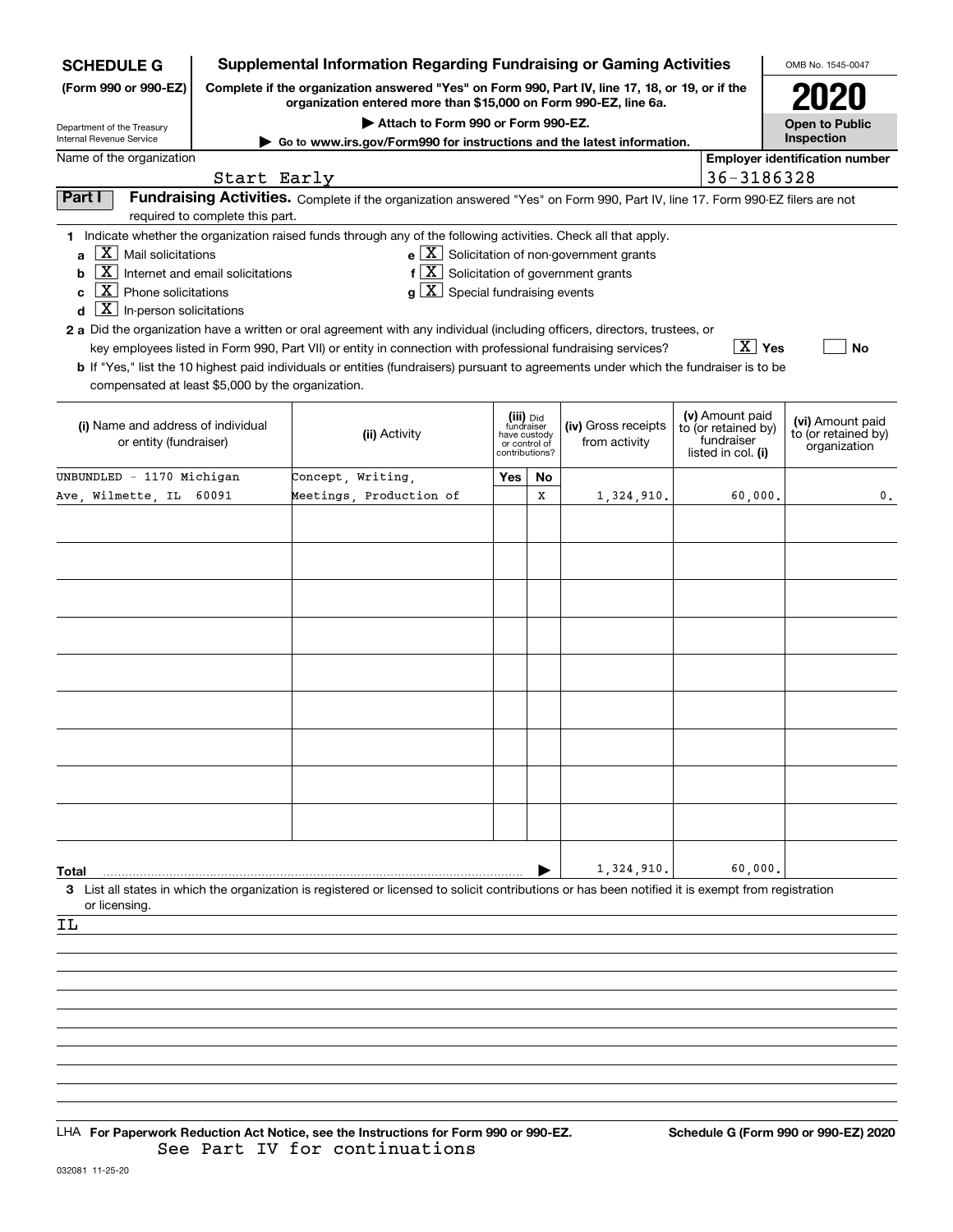#### Schedule G (Form 990 or 990-EZ) 2020  $\texttt{Start}\_\texttt{W}$ Start Early 36-3186328

**Part II** | Fundraising Events. Complete if the organization answered "Yes" on Form 990, Part IV, line 18, or reported more than \$15,000

|                 |          | of fundraising event contributions and gross income on Form 990-EZ, lines 1 and 6b. List events with gross receipts greater than \$5,000. |              |                         |                  |                            |
|-----------------|----------|-------------------------------------------------------------------------------------------------------------------------------------------|--------------|-------------------------|------------------|----------------------------|
|                 |          |                                                                                                                                           | (a) Event #1 | $(b)$ Event #2          | (c) Other events | (d) Total events           |
|                 |          |                                                                                                                                           | Annual       |                         | None             |                            |
|                 |          |                                                                                                                                           | Luncheon     |                         |                  | (add col. (a) through      |
|                 |          |                                                                                                                                           | (event type) | (event type)            | (total number)   | col. (c)                   |
|                 |          |                                                                                                                                           |              |                         |                  |                            |
| Revenue         |          |                                                                                                                                           |              |                         |                  |                            |
|                 |          |                                                                                                                                           | 1,324,910.   |                         |                  | 1,324,910.                 |
|                 |          |                                                                                                                                           |              |                         |                  |                            |
|                 |          |                                                                                                                                           | 1,324,910.   |                         |                  | 1,324,910.                 |
|                 |          |                                                                                                                                           |              |                         |                  |                            |
|                 |          |                                                                                                                                           |              |                         |                  |                            |
|                 | 3        | Gross income (line 1 minus line 2)                                                                                                        |              |                         |                  |                            |
|                 |          |                                                                                                                                           |              |                         |                  |                            |
|                 |          |                                                                                                                                           |              |                         |                  |                            |
|                 |          |                                                                                                                                           |              |                         |                  |                            |
|                 | 5        |                                                                                                                                           |              |                         |                  |                            |
|                 |          |                                                                                                                                           |              |                         |                  |                            |
|                 | 6        |                                                                                                                                           |              |                         |                  |                            |
|                 |          |                                                                                                                                           |              |                         |                  |                            |
| Direct Expenses |          |                                                                                                                                           |              |                         |                  |                            |
|                 |          | 7 Food and beverages                                                                                                                      |              |                         |                  |                            |
|                 |          |                                                                                                                                           |              |                         |                  |                            |
|                 | 8        |                                                                                                                                           |              |                         |                  |                            |
|                 | 9        |                                                                                                                                           | 77,222.      |                         |                  | 77,222.                    |
|                 | 10       | Direct expense summary. Add lines 4 through 9 in column (d)                                                                               |              |                         |                  | 77,222.                    |
|                 |          | 11 Net income summary. Subtract line 10 from line 3, column (d)                                                                           |              |                         |                  | $-77,222.$                 |
|                 | Part III | Gaming. Complete if the organization answered "Yes" on Form 990, Part IV, line 19, or reported more than                                  |              |                         |                  |                            |
|                 |          |                                                                                                                                           |              |                         |                  |                            |
|                 |          | \$15,000 on Form 990-EZ, line 6a.                                                                                                         |              |                         |                  |                            |
|                 |          |                                                                                                                                           | (a) Bingo    | (b) Pull tabs/instant   | (c) Other gaming | (d) Total gaming (add      |
| Revenue         |          |                                                                                                                                           |              | bingo/progressive bingo |                  | col. (a) through col. (c)) |
|                 |          |                                                                                                                                           |              |                         |                  |                            |
|                 |          |                                                                                                                                           |              |                         |                  |                            |
|                 |          |                                                                                                                                           |              |                         |                  |                            |
|                 |          |                                                                                                                                           |              |                         |                  |                            |
|                 |          |                                                                                                                                           |              |                         |                  |                            |
| Expenses        |          |                                                                                                                                           |              |                         |                  |                            |
|                 | 3        |                                                                                                                                           |              |                         |                  |                            |
|                 |          |                                                                                                                                           |              |                         |                  |                            |
| <b>Direct</b>   |          |                                                                                                                                           |              |                         |                  |                            |
|                 |          |                                                                                                                                           |              |                         |                  |                            |
|                 |          | 5 Other direct expenses                                                                                                                   |              |                         |                  |                            |
|                 |          |                                                                                                                                           | Yes<br>$\%$  | Yes<br>%                | Yes<br>%         |                            |
|                 |          | 6 Volunteer labor                                                                                                                         | No           | No                      | No               |                            |
|                 |          |                                                                                                                                           |              |                         |                  |                            |
|                 |          |                                                                                                                                           |              |                         |                  |                            |
|                 |          | 7 Direct expense summary. Add lines 2 through 5 in column (d)                                                                             |              |                         |                  |                            |
|                 |          |                                                                                                                                           |              |                         |                  |                            |
|                 |          |                                                                                                                                           |              |                         |                  |                            |
|                 |          |                                                                                                                                           |              |                         |                  |                            |
| 9               |          | Enter the state(s) in which the organization conducts gaming activities:                                                                  |              |                         |                  |                            |
|                 |          |                                                                                                                                           |              |                         |                  | Yes<br>No                  |
|                 |          |                                                                                                                                           |              |                         |                  |                            |
|                 |          | <b>b</b> If "No," explain: $\qquad \qquad$                                                                                                |              |                         |                  |                            |
|                 |          |                                                                                                                                           |              |                         |                  |                            |
|                 |          |                                                                                                                                           |              |                         |                  |                            |
|                 |          |                                                                                                                                           |              |                         |                  | Yes<br>No                  |
|                 |          |                                                                                                                                           |              |                         |                  |                            |
|                 |          |                                                                                                                                           |              |                         |                  |                            |
|                 |          |                                                                                                                                           |              |                         |                  |                            |
|                 |          |                                                                                                                                           |              |                         |                  |                            |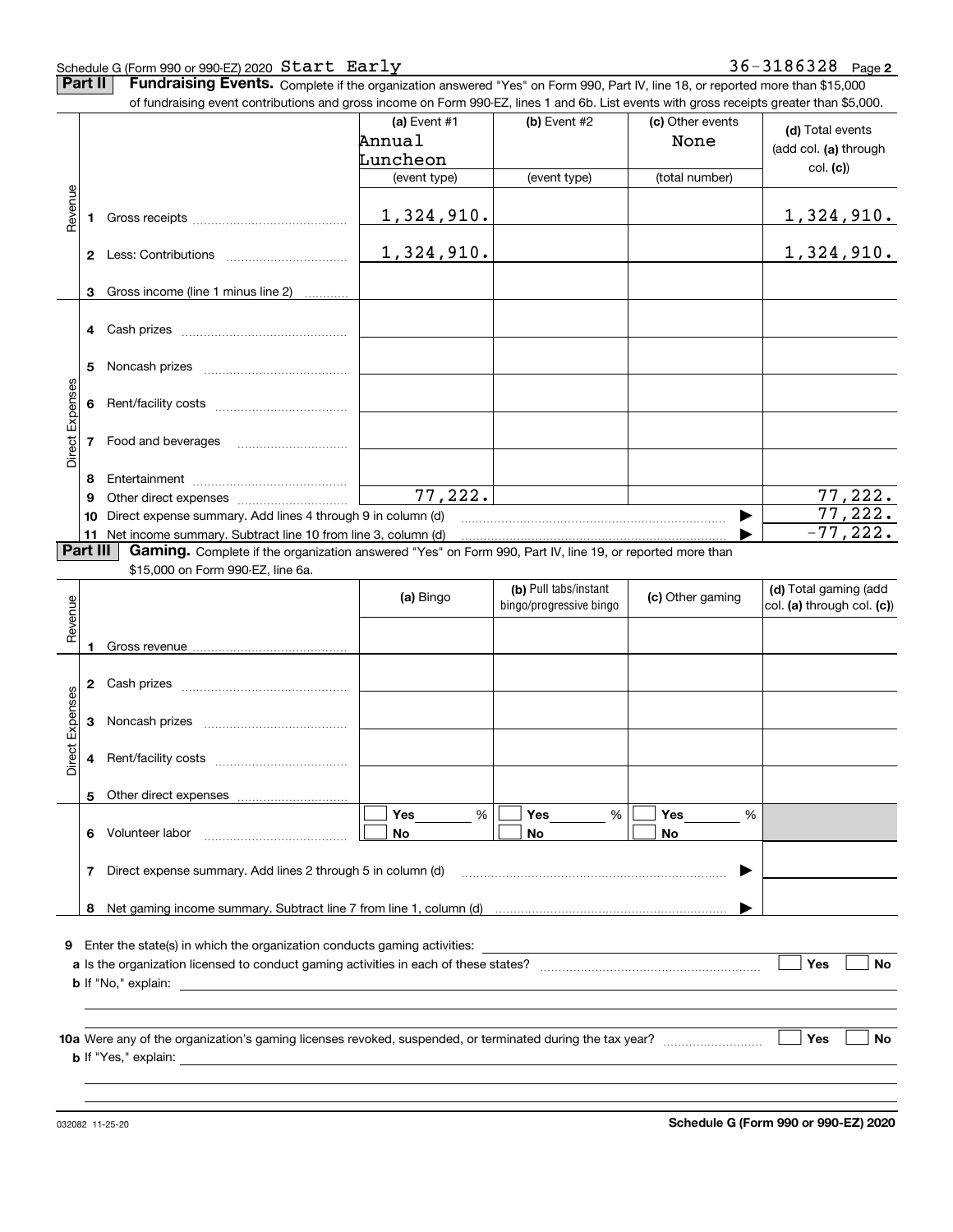|     | Schedule G (Form 990 or 990-EZ) 2020 $Start$ $Early$                                                                                                                                                                                                               | 36-3186328 |                 |           | Page 3    |
|-----|--------------------------------------------------------------------------------------------------------------------------------------------------------------------------------------------------------------------------------------------------------------------|------------|-----------------|-----------|-----------|
|     |                                                                                                                                                                                                                                                                    |            |                 | Yes       | <b>No</b> |
|     | 12 Is the organization a grantor, beneficiary or trustee of a trust, or a member of a partnership or other entity formed                                                                                                                                           |            |                 |           |           |
|     |                                                                                                                                                                                                                                                                    |            |                 | Yes       | No        |
|     | 13 Indicate the percentage of gaming activity conducted in:                                                                                                                                                                                                        |            |                 |           |           |
|     |                                                                                                                                                                                                                                                                    |            | 13а             |           | %         |
|     |                                                                                                                                                                                                                                                                    |            | 13 <sub>b</sub> |           | %         |
|     | <b>b</b> An outside facility <i>www.communicality www.communicality.communicality www.communicality www.communicality.communicality</i>                                                                                                                            |            |                 |           |           |
|     | 14 Enter the name and address of the person who prepares the organization's gaming/special events books and records:                                                                                                                                               |            |                 |           |           |
|     | Name $\blacktriangleright$<br><u>se a componente de la componente de la componente de la componente de la componente de la componente de la com</u>                                                                                                                |            |                 |           |           |
|     |                                                                                                                                                                                                                                                                    |            |                 |           |           |
|     | 15a Does the organization have a contract with a third party from whom the organization receives gaming revenue?                                                                                                                                                   |            |                 | Yes       | <b>No</b> |
|     |                                                                                                                                                                                                                                                                    |            |                 |           |           |
|     |                                                                                                                                                                                                                                                                    |            |                 |           |           |
|     | c If "Yes," enter name and address of the third party:                                                                                                                                                                                                             |            |                 |           |           |
|     | Name $\blacktriangleright$<br>and the control of the control of the control of the control of the control of the control of the control of the                                                                                                                     |            |                 |           |           |
|     |                                                                                                                                                                                                                                                                    |            |                 |           |           |
|     |                                                                                                                                                                                                                                                                    |            |                 |           |           |
|     | 16 Gaming manager information:                                                                                                                                                                                                                                     |            |                 |           |           |
|     |                                                                                                                                                                                                                                                                    |            |                 |           |           |
|     | <u>and the state of the state of the state of the state of the state of the state of the state of the state of the state of the state of the state of the state of the state of the state of the state of the state of the state</u><br>Name $\blacktriangleright$ |            |                 |           |           |
|     | Gaming manager compensation > \$                                                                                                                                                                                                                                   |            |                 |           |           |
|     |                                                                                                                                                                                                                                                                    |            |                 |           |           |
|     |                                                                                                                                                                                                                                                                    |            |                 |           |           |
|     |                                                                                                                                                                                                                                                                    |            |                 |           |           |
|     |                                                                                                                                                                                                                                                                    |            |                 |           |           |
|     |                                                                                                                                                                                                                                                                    |            |                 |           |           |
|     | Director/officer<br>Employee<br>Independent contractor                                                                                                                                                                                                             |            |                 |           |           |
|     |                                                                                                                                                                                                                                                                    |            |                 |           |           |
|     | <b>17</b> Mandatory distributions:                                                                                                                                                                                                                                 |            |                 |           |           |
|     | <b>a</b> Is the organization required under state law to make charitable distributions from the gaming proceeds to                                                                                                                                                 |            |                 |           |           |
|     |                                                                                                                                                                                                                                                                    |            |                 | __  Yes L | $\Box$ No |
|     | <b>b</b> Enter the amount of distributions required under state law to be distributed to other exempt organizations or spent in the                                                                                                                                |            |                 |           |           |
|     | organization's own exempt activities during the tax year $\triangleright$ \$                                                                                                                                                                                       |            |                 |           |           |
|     | ∣Part IV<br>Supplemental Information. Provide the explanations required by Part I, line 2b, columns (iii) and (v); and Part III, lines 9, 9b, 10b,                                                                                                                 |            |                 |           |           |
|     | 15b, 15c, 16, and 17b, as applicable. Also provide any additional information. See instructions.                                                                                                                                                                   |            |                 |           |           |
|     |                                                                                                                                                                                                                                                                    |            |                 |           |           |
|     | Schedule G, Part I, Line 2b, List of Ten Highest Paid Fundraisers:                                                                                                                                                                                                 |            |                 |           |           |
|     |                                                                                                                                                                                                                                                                    |            |                 |           |           |
|     |                                                                                                                                                                                                                                                                    |            |                 |           |           |
| (i) | Name of Fundraiser: UNBUNDLED                                                                                                                                                                                                                                      |            |                 |           |           |
|     |                                                                                                                                                                                                                                                                    |            |                 |           |           |
| (i) | Address of Fundraiser: 1170 Michigan Ave, Wilmette, IL                                                                                                                                                                                                             | 60091      |                 |           |           |
|     | Activity: Concept, Writing, Meetings, Production of Luncheon Videos<br>(iii)                                                                                                                                                                                       |            |                 |           |           |
|     |                                                                                                                                                                                                                                                                    |            |                 |           |           |
|     |                                                                                                                                                                                                                                                                    |            |                 |           |           |
|     |                                                                                                                                                                                                                                                                    |            |                 |           |           |
|     |                                                                                                                                                                                                                                                                    |            |                 |           |           |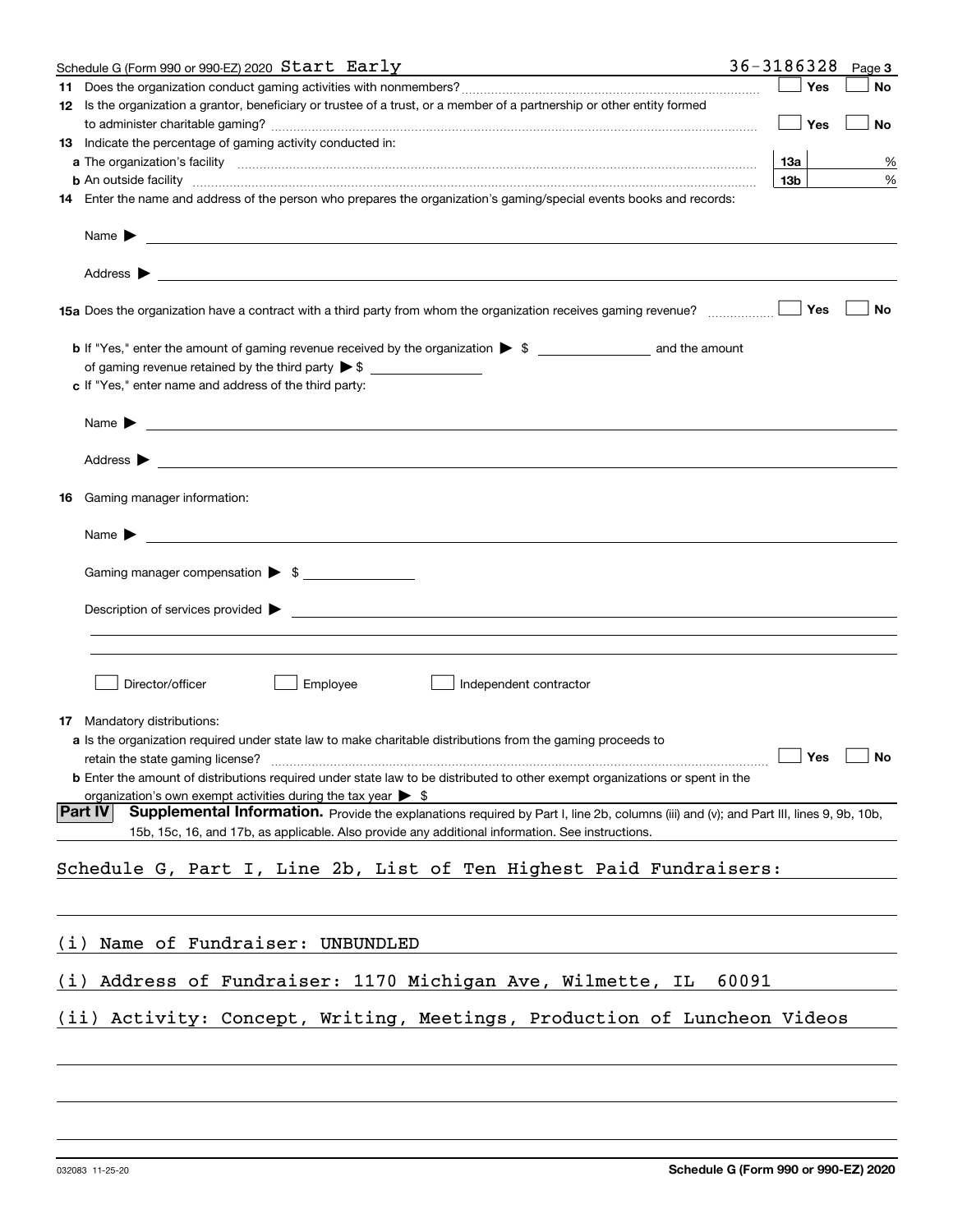| PartIV | supplemental information (continued) |  |  |
|--------|--------------------------------------|--|--|
|        |                                      |  |  |
|        |                                      |  |  |
|        |                                      |  |  |
|        |                                      |  |  |
|        |                                      |  |  |
|        |                                      |  |  |
|        |                                      |  |  |
|        |                                      |  |  |
|        |                                      |  |  |
|        |                                      |  |  |
|        |                                      |  |  |
|        |                                      |  |  |
|        |                                      |  |  |
|        |                                      |  |  |
|        |                                      |  |  |
|        |                                      |  |  |
|        |                                      |  |  |
|        |                                      |  |  |
|        |                                      |  |  |
|        |                                      |  |  |
|        |                                      |  |  |
|        |                                      |  |  |
|        |                                      |  |  |
|        |                                      |  |  |
|        |                                      |  |  |
|        |                                      |  |  |
|        |                                      |  |  |
|        |                                      |  |  |
|        |                                      |  |  |
|        |                                      |  |  |
|        |                                      |  |  |
|        |                                      |  |  |
|        |                                      |  |  |
|        |                                      |  |  |
|        |                                      |  |  |
|        |                                      |  |  |
|        |                                      |  |  |
|        |                                      |  |  |
|        |                                      |  |  |
|        |                                      |  |  |
|        |                                      |  |  |
|        |                                      |  |  |
|        |                                      |  |  |
|        |                                      |  |  |
|        |                                      |  |  |
|        |                                      |  |  |
|        |                                      |  |  |
|        |                                      |  |  |
|        |                                      |  |  |
|        |                                      |  |  |
|        |                                      |  |  |
|        |                                      |  |  |
|        |                                      |  |  |
|        |                                      |  |  |
|        |                                      |  |  |
|        |                                      |  |  |
|        |                                      |  |  |
|        |                                      |  |  |
|        |                                      |  |  |
|        |                                      |  |  |
|        |                                      |  |  |
|        |                                      |  |  |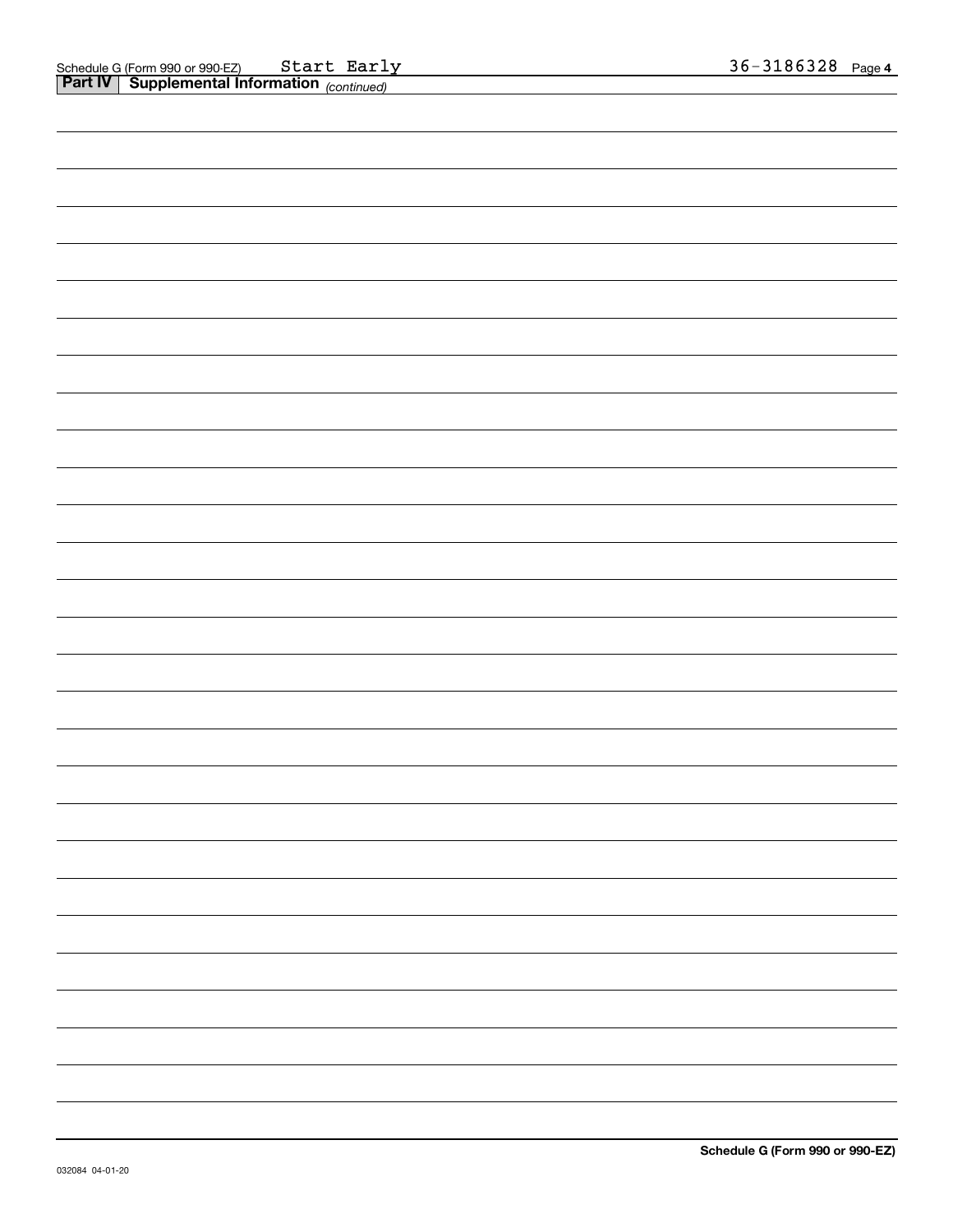| <b>SCHEDULE I</b><br>(Form 990)                                                                                                                                                                                                                                                                   | <b>Grants and Other Assistance to Organizations,</b><br>Governments, and Individuals in the United States<br>Complete if the organization answered "Yes" on Form 990, Part IV, line 21 or 22.<br>Attach to Form 990. |                                    |                                                       |                                         |                                                                |                                          |                                                     |  |  |  |  |  |
|---------------------------------------------------------------------------------------------------------------------------------------------------------------------------------------------------------------------------------------------------------------------------------------------------|----------------------------------------------------------------------------------------------------------------------------------------------------------------------------------------------------------------------|------------------------------------|-------------------------------------------------------|-----------------------------------------|----------------------------------------------------------------|------------------------------------------|-----------------------------------------------------|--|--|--|--|--|
| Department of the Treasury<br>Internal Revenue Service                                                                                                                                                                                                                                            |                                                                                                                                                                                                                      |                                    | Go to www.irs.gov/Form990 for the latest information. |                                         |                                                                |                                          | <b>Open to Public</b><br>Inspection                 |  |  |  |  |  |
| Name of the organization<br>Start Early                                                                                                                                                                                                                                                           |                                                                                                                                                                                                                      |                                    |                                                       |                                         |                                                                |                                          | <b>Employer identification number</b><br>36-3186328 |  |  |  |  |  |
| <b>General Information on Grants and Assistance</b><br>Part I                                                                                                                                                                                                                                     |                                                                                                                                                                                                                      |                                    |                                                       |                                         |                                                                |                                          |                                                     |  |  |  |  |  |
| Does the organization maintain records to substantiate the amount of the grants or assistance, the grantees' eligibility for the grants or assistance, and the selection<br>1.<br>2 Describe in Part IV the organization's procedures for monitoring the use of grant funds in the United States. |                                                                                                                                                                                                                      |                                    |                                                       |                                         |                                                                |                                          | $\boxed{\text{X}}$ Yes<br>∣ No                      |  |  |  |  |  |
| Part II<br>Grants and Other Assistance to Domestic Organizations and Domestic Governments. Complete if the organization answered "Yes" on Form 990, Part IV, line 21, for any                                                                                                                     |                                                                                                                                                                                                                      |                                    |                                                       |                                         |                                                                |                                          |                                                     |  |  |  |  |  |
| recipient that received more than \$5,000. Part II can be duplicated if additional space is needed.<br><b>1 (a)</b> Name and address of organization<br>or government                                                                                                                             | $(b)$ EIN                                                                                                                                                                                                            | (c) IRC section<br>(if applicable) | (d) Amount of<br>cash grant                           | (e) Amount of<br>non-cash<br>assistance | (f) Method of<br>valuation (book,<br>FMV, appraisal,<br>other) | (g) Description of<br>noncash assistance | (h) Purpose of grant<br>or assistance               |  |  |  |  |  |
| Aunt Martha's YSP                                                                                                                                                                                                                                                                                 |                                                                                                                                                                                                                      |                                    |                                                       |                                         |                                                                |                                          |                                                     |  |  |  |  |  |
| 233 W. Joe Orr Rd.<br>Chicago Hts., IL 60411                                                                                                                                                                                                                                                      | 23-7188150                                                                                                                                                                                                           | 501(c)(3)                          | 348,487.                                              |                                         | 0. N/A                                                         | N/A                                      | HS/EHS & Comm Based<br>Family Services              |  |  |  |  |  |
|                                                                                                                                                                                                                                                                                                   |                                                                                                                                                                                                                      |                                    |                                                       |                                         |                                                                |                                          |                                                     |  |  |  |  |  |
| Casa Central<br>1343 North California                                                                                                                                                                                                                                                             | 36-2728618                                                                                                                                                                                                           | 501(c)(3)                          | 2.322.679.                                            |                                         | 0. N/A                                                         | N/A                                      | Head Start/Early Head<br>Start Program              |  |  |  |  |  |
| Chicago, IL 60622                                                                                                                                                                                                                                                                                 |                                                                                                                                                                                                                      |                                    |                                                       |                                         |                                                                |                                          |                                                     |  |  |  |  |  |
| Catholic Charities<br>641 W. Lake St., Ste 306<br>Chicago IL 60661                                                                                                                                                                                                                                | 36-2170821                                                                                                                                                                                                           | 501(c)(3)                          | 582,422.                                              |                                         | 0. N/A                                                         | N/A                                      | Comm Based Family<br>Services                       |  |  |  |  |  |
| Center for Children's Services<br>702 North Logan Avenue<br>Danville, IL 61832                                                                                                                                                                                                                    | 37-0716057                                                                                                                                                                                                           | 501(c)(3)                          | 327.912.                                              |                                         | 0. N/A                                                         | N/A                                      | Comm Based Family<br>Services                       |  |  |  |  |  |
| Chicago Child Care Society<br>5467 S. University Avenue<br>Chicago, IL 60615                                                                                                                                                                                                                      | 36-2166998                                                                                                                                                                                                           | 501(c)(3)                          | 500,917.                                              |                                         | 0. N/A                                                         | N/A                                      | Comm Based Family<br>Services                       |  |  |  |  |  |
| Child Abuse Council<br>525 West 16th St.<br>Moline, IL 61265                                                                                                                                                                                                                                      | 36-2937848                                                                                                                                                                                                           | 501(c)(3)                          | 220.897.                                              |                                         | 0. N/A                                                         | N/A                                      | Comm Based Family<br>Services                       |  |  |  |  |  |
| 2 Enter total number of section 501(c)(3) and government organizations listed in the line 1 table<br>Enter total number of other organizations listed in the line 1 table<br>3                                                                                                                    |                                                                                                                                                                                                                      |                                    |                                                       |                                         |                                                                |                                          | 57.<br>0.                                           |  |  |  |  |  |

**For Paperwork Reduction Act Notice, see the Instructions for Form 990. Schedule I (Form 990) 2020** LHA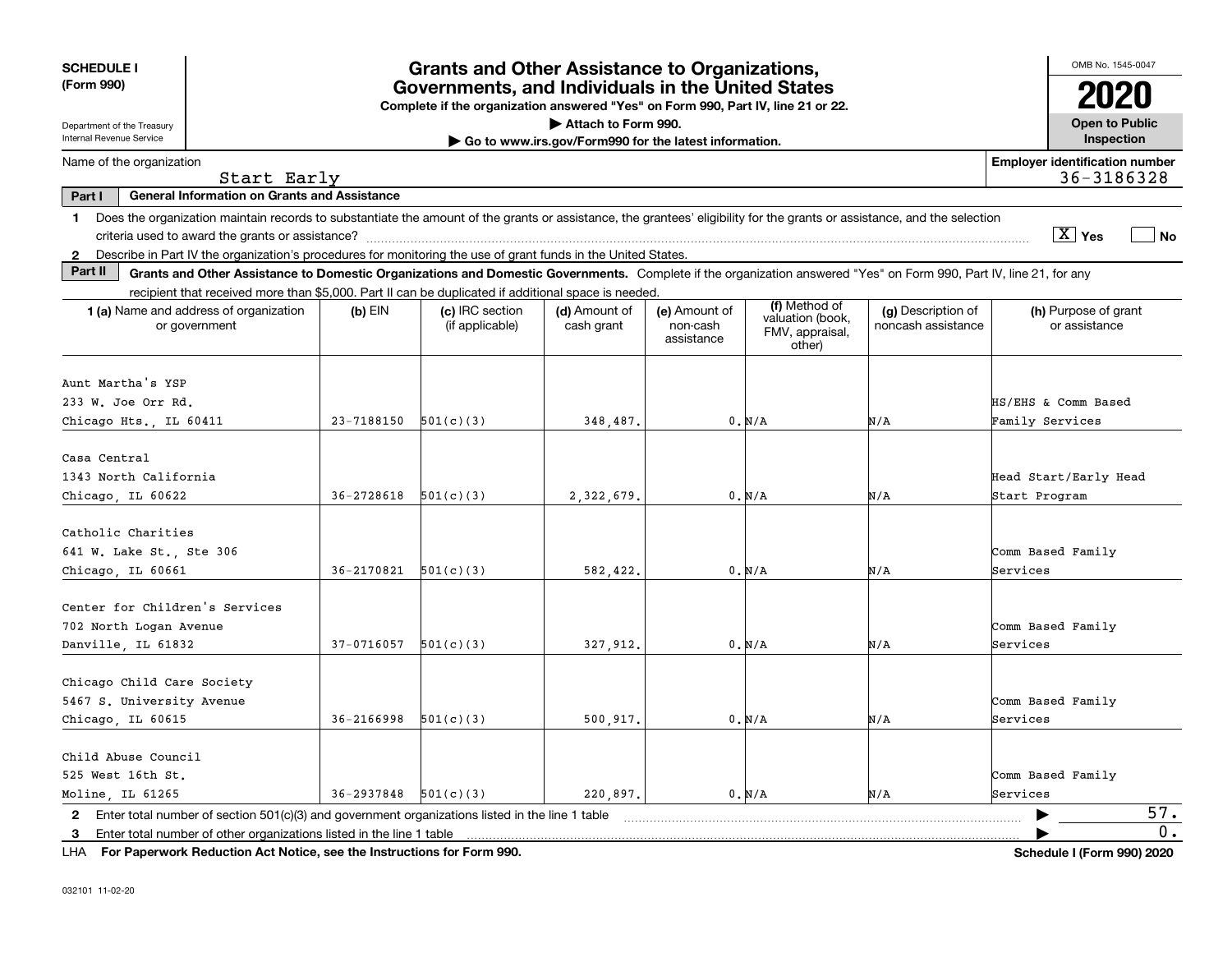| (a) Name and address of<br>organization or government | $(b)$ EIN  | (c) IRC section<br>if applicable | (d) Amount of<br>cash grant | (e) Amount of<br>non-cash<br>assistance | (f) Method of<br>valuation<br>(book, FMV,<br>appraisal, other) | (g) Description of<br>non-cash assistance | (h) Purpose of grant<br>or assistance |
|-------------------------------------------------------|------------|----------------------------------|-----------------------------|-----------------------------------------|----------------------------------------------------------------|-------------------------------------------|---------------------------------------|
| Child Trends, Inc.                                    |            |                                  |                             |                                         |                                                                |                                           | National Center on                    |
| 7315 Wisconsin Ave, Ste 1200W                         |            |                                  |                             |                                         |                                                                |                                           | Parent, Family, and                   |
| Bethesda, MD 20814                                    | 13-2982969 | 501(c)(3)                        | 489,791.                    |                                         | 0. N/A                                                         | N/A                                       | Community Engagement                  |
| Children's Development Center                         |            |                                  |                             |                                         |                                                                |                                           |                                       |
| 650 North Main Street                                 |            |                                  |                             |                                         |                                                                |                                           | Comm Based Family                     |
| Rockford, IL 61103                                    | 36-2643791 | 501(c)(3)                        | 549,213.                    |                                         | 0. N/A                                                         | N/A                                       | Services                              |
|                                                       |            |                                  |                             |                                         |                                                                |                                           |                                       |
| Children's Home + Aid/Children's                      |            |                                  |                             |                                         |                                                                |                                           |                                       |
| Society of IL - 125 S Wacker Dr.                      |            |                                  |                             |                                         |                                                                |                                           | HS/EHS & Comm Based                   |
| Fl. 14 - Chicago, IL 60606                            | 36-2167743 | 501(c)(3)                        | 1,538,805.                  |                                         | 0. N/A                                                         | N/A                                       | Family Services                       |
|                                                       |            |                                  |                             |                                         |                                                                |                                           |                                       |
| Christopher House                                     |            |                                  |                             |                                         |                                                                |                                           |                                       |
| 2507 N. Greenview                                     |            |                                  |                             |                                         |                                                                |                                           | Comm Based Family                     |
| Chicago, IL 60614                                     | 23-7316001 | 501(c)(3)                        | 113,000.                    |                                         | 0. N/A                                                         | N/A                                       | Services                              |
| Clayton Early Learning Institute                      |            |                                  |                             |                                         |                                                                |                                           |                                       |
| 3751 Martin Luther King Blvd.                         |            |                                  |                             |                                         |                                                                |                                           |                                       |
| Denver, CO 80205                                      | 84-0432238 | 501(c)(3)                        | 40,953.                     |                                         | 0. N/A                                                         | N/A                                       |                                       |
|                                                       |            |                                  |                             |                                         |                                                                |                                           | Program Support                       |
| Educare of Washington DC                              |            |                                  |                             |                                         |                                                                |                                           |                                       |
| 640 Anacostia Ave. NE                                 |            |                                  |                             |                                         |                                                                |                                           |                                       |
| Washington, DC 20019                                  | 27-2481956 | 501(c)(3)                        | 265,953.                    |                                         | 0. N/A                                                         | N/A                                       | Program Support                       |
|                                                       |            |                                  |                             |                                         |                                                                |                                           |                                       |
| Educare Chicago                                       |            |                                  |                             |                                         |                                                                |                                           |                                       |
| 5044 S Wabash Ave                                     |            |                                  |                             |                                         |                                                                |                                           |                                       |
| Chicago, IL 60615                                     | 36-3186328 | 501(c)(3)                        | 68,548.                     |                                         | 0. N/A                                                         | N/A                                       | Program Support                       |
| Educare Lincoln, NE                                   |            |                                  |                             |                                         |                                                                |                                           |                                       |
| 1111 N. 13th Street                                   |            |                                  |                             |                                         |                                                                |                                           |                                       |
| Omaha, NE 68102                                       | 46-0568146 | 501(c)(3)                        | 40,953.                     |                                         | 0. N/A                                                         | N/A                                       | Program Support                       |
|                                                       |            |                                  |                             |                                         |                                                                |                                           |                                       |
| Educare of California, Silicon                        |            |                                  |                             |                                         |                                                                |                                           |                                       |
| Valley - 1399 Santee Drive - San                      |            |                                  |                             |                                         |                                                                |                                           |                                       |
| Jose CA 95122                                         | 45-5147937 | 501(c)(3)                        | 40.953.                     |                                         | 0. N/A                                                         | N/A                                       | Program Support                       |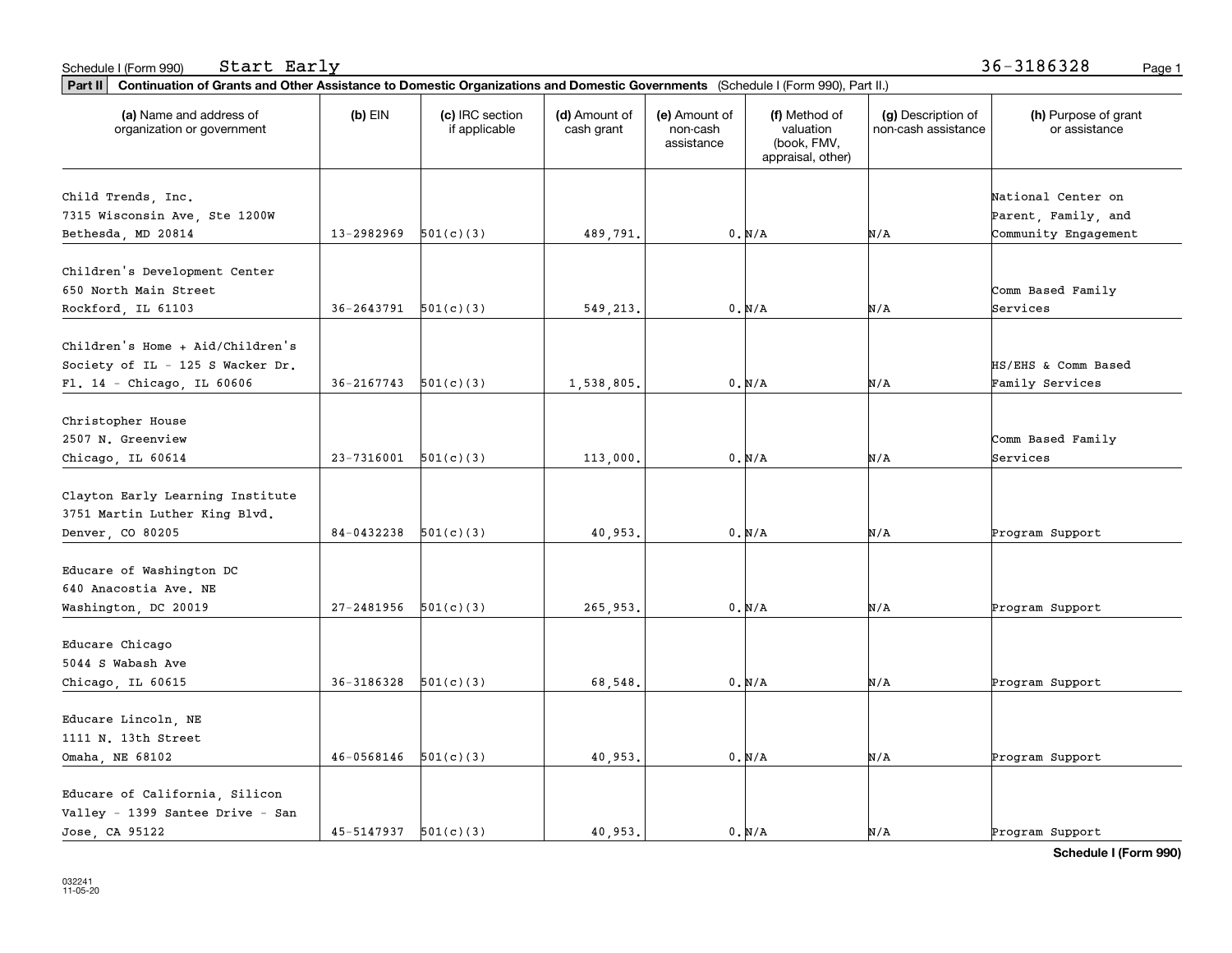| (a) Name and address of<br>organization or government | $(b)$ EIN  | (c) IRC section<br>if applicable | (d) Amount of<br>cash grant | (e) Amount of<br>non-cash<br>assistance | (f) Method of<br>valuation<br>(book, FMV,<br>appraisal, other) | (g) Description of<br>non-cash assistance | (h) Purpose of grant<br>or assistance |
|-------------------------------------------------------|------------|----------------------------------|-----------------------------|-----------------------------------------|----------------------------------------------------------------|-------------------------------------------|---------------------------------------|
| Educare of Omaha                                      |            |                                  |                             |                                         |                                                                |                                           |                                       |
| 2123 Paul Street                                      |            |                                  |                             |                                         |                                                                |                                           |                                       |
| Omaha, NE 68102                                       | 80-0015385 | 501(c)(3)                        | 81,906.                     |                                         | 0. N/A                                                         | N/A                                       | Program Support                       |
|                                                       |            |                                  |                             |                                         |                                                                |                                           |                                       |
| Educare Springfield                                   |            |                                  |                             |                                         |                                                                |                                           |                                       |
| 100 HICKORY STREET                                    |            |                                  |                             |                                         |                                                                |                                           |                                       |
| Springfield, ME 01109                                 | 82-3148338 | 501(c)(3)                        | 70,308.                     |                                         | 0. N/A                                                         | N/A                                       | Program Support                       |
|                                                       |            |                                  |                             |                                         |                                                                |                                           |                                       |
| Educare West DuPage                                   |            |                                  |                             |                                         |                                                                |                                           |                                       |
| 851 Pearl Road                                        |            |                                  |                             |                                         |                                                                |                                           |                                       |
| West Chicago, IL 60185                                | 26-2259307 | 501(c)(3)                        | 40,953.                     |                                         | 0. N/A                                                         | N/A                                       | Program Support                       |
|                                                       |            |                                  |                             |                                         |                                                                |                                           |                                       |
| Family Focus, Inc                                     |            |                                  |                             |                                         |                                                                |                                           |                                       |
| 310 S. Peoria St. Ste 401                             |            |                                  |                             |                                         |                                                                |                                           | Comm Based Family                     |
| Chicago, IL 60607                                     | 36-2884042 | 501(c)(3)                        | 1,274,747.                  |                                         | 0. N/A                                                         | N/A                                       | Services                              |
|                                                       |            |                                  |                             |                                         |                                                                |                                           |                                       |
| Fayette County Health Dept.                           |            |                                  |                             |                                         |                                                                |                                           |                                       |
| 509 West Edwards Street                               |            |                                  |                             |                                         |                                                                |                                           | Comm Based Family                     |
| Vandalia, IL 62471                                    | 36-6000800 |                                  | 163,782.                    |                                         | 0. N/A                                                         | N/A                                       | Services                              |
|                                                       |            |                                  |                             |                                         |                                                                |                                           |                                       |
| First Step Child Care Center                          |            |                                  |                             |                                         |                                                                |                                           |                                       |
| 22025 Governors Hwy                                   |            |                                  |                             |                                         |                                                                |                                           | Head Start/Early Head                 |
| Richton Park, IL 60471                                | 36-4241883 | 501(c)(3)                        | 930, 116.                   |                                         | 0. N/A                                                         | N/A                                       | Start Program                         |
|                                                       |            |                                  |                             |                                         |                                                                |                                           |                                       |
| Fox Valley VNA                                        |            |                                  |                             |                                         |                                                                |                                           |                                       |
| 400 N. Highland Ave.                                  |            |                                  |                             |                                         |                                                                |                                           | Comm Based Family                     |
| Aurora, IL 60506                                      | 36-2182095 | 501(c)(3)                        | 237,250.                    |                                         | 0. N/A                                                         | N/A                                       | Services                              |
| Fred Rogers Center for Early                          |            |                                  |                             |                                         |                                                                |                                           |                                       |
| Learning & Children's Media (Saint                    |            |                                  |                             |                                         |                                                                |                                           | National Center on                    |
| Vincent College) - 300 Fraser                         |            |                                  |                             |                                         |                                                                |                                           | Parent, Family, and                   |
| Purchase Rd - Latrobe, PA 15650                       | 25-1215087 | 501(c)(3)                        | 55,278.                     |                                         | 0. N/A                                                         | N/A                                       | Community Engagement                  |
|                                                       |            |                                  |                             |                                         |                                                                |                                           |                                       |
| Genesee Intermediate School                           |            |                                  |                             |                                         |                                                                |                                           |                                       |
| District - 2413 W. Maple Ave. -                       |            |                                  |                             |                                         |                                                                |                                           |                                       |
| Flint, MI 48507                                       | 38-1714600 |                                  | 40.953.                     |                                         | 0. N/A                                                         | N/A                                       | Program Support                       |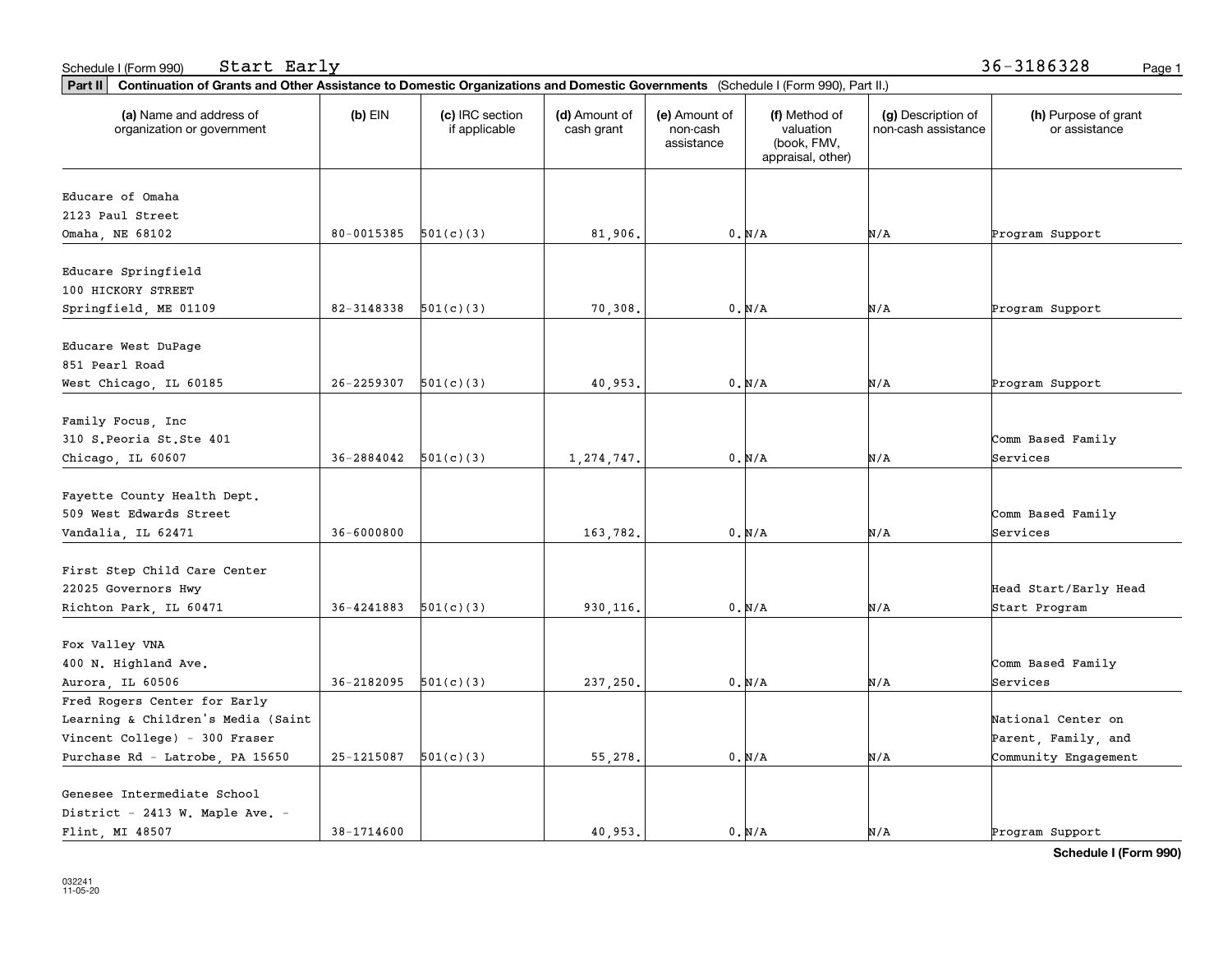| Part II   Continuation of Grants and Other Assistance to Domestic Organizations and Domestic Governments (Schedule I (Form 990), Part II.) |                |                                  |                             |                                         |                                                                |                                           |                                       |
|--------------------------------------------------------------------------------------------------------------------------------------------|----------------|----------------------------------|-----------------------------|-----------------------------------------|----------------------------------------------------------------|-------------------------------------------|---------------------------------------|
| (a) Name and address of<br>organization or government                                                                                      | (b) $EIN$      | (c) IRC section<br>if applicable | (d) Amount of<br>cash grant | (e) Amount of<br>non-cash<br>assistance | (f) Method of<br>valuation<br>(book, FMV,<br>appraisal, other) | (g) Description of<br>non-cash assistance | (h) Purpose of grant<br>or assistance |
| Henry Booth House                                                                                                                          |                |                                  |                             |                                         |                                                                |                                           |                                       |
| 2907 S Wabash Ste. 205                                                                                                                     |                |                                  |                             |                                         |                                                                |                                           | Comm Based Family                     |
| Chicago, IL 60616                                                                                                                          | 36-2171681     | 501(c)(3)                        | 114,598.                    |                                         | 0. N/A                                                         | N/A                                       | Services                              |
|                                                                                                                                            |                |                                  |                             |                                         |                                                                |                                           |                                       |
| Illinois Masonic                                                                                                                           |                |                                  |                             |                                         |                                                                |                                           |                                       |
| 2025 Windsor Drive                                                                                                                         |                |                                  |                             |                                         |                                                                |                                           | Comm Based Family                     |
| Oak Brook, IL 60523                                                                                                                        | 36-3196629     | 501(c)(3)                        | 152,266.                    |                                         | 0. N/A                                                         | N/A                                       | Services                              |
|                                                                                                                                            |                |                                  |                             |                                         |                                                                |                                           |                                       |
| Kennebac Valley Communication                                                                                                              |                |                                  |                             |                                         |                                                                |                                           |                                       |
| Action - 97 Water Street -                                                                                                                 |                |                                  |                             |                                         |                                                                |                                           |                                       |
| Waterville, ME 04901                                                                                                                       | $01 - 0277678$ | 501(c)(3)                        | 40,953.                     |                                         | 0. N/A                                                         | N/A                                       | Program Support                       |
|                                                                                                                                            |                |                                  |                             |                                         |                                                                |                                           |                                       |
| Kingsley House Inc.                                                                                                                        |                |                                  |                             |                                         |                                                                |                                           |                                       |
| 1600 Constance Street                                                                                                                      |                |                                  |                             |                                         |                                                                |                                           |                                       |
| New orleans, LA 70130                                                                                                                      | 72-0408940     | 501(c)(3)                        | 40,953.                     |                                         | 0. N/A                                                         | N/A                                       | Program Support                       |
|                                                                                                                                            |                |                                  |                             |                                         |                                                                |                                           |                                       |
| LIFT, INC.                                                                                                                                 |                |                                  |                             |                                         |                                                                |                                           | National Center on                    |
| 999 North Capitol ST NE, Suite 310                                                                                                         |                |                                  |                             |                                         |                                                                |                                           | Parent, Family, and                   |
| Washington, DC 20002                                                                                                                       | 52-2168409     | 501(c)(3)                        | 331,907.                    |                                         | 0. N/A                                                         | N/A                                       | Community Engagement                  |
|                                                                                                                                            |                |                                  |                             |                                         |                                                                |                                           |                                       |
| Long Beach Unified School District                                                                                                         |                |                                  |                             |                                         |                                                                |                                           |                                       |
| 1515 Hughes Way                                                                                                                            |                |                                  |                             |                                         |                                                                |                                           |                                       |
| Long Beach, CA 90810                                                                                                                       | 95-6001888     |                                  | 40,953.                     |                                         | 0. N/A                                                         | N/A                                       | Program Support                       |
|                                                                                                                                            |                |                                  |                             |                                         |                                                                |                                           |                                       |
| Macon-Piatt                                                                                                                                |                |                                  |                             |                                         |                                                                |                                           |                                       |
| 1690 Hudson Drive                                                                                                                          |                |                                  |                             |                                         |                                                                |                                           |                                       |
| Decatur, IL 62526                                                                                                                          | 37-0985257     | 501(c)(3)                        | 610,992.                    |                                         | 0. N/A                                                         | N/A                                       | Program Suppport                      |
|                                                                                                                                            |                |                                  |                             |                                         |                                                                |                                           |                                       |
| Marillac Social Center                                                                                                                     |                |                                  |                             |                                         |                                                                |                                           |                                       |
| 212 South Francisco                                                                                                                        |                |                                  |                             |                                         |                                                                |                                           | Comm Based Family                     |
| Chicago, IL 60612                                                                                                                          | 36-2109717     | 501(c)(3)                        | 256,591.                    |                                         | 0. N/A                                                         | N/A                                       | Services                              |
|                                                                                                                                            |                |                                  |                             |                                         |                                                                |                                           |                                       |
| Metropolitan Family Services                                                                                                               |                |                                  |                             |                                         |                                                                |                                           |                                       |
| 1 N. Dearborn, Suite 1000                                                                                                                  |                |                                  |                             |                                         |                                                                |                                           | Comm Based Family                     |
| Chicago IL 60602                                                                                                                           | 36-2167940     | 501(c)(3)                        | 416,000.                    |                                         | 0. N/A                                                         | N/A                                       | Services                              |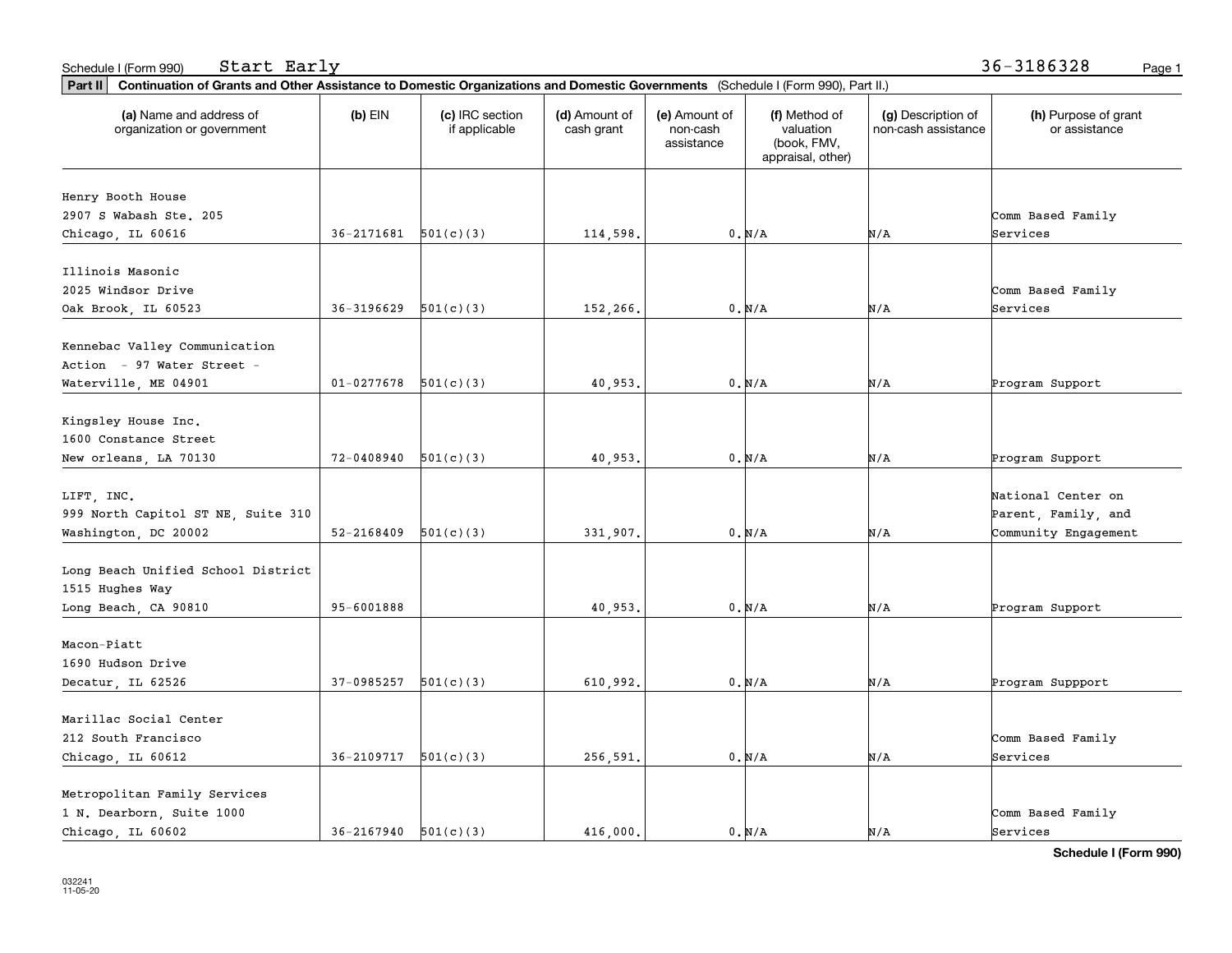| Part II   Continuation of Grants and Other Assistance to Domestic Organizations and Domestic Governments (Schedule I (Form 990), Part II.) |            |                                  |                             |                                         |                                                                |                                           |                                       |
|--------------------------------------------------------------------------------------------------------------------------------------------|------------|----------------------------------|-----------------------------|-----------------------------------------|----------------------------------------------------------------|-------------------------------------------|---------------------------------------|
| (a) Name and address of<br>organization or government                                                                                      | $(b)$ EIN  | (c) IRC section<br>if applicable | (d) Amount of<br>cash grant | (e) Amount of<br>non-cash<br>assistance | (f) Method of<br>valuation<br>(book, FMV,<br>appraisal, other) | (g) Description of<br>non-cash assistance | (h) Purpose of grant<br>or assistance |
| New Moms                                                                                                                                   |            |                                  |                             |                                         |                                                                |                                           |                                       |
| 2825 West McLean                                                                                                                           |            |                                  |                             |                                         |                                                                |                                           | Comm Based Family                     |
| Chicago, IL 60647                                                                                                                          | 36-3265804 | 501(c)(3)                        | 354,569.                    |                                         | 0. N/A                                                         | N/A                                       | Services                              |
|                                                                                                                                            |            |                                  |                             |                                         |                                                                |                                           |                                       |
| Next Door Foundation                                                                                                                       |            |                                  |                             |                                         |                                                                |                                           |                                       |
| 2545 N. 29th Street                                                                                                                        |            |                                  |                             |                                         |                                                                |                                           |                                       |
| Milwaukee, WI 53210                                                                                                                        | 39-1162969 | 501(c)(3)                        | 40,953.                     |                                         | 0. N/A                                                         | N/A                                       | Program Support                       |
|                                                                                                                                            |            |                                  |                             |                                         |                                                                |                                           |                                       |
| One Hope United                                                                                                                            |            |                                  |                             |                                         |                                                                |                                           |                                       |
| 215 N. Milwaukee Ave                                                                                                                       |            |                                  |                             |                                         |                                                                |                                           | HS/EHS & Comm Based                   |
| Lake Villa, IL 60046                                                                                                                       | 36-2181967 | 501(c)(3)                        | 1,648,525.                  |                                         | 0. N/A                                                         | N/A                                       | Family Services                       |
|                                                                                                                                            |            |                                  |                             |                                         |                                                                |                                           |                                       |
| Oregon Dept of Education                                                                                                                   |            |                                  |                             |                                         |                                                                |                                           |                                       |
| 255 Capitol St NE                                                                                                                          | 93-6001954 |                                  |                             |                                         | 0. N/A                                                         | N/A                                       |                                       |
| Salem, OR 97310                                                                                                                            |            |                                  | 600,000.                    |                                         |                                                                |                                           | Program Support                       |
| Pilsen-Little Village                                                                                                                      |            |                                  |                             |                                         |                                                                |                                           |                                       |
| 2319 South Damen Avenue                                                                                                                    |            |                                  |                             |                                         |                                                                |                                           | Comm Based Family                     |
| Chicago, IL 60608                                                                                                                          | 36-2836998 | 501(c)(3)                        | 312,182.                    |                                         | 0. N/A                                                         | N/A                                       | Services                              |
|                                                                                                                                            |            |                                  |                             |                                         |                                                                |                                           |                                       |
| Project Eagle                                                                                                                              |            |                                  |                             |                                         |                                                                |                                           |                                       |
| 444 Minnesota Ave., Ste. 100                                                                                                               |            |                                  |                             |                                         |                                                                |                                           |                                       |
| Kansas City, KS 66101                                                                                                                      | 48-1108830 | 501(c)(3)                        | 40,953.                     |                                         | 0. N/A                                                         | N/A                                       | Program Support                       |
|                                                                                                                                            |            |                                  |                             |                                         |                                                                |                                           |                                       |
| Public Health Foundation of NW IL                                                                                                          |            |                                  |                             |                                         |                                                                |                                           |                                       |
| 10 West Linden Street                                                                                                                      |            |                                  |                             |                                         |                                                                |                                           | Comm Based Family                     |
| Freeport, IL 61032                                                                                                                         | 11-3676983 | 501(c)(3)                        | 640,011.                    |                                         | 0. N/A                                                         | N/A                                       | Services                              |
| Puget Sound Educational Service                                                                                                            |            |                                  |                             |                                         |                                                                |                                           |                                       |
| District - 800 S. Oakesdale Ave.,                                                                                                          |            |                                  |                             |                                         |                                                                |                                           |                                       |
| SW - Renton, WA 98057                                                                                                                      | 91-0851413 |                                  | 70,308.                     |                                         | 0. N/A                                                         | N/A                                       | Program Support                       |
|                                                                                                                                            |            |                                  |                             |                                         |                                                                |                                           |                                       |
| Sangamon County Dept of Public                                                                                                             |            |                                  |                             |                                         |                                                                |                                           |                                       |
| Health - 2833 S. Grant Ave, E. -                                                                                                           |            |                                  |                             |                                         |                                                                |                                           | Comm Based Family                     |
| Springfield, IL 62073                                                                                                                      | 37-6002039 |                                  | 204,000.                    |                                         | 0. N/A                                                         | N/A                                       | Services                              |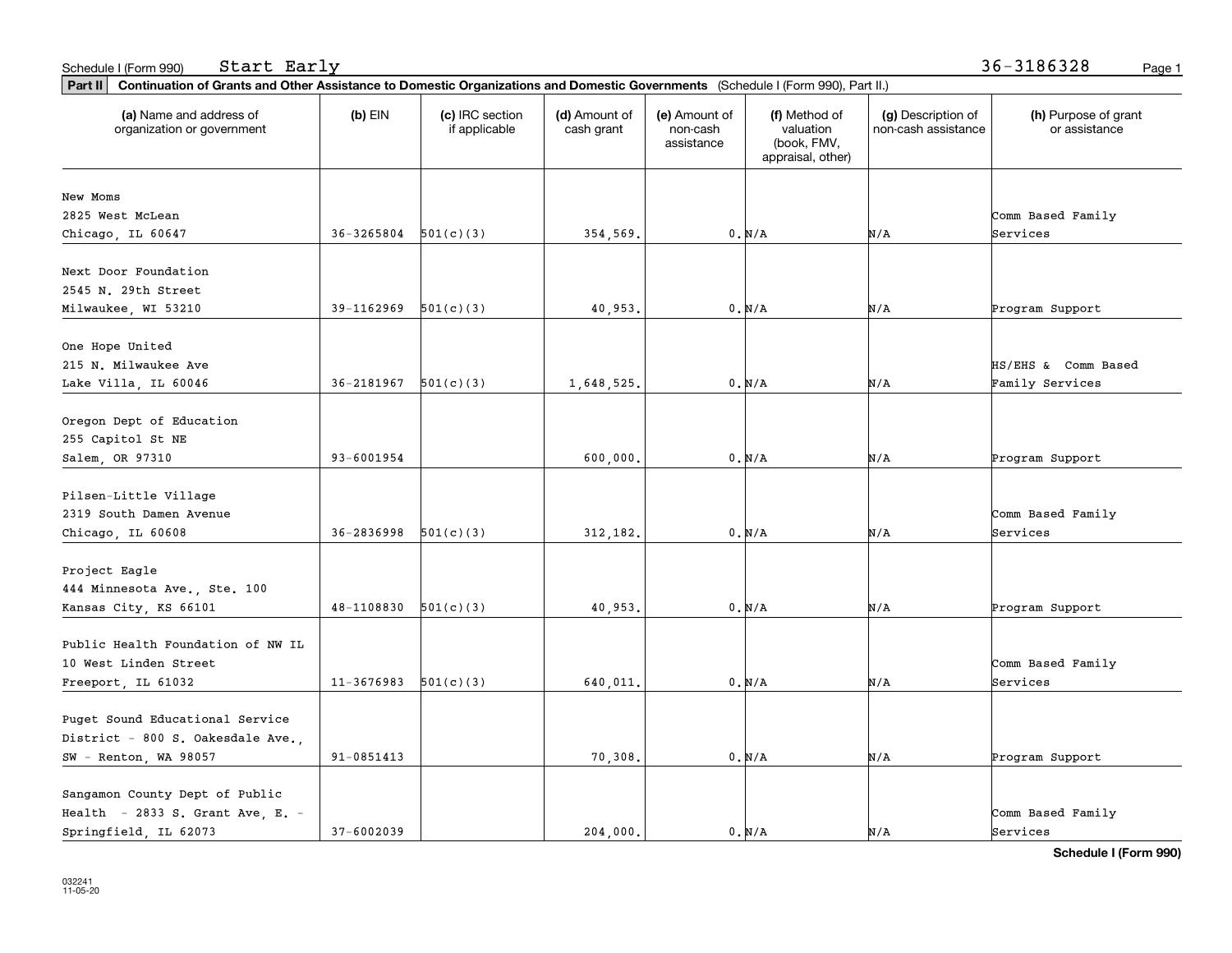| (a) Name and address of<br>organization or government | $(b)$ EIN  | (c) IRC section<br>if applicable | (d) Amount of<br>cash grant | (e) Amount of<br>non-cash<br>assistance | (f) Method of<br>valuation<br>(book, FMV,<br>appraisal, other) | (g) Description of<br>non-cash assistance | (h) Purpose of grant<br>or assistance |
|-------------------------------------------------------|------------|----------------------------------|-----------------------------|-----------------------------------------|----------------------------------------------------------------|-------------------------------------------|---------------------------------------|
| SGA Youth & Family Services                           |            |                                  |                             |                                         |                                                                |                                           |                                       |
| 11 E. Adams, Ste 1500                                 |            |                                  |                             |                                         |                                                                |                                           | Comm Based Family                     |
| Chicago, IL 60603                                     | 36-2167916 | 501(c)(3)                        | 1,196,504.                  |                                         | 0. N/A                                                         | N/A                                       | Services                              |
|                                                       |            |                                  |                             |                                         |                                                                |                                           |                                       |
| Sheltering Arms Educare Atlanta                       |            |                                  |                             |                                         |                                                                |                                           |                                       |
| 385 Centennial Olympic Park Drive N                   |            |                                  |                             |                                         |                                                                |                                           |                                       |
| Atlanta, GA 30313                                     | 58-0566236 | 501(c)(3)                        | 40,953.                     |                                         | 0. N/A                                                         | N/A                                       | Program Support                       |
|                                                       |            |                                  |                             |                                         |                                                                |                                           |                                       |
| Southwest Human Development                           |            |                                  |                             |                                         |                                                                |                                           |                                       |
| Arizona - 2850 North 24th Street -                    |            |                                  |                             |                                         |                                                                |                                           |                                       |
| Phoenix, AZ 85008                                     | 86-0407179 | 501(c)(3)                        | 40,953.                     |                                         | 0. N/A                                                         | N/A                                       | Program Support                       |
|                                                       |            |                                  |                             |                                         |                                                                |                                           |                                       |
| Sunbeam Family Services Inc                           |            |                                  |                             |                                         |                                                                |                                           |                                       |
| 1100 NW 14th Street                                   |            |                                  |                             |                                         |                                                                |                                           |                                       |
| Oklahoma City, OK 73106                               | 73-0590119 | 501(c)(3)                        | 40,953.                     |                                         | 0. N/A                                                         | N/A                                       | Program Support                       |
|                                                       |            |                                  |                             |                                         |                                                                |                                           |                                       |
| Teen Parent Connection                                |            |                                  |                             |                                         |                                                                |                                           |                                       |
| 739 Roosevelt Rd.                                     |            |                                  |                             |                                         |                                                                |                                           | Comm Based Family                     |
| Glen Ellyn, IL 60137                                  | 36-3387034 | 501(c)(3)                        | 333, 231.                   |                                         | 0. N/A                                                         | N/A                                       | Services                              |
| Tennessee Dept of Education                           |            |                                  |                             |                                         |                                                                |                                           |                                       |
| 710 James Robertson Pkwy                              |            |                                  |                             |                                         |                                                                |                                           |                                       |
| Nashville, TN 37243                                   | 63-6001445 |                                  | 826,500.                    |                                         | 0. N/A                                                         | N/A                                       | Program Support                       |
|                                                       |            |                                  |                             |                                         |                                                                |                                           |                                       |
| The Children's Home                                   |            |                                  |                             |                                         |                                                                |                                           |                                       |
| 2130 N Knoxville Ave                                  |            |                                  |                             |                                         |                                                                |                                           | Comm Based Family                     |
| Peoria, IL 61603                                      | 37-0662601 | 501(c)(3)                        | 1, 126, 114.                |                                         | 0. N/A                                                         | N/A                                       | Services                              |
|                                                       |            |                                  |                             |                                         |                                                                |                                           |                                       |
| The Children's Place Association                      |            |                                  |                             |                                         |                                                                |                                           |                                       |
| 3059 W. Augusta Blvd                                  |            |                                  |                             |                                         |                                                                |                                           | Head Start/Early Head                 |
| Chicago, IL 60622                                     | 36-3641017 | 501(c)(3)                        | 1,381,446.                  |                                         | 0. N/A                                                         | N/A                                       | Start Program                         |
|                                                       |            |                                  |                             |                                         |                                                                |                                           |                                       |
| Tulsa Educare Inc                                     |            |                                  |                             |                                         |                                                                |                                           |                                       |
| 2190 S. 67th East Ave.                                |            |                                  |                             |                                         |                                                                |                                           |                                       |
| Tulsa, OK 74129                                       | 20-1232950 | 501(c)(3)                        | 163.812.                    |                                         | 0. N/A                                                         | N/A                                       | Program Support                       |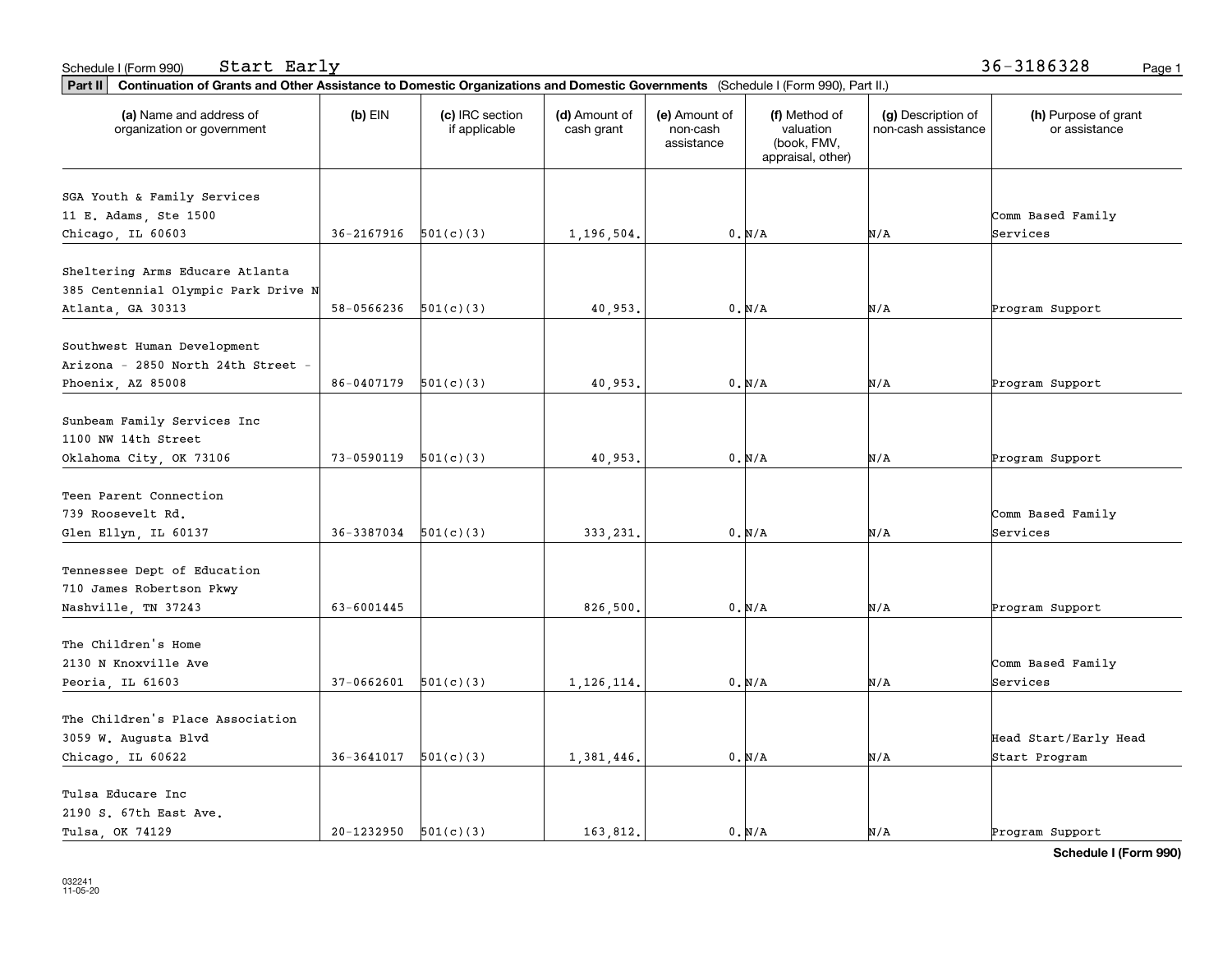36-3186328

| (a) Name and address of<br>organization or government | $(b)$ EIN  | (c) IRC section<br>if applicable | (d) Amount of<br>cash grant | (e) Amount of<br>non-cash<br>assistance | (f) Method of<br>valuation<br>(book, FMV,<br>appraisal, other) | (g) Description of<br>non-cash assistance | (h) Purpose of grant<br>or assistance |
|-------------------------------------------------------|------------|----------------------------------|-----------------------------|-----------------------------------------|----------------------------------------------------------------|-------------------------------------------|---------------------------------------|
| United Methodist Children's Home                      |            |                                  |                             |                                         |                                                                |                                           |                                       |
| 2023 Richview Road                                    |            |                                  |                             |                                         |                                                                |                                           | Comm Based Family                     |
|                                                       | 37-0673515 | 501(c)(3)                        |                             |                                         | 0. N/A                                                         | N/A                                       | Services                              |
| Mt. Vernon, IL 62864                                  |            |                                  | 649,939.                    |                                         |                                                                |                                           |                                       |
| United Way of Miami                                   |            |                                  |                             |                                         |                                                                |                                           |                                       |
| 3250 SW 3rd Avenue                                    |            |                                  |                             |                                         |                                                                |                                           |                                       |
| Miami, FL 33129                                       | 59-0830840 | 501(c)(3)                        | 40,953.                     |                                         | 0. N/A                                                         | N/A                                       | Program Support                       |
| University of North Carolina at                       |            |                                  |                             |                                         |                                                                |                                           |                                       |
| Chapel Hill Office - 104 AIRPORT                      |            |                                  |                             |                                         |                                                                |                                           | National Center on                    |
| DRIVE, SUITE 2200, CB1350 - Chapel                    |            |                                  |                             |                                         |                                                                |                                           | Parent, Family, and                   |
| Hill, NC 25799                                        | 56-6001393 | 501(c)(3)                        | 67,493.                     |                                         | 0. N/A                                                         | N/A                                       | Community Engagement                  |
|                                                       |            |                                  |                             |                                         |                                                                |                                           |                                       |
| Washington State Dept. of Children                    |            |                                  |                             |                                         |                                                                |                                           |                                       |
| 1110 Jefferson Street SE                              |            |                                  |                             |                                         |                                                                |                                           |                                       |
| Olympia, WA 98501                                     | 82-3847397 |                                  | 503,604.                    |                                         | 0. N/A                                                         | N/A                                       | Program Support                       |
|                                                       |            |                                  |                             |                                         |                                                                |                                           |                                       |
| Winnebago Tribe of Nebraska                           |            |                                  |                             |                                         |                                                                |                                           |                                       |
| PO Box 687                                            |            |                                  |                             |                                         |                                                                |                                           |                                       |
| Winnebago, NE 68071                                   | 47-0489118 |                                  | 40,593.                     |                                         | 0. N/A                                                         | N/A                                       | Program Support                       |
|                                                       |            |                                  |                             |                                         |                                                                |                                           |                                       |
| YWCA - Harris                                         |            |                                  |                             |                                         |                                                                |                                           |                                       |
| 360 N Wabash Ave., Ste. 800                           |            |                                  |                             |                                         |                                                                |                                           | Comm Based Family                     |
| Chicago, IL 60601                                     | 36-2179765 | 501(c)(3)                        | 334,920.                    |                                         | 0. N/A                                                         | N/A                                       | Services                              |
|                                                       |            |                                  |                             |                                         |                                                                |                                           |                                       |
|                                                       |            |                                  |                             |                                         |                                                                |                                           |                                       |
|                                                       |            |                                  |                             |                                         |                                                                |                                           |                                       |
|                                                       |            |                                  |                             |                                         |                                                                |                                           |                                       |
|                                                       |            |                                  |                             |                                         |                                                                |                                           |                                       |
|                                                       |            |                                  |                             |                                         |                                                                |                                           |                                       |
|                                                       |            |                                  |                             |                                         |                                                                |                                           |                                       |
|                                                       |            |                                  |                             |                                         |                                                                |                                           |                                       |
|                                                       |            |                                  |                             |                                         |                                                                |                                           |                                       |
|                                                       |            |                                  |                             |                                         |                                                                |                                           |                                       |
|                                                       |            |                                  |                             |                                         |                                                                |                                           |                                       |
|                                                       |            |                                  |                             |                                         |                                                                |                                           |                                       |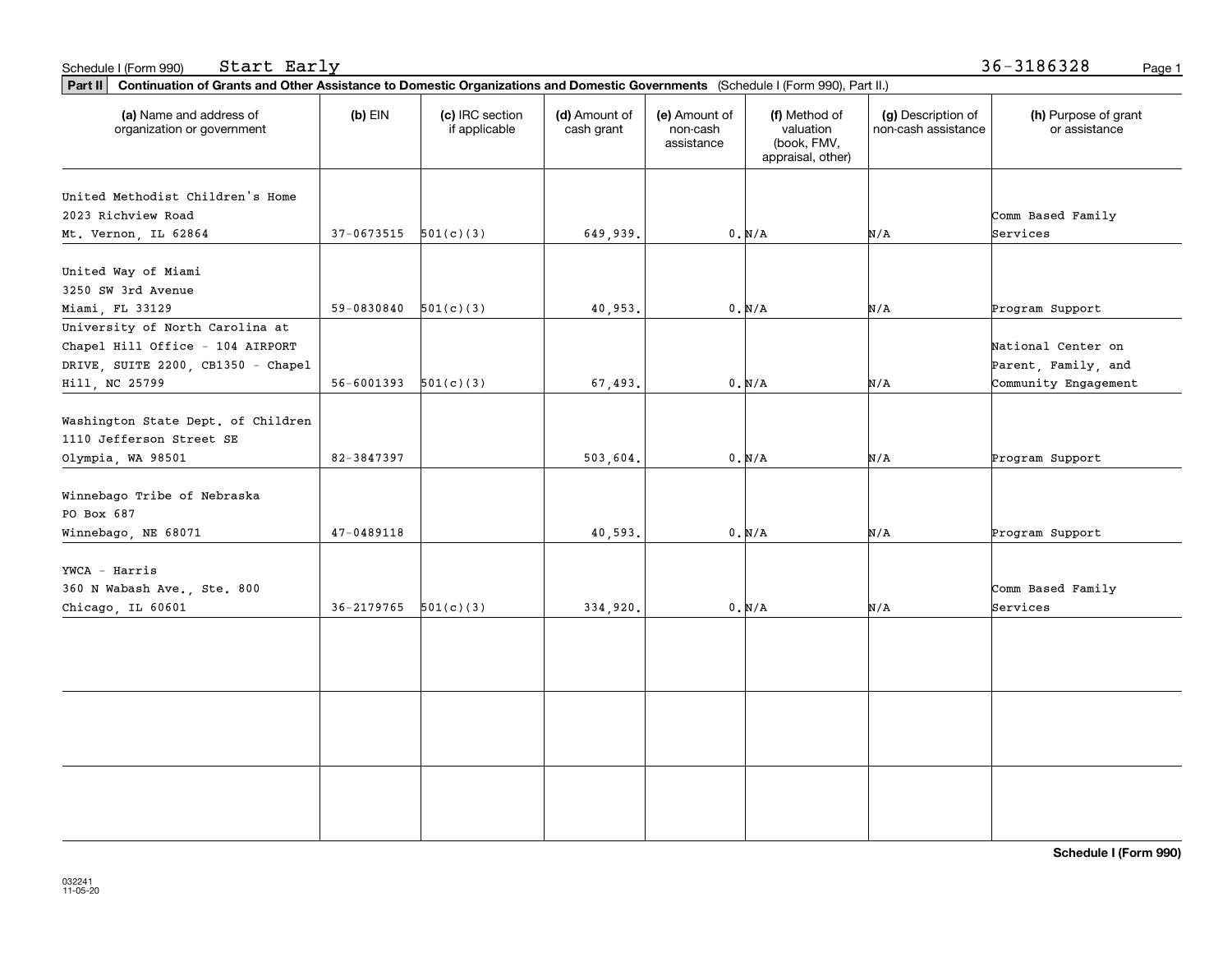**2**

**Part III** | Grants and Other Assistance to Domestic Individuals. Complete if the organization answered "Yes" on Form 990, Part IV, line 22. Part III can be duplicated if additional space is needed.

| (a) Type of grant or assistance                                                                                                                      | (b) Number of<br>recipients | (c) Amount of<br>cash grant | (d) Amount of non-<br>cash assistance | (e) Method of valuation<br>(book, FMV, appraisal, other) | (f) Description of noncash assistance |  |  |  |  |
|------------------------------------------------------------------------------------------------------------------------------------------------------|-----------------------------|-----------------------------|---------------------------------------|----------------------------------------------------------|---------------------------------------|--|--|--|--|
|                                                                                                                                                      |                             |                             |                                       |                                                          |                                       |  |  |  |  |
| COVID-19 relief for families                                                                                                                         | 169                         | 38,401.                     | $\mathfrak o$ .                       |                                                          |                                       |  |  |  |  |
|                                                                                                                                                      |                             |                             |                                       |                                                          |                                       |  |  |  |  |
|                                                                                                                                                      |                             |                             |                                       |                                                          |                                       |  |  |  |  |
|                                                                                                                                                      |                             |                             |                                       |                                                          |                                       |  |  |  |  |
|                                                                                                                                                      |                             |                             |                                       |                                                          |                                       |  |  |  |  |
|                                                                                                                                                      |                             |                             |                                       |                                                          |                                       |  |  |  |  |
|                                                                                                                                                      |                             |                             |                                       |                                                          |                                       |  |  |  |  |
|                                                                                                                                                      |                             |                             |                                       |                                                          |                                       |  |  |  |  |
|                                                                                                                                                      |                             |                             |                                       |                                                          |                                       |  |  |  |  |
| Supplemental Information. Provide the information required in Part I, line 2; Part III, column (b); and any other additional information.<br>Part IV |                             |                             |                                       |                                                          |                                       |  |  |  |  |
| Part I, Line 2:                                                                                                                                      |                             |                             |                                       |                                                          |                                       |  |  |  |  |
| 그 그는 그 사람들을 지원하고 있다. 그 사람들은 그 사람들은 어디에 대해 보고 있다.<br>п.                                                                                               |                             |                             |                                       |                                                          |                                       |  |  |  |  |

Start Early monitors the use of grant funds through established procedures

written in our agreements with sites. Throughout the fiscal year, Start

Early staff routinely monitors the annual budgets, quarterly expense

reports, and progress reports from sites. Close monitoring of their

financial reports ensures that program funds are efficiently expended.

Annual fiscal and program reports are reviewed and approved by Start

Early's fiscal and program staff.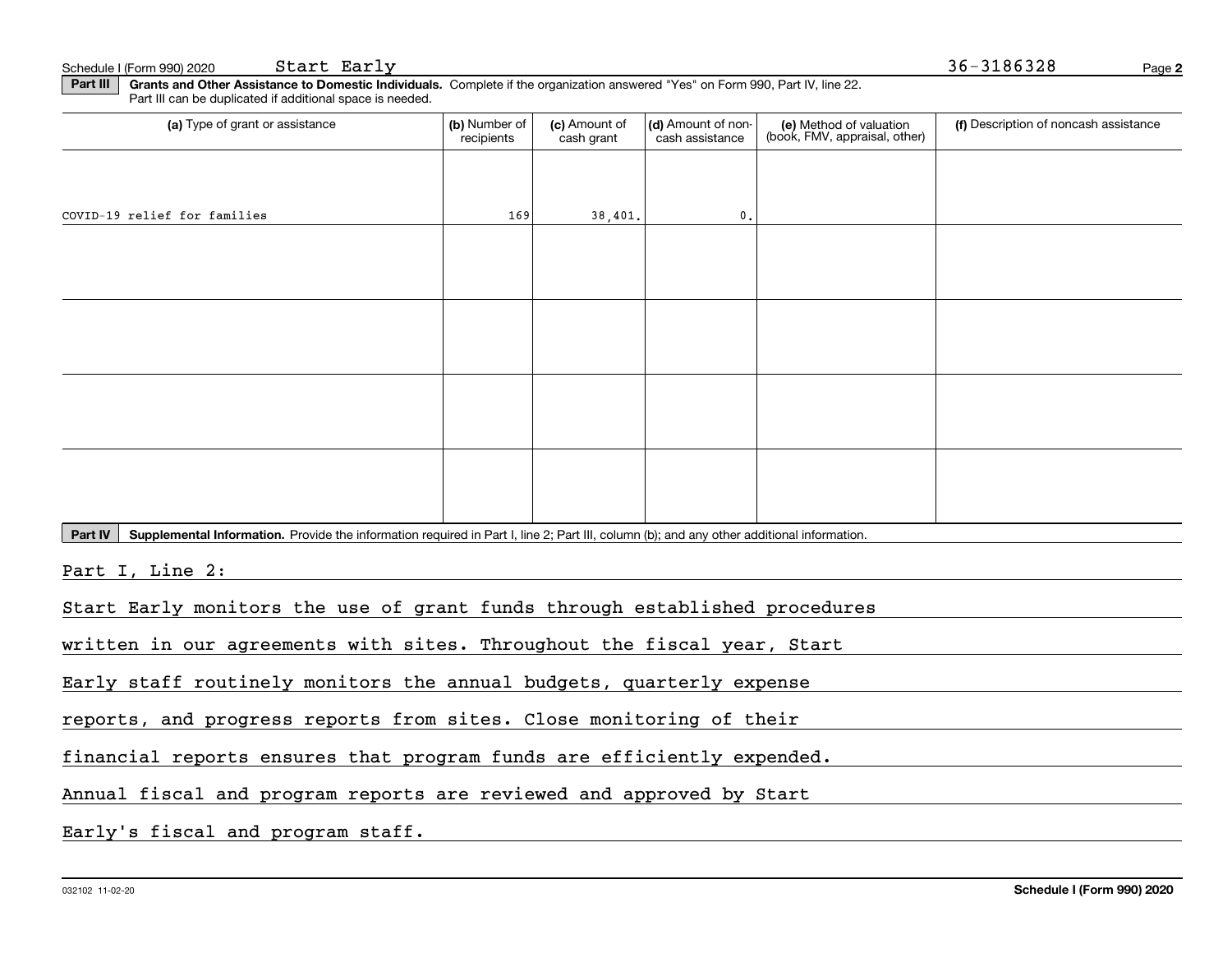|   | <b>SCHEDULE J</b>                                                                   |                                                                                          | <b>Compensation Information</b>                                                                                                                                                                                                      |                                  | OMB No. 1545-0047                     |                       |             |  |  |  |
|---|-------------------------------------------------------------------------------------|------------------------------------------------------------------------------------------|--------------------------------------------------------------------------------------------------------------------------------------------------------------------------------------------------------------------------------------|----------------------------------|---------------------------------------|-----------------------|-------------|--|--|--|
|   | (Form 990)<br>For certain Officers, Directors, Trustees, Key Employees, and Highest |                                                                                          |                                                                                                                                                                                                                                      |                                  |                                       |                       |             |  |  |  |
|   |                                                                                     |                                                                                          | <b>Compensated Employees</b>                                                                                                                                                                                                         |                                  | 2020                                  |                       |             |  |  |  |
|   |                                                                                     |                                                                                          | Complete if the organization answered "Yes" on Form 990, Part IV, line 23.                                                                                                                                                           |                                  |                                       | <b>Open to Public</b> |             |  |  |  |
|   | Department of the Treasury<br>Internal Revenue Service                              |                                                                                          | Attach to Form 990.<br>$\blacktriangleright$ Go to www.irs.gov/Form990 for instructions and the latest information.                                                                                                                  |                                  | Inspection                            |                       |             |  |  |  |
|   | Name of the organization                                                            |                                                                                          |                                                                                                                                                                                                                                      |                                  | <b>Employer identification number</b> |                       |             |  |  |  |
|   |                                                                                     | Start Early                                                                              |                                                                                                                                                                                                                                      |                                  | 36-3186328                            |                       |             |  |  |  |
|   | Part I                                                                              | <b>Questions Regarding Compensation</b>                                                  |                                                                                                                                                                                                                                      |                                  |                                       |                       |             |  |  |  |
|   |                                                                                     |                                                                                          |                                                                                                                                                                                                                                      |                                  |                                       | Yes                   | No          |  |  |  |
|   |                                                                                     |                                                                                          | Check the appropriate box(es) if the organization provided any of the following to or for a person listed on Form 990,                                                                                                               |                                  |                                       |                       |             |  |  |  |
|   |                                                                                     |                                                                                          | Part VII, Section A, line 1a. Complete Part III to provide any relevant information regarding these items.                                                                                                                           |                                  |                                       |                       |             |  |  |  |
|   | First-class or charter travel                                                       |                                                                                          | Housing allowance or residence for personal use                                                                                                                                                                                      |                                  |                                       |                       |             |  |  |  |
|   | Travel for companions                                                               |                                                                                          | Payments for business use of personal residence                                                                                                                                                                                      |                                  |                                       |                       |             |  |  |  |
|   |                                                                                     | Tax indemnification and gross-up payments                                                | Health or social club dues or initiation fees                                                                                                                                                                                        |                                  |                                       |                       |             |  |  |  |
|   |                                                                                     | Discretionary spending account                                                           | Personal services (such as maid, chauffeur, chef)                                                                                                                                                                                    |                                  |                                       |                       |             |  |  |  |
|   |                                                                                     |                                                                                          |                                                                                                                                                                                                                                      |                                  |                                       |                       |             |  |  |  |
|   |                                                                                     |                                                                                          | <b>b</b> If any of the boxes on line 1a are checked, did the organization follow a written policy regarding payment or                                                                                                               |                                  |                                       |                       |             |  |  |  |
|   |                                                                                     |                                                                                          |                                                                                                                                                                                                                                      |                                  | 1b                                    |                       |             |  |  |  |
| 2 |                                                                                     |                                                                                          | Did the organization require substantiation prior to reimbursing or allowing expenses incurred by all directors,                                                                                                                     |                                  |                                       |                       |             |  |  |  |
|   |                                                                                     |                                                                                          |                                                                                                                                                                                                                                      |                                  | $\mathbf{2}$                          |                       |             |  |  |  |
|   |                                                                                     |                                                                                          |                                                                                                                                                                                                                                      |                                  |                                       |                       |             |  |  |  |
| з |                                                                                     |                                                                                          | Indicate which, if any, of the following the organization used to establish the compensation of the organization's                                                                                                                   |                                  |                                       |                       |             |  |  |  |
|   |                                                                                     |                                                                                          | CEO/Executive Director. Check all that apply. Do not check any boxes for methods used by a related organization to                                                                                                                   |                                  |                                       |                       |             |  |  |  |
|   |                                                                                     | establish compensation of the CEO/Executive Director, but explain in Part III.           |                                                                                                                                                                                                                                      |                                  |                                       |                       |             |  |  |  |
|   | $X$ Compensation committee                                                          |                                                                                          | Written employment contract                                                                                                                                                                                                          |                                  |                                       |                       |             |  |  |  |
|   |                                                                                     | $\boxed{\text{X}}$ Independent compensation consultant                                   | $X$ Compensation survey or study                                                                                                                                                                                                     |                                  |                                       |                       |             |  |  |  |
|   | $\boxed{\text{X}}$ Form 990 of other organizations                                  |                                                                                          | $X$ Approval by the board or compensation committee                                                                                                                                                                                  |                                  |                                       |                       |             |  |  |  |
|   |                                                                                     |                                                                                          |                                                                                                                                                                                                                                      |                                  |                                       |                       |             |  |  |  |
| 4 |                                                                                     |                                                                                          | During the year, did any person listed on Form 990, Part VII, Section A, line 1a, with respect to the filing                                                                                                                         |                                  |                                       |                       |             |  |  |  |
|   | organization or a related organization:                                             |                                                                                          |                                                                                                                                                                                                                                      |                                  |                                       |                       |             |  |  |  |
| а |                                                                                     | Receive a severance payment or change-of-control payment?                                |                                                                                                                                                                                                                                      |                                  | 4a                                    |                       | х           |  |  |  |
| b |                                                                                     | Participate in or receive payment from a supplemental nonqualified retirement plan?      |                                                                                                                                                                                                                                      |                                  | 4b                                    |                       | X           |  |  |  |
|   |                                                                                     | Participate in or receive payment from an equity-based compensation arrangement?         |                                                                                                                                                                                                                                      |                                  | 4с                                    |                       | $\mathbf X$ |  |  |  |
|   |                                                                                     |                                                                                          | If "Yes" to any of lines 4a-c, list the persons and provide the applicable amounts for each item in Part III.                                                                                                                        |                                  |                                       |                       |             |  |  |  |
|   |                                                                                     |                                                                                          |                                                                                                                                                                                                                                      |                                  |                                       |                       |             |  |  |  |
|   |                                                                                     | Only section 501(c)(3), 501(c)(4), and 501(c)(29) organizations must complete lines 5-9. |                                                                                                                                                                                                                                      |                                  |                                       |                       |             |  |  |  |
| 5 |                                                                                     |                                                                                          | For persons listed on Form 990, Part VII, Section A, line 1a, did the organization pay or accrue any compensation                                                                                                                    |                                  |                                       |                       |             |  |  |  |
|   | contingent on the revenues of:                                                      |                                                                                          |                                                                                                                                                                                                                                      |                                  |                                       |                       |             |  |  |  |
| a |                                                                                     |                                                                                          | The organization? <b>With the contract of the contract of the contract of the contract of the contract of the contract of the contract of the contract of the contract of the contract of the contract of the contract of the co</b> |                                  | 5a                                    |                       | х           |  |  |  |
|   |                                                                                     |                                                                                          |                                                                                                                                                                                                                                      |                                  | 5b                                    |                       | $\mathbf X$ |  |  |  |
|   |                                                                                     | If "Yes" on line 5a or 5b, describe in Part III.                                         |                                                                                                                                                                                                                                      |                                  |                                       |                       |             |  |  |  |
|   |                                                                                     |                                                                                          | 6 For persons listed on Form 990, Part VII, Section A, line 1a, did the organization pay or accrue any compensation                                                                                                                  |                                  |                                       |                       |             |  |  |  |
|   | contingent on the net earnings of:                                                  |                                                                                          |                                                                                                                                                                                                                                      |                                  |                                       |                       |             |  |  |  |
| a |                                                                                     |                                                                                          | The organization? <b>With the contract of the contract of the contract of the contract of the contract of the contract of the contract of the contract of the contract of the contract of the contract of the contract of the co</b> |                                  | 6a                                    |                       | х           |  |  |  |
|   |                                                                                     |                                                                                          |                                                                                                                                                                                                                                      |                                  | 6b                                    |                       | $\mathbf X$ |  |  |  |
|   |                                                                                     | If "Yes" on line 6a or 6b, describe in Part III.                                         |                                                                                                                                                                                                                                      |                                  |                                       |                       |             |  |  |  |
|   |                                                                                     |                                                                                          | 7 For persons listed on Form 990, Part VII, Section A, line 1a, did the organization provide any nonfixed payments                                                                                                                   |                                  |                                       |                       |             |  |  |  |
|   |                                                                                     |                                                                                          |                                                                                                                                                                                                                                      |                                  | $\overline{7}$                        |                       | х           |  |  |  |
| 8 |                                                                                     |                                                                                          | Were any amounts reported on Form 990, Part VII, paid or accrued pursuant to a contract that was subject to the                                                                                                                      |                                  |                                       |                       |             |  |  |  |
|   |                                                                                     |                                                                                          | initial contract exception described in Regulations section 53.4958-4(a)(3)? If "Yes," describe in Part III                                                                                                                          |                                  | 8                                     |                       | х           |  |  |  |
| 9 |                                                                                     |                                                                                          | If "Yes" on line 8, did the organization also follow the rebuttable presumption procedure described in                                                                                                                               |                                  |                                       |                       |             |  |  |  |
|   |                                                                                     |                                                                                          |                                                                                                                                                                                                                                      |                                  | 9                                     |                       |             |  |  |  |
|   |                                                                                     | For Departuarly Reduction Act Notice, and the Instructions for Form 000                  |                                                                                                                                                                                                                                      | <b>Cohodule 1/Form 0001.2020</b> |                                       |                       |             |  |  |  |

LHA For Paperwork Reduction Act Notice, see the Instructions for Form 990. Schedule J (Form 990) 2020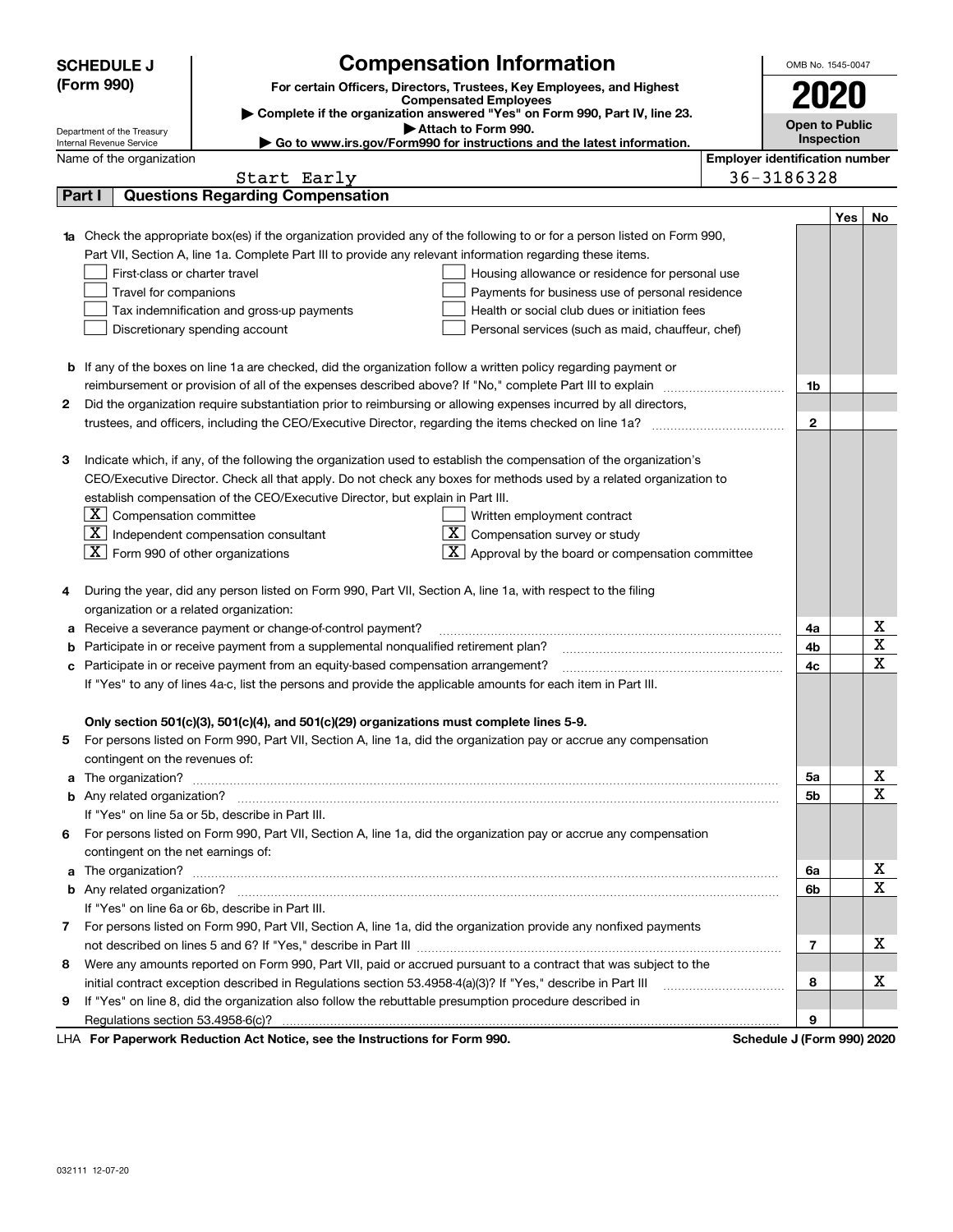#### 36-3186328

**2**

# **Part II Officers, Directors, Trustees, Key Employees, and Highest Compensated Employees.**  Schedule J (Form 990) 2020 Page Use duplicate copies if additional space is needed.

For each individual whose compensation must be reported on Schedule J, report compensation from the organization on row (i) and from related organizations, described in the instructions, on row (ii). Do not list any individuals that aren't listed on Form 990, Part VII.

**Note:**  The sum of columns (B)(i)-(iii) for each listed individual must equal the total amount of Form 990, Part VII, Section A, line 1a, applicable column (D) and (E) amounts for that individual.

|                             |      |                          | (B) Breakdown of W-2 and/or 1099-MISC compensation |                                           | (C) Retirement and             | (D) Nontaxable | (E) Total of columns | (F) Compensation                                           |
|-----------------------------|------|--------------------------|----------------------------------------------------|-------------------------------------------|--------------------------------|----------------|----------------------|------------------------------------------------------------|
| (A) Name and Title          |      | (i) Base<br>compensation | (ii) Bonus &<br>incentive<br>compensation          | (iii) Other<br>reportable<br>compensation | other deferred<br>compensation | benefits       | $(B)(i)-(D)$         | in column (B)<br>reported as deferred<br>on prior Form 990 |
| (1) Ms. Sarah Rittling      | (i)  | 247,186.                 | 0.                                                 | 0.                                        | 16,068.                        | 57,687.        | 320,941.             | 0.                                                         |
| Executive Director, FFYF    | (i)  | 0.                       | 0.                                                 | 0.                                        | 0.                             | 0.             | 0.                   | 0.                                                         |
| Ms. Rebecca Berlin<br>(2)   | (i)  | 214,227.                 | 0.                                                 | 0.                                        | 14,160.                        | 51,418.        | 279,805.             | 0.                                                         |
| Chief Learning Officer      | (ii) | 0.                       | 0.                                                 | 0.                                        | 0.                             | 0.             | 0.                   | 0.                                                         |
| Ms. Claire Dunham<br>(3)    | (i)  | 242,983.                 | 0.                                                 | 0.                                        | 14,179.                        | 15,772.        | 272,934.             | 0.                                                         |
| Senior Vice President       | (i)  | 0.                       | 0.                                                 | 0.                                        | 0.                             | 0.             | 0.                   | 0.                                                         |
| Mr. Michael Hoffman<br>(4)  | (i)  | 264,690.                 | 0.                                                 | 0.                                        | 7,941                          | 0.             | 272,631.             | 0.                                                         |
| Chief Operating Officer     | (ii) | 0.                       | 0.                                                 | 0.                                        | 0.                             | 0.             | 0.                   | $\mathbf 0$ .                                              |
| Ms. Johanna Vetter<br>(5)   | (i)  | 247,000.                 | 0.                                                 | 0.                                        | 15, 210.                       | 0.             | 262,210.             | 0.                                                         |
| Chief Advancement Officer   | (ii) | 0.                       | 0.                                                 | 0.                                        | 0.                             | 0.             | 0.                   | $0$ .                                                      |
| Mr. Cynthia Jackson<br>(6)  | (i)  | 227,048.                 | 0.                                                 | 0.                                        | 14,180.                        | 18,514.        | 259, 742.            | $0$ .                                                      |
| Executive Director, ELN     | (ii) | 0.                       | $0$ .                                              | 0.                                        | 0.                             | 0.             | 0.                   | 0.                                                         |
| Ms. Daphne Logan<br>(7)     | (i)  | 207,252.                 | $0$ .                                              | 0.                                        | 13,056.                        | 28,475.        | 248,783.             | $\mathbf 0$ .                                              |
| Senior Vice President       | (ii) | 0.                       | 0.                                                 | 0.                                        | 0.                             | 0.             | 0.                   | 0.                                                         |
| Ms. Valisa Smith<br>(8)     | (i)  | 197,112.                 | 0.                                                 | 0.                                        | 0.                             | 46,929.        | 244,041              | $\mathbf 0$ .                                              |
| Executive Director          | (i)  | 0.                       | $0$ .                                              | 0.                                        | 0.                             | 0.             | 0.                   | $\mathbf 0$ .                                              |
| Ms. April Wozniak<br>(9)    | (i)  | 220,553.                 | $0$ .                                              | 0.                                        | 12,640.                        | 1,972.         | 235,165.             | 0.                                                         |
| Vice President, Development | (i)  | 0.                       | $0$ .                                              | 0.                                        | 0.                             | 0.             | 0.                   | 0.                                                         |
| (10) Ms. Kristin Bernhard   | (i)  | 201,836.                 | 0.                                                 | 0.                                        | 6, 187.                        | 25,747.        | 233,770.             | 0.                                                         |
| Senior Vice President       | (ii) | 0.                       | 0.                                                 | 0.                                        | 0.                             | 0.             | 0.                   | 0.                                                         |
| (11) Ms. Donna Iwanski      | (i)  | 196,073.                 | 0.                                                 | 0.                                        | 12,521.                        | 19,591.        | 228,185.             | $\mathbf 0$ .                                              |
| Chief Financial Officer     | (ii) | 0.                       | 0.                                                 | 0.                                        | 0.                             | 0.             | 0.                   | $\mathbf 0$ .                                              |
|                             | (i)  |                          |                                                    |                                           |                                |                |                      |                                                            |
|                             | (i)  |                          |                                                    |                                           |                                |                |                      |                                                            |
|                             | (i)  |                          |                                                    |                                           |                                |                |                      |                                                            |
|                             | (i)  |                          |                                                    |                                           |                                |                |                      |                                                            |
|                             | (i)  |                          |                                                    |                                           |                                |                |                      |                                                            |
|                             | (i)  |                          |                                                    |                                           |                                |                |                      |                                                            |
|                             | (i)  |                          |                                                    |                                           |                                |                |                      |                                                            |
|                             | (i)  |                          |                                                    |                                           |                                |                |                      |                                                            |
|                             | (i)  |                          |                                                    |                                           |                                |                |                      |                                                            |
|                             | (ii) |                          |                                                    |                                           |                                |                |                      |                                                            |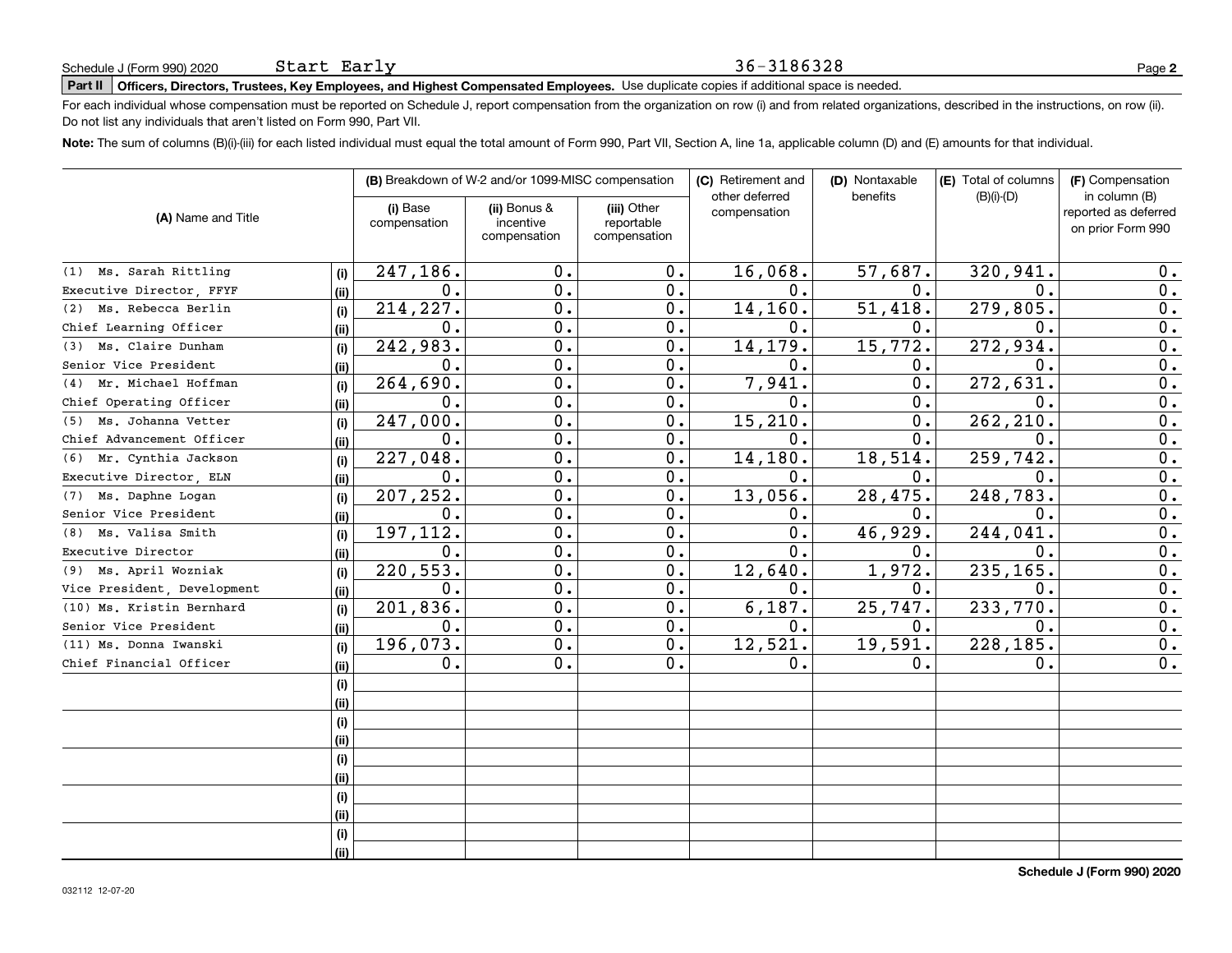### **Part III Supplemental Information**

Schedule J (Form 990) 2020 Start Early 36-3186328<br>
Part III Supplemental Information<br>
Provide the information, explanation, or descriptions required for Part I, lines 1a, 1b, 3, 4a, 4b, 4c, 5a, 5b, 6a, 6b, 7, and 8, and fo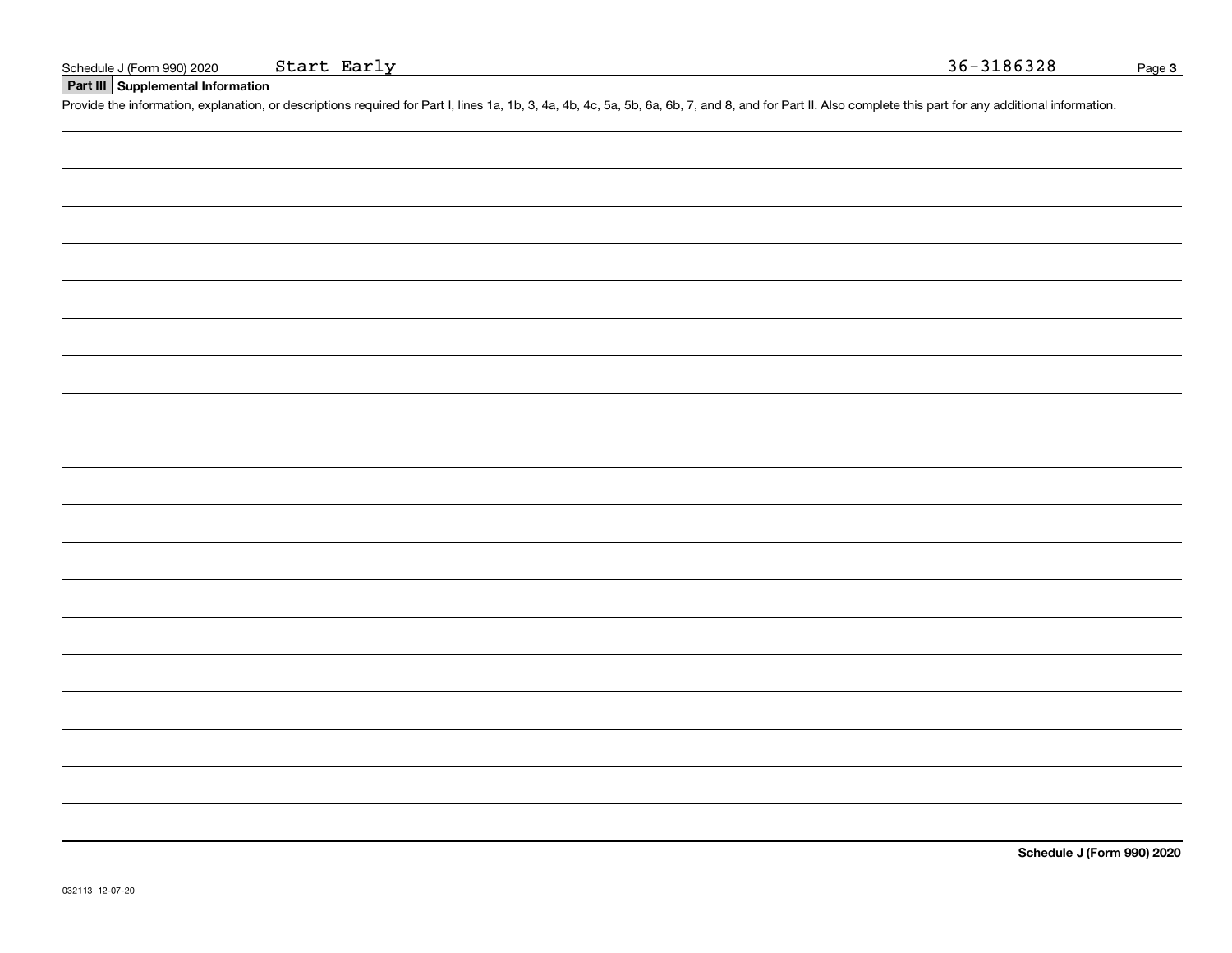**(Form 990 or 990-EZ)**



Start Early 36-3186328

Form 990, Part I, Line 1, Description of Organization Mission:

Start Early advances quality early learning for families with children,

before birth through their earliest years, to help close the

opportunity gap.

LHA For Paperwork Reduction Act Notice, see the Instructions for Form 990 or 990-EZ. Schedule O (Form 990 or 990-EZ) 2020 Form 990, Part III, Line 4c, Program Service Accomplishments: The Quality, Solutions, and Impact programs connect early childhood professionals with the tools and knowledge they need to deliver strong child outcomes. Our portfolio of solutions translates field-tested approaches to training early childhood educations into research-validated professional development offerings. From our decades of experience supporting teachers, leaders, and home visitors across Illinois, and the nation, we have designed a portfolio of in-person and online training programs to help early childhood professionals deliver high-quality learning experiences. The Essential 0-5 Survey (formerly known as Early Education Essentials) is an evidence-based measurement system that acts as a catalyst for program improvement delivering transformative results among staff, families, and children. The Essential Fellowship (formerly known as Lead Learn Excel) is an individualized, immersive training experience for early educational leaders. The Essential Practices of Educare (formerly known as Educare Best Practices Training) pass on the knowledge and practices from Educare's best-in-class early childhood programs to educators and communities across the country. The Partnership for Pre-K Improvement initiative launched in 2017 to learn together with states about how to build quality, equitable pre-K systems. PPI's unique approach - in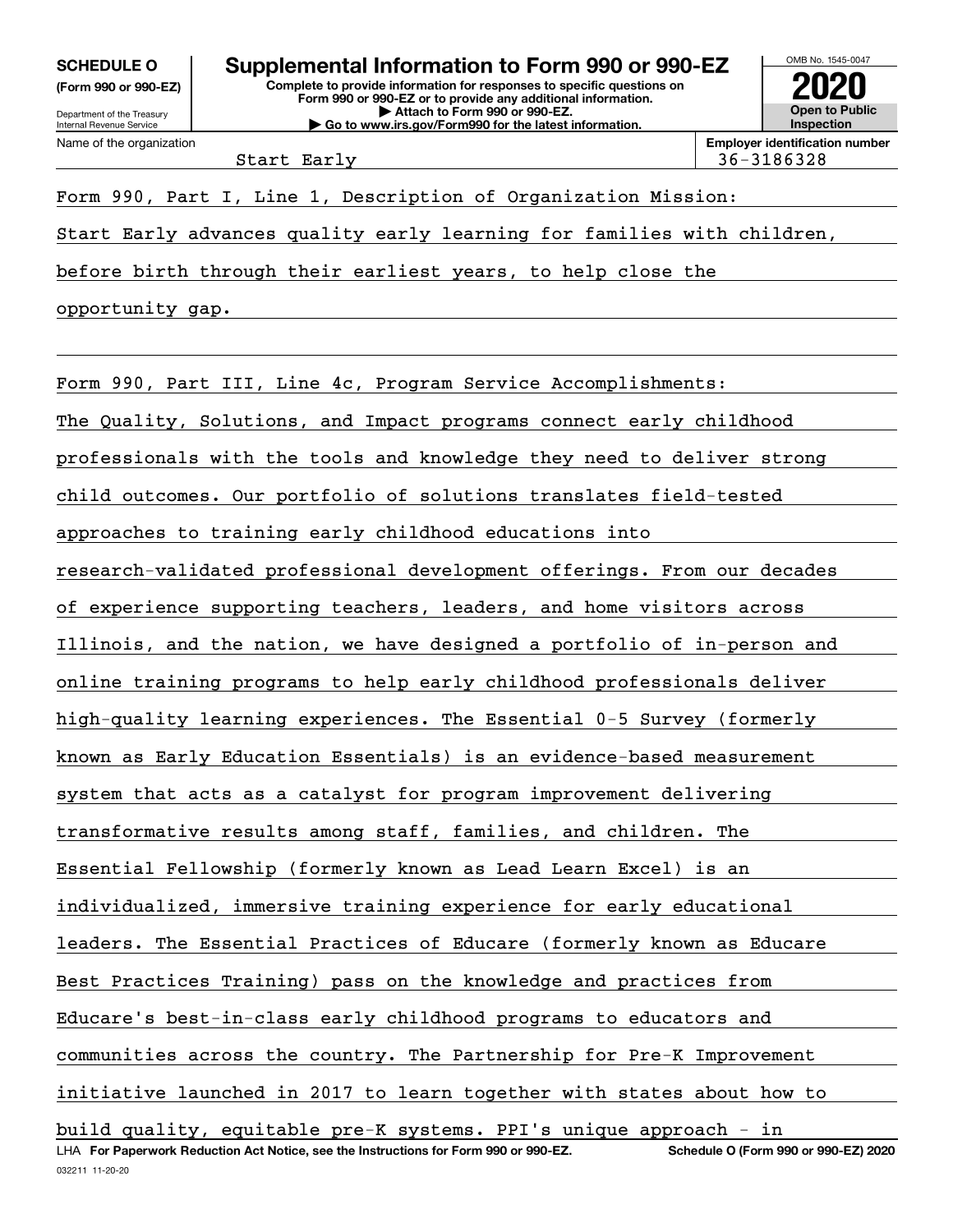| Schedule O (Form 990 or 990-EZ) 2020                                  | Page 2                                              |
|-----------------------------------------------------------------------|-----------------------------------------------------|
| Name of the organization<br>Start Early                               | <b>Employer identification number</b><br>36-3186328 |
| three states, Washington, Oregon and Tennessee - fosters partnerships |                                                     |
| across program, advocacy, and research organizations in support of a  |                                                     |
| common vision for pre-K systems improvement that will result in       |                                                     |
| improved classroom quality and outcomes for children.                 |                                                     |

Form 990, Part III, Line 4d, Other Program Services:

The national policy team and educare learning network (ELN) extend the impact of Start Early's extensive early childhood knowledge and expertise in states across the country through consultation and technical assistance on program, public policy and systems work; research and evaluation; organizational capacity building; and philanthropic engagement strategies. The ELN is a multi-state collective of educare schools that provides and promotes high-quality, outcomes-based learning environments for vulnerable children, birth to five, and their families. The ELN also shares expertise with educators, researchers and policymakers so they can strengthen their own communities. An avenue used to share expertise is through Educare Best Practices training, which is a professional development series that provides practical instruction to make it easier for center- and school-based program leaders, teachers and family engagement staff to focus their time and resources on cross-cutting practices that lead to improvement at the individual child, classroom and program levels. Expenses \$ 5,685,953. incl grants of \$ 1,241,582. Revenue \$ 305,196.

Professional Learning Network & Washington State

Expenses  $$5,947,893.$  including grants of  $$610,992.$  Revenue  $$146,014.$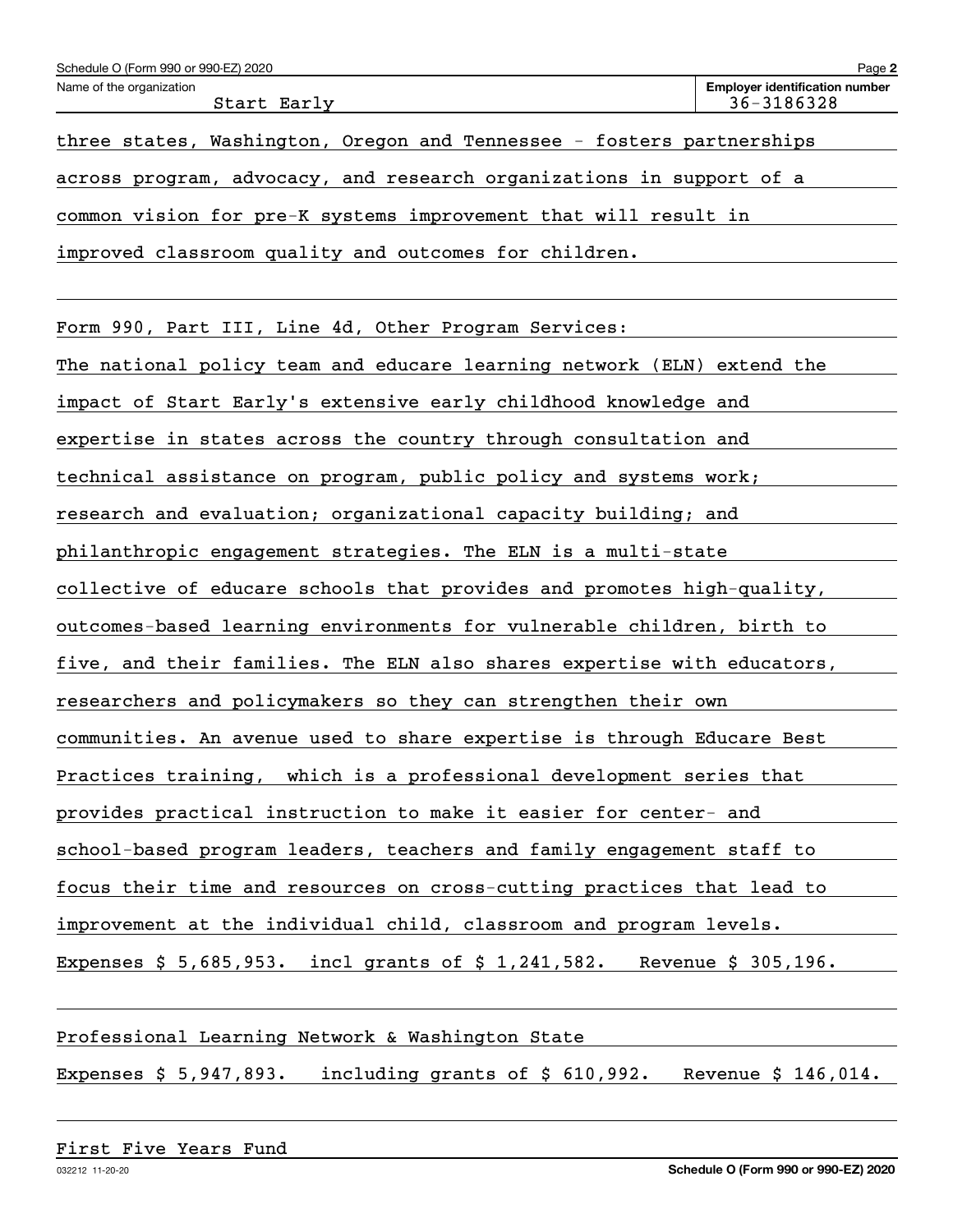| Schedule O (Form 990 or 990-EZ) 2020                                                                | Page 2                                              |
|-----------------------------------------------------------------------------------------------------|-----------------------------------------------------|
| Name of the organization<br>Start Early                                                             | <b>Employer identification number</b><br>36-3186328 |
| including grants of \$ 25,000.<br>Expenses $$3,898,980.$                                            | Revenue $$0.$                                       |
| Illinois Policy Team                                                                                |                                                     |
| including grants of \$ 0.<br>Expenses $$1,786,441.$                                                 | Revenue $$22,500.$                                  |
| Knowledge Navigator                                                                                 |                                                     |
| Expenses $$1,553,897.$<br>including grants of \$ 0.<br>Revenue $$0.$                                |                                                     |
| Research-Practice Partnership                                                                       |                                                     |
| including grants of $\sharp$ 0.<br>Expenses $$323,766$ .<br>Revenue $\sharp$ 0.                     |                                                     |
| Early Learning Lab<br>including grants of $\sharp$ 0.<br>Expenses $$262,836.$<br>Revenue $$26,150.$ |                                                     |
| National Center<br>including grants of \$ 0.<br>Expenses $$2,642,671.$<br>Revenue $$0.$             |                                                     |
| Form 990, Part VI, Section B, line 11b:                                                             |                                                     |
| The Form 990 is prepared by a national public accounting firm. The finance                          |                                                     |
| committee of the Board of Directors reviews and comments on the draft Form                          |                                                     |
| 990. The full Board subsequently receives the draft Form 990 prior to its                           |                                                     |
| electronic filing with the IRS.                                                                     |                                                     |
| Form 990, Part VI, Section B, Line 12c:                                                             |                                                     |
| The director or key employee is obligated to disclose any conflict of                               |                                                     |
| interest. The executive committee reviews and votes on recommendations to                           |                                                     |
| the Board regarding the conflict of interest. The full Board takes action                           |                                                     |
| on the recommendations. The minutes of the meeting are disclosed to the<br>032212 11-20-20          | Schedule O (Form 990 or 990-EZ) 2020                |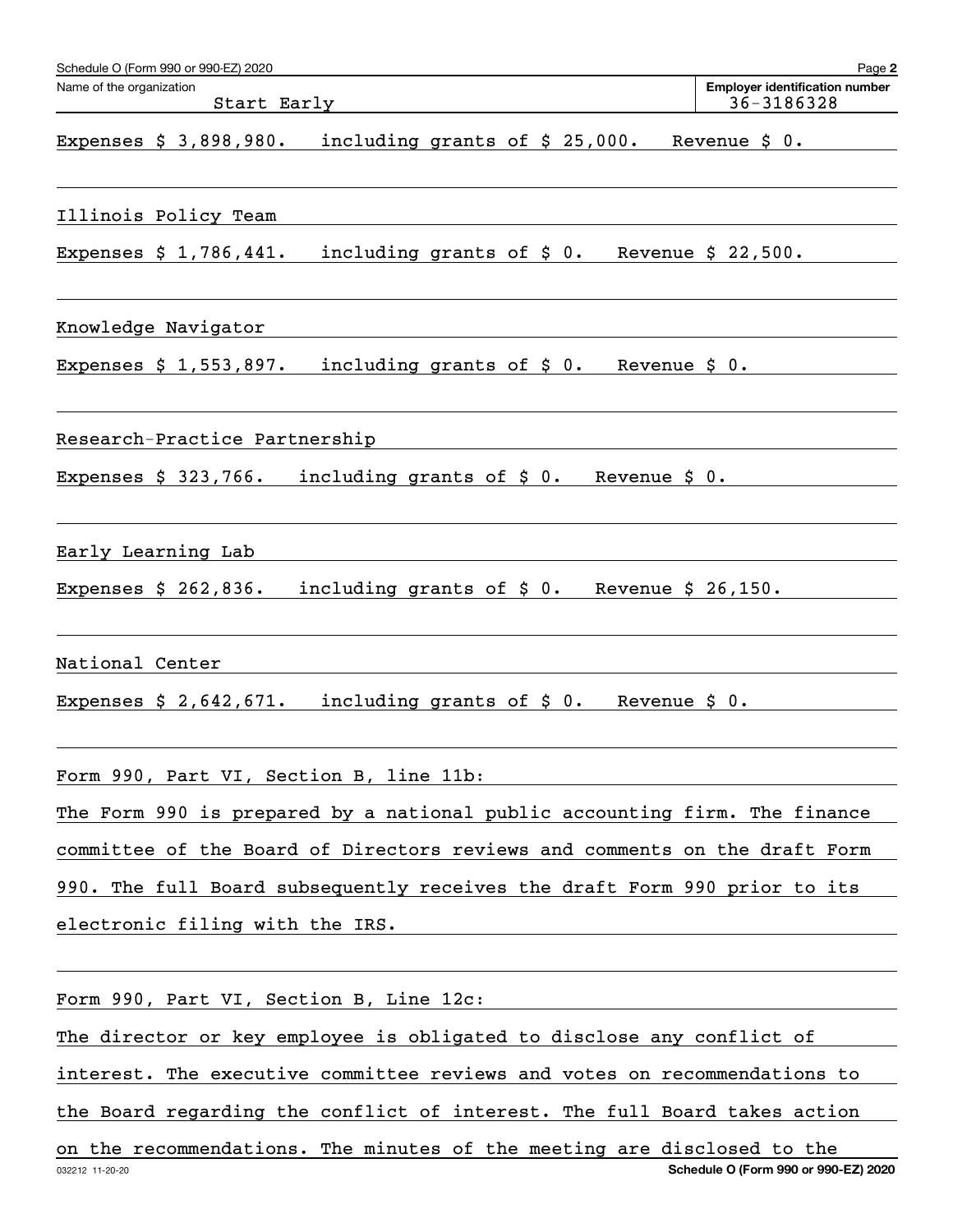Start Early 36-3186328

full Board membership.

Form 990, Part VI, Section B, Line 15:

In preparation for the budget each year, the performance and compensation committee, an independent committee of the Board of Directors, reviews and approves the proposed compensation for Start Early president, COO, and all other key employees using contemporaneous documentation which is measured against comparable data from the market.

An independent compensation firm provided market data to assist Start Early in determining the reasonableness of the compensation provided to members of Start Early's executive team, consistent with guidance in Treasury regulations under Internal Revenue Code (IRC) Section 4958

Form 990, Part VI, Section C, Line 19: The annual report, which includes audited financial statements, is posted on Start Early's website. The articles of incorporation, bylaws, and conflict of interest policy are available upon request.

Form 990, Part XI, line 9, Changes in Net Assets:

Net assets received from acquisition 114,148.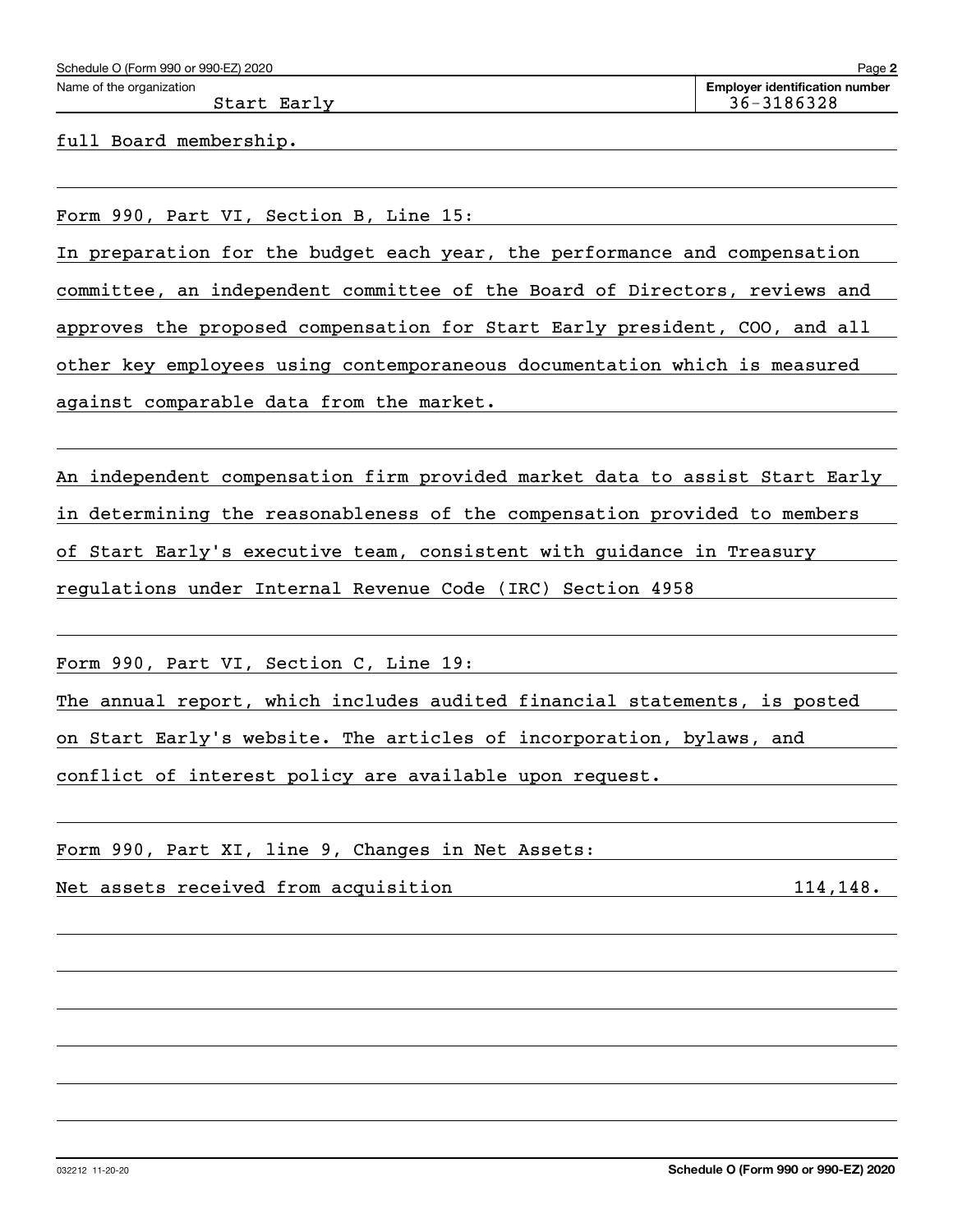| <b>SCHEDULE R</b> |
|-------------------|
| ----              |

**(Form 990)**

## **Related Organizations and Unrelated Partnerships**

**Complete if the organization answered "Yes" on Form 990, Part IV, line 33, 34, 35b, 36, or 37.** |

**Attach to Form 990.**  |

OMB No. 1545-0047 **2020**

**Open to Public**

Department of the Treasury Internal Revenue Service

**| Go to www.irs.gov/Form990 for instructions and the latest information. Inspection**

Name of the organization

Start Early

**Employer identification number** 36-3186328

**Part I Identification of Disregarded Entities.**  Complete if the organization answered "Yes" on Form 990, Part IV, line 33.

| (a)<br>Name, address, and EIN (if applicable)<br>of disregarded entity | (b)<br>Primary activity | (c)<br>Legal domicile (state or<br>foreign country) | (d)<br>Total income | (e)<br>End-of-year assets | (f)<br>Direct controlling<br>entity |
|------------------------------------------------------------------------|-------------------------|-----------------------------------------------------|---------------------|---------------------------|-------------------------------------|
| Bounce Network LLC - 27-0294142                                        |                         |                                                     |                     |                           |                                     |
| 33 W. Monroe, Suite 1200                                               |                         |                                                     |                     |                           |                                     |
| Chicago, IL 60603                                                      | Educare Exp             | Delaware                                            | 0.                  |                           | 0. Start Early                      |
| First Five Years Fund LLC - $85-4329600$                               |                         |                                                     |                     |                           |                                     |
| 33 W. Monroe, Suite 1200                                               |                         |                                                     |                     |                           |                                     |
| Chicago IL 60603                                                       | Child Program           | Delaware                                            | 3,071,246.          |                           | 1,441,307. Start Early              |
|                                                                        |                         |                                                     |                     |                           |                                     |
|                                                                        |                         |                                                     |                     |                           |                                     |

**Identification of Related Tax-Exempt Organizations.** Complete if the organization answered "Yes" on Form 990, Part IV, line 34, because it had one or more related tax-exempt **Part II** organizations during the tax year.

| (a)<br>Name, address, and EIN<br>of related organization | (b)<br>Primary activity   | (c)<br>Legal domicile (state or<br>foreign country) | (d)<br><b>Exempt Code</b><br>section | (e)<br>Public charity<br>status (if section | (f)<br>Direct controlling<br>entity |     | $(g)$<br>Section 512(b)(13)<br>controlled<br>entity? |
|----------------------------------------------------------|---------------------------|-----------------------------------------------------|--------------------------------------|---------------------------------------------|-------------------------------------|-----|------------------------------------------------------|
|                                                          |                           |                                                     |                                      | 501(c)(3)                                   |                                     | Yes | No                                                   |
| Bounce DC - 27-1349287                                   |                           |                                                     |                                      |                                             |                                     |     |                                                      |
| 33 W. Monroe, Suite 1200                                 |                           |                                                     |                                      |                                             |                                     |     |                                                      |
| Chicago, IL 60603                                        | Educare CTR               | District of Columbia $501(c)(3)$                    |                                      | Line $12a$ , I                              | Start Early                         | X   |                                                      |
| First Five Action Fund - 85-1075023                      |                           |                                                     |                                      |                                             |                                     |     |                                                      |
| 1010 Vermont Avenue NW, Suite 1000                       | Advocate for high-quality |                                                     |                                      |                                             |                                     |     |                                                      |
| Washington, DC 20005                                     | early childhood education | District of Columbia $501(c)(4)$                    |                                      |                                             | Start Early                         | X   |                                                      |
|                                                          |                           |                                                     |                                      |                                             |                                     |     |                                                      |
|                                                          |                           |                                                     |                                      |                                             |                                     |     |                                                      |
|                                                          |                           |                                                     |                                      |                                             |                                     |     |                                                      |
|                                                          |                           |                                                     |                                      |                                             |                                     |     |                                                      |

**For Paperwork Reduction Act Notice, see the Instructions for Form 990. Schedule R (Form 990) 2020**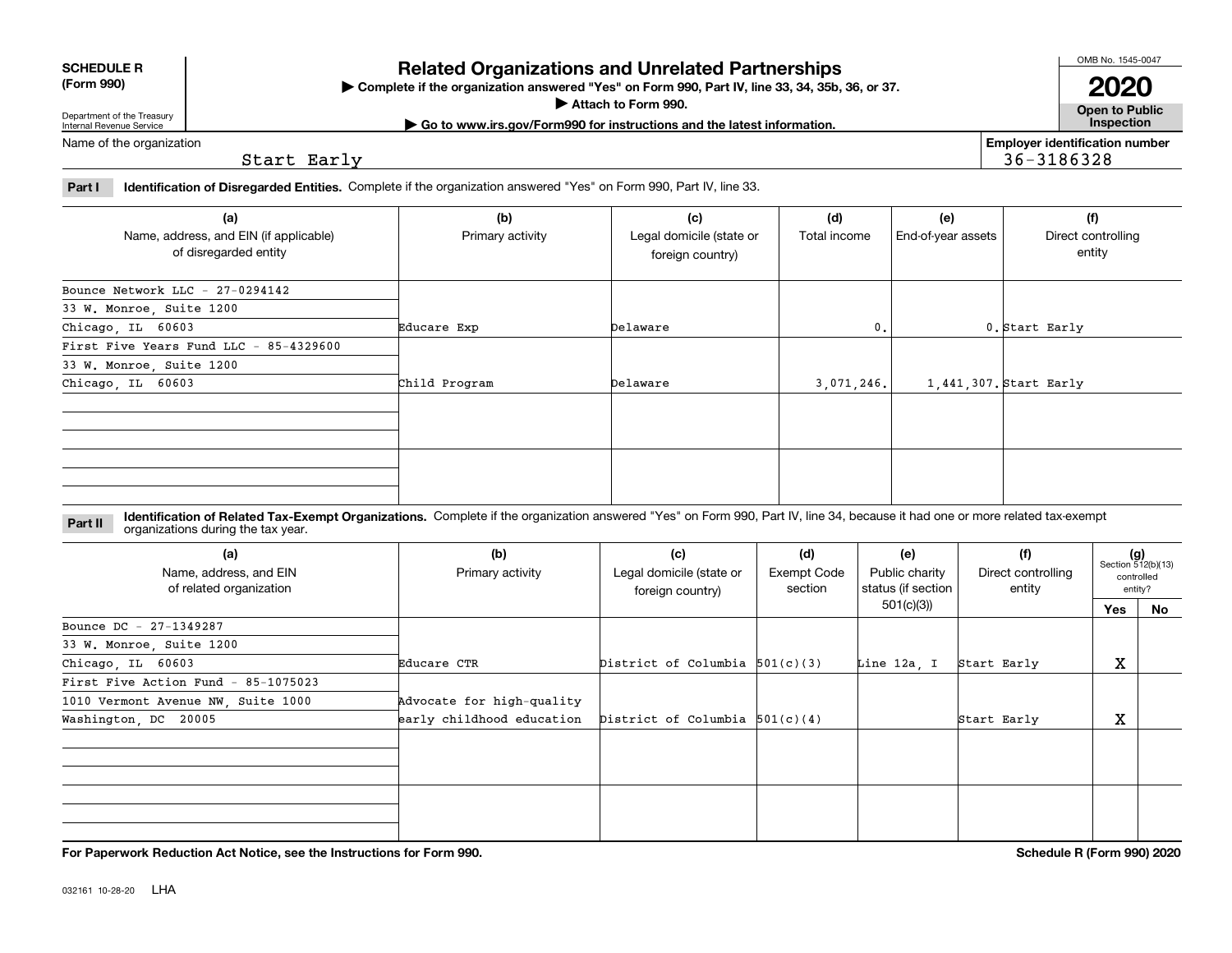**Identification of Related Organizations Taxable as a Partnership.** Complete if the organization answered "Yes" on Form 990, Part IV, line 34, because it had one or more related **Part III** organizations treated as a partnership during the tax year.

| (a)                                               | (b)              | (c)                                       | (d)                          | (e)                                                                                        | (f)                      | (g)                               |            | (h)                              | (i)                                                                              | (i) | (k)                                         |  |  |  |  |  |  |  |  |  |
|---------------------------------------------------|------------------|-------------------------------------------|------------------------------|--------------------------------------------------------------------------------------------|--------------------------|-----------------------------------|------------|----------------------------------|----------------------------------------------------------------------------------|-----|---------------------------------------------|--|--|--|--|--|--|--|--|--|
| Name, address, and EIN<br>of related organization | Primary activity | Legal<br>domicile<br>(state or<br>foreign | Direct controlling<br>entity | Predominant income<br>(related, unrelated,<br>excluded from tax under<br>sections 512-514) | Share of total<br>income | Share of<br>end-of-year<br>assets |            | Disproportionate<br>allocations? | Code V-UBI<br>amount in box<br>20 of Schedule Partner?<br>K-1 (Form 1065) Yes No |     | General or Percentage<br>managing ownership |  |  |  |  |  |  |  |  |  |
|                                                   |                  | country)                                  |                              |                                                                                            |                          |                                   | $Yes \mid$ | No                               |                                                                                  |     |                                             |  |  |  |  |  |  |  |  |  |
|                                                   |                  |                                           |                              |                                                                                            |                          |                                   |            |                                  |                                                                                  |     |                                             |  |  |  |  |  |  |  |  |  |
|                                                   |                  |                                           |                              |                                                                                            |                          |                                   |            |                                  |                                                                                  |     |                                             |  |  |  |  |  |  |  |  |  |
|                                                   |                  |                                           |                              |                                                                                            |                          |                                   |            |                                  |                                                                                  |     |                                             |  |  |  |  |  |  |  |  |  |
|                                                   |                  |                                           |                              |                                                                                            |                          |                                   |            |                                  |                                                                                  |     |                                             |  |  |  |  |  |  |  |  |  |
|                                                   |                  |                                           |                              |                                                                                            |                          |                                   |            |                                  |                                                                                  |     |                                             |  |  |  |  |  |  |  |  |  |
|                                                   |                  |                                           |                              |                                                                                            |                          |                                   |            |                                  |                                                                                  |     |                                             |  |  |  |  |  |  |  |  |  |
|                                                   |                  |                                           |                              |                                                                                            |                          |                                   |            |                                  |                                                                                  |     |                                             |  |  |  |  |  |  |  |  |  |
|                                                   |                  |                                           |                              |                                                                                            |                          |                                   |            |                                  |                                                                                  |     |                                             |  |  |  |  |  |  |  |  |  |
|                                                   |                  |                                           |                              |                                                                                            |                          |                                   |            |                                  |                                                                                  |     |                                             |  |  |  |  |  |  |  |  |  |
|                                                   |                  |                                           |                              |                                                                                            |                          |                                   |            |                                  |                                                                                  |     |                                             |  |  |  |  |  |  |  |  |  |
|                                                   |                  |                                           |                              |                                                                                            |                          |                                   |            |                                  |                                                                                  |     |                                             |  |  |  |  |  |  |  |  |  |
|                                                   |                  |                                           |                              |                                                                                            |                          |                                   |            |                                  |                                                                                  |     |                                             |  |  |  |  |  |  |  |  |  |
|                                                   |                  |                                           |                              |                                                                                            |                          |                                   |            |                                  |                                                                                  |     |                                             |  |  |  |  |  |  |  |  |  |
|                                                   |                  |                                           |                              |                                                                                            |                          |                                   |            |                                  |                                                                                  |     |                                             |  |  |  |  |  |  |  |  |  |
|                                                   |                  |                                           |                              |                                                                                            |                          |                                   |            |                                  |                                                                                  |     |                                             |  |  |  |  |  |  |  |  |  |
|                                                   |                  |                                           |                              |                                                                                            |                          |                                   |            |                                  |                                                                                  |     |                                             |  |  |  |  |  |  |  |  |  |

**Identification of Related Organizations Taxable as a Corporation or Trust.** Complete if the organization answered "Yes" on Form 990, Part IV, line 34, because it had one or more related **Part IV** organizations treated as a corporation or trust during the tax year.

| (a)<br>Name, address, and EIN<br>of related organization | (b)<br>Primary activity | (c)<br>Legal domicile<br>(state or<br>foreign | (d)<br>Direct controlling<br>entity | (e)<br>Type of entity<br>(C corp, S corp,<br>or trust) | (f)<br>Share of total<br>income | (g)<br>Share of<br>end-of-year<br>assets | (h)<br>Percentage<br>ownership | $\begin{array}{c} \textbf{(i)}\\ \text{Section}\\ 512 \text{(b)} \text{(13)}\\ \text{controlled} \\ \text{entity?} \end{array}$ |
|----------------------------------------------------------|-------------------------|-----------------------------------------------|-------------------------------------|--------------------------------------------------------|---------------------------------|------------------------------------------|--------------------------------|---------------------------------------------------------------------------------------------------------------------------------|
|                                                          |                         | country)                                      |                                     |                                                        |                                 |                                          |                                | Yes   No                                                                                                                        |
|                                                          |                         |                                               |                                     |                                                        |                                 |                                          |                                |                                                                                                                                 |
|                                                          |                         |                                               |                                     |                                                        |                                 |                                          |                                |                                                                                                                                 |
|                                                          |                         |                                               |                                     |                                                        |                                 |                                          |                                |                                                                                                                                 |
|                                                          |                         |                                               |                                     |                                                        |                                 |                                          |                                |                                                                                                                                 |
|                                                          |                         |                                               |                                     |                                                        |                                 |                                          |                                |                                                                                                                                 |
|                                                          |                         |                                               |                                     |                                                        |                                 |                                          |                                |                                                                                                                                 |
|                                                          |                         |                                               |                                     |                                                        |                                 |                                          |                                |                                                                                                                                 |
|                                                          |                         |                                               |                                     |                                                        |                                 |                                          |                                |                                                                                                                                 |
|                                                          |                         |                                               |                                     |                                                        |                                 |                                          |                                |                                                                                                                                 |
|                                                          |                         |                                               |                                     |                                                        |                                 |                                          |                                |                                                                                                                                 |
|                                                          |                         |                                               |                                     |                                                        |                                 |                                          |                                |                                                                                                                                 |
|                                                          |                         |                                               |                                     |                                                        |                                 |                                          |                                |                                                                                                                                 |
|                                                          |                         |                                               |                                     |                                                        |                                 |                                          |                                |                                                                                                                                 |
|                                                          |                         |                                               |                                     |                                                        |                                 |                                          |                                |                                                                                                                                 |
|                                                          |                         |                                               |                                     |                                                        |                                 |                                          |                                |                                                                                                                                 |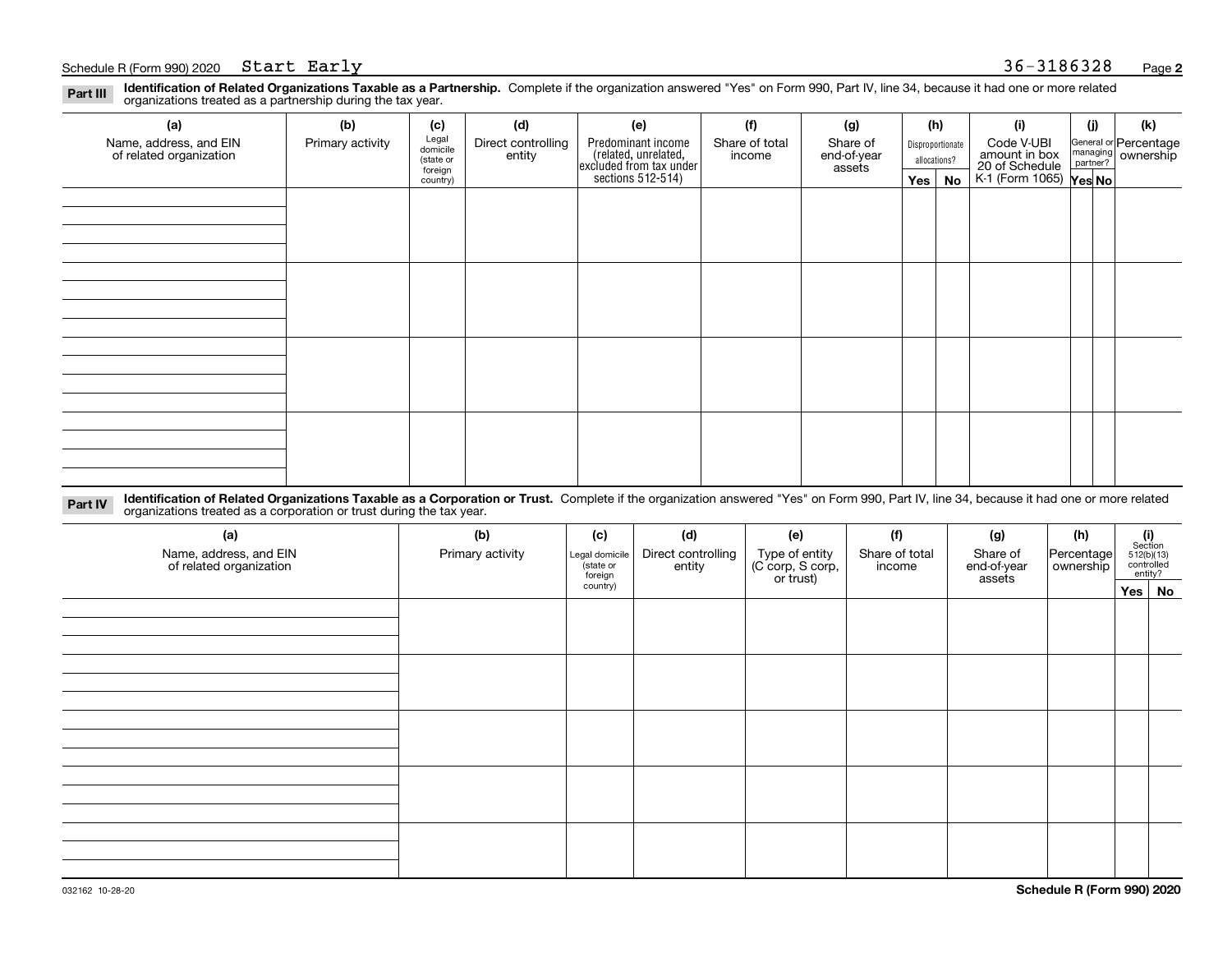$\overline{\phantom{a}}$ 

**Part V** T**ransactions With Related Organizations.** Complete if the organization answered "Yes" on Form 990, Part IV, line 34, 35b, or 36.

| Yes<br>Note: Complete line 1 if any entity is listed in Parts II, III, or IV of this schedule. |                                                                                                                                                                                                                                |                |   |              |  |
|------------------------------------------------------------------------------------------------|--------------------------------------------------------------------------------------------------------------------------------------------------------------------------------------------------------------------------------|----------------|---|--------------|--|
|                                                                                                | 1 During the tax year, did the organization engage in any of the following transactions with one or more related organizations listed in Parts II-IV?                                                                          |                |   |              |  |
|                                                                                                |                                                                                                                                                                                                                                | 1a             |   | X            |  |
|                                                                                                | b Gift, grant, or capital contribution to related organization(s) material contracts and contribution to related organization(s)                                                                                               | 1b             |   | X            |  |
|                                                                                                | c Gift, grant, or capital contribution from related organization(s) manufaction contribution from related organization(s) manufaction contribution from related organization(s) manufaction contribution from related organiza | 1c             |   | X            |  |
|                                                                                                | <b>d</b> Loans or loan quarantees to or for related organization(s)                                                                                                                                                            | 1d             |   | х            |  |
|                                                                                                |                                                                                                                                                                                                                                | 1e             |   | X            |  |
|                                                                                                |                                                                                                                                                                                                                                |                |   |              |  |
|                                                                                                | f Dividends from related organization(s) machinesis and content to the control of the control of the control of the content of the control of the content of the content of the content of the content of the content of the c | 1f             |   | х            |  |
|                                                                                                | $g$ Sale of assets to related organization(s) $\ldots$                                                                                                                                                                         | 1g             |   | X            |  |
|                                                                                                | h Purchase of assets from related organization(s) manufactured and content to content the content of assets from related organization(s)                                                                                       | 1 <sub>h</sub> |   | $\mathbf X$  |  |
|                                                                                                | Exchange of assets with related organization(s) www.wallen.com/www.wallen.com/www.wallen.com/www.wallen.com/www.wallen.com/www.wallen.com/www.wallen.com/www.wallen.com/www.wallen.com/www.wallen.com/www.wallen.com/www.walle | 1i.            |   | $\mathbf X$  |  |
|                                                                                                | Lease of facilities, equipment, or other assets to related organization(s) contraction contraction control and the set of facilities, equipment, or other assets to related organization(s) contraction control and the set of | 1i.            |   | х            |  |
|                                                                                                |                                                                                                                                                                                                                                |                |   |              |  |
|                                                                                                |                                                                                                                                                                                                                                | 1k             |   | х            |  |
|                                                                                                |                                                                                                                                                                                                                                | 11             |   | X            |  |
|                                                                                                | m Performance of services or membership or fundraising solicitations by related organization(s)                                                                                                                                | 1m             |   | X            |  |
|                                                                                                |                                                                                                                                                                                                                                | 1n             |   | X            |  |
|                                                                                                | <b>o</b> Sharing of paid employees with related organization(s)                                                                                                                                                                | 1о             | X |              |  |
|                                                                                                |                                                                                                                                                                                                                                |                |   |              |  |
|                                                                                                | p Reimbursement paid to related organization(s) for expenses [1111] and the content of the content of the content of the content of the content of the content of the content of the content of the content of the content of  | 1p             |   | $\mathbf{x}$ |  |
|                                                                                                |                                                                                                                                                                                                                                | 1 <sub>q</sub> | х |              |  |
|                                                                                                |                                                                                                                                                                                                                                |                |   |              |  |
|                                                                                                | r Other transfer of cash or property to related organization(s)                                                                                                                                                                | 1r             |   | х            |  |
|                                                                                                |                                                                                                                                                                                                                                | 1s             |   | х            |  |
|                                                                                                | 2 If the answer to any of the above is "Yes," see the instructions for information on who must complete this line, including covered relationships and transaction thresholds.                                                 |                |   |              |  |

| (a)<br>Name of related organization | (b)<br>Transaction<br>type (a-s) | (c)<br>Amount involved | (d)<br>Method of determining amount involved |
|-------------------------------------|----------------------------------|------------------------|----------------------------------------------|
| (1)                                 |                                  |                        |                                              |
| (2)                                 |                                  |                        |                                              |
| (3)                                 |                                  |                        |                                              |
| (4)                                 |                                  |                        |                                              |
| (5)                                 |                                  |                        |                                              |
| (6)                                 |                                  |                        |                                              |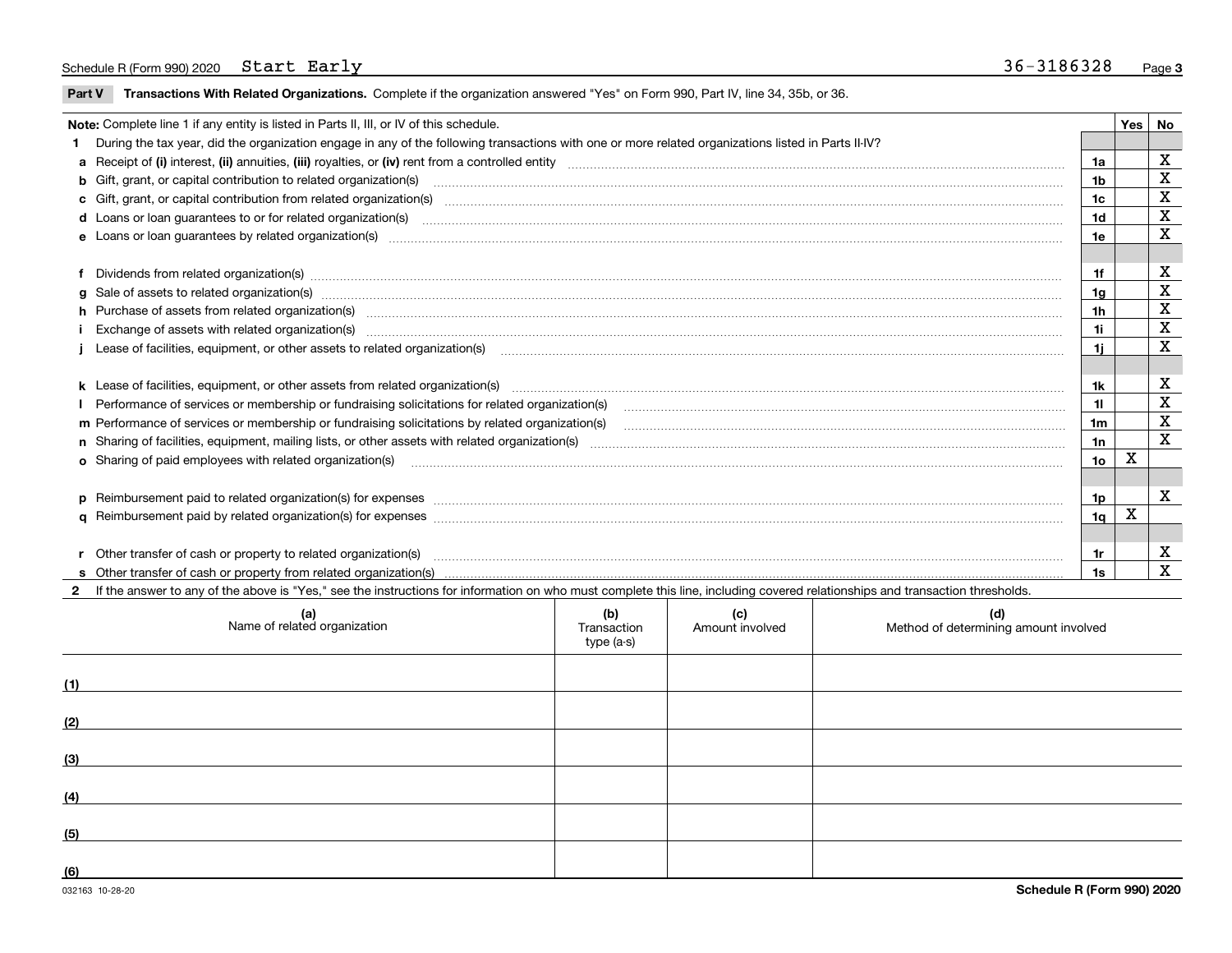**Part VI Unrelated Organizations Taxable as a Partnership. Complete if the organization answered "Yes" on Form 990, Part IV, line 37.** 

Provide the following information for each entity taxed as a partnership through which the organization conducted more than five percent of its activities (measured by total assets or gross revenue) that was not a related organization. See instructions regarding exclusion for certain investment partnerships.

| $\overline{\phantom{0}}$<br>(a)<br>Name, address, and EIN<br>of entity | ັ<br>$\overline{\phantom{a}}$<br>(b)<br>Primary activity | (c)<br>Legal domicile<br>(state or foreign<br>country) | (d)<br>Predominant income<br>(related, unrelated,<br>excluded from tax under<br>sections 512-514) | Yes No | (e)<br>Are all<br>partners sec.<br>$501(c)(3)$<br>$orgs.?$ | (f)<br>Share of<br>total<br>income | (g)<br>Share of<br>end-of-year<br>assets | (h)<br>Disproportionate<br>allocations?<br>Yes No | (i)<br>Code V-UBI<br>amount in box 20 managing<br>of Schedule K-1 partner?<br>(Form 1065)<br>ves No | (i) | $\left( \mathsf{k}\right)$ |
|------------------------------------------------------------------------|----------------------------------------------------------|--------------------------------------------------------|---------------------------------------------------------------------------------------------------|--------|------------------------------------------------------------|------------------------------------|------------------------------------------|---------------------------------------------------|-----------------------------------------------------------------------------------------------------|-----|----------------------------|
|                                                                        |                                                          |                                                        |                                                                                                   |        |                                                            |                                    |                                          |                                                   |                                                                                                     |     |                            |
|                                                                        |                                                          |                                                        |                                                                                                   |        |                                                            |                                    |                                          |                                                   |                                                                                                     |     |                            |
|                                                                        |                                                          |                                                        |                                                                                                   |        |                                                            |                                    |                                          |                                                   |                                                                                                     |     |                            |
|                                                                        |                                                          |                                                        |                                                                                                   |        |                                                            |                                    |                                          |                                                   |                                                                                                     |     |                            |
|                                                                        |                                                          |                                                        |                                                                                                   |        |                                                            |                                    |                                          |                                                   |                                                                                                     |     |                            |
|                                                                        |                                                          |                                                        |                                                                                                   |        |                                                            |                                    |                                          |                                                   |                                                                                                     |     |                            |
|                                                                        |                                                          |                                                        |                                                                                                   |        |                                                            |                                    |                                          |                                                   |                                                                                                     |     |                            |
|                                                                        |                                                          |                                                        |                                                                                                   |        |                                                            |                                    |                                          |                                                   |                                                                                                     |     |                            |